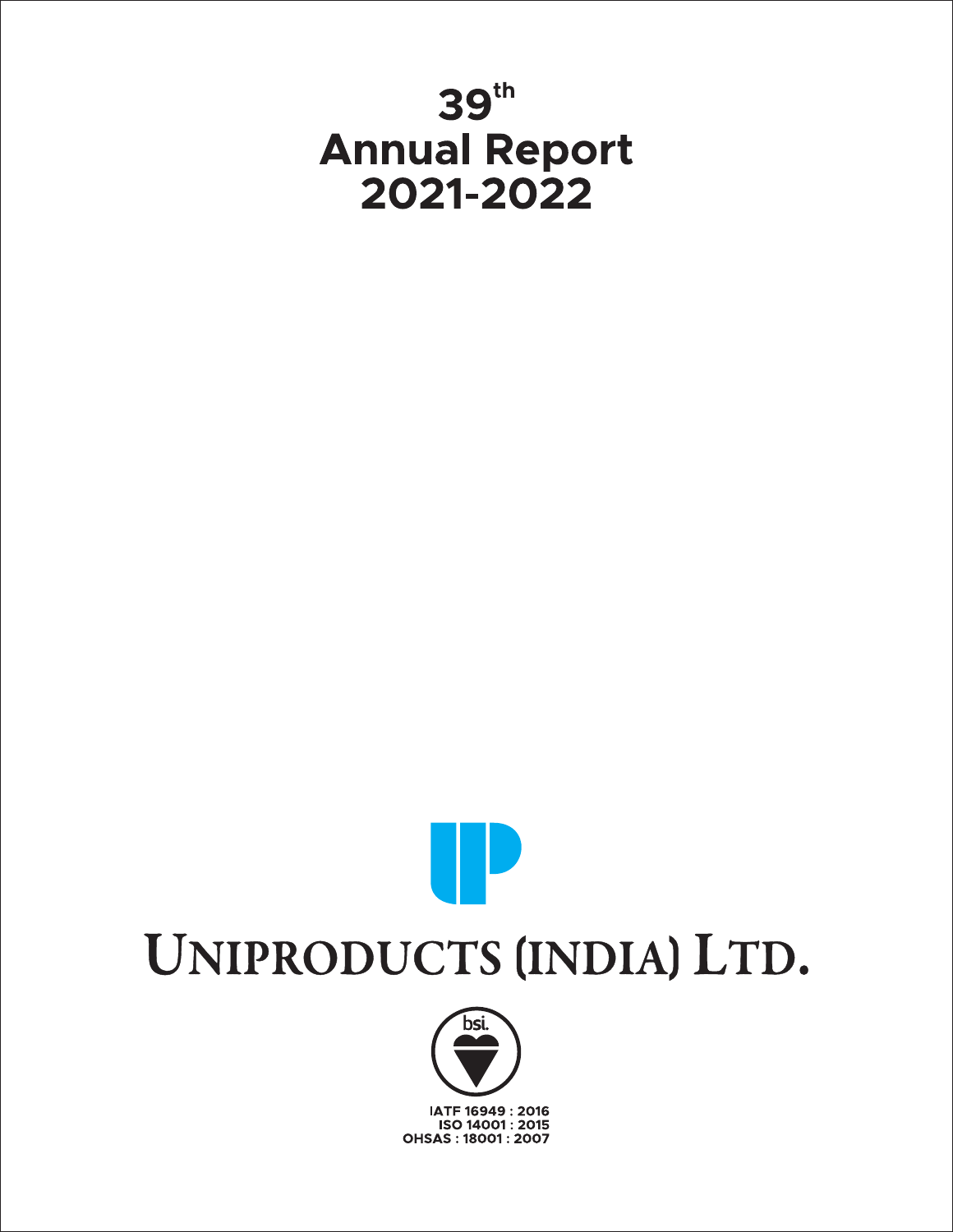

#### **BOARD OF DIRECTORS**

Mr. Ravinder Mehra Chairman Chairman Chairman Chairman Chairman Chairman Chairman Chairman Chairman Chairman Ch Dr. Ashwan Kapur Managing Director Controller Controller Controller Managing Director Mr. S. L. Kapur Director Communication of the Communication of the Communication of the Director Communication of the Director Mr. A. P. Gandhi Director<br>Mr. Arun Kumar Seth Director Communication of the Director Director Mr. Arun Kumar Seth Director (1999) and the United States of the Director (1999) and Director (1999) and Director (1999) and Director (1999) and Director (1999) and Director (1999) and Director (1999) and Director (1999) a Mrs. Archana Capoor Director Mr. Arjun Mehra

Mrs. Preeti Sondhi Company Secretary Company Secretary

Bansal Gupta & Associates Yes Bank Limited<br>Chartered Accountants The Mass Counter Limited Chartered Accountants 201-203-208, Mercantile House 15, K.G. Marg, New Delhi - 110001 Tel. : 011-26387281-83

### **REGISTERED OFFICE**<br> **CORPORATE OFFICE**<br>
C-15. Sector-57.

Jarthal Village Road<br>
84 Km. Stone, Delhi-Jaipur Road, 
C-15, Sector-57, 
C-15, Sector-57, 84 Km. Stone, Delhi-Jaipur Road, P.O. Sangwari, Distt. Rewari Haryana-123401

### **AUDITORS BANKERS REGISTRAR & SHARE TRANSFER AGENT**<br>Yes Bank Limited MAS Services Limited

D-12, South Extension-II T-34, 2nd Floor, Okhla Industrial Area,<br>New Delhi-110049 Phase-II, New Delhi-110020 Fax : 011-26387384 E-mail : investor@masserv.com

# **CONTENTS**

| <b>Notice</b>                            | $2 - 11$  |
|------------------------------------------|-----------|
| Directors' Report                        | $12 - 21$ |
| Annexure A                               | 22        |
| Annexure B                               | $23 - 24$ |
| Annexure C                               | $25 - 27$ |
| Auditor's Report (Standalone)            | 28-35     |
| <b>Standalone Financial Statements</b>   | 36-63     |
| Auditor's Report (Consolidated)          | 64-69     |
| <b>Consolidated Financial Statements</b> | 70-90     |
| $AOC - 1$                                | 91        |
|                                          |           |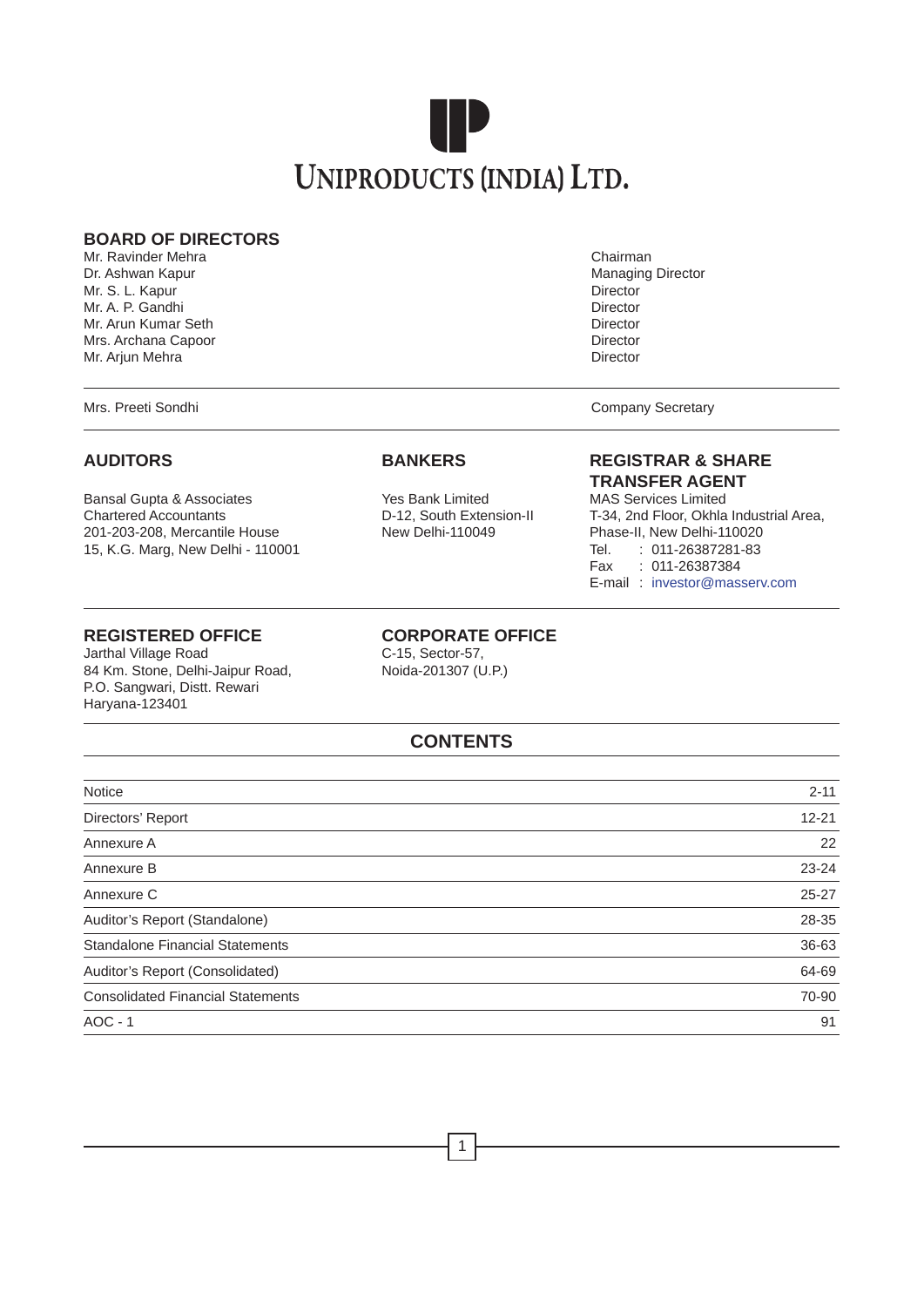**Registered Office**: Jarthal Village Road, 84 Km. Stone, Delhi- Jaipur Road, P.O. Sangwari, Distt. Rewari, Haryana-123401 **Website**: www.unitexindia.com | **Email**: uniproducts@unitexindia.com; **Phone**: 8222999202 | **CIN**: U45201HR1982PLC014785

#### **NOTICE**

Notice is hereby given that the 39<sup>th</sup> Annual General Meeting(AGM) of the members of Uniproducts (India) Limited will be held on Tuesday, 28 June 2022 at 5.30 p.m.(IST), through Video Conferencing/Other Audio Visual Means ("VC/OAVM") to transact following business:

#### **ORDINARY BUSINESS:**

- 1. To consider and adopt the audited financial statements (including the consolidated financial statements) of the Company for the financial year ended 31 March 2022 and the reports of the Board of Directors and auditors thereon.
- 2. To appoint a Director in place of Mr. Arjun Mehra (DIN:01992952),who retires by rotation and being eligible, offers himself for re-appointment.
- 3. To appoint Statutory Auditors and fix their remuneration and in this regard to consider and if thought fit, to pass, with or without modification(s), the following resolution as an **Ordinary Resolution**:

**"RESOLVED THAT** pursuant to the provisions of Section 139 and other applicable provisions of the Companies Act, 2013 and the rules framed thereunder, (including any statutory modification or re-enactment thereof for the time being in force), M/s. S. N. Dhawan& Co LLP, Chartered Accountants (Regn No 000050N/N500045), be and is hereby appointed as the Statutory Auditors of the Company for a period of 5 years starting from financial year 2022-23 to hold office from the conclusion of this 39<sup>th</sup> Annual General Meeting till the conclusion of the 44<sup>th</sup> Annual General Meeting to examine and audit the accounts of the Company, on such remuneration as may be mutually agreed upon between the Board of Directors of the Company and the Auditors from time to time.

**RESOLVED FURTHER THAT** the Board of Directors be and is hereby authorised to do all acts, deeds and things and take all such steps as may be considered necessary, proper or expedient to give effect to this resolution."

#### **SPECIAL BUSINESS:**

4. To re-appoint Mrs. Archana Capoor as an independent director and in this regard, to consider and if thought fit, to pass, with or without modification(s), the following resolution as a **Special Resolution**:

**"RESOLVED THAT** pursuant to the provisions of Sections 149, 150, 152 read with Schedule IV and other applicable provisions, if any, of the Companies Act, 2013 and the rules made thereunder (including any statutory modification(s) or re-enactment thereof for the time being in force), Mrs. Archana Capoor (DIN:01204170), who was appointed as an Independent Director at the 35th Annual General Meeting of the Company and who holds office up to 16 November 2022 and who is eligible for re-appointment and who meets the criteria for independence as provided in Section 149(6) of the Act along with the rules framed thereunder and who has submitted a declaration to that effect and in respect of whom the Company has received a Notice in writing from a Member under Section 160(1) of the Act proposing his candidature for the office of Director, be and is hereby re-appointed as an Independent Director of the Company, not liable to retire by rotation, for a second term of five years commencing with effect from 17 November 2022 up to 16 November 2027.

**RESOLVED FURTHER THAT** the Board of Directors be and is hereby authorised to do all acts, deeds and things and take all such steps as may be considered necessary, proper or expedient to give effect to this resolution."

2

By order of the Board of Directors For **Uniproducts (India) Limited**

**Preeti Sondhi** Place : New Delhi Company Secretary Company Secretary Company Secretary Date : 31 May 2022 **Membership No : F8676** Membership No : F8676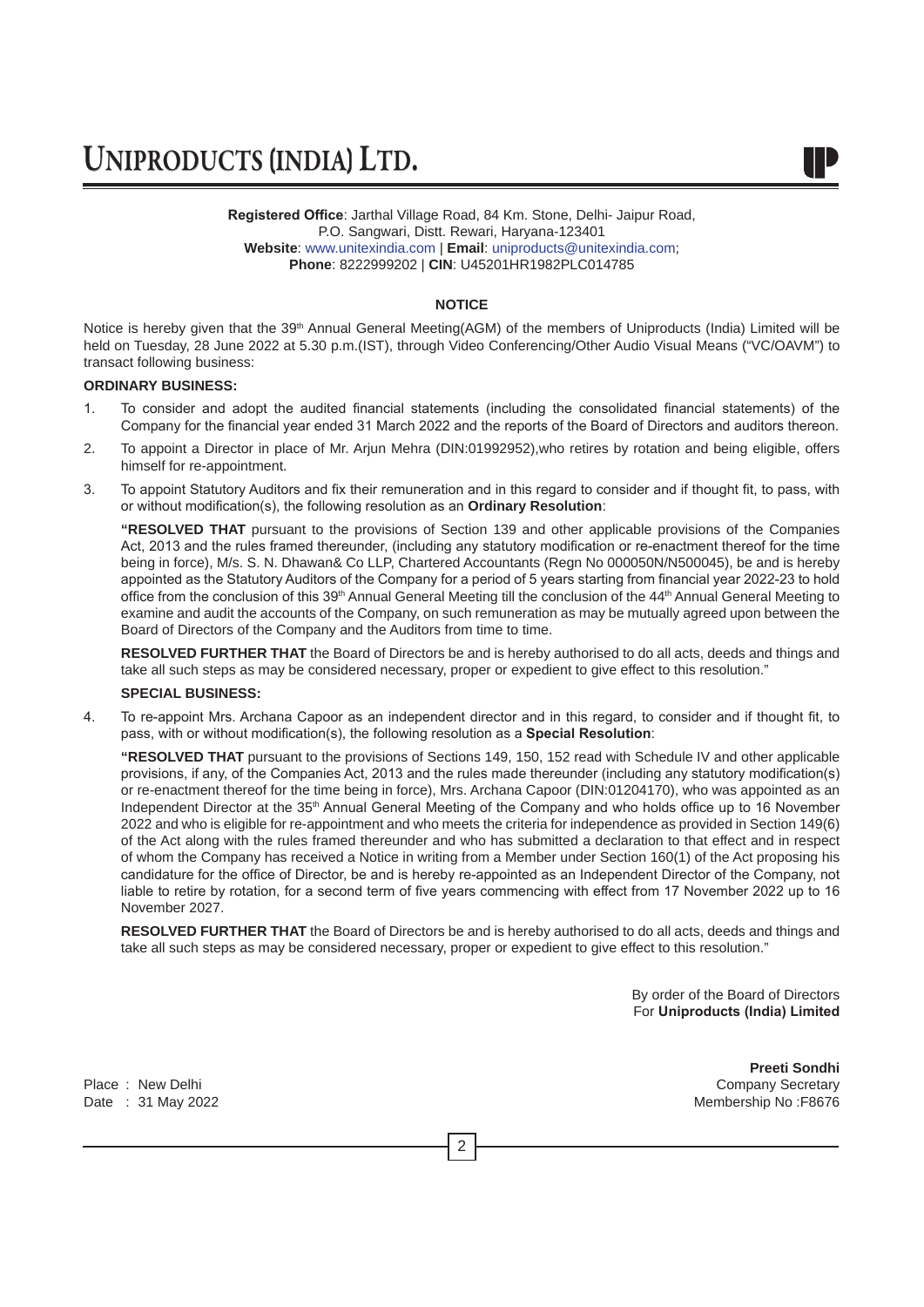#### **NOTES**

- 1. The Explanatory Statement pursuant to Section 102 of the Companies Act, 2013 setting out material facts concerning the business under item no. 4 of the Notice is annexed hereto.
- 2. The Ministry of Corporate Affairs (MCA) has vide its General Circular Nos. 14/2020 dated 8 April 2020, 17/2020 dated 13 April 2020, 20/2020 dated 5 May 2020, 02/2021 dated 13 January 2021, 19/2021 dated 8 December 2021, 21/2021 dated 14 December 2021 and 2/2022 dated 5 May 2022 permitted companies to conduct the Annual General Meeting through Video Conferencing (VC) or Other Audio Visual Means (OAVM). In accordance with the MCA circulars and applicable provisions of the Companies Act 2013, the 39<sup>th</sup> AGM of the Company is being convened and conducted through VC/OAVM.
- 3. Pursuant to the provisions of the Companies Act 2013, a member entitled to attend and vote at the AGM is entitled to appoint a proxy to attend and vote on his/her behalf and the proxy need not be a member of the company. Since this AGM is being held pursuant to the MCA circulars through VC/OAVM, the requirement of physical attendance of members has been dispensed with. Accordingly, the facility for appointment of proxies by the members will not be available for this AGM and hence the proxy form, attendance slip and route map of the AGM venue are not annexed to this notice. In this notice, the terms member(s) or shareholder(s) are used interchangeably.
- 4. Institutional/ Corporate members are requested to send a scanned copy of its Board or governing body Resolution/Authorization authorizing its representatives to attend the AGM and to vote through e-voting. The said Resolution/ Authorization shall be sent to the Scrutinizer by email through its registered email address to shashikant@cacsindia.com with a copy marked to preeti@unitexindia.com.
- 5. The Register of Members and Share Transfer Books of the company will remain closed from Wednesday, 22 June 2022 to Tuesday, 28 June 2022(both days inclusive) for the purpose of the AGM.
- 6. Members holding shares in electronic form are requested to submit their PAN to their respective Depository Participants. Members holding shares in physical form can submit their PAN to the Company/Registrar and Share Transfer Agent.
- 7. The Register of Directors and Key Managerial Personnel and their shareholding, maintained under Section 170 of the Companies Act, 2013 and The Register of Contracts or Arrangements in which Directors are interested, maintained under Section 189 of the Companies Act, 2013 will be available electronically for inspection by the Members during the AGM. Members seeking to inspect such documents can send an email to preeti@unitexindia.com.
- 8. For ease of conduct, members who would like to ask questions/express their views on the items of the business to be transacted at the meeting can send in their questions/ comments in advance mentioning their name, demat account number/folio number, email id, mobile number at preeti@unitexindia.com latest by 23 June 2022. The same will be replied by the Company suitably.
- 9. In terms of Section 72 of the Companies Act, 2013 and the applicable provisions, the Member(s) of the Company may nominate a person to whom the Shares held by him/her shall vest in the event of his/her death. Member(s) desirous of availing this facility may submit nomination in the prescribed Form SH-13 to the RTA/Company in case shares are held in Physical form, and to their respective DP if held in electronic form.
- 10. In compliance with MCA Circulars, Notice of the AGM along with the Annual Report 2021-22 is being sent only through electronic mode to those members whose email addresses are registered with the Company/ Depositories. Members may note that Notice and Annual Report 2021-22 will also be available on the Company's website www.unitexindia.com. The AGM Notice can also be accessed from the websites of NSDL (agency for providing the Remote e-Voting facility) i.e. www.evoting.nsdl.com
- 11. For receiving all communications (including Annual Report) from the Company electronically
	- a. Members holding shares in physical mode and who have not registered/ updated their email address with the Company are requested to register/ update the same by writing to Registrar & Transfer Agent ('RTA'), MAS, the at investor@masserv.com with details of folio number and attaching a self-addressed copy of PAN card
	- b. Members holding shares in dematerialized mode are requested to register their email addresses with the relevant Depository Participant.
- 12. Further, those members who have not registered their e-mail addresses and mobile nos. and in consequence could not be served the Notice of the AGM and Annual Report may temporarily get themselves registered with RTA by emailing for obtaining the same. Members are requested to support our commitment to environmental protection by

3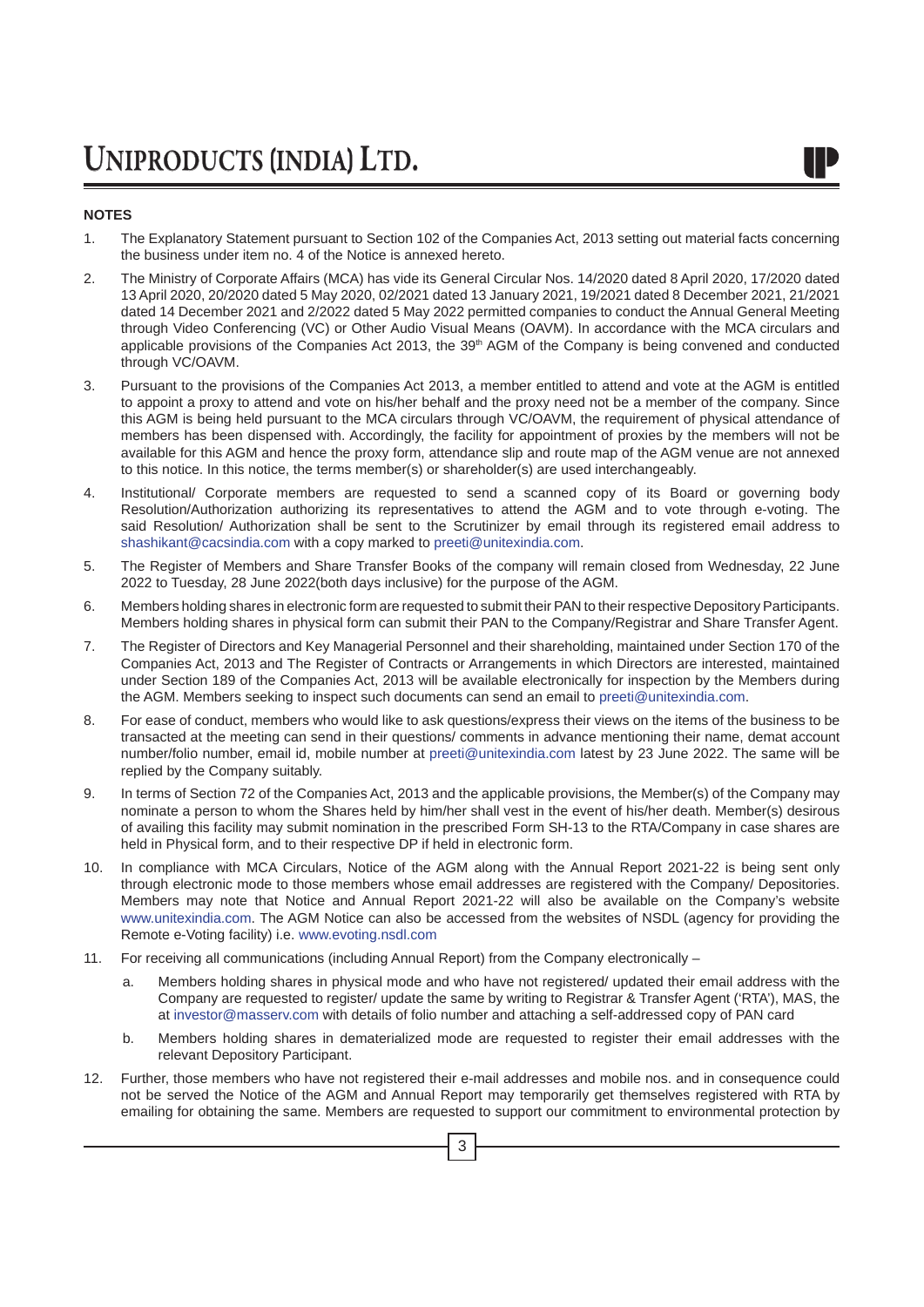choosing to receive the Company's communications through e-mail going forward.

- 13. In case a person has become a member of the Company after dispatch of the AGM Notice, but on or before the cut-off date for e-voting i.e. Tuesday, 21June 2022, such person may obtain the User ID and Password from RTA by e-mail request on investor@masserv.com.
- 14. Members are requested to
	- a. intimate to the DP, changes if any, in their names, registered addresses, email address, telephone/mobile numbers, and/or changes in their bank account details, if the shares are held in dematerialized form.
	- b. intimate to the Company's RTA, changes if any, in their names, registered addresses, email address, telephone/ mobile numbers, and/or changes in their bank account details, if the shares are held in physical form (share certificates).
	- c. consolidate their holdings into one folio in case they hold Shares under multiple folios inthe identical order of names.
	- d. dematerialize their Physical Shares to Electronic Form (Demat) in terms of notification dated 10 September, 2018 Government of India, Ministry of Corporate Affairs has notified Amendment to The Companies (Prospectus and Allotment of Securities) Rules,2014, securities of public companies can be transferred only in dematerialized form with effect from 2 October 2018, except in case of request received for transmission or transposition of securities. Dematerialization of shares would help to eliminate risks associated with Physical Shares. Members can contact Registrar and Transfer Agents viz.,MAS Services Ltd. New Delhi (Tel. No. 011 26387281/82/83) for assistance, if any, in this regard.
- 15. Voting through Electronic means and joining the AGM
	- a. Pursuant to the provisions of Section 108 of the Companies Act, 2013 and Rules framed thereunder, as amended from time to time and the Secretarial Standard on General Meetings (SS-2) issued by The Institute of Company Secretaries of India, the Company is providing facility of e-voting to its member. For this purpose, the Company has appointed NSDL for facilitating voting through electronic means.The facility for casting votes by a Member using remote e-Voting system as well as remote e-Voting during the AGM will be provided by NSDL.
	- b. The remote e-voting period begins on Saturday, 25 June 2022 at 9.00 a.m. and ends on Monday, 27June 2022 at 5:00 p.m. The remote e-voting module shall be disabled by NSDL for voting thereafter.
	- c. The Members, whose names appear in the Register of Members / Beneficial Owners as on the record date (cut-off date) i.e. 21June 2022, may cast their vote electronically.
	- d. Members can login and join the AGM 15 minutes prior to the scheduled time to start the AGM and the window for joining shall be kept open till the expiry of 15 minutes after the scheduled time to start the AGM. The facility of participation at the AGM through VC/OAVM will be made available for 1000 members, on first-come-first-served basis. However, the participation of large members (members holding 2% or more shareholding), promoters, institutional investors, directors, key managerial personnel, the Chairpersons of the Audit Committee, and Auditors can attend theAGM without restriction of first-come-first served basis. Instructions and other information for members for attending the AGM through VC/OAVM are given in this Notice.
	- e. Members attending the AGM through VC/OAVM will be counted for the purpose of reckoning the quorum under Section 103 of the Act.
	- f. The facility for voting either through electronic voting systems shall be made available at AGM and the Members attending the meeting who have not cast their vote by remote e-voting shall be able to exercise their right to vote at the AGM.
	- g. The Members who have cast their vote by remote e-voting prior to the AGM may also attend the Annual General Meeting but shall not be entitled to cast their vote again.
	- h. The voting right of shareholders shall be in proportion to their share in the paid-up equity share capital of the Company as on the cut-off date, being 21 June 2022.
	- i. Mr. Rupesh Agarwal, Managing Partner, failing him Dr. S. Chandrasekaran, Senior Partner or failing him Mr. Shashikant Tiwari, Partner,Chandrasekaran Associates, Practicing Company Secretaries has been appointed as the Scrutinizer to scrutinize the voting process in a fair and transparent manner.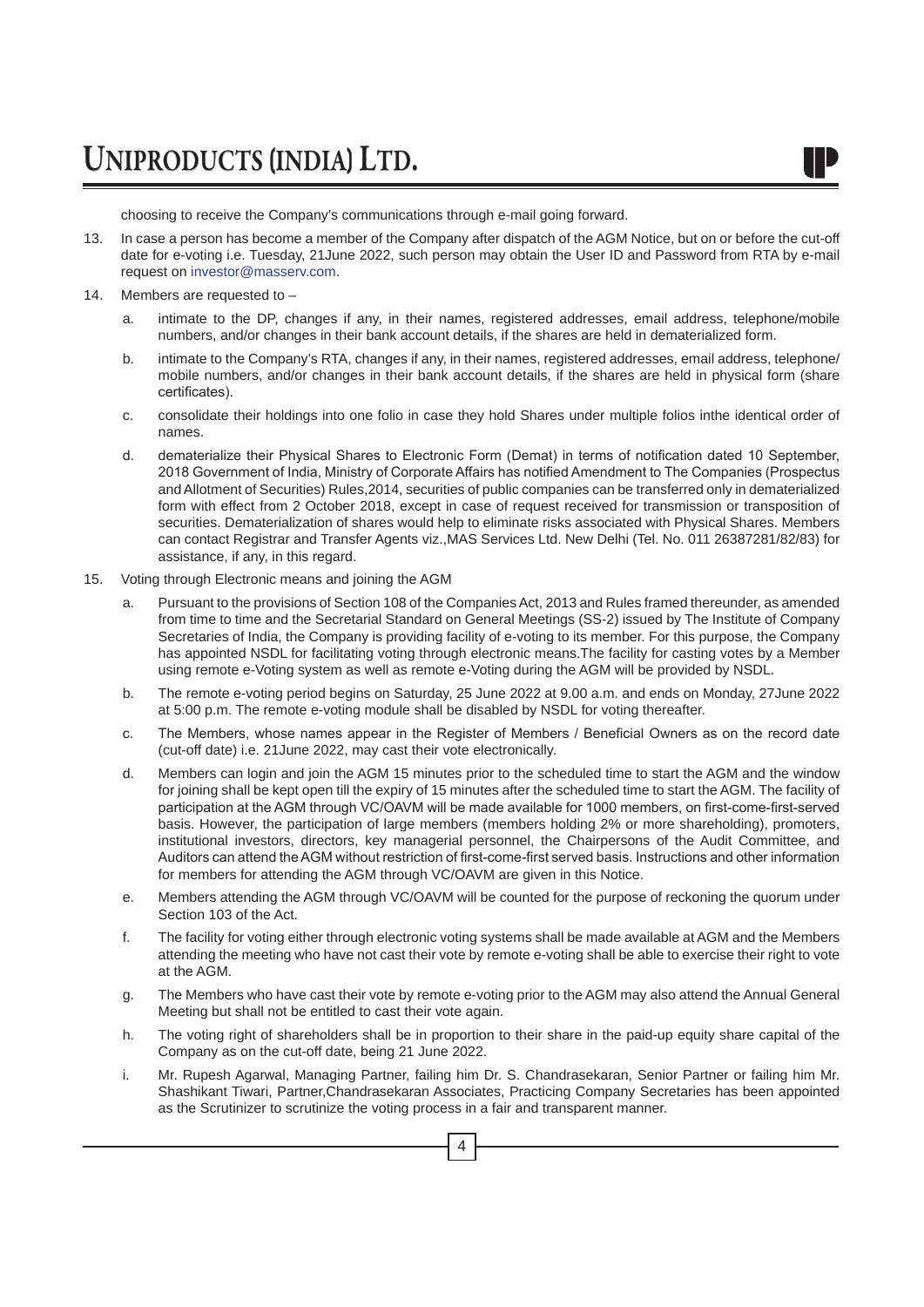- j. The Chairman shall, at the AGM, at the end of discussion on the resolutions on which voting is to be held, allow voting with the assistance of scrutinizer, for all those members who are present VC / OAVM at the AGM but have not cast their votes by availing the remote e-voting facility.
- k. The Scrutinizer shall after the conclusion of voting at the AGM, will first count the votes cast at the meeting and thereafter unblock the votes cast through remote e-voting in the presence of at least two witnesses not in the employment of the Company and shall make, not later than three days of the conclusion of the AGM, a consolidated scrutinizer's report of the total votes cast in favour or against, if any, to the Chairman or a person authorized by him in writing, who shall countersign the same and declare the result of the voting forthwith.
- l. The Results declared alongwith the report of the Scrutinizer shall be placed on the website of the Company www.unitexindia.com and on the website of NSDL immediately after the declaration of result by the Chairman or a person authorized by him in writing.
- 16. Instructions for e-voting and joining the e-AGM are as follows:

#### **Part A : Access to NSDL e-voting system**

**A. Individual Shareholders holding securities in demat mode – steps to Login for e-Voting and joining virtual annual general meeting (AGM)**

Individual shareholders holding securities in demat mode are allowed to vote through their demat account maintained with Depositories and Depository Participants. Shareholders are advised to update their mobile number and email Id in their demat accounts in order to access e-Voting facility.

Login method for Individual shareholders holding securities in demat mode is given below:

| <b>Type of shareholders</b>                                                        | <b>Login Method</b> |                                                                                                                                                                                                                                                                                                                                                                                                                                                                                                                        |  |
|------------------------------------------------------------------------------------|---------------------|------------------------------------------------------------------------------------------------------------------------------------------------------------------------------------------------------------------------------------------------------------------------------------------------------------------------------------------------------------------------------------------------------------------------------------------------------------------------------------------------------------------------|--|
| <b>Individual Shareholders</b><br>holding securities in de-<br>mat mode with NSDL. | А.                  | Users registered for NSDL IDeAS facility:<br>1. Visit URL: https://eservices.nsdl.com/. Once the home page of e-Services is<br>launched, click on the "Beneficial Owner" icon under "Login" which is available<br>under "IDeAS" section.                                                                                                                                                                                                                                                                               |  |
|                                                                                    |                     | 2. A new screen will open. Enter your User ID and Password. After successful<br>authentication, you will be able to see e-Voting services. Click on "Access to<br>e-Voting" under e-Voting services and you will be able to see e-Voting page.<br>3. Click on options available against company name or e-Voting service provider<br>- NSDL and you will be re-directed to NSDL e-Voting website for casting your<br>vote during the remote e-Voting period or joining virtual meeting & voting during<br>the meeting. |  |
|                                                                                    | В.                  | Users not registered for IDeAS facility:                                                                                                                                                                                                                                                                                                                                                                                                                                                                               |  |
|                                                                                    |                     | Option to register is available at https://eservices.nsdl.com. Select "Register<br><b>Online for IDeAS</b> " Portal or click at https://eservices.nsdl.com / Secure Web /<br>Ideas Direct Reg. isp                                                                                                                                                                                                                                                                                                                     |  |
|                                                                                    | C.                  | By visiting the e-voting website of NSDL:                                                                                                                                                                                                                                                                                                                                                                                                                                                                              |  |
|                                                                                    |                     | 1. Visit the e-Voting website of NSDL. Open web browser by typing the follow-<br>ing URL: https://www.evoting.nsdl.com/ either on a Personal Computer or on a<br>mobile. Once the home page of e-Voting system is launched, click on the icon<br>"Login" which is available under 'Shareholder/Member' section.                                                                                                                                                                                                        |  |
|                                                                                    |                     | 2. A new screen will open. Enter your User ID (i.e. your 16- digit demat account<br>number held with NSDL), Password/OTP and a Verification Code as shown<br>on the screen. After successful authentication, you will be redirected to NSDL<br>Depository site wherein you can see e-Voting page.                                                                                                                                                                                                                      |  |
|                                                                                    |                     | 3. Click on options available against company name or e-Voting service provider<br>- NSDL and you will be redirected to e-Voting website of NSDL for casting your<br>vote during the remote e-Voting period or joining virtual meeting & voting during<br>the meeting.                                                                                                                                                                                                                                                 |  |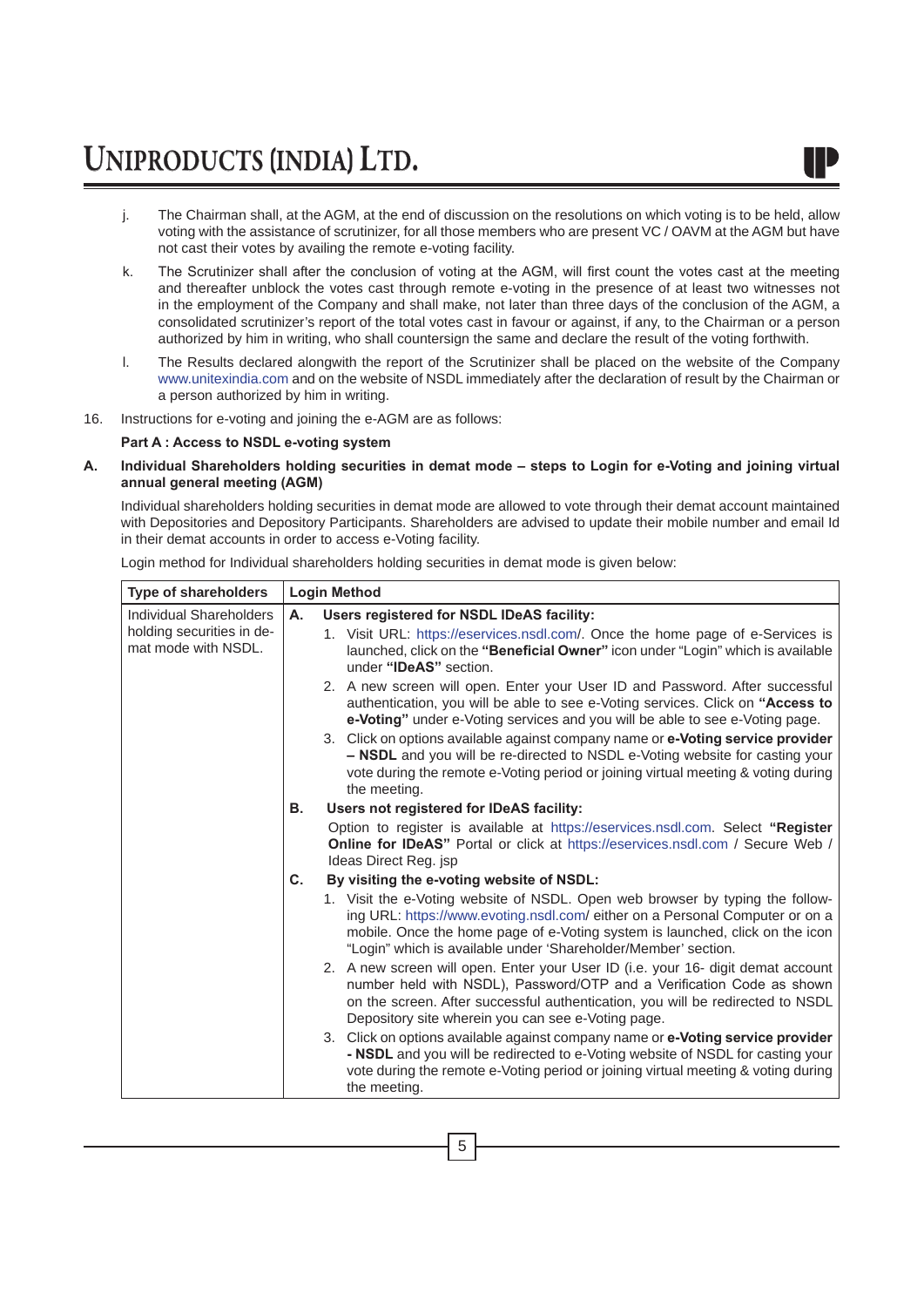| Individual Sharehold-<br>ers holding securities in<br>demat mode with CDSL                                              | Α.             |                                           | Existing users who have opted for Easi/Easiest,                                                                                                                                                                                                                   |  |
|-------------------------------------------------------------------------------------------------------------------------|----------------|-------------------------------------------|-------------------------------------------------------------------------------------------------------------------------------------------------------------------------------------------------------------------------------------------------------------------|--|
|                                                                                                                         |                | 1 <sub>1</sub>                            | <b>URL</b><br>https://web.cdslindia.com/myeasi/home/login<br>Visit<br>or<br>www.cdslindia.com and click on login icon and select New System Myeasi.                                                                                                               |  |
|                                                                                                                         |                | 2.                                        | Shareholders can login through their user id and password. Option will be<br>made available to reach e-Voting page without any further authentication.                                                                                                            |  |
|                                                                                                                         |                | 3.                                        | After successful login on Easi/Easiest the user will be also able to see the<br>E Voting Menu. The Menu will have links of e-Voting service provider i.e.<br>NSDL. Click on NSDL to cast your vote.                                                               |  |
|                                                                                                                         | В.             |                                           | Users who have not opted for Easi/Easiest:                                                                                                                                                                                                                        |  |
|                                                                                                                         |                |                                           | Option to register is available at https://web.cdslindia.com/myeasi/Registration/<br>Easi Registration                                                                                                                                                            |  |
|                                                                                                                         | C.             | By visiting the e-voting website of CDSL: |                                                                                                                                                                                                                                                                   |  |
|                                                                                                                         |                | 1.                                        | The user can directly access e-Voting page by providing demat Account<br>Number and PAN No. from a link in www.cdslindia.com home page. The<br>system will authenticate the user by sending OTP on registered Mobile &<br>Email as recorded in the demat Account. |  |
|                                                                                                                         |                | 2.                                        | After successful authentication, user will be provided links for the respective<br>ESP i.e. <b>NSDL</b> where the e-Voting is in progress.                                                                                                                        |  |
| Individual<br>Sharehold-<br>ers (holding securities<br>in demat mode) login<br>through their depository<br>participants | $\mathbf{1}$ . |                                           | Shareholders can also login using the login credentials of your demat account<br>through your Depository Participant registered with NSDL/CDSL for e-Voting<br>facility. Once logged-in, you will be able to see e-Voting option.                                 |  |
|                                                                                                                         | 2.             |                                           | Once you click on e-Voting option, you will be redirected to NSDL/CDSL Depository<br>site after successful authentication, wherein you can see e-Voting feature.                                                                                                  |  |
|                                                                                                                         | 3.             | meeting.                                  | Click on options available against company name or e-Voting service provider-<br>NSDL and you will be redirected to e-Voting website of NSDL for casting your vote<br>during the remote e-Voting period or joining virtual meeting & voting during the            |  |

**Important note:** Members who are unable to retrieve User ID/ Password are advised to use Forget User ID and Forget Password option available at above mentioned website.

**Helpdesk for Individual Shareholders holding securities in demat mode for any technical issues related to login through Depository i.e. NSDL and CDSL.**

| Members holding securities in demat mode with NSDL   Members holding securities in demat mode with CDSL       |
|---------------------------------------------------------------------------------------------------------------|
| Members facing any technical issue in login can contact Members facing any technical issue in login can       |
| NSDL helpdesk by sending a request at evoting@nsdl.co.in   contact CDSL helpdesk by sending a request at      |
| or call at toll free no.: 1800 1020 990 and 1800 22 44 30   helpdesk.evoting@cdslindia.com or contact at 022- |
| 23058738 or 022-23058542-43                                                                                   |

#### **B. Shareholders other than Individual shareholders holding securities in demat mode and shareholders holding securities in physical mode - Steps to Login for e-voting and for joining the virtual Meeting**

- 1. Visit the e-Voting website of NSDL. Open web browser by typing the following URL: https://www.evoting.nsdl.com / either on a Personal Computer or on a mobile.
- 2. Once the home page of e-Voting system is launched, click on the icon "Login" which is available under 'Shareholder/Member' section.
- 3. A new screen will open. You will have to enter your User ID, your Password/OTP and a Verification Code as shown on the screen.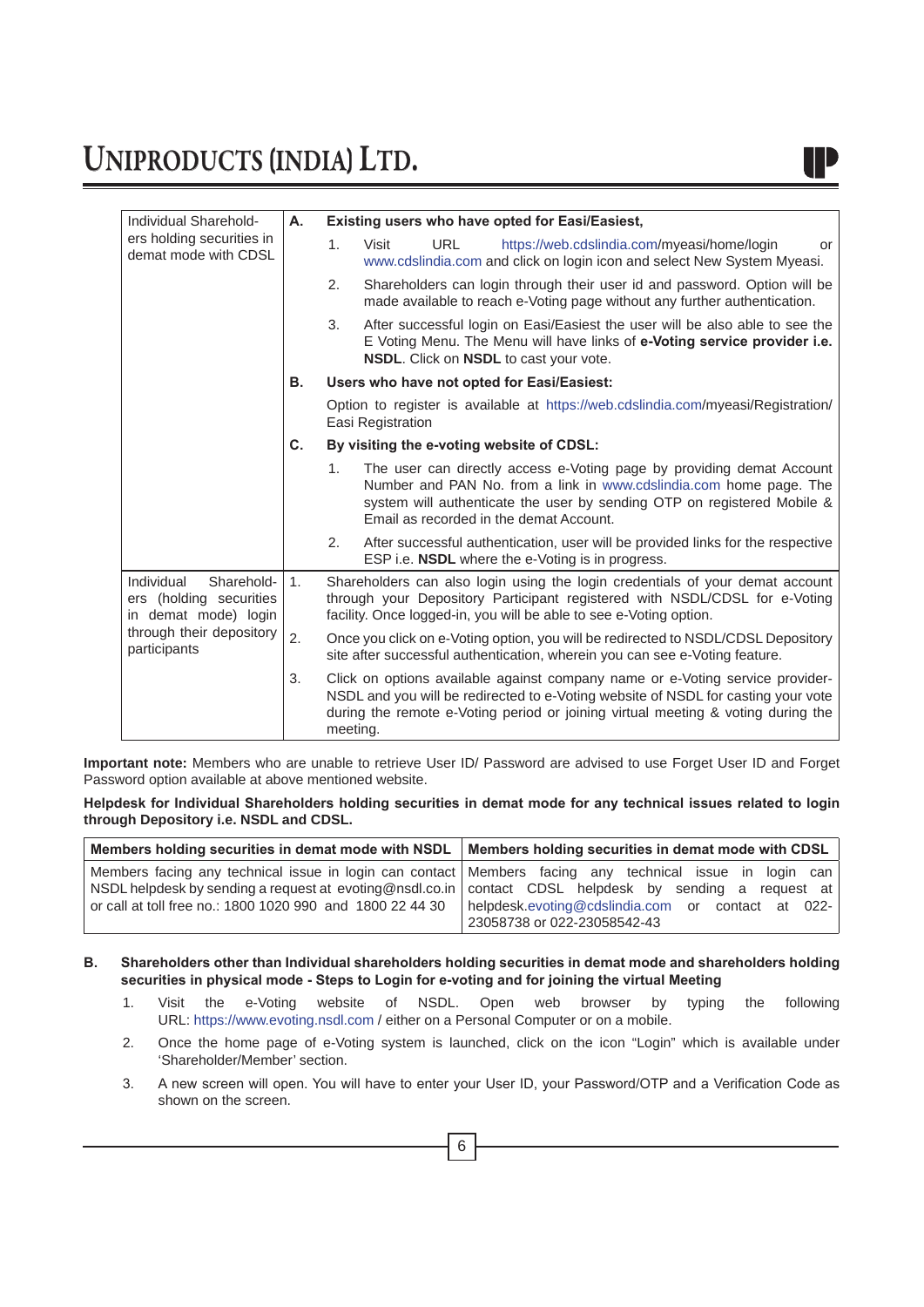

- 4. Alternatively, if you are registered for NSDL eservices i.e. IDEAS, you can log-in at https://eservices.nsdl.com/ with your existing IDEAS login. Once you log-in to NSDL eservices after using your log-in credentials, click on e-Voting and you can proceed to Step 2 i.e. Cast your vote electronically.
- 5. Your User ID details are given below :

|    | Manner of holding shares i.e. Demat (NSDL or CDSL)   Your User ID is:<br>or Physical |                                                                                                           |
|----|--------------------------------------------------------------------------------------|-----------------------------------------------------------------------------------------------------------|
| a. | For Members who hold shares in demat account                                         | 8 Character DP ID followed by 8 Digit Client ID                                                           |
|    | with NSDL.                                                                           | For example if your DP ID is IN300*** and Client ID is 12******<br>then your user ID is IN300***12******. |
| b. | For Members who hold shares in demat account                                         | 16 Digit Beneficiary ID                                                                                   |
|    | with CDSL.                                                                           | For example if your Beneficiary ID is 12*************** then your<br>user ID is 12**************          |
| C. | For Members holding shares in Physical Form.                                         | EVEN Number followed by Folio Number registered with the<br>company                                       |
|    |                                                                                      | For example if folio number is 001*** and EVEN is 101456 then<br>user ID is 101456001***                  |

- 6. Password details for shareholders other than Individual shareholders are given below:
	- a. If you are already registered for e-Voting, then you can user your existing password to login and cast your vote.
	- b. If you are using NSDL e-Voting system for the first time, you will need to retrieve the 'initial password' which was communicated to you. Once you retrieve your 'initial password', you need to enter the 'initial password' and the system will force you to change your password.

Process to retrieve your 'initial password'

 If your email ID is registered in your demat account or with the company, your 'initial password' is communicated to you on your email ID. Trace the email sent to you from NSDL from your mailbox. Open the email and open the attachment i.e. a .pdf file. Open the .pdf file. The password to open the .pdf file is your 8 digit client ID for NSDL account, last 8 digits of client ID for CDSL account or folio number for shares held in physical form. The .pdf file contains your 'User ID' and your 'initial password'.

- c. If your email ID is not registered, please follow steps mentioned below in process for those shareholders whose email ids are not registered
- 7. If you are unable to retrieve or have not received the " Initial password" or have forgotten your password:
	- a. If you are If you are holding shares in your demat account with NSDL or CDSL, Click on "Forgot User Details/ Password? option available on www.evoting.nsdl.com.
	- b. If you are holding shares in physical mode, click on "Physical User Reset Password?" option available on www.evoting.nsdl.com.
	- c. If you are still unable to get the password by aforesaid two options, you can send a request at evoting@nsdl.co.in mentioning your demat account number/folio number, your PAN, your name and your registered address.
	- d. Members can also use the OTP (One Time Password) based login for casting the votes on the e-Voting system of NSDL.
- 8. After entering your password, tick on Agree to "Terms and Conditions" by selecting on the check box.
- 9. Now, you will have to click on "Login" button.
- 10. After you click on the "Login" button, Home page of e-Voting will open.

#### **Part B : Cast your vote electronically and join the Meeting on NSDL e-voting system**

1. After successful login at Step 1, you will be able to see all the companies "EVEN" in which you are holding shares and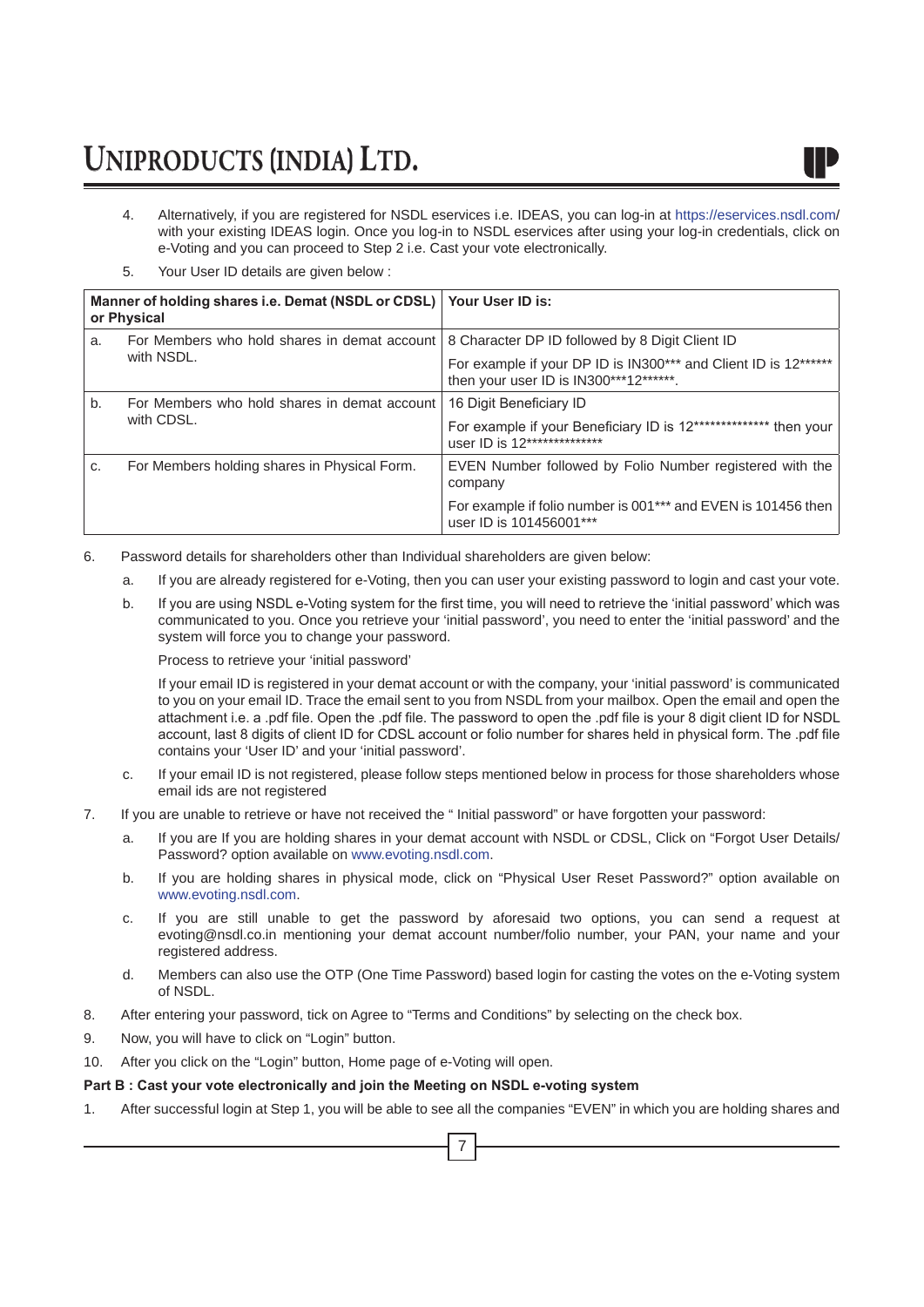whose voting cycle and General Meeting is in active status.

- 2. Select "EVEN" of company for which you wish to cast your vote during the remote e-Voting period and casting your vote during the General Meeting. For joining virtual meeting, you need to click on "VC/OAVM" link placed under "Join General Meeting".
- 3. Now you are ready for e-Voting as the Voting page opens.
- 4. Cast your vote by selecting appropriate options i.e. assent or dissent, verify/modify the number of shares for which you wish to cast your vote and click on "Submit" and also "Confirm" when prompted.
- 5. Upon confirmation, the message "Vote cast successfully" will be displayed.
- 6. You can also take the printout of the votes cast by you by clicking on the print option on the confirmation page.
- 7. Once you confirm your vote on the resolution, you will not be allowed to modify your vote.

#### **Part C : General Instructions :**

- 1. Institutional shareholders (i.e. other than individuals, HUF, NRI etc.) are required to send scanned copy (PDF/JPG Format) of the relevant Board Resolution/ Authority letter etc. with attested specimen signature of the duly authorized signatory(ies) who are authorized to vote, to the Scrutinizer by e-mail to shashikant@cacsindia.com. with a copy marked to evoting@nsdl.co.in.
- 2. It is strongly recommended not to share your password with any other person and take utmost care to keep your password confidential. Login to the e-voting website will be disabled upon five unsuccessful attempts to key in the correct password. In such an event, you will need to go through the "Forgot User Details/Password?" or "Physical User Reset Password?" option available on www.evoting.nsdl.com to reset the password.
- 3. In case of any queries, you may refer the Frequently Asked Questions (FAQs) for Shareholders and e-voting user manual for Shareholders available at the download section of www.evoting.nsdl.com or call on toll free no.: 1800 1020 990 and 1800 22 44 30 or send a request to Amit Vishal at evoting@nsdl.co.in

#### **Part D: Instructions for registration of Email Address:**

The Members whose email addresses are not registered with the Company are requested to do so by following the process given below :

- 1. In case shares are held in physical mode please provide Folio No., Name of shareholder, scanned copy of the share certificate (front and back), PAN (self attested scanned copy of PAN card), AADHAR (self attested scanned copy of Aadhar Card) by email to investor@masserv.com
- 2. In case shares are held in demat mode, please provide DPID-CLID (16 digit DPID + CLID or 16 digit beneficiary ID), Name, client master or copy of Consolidated Account statement, PAN (self attested scanned copy of PAN card), AADHAR (self attested scanned copy of Aadhar Card) to investor@masserv.com. If you are an Individual shareholders holding securities in demat mode, you are requested to refer to the login method explained at step 1 (A) i.e.**Login method for e-Voting and joining virtual meeting for Individual shareholders holding securities in demat mode**.
- 3. Alternatively shareholder/members may send a request to evoting@nsdl.co.in for procuring user id and password for e-voting by providing above mentioned documents.
- 4. Individual shareholders holding securities in demat mode are allowed to vote through their demat account maintained with Depositories and Depository Participants. Shareholders are required to update their mobile number and email ID correctly in their demat account in order to access e-Voting facility.

#### **Part E : Instructions for members for e-voting on the day of the AGM:**

- 1. The procedure for e-Voting on the day of the AGM is same as the instructions mentioned above for remote e-voting.
- 2. Only those Members/ shareholders, who will be present in the AGM through VC/OAVM facility and have not casted their vote on the Resolutions through remote e-Voting and are otherwise not barred from doing so, shall be eligible to vote through e-Voting system in the AGM.
- 3. Members who have voted through Remote e-Voting will be eligible to attend the AGM. However, they will not be eligible to vote at the AGM.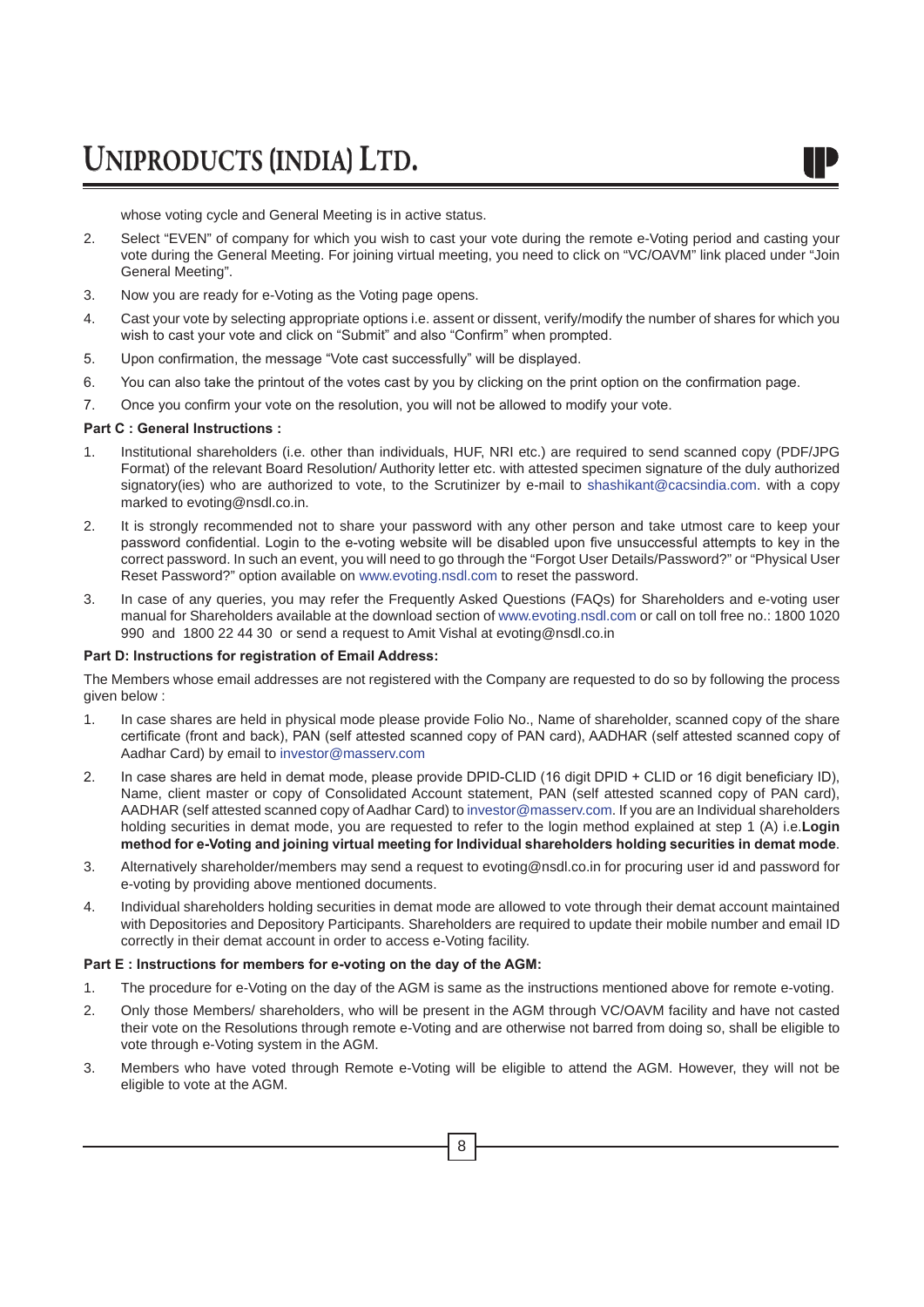4. The details of the person who may be contacted for any grievances connected with the facility for e-Voting on the day of the AGM shall be the same person mentioned for Remote e-voting.

#### **Part F : Instructions for members for attending the AGM through VC/OAVM:**

- 1. Members will be provided with a facility to attend the AGM through VC/OAVM through the NSDL e-Voting system. Members may access by following the steps mentioned above for **Access to NSDL e-Voting system**. After successful login, you can see link of "VC/OAVM link" placed under **"Join General meeting"** menu against company name. You are requested to click on VC/OAVM link placed under Join General Meeting menu. The link for VC/OAVM will be available in Shareholder/Member login where the EVEN of Company will be displayed. Please note that the members who do not have the User ID and Password for e-Voting or have forgotten the User ID and Password may retrieve the same by following the remote e-Voting instructions mentioned in the notice to avoid last minute rush.
- 2. Members are encouraged to join the Meeting through Laptops for better experience.
- 3. Further Members will be required to allow Camera and use Internet with a good speed to avoid any disturbance during the meeting.
- 4. Please note that Participants Connecting from Mobile Devices or Tablets or through Laptop connecting via Mobile Hotspot may experience Audio/Video loss due to Fluctuation in their respective network. It is therefore recommended to use Stable Wi-Fi or LAN Connection to mitigate any kind of aforesaid glitches.
- 5. Shareholders who would like to express their views/have questions may send their questions in advance mentioning their name demat account number/folio number, email id, mobile number at preeti@unitexidia.com latest by 23 June 2022. The same will be replied by the company suitably.

By order of the Board of Directors For **Uniproducts(India) Limited**

Date :  $31$  May 2022

Place : New Delhi **Preeti Sondhi Preeti Sondhi Preeti Sondhi Preeti Sondhi Preeti Sondhi Preeti Sondhi Preeti Sondhi Preeti Sondhi Preeti Sondhi Preeti Sondhi Preeti Sondhi Preeti Sondhi Preeti Sond** Membership No.: F8676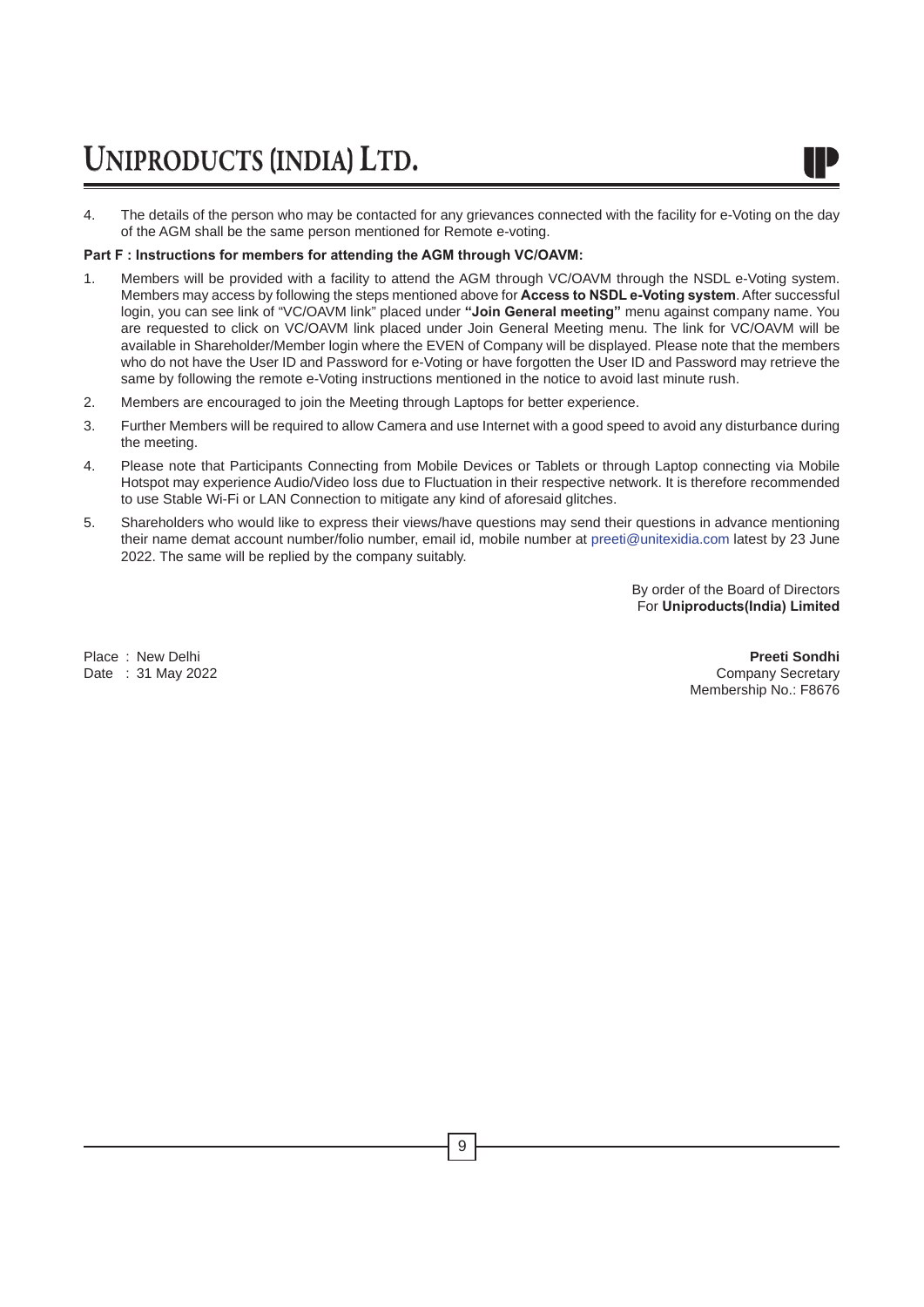#### **EXPLANATORY STATEMENT PURSUANT TO SECTION 102 OF THE COMPANIES ACT, 2013**

Pursuant to Section 102 of the Companies Act, 2013 ('the Act'), the following Explanatory Statement sets out all material facts relating to the business mentioned under Item No. 4 of the accompanying Notice dated 31 May 2022:

#### Item No. 4

The members at its 35<sup>th</sup> AGM held on 25 September 2018 appointed Mrs. Archana Capoor as independent director of the Company for a period of five years. Mrs. Archana Capoor holds office up to 16 November 2022.

Based on the performance evaluation on parameters such as attendance and participation in board, committee and general meetings, preparation and contribution, knowledge and communication, independence of judgement, safeguarding the interest of the Company etc. and as per the recommendations of the Nomination and Remuneration Committee, the Board considers that her continued association would be of immense benefit to the Company and it is desirable to continue to avail her services as Independent Director.

The Company has, in terms of Section 160(1) of the Act received a notice from member(s) proposing her candidature for the office of Director.

The Company has received a declaration from Mrs. ArchanaCapooor to the effect that she meets the criteria of independence as provided in Section 149(6) of the Act read with the Rules framed thereunder.

In the opinion of the Board, she fulfils the conditions specified in the Act and Rules for appointment as Independent Director and she is independent of the management of the Company. The terms and conditions of her appointment shall be open for inspection by the Members.

The details of Mrs. Archana Capoor as required to be given, pursuant to Secretarial Standard on General Meetings ("SS-2") issued by the Institute of Company Secretaries of India are as under:

| Age                                                                       | 63 years                                                                                                                      |  |
|---------------------------------------------------------------------------|-------------------------------------------------------------------------------------------------------------------------------|--|
| Qualification                                                             | Master's in Business Administration with specialization in Finance and Market<br>Research, University of Allahabad, UP. India |  |
| Experience                                                                | 38 years                                                                                                                      |  |
| First Appointment on the Board                                            | 17 November 2017                                                                                                              |  |
| Terms and conditions of appointment                                       | Re-appointment as an Independent Director for next 5 years (second term)                                                      |  |
| or re-appointment along with details of<br>remuneration sought to be paid | As a Non-Executive Independent Director, she is entitled to sitting fees for<br>attending meetings of the Board/Committee     |  |
| Last Drawn Remuneration                                                   | Nil                                                                                                                           |  |
| No. of shares held as at 31 March 2022                                    | Nil                                                                                                                           |  |
| Relationship<br>Directors/<br>other<br>with<br>Manager/KMP                | Not related                                                                                                                   |  |
| No. of Board meetings attended during<br>the year                         | $5$ (five)                                                                                                                    |  |

The details of directorships and committee memberships of Mrs. Archana Capoor in other companies are as under:

| <b>Board position held</b> | <b>Committee position held</b>                                             |
|----------------------------|----------------------------------------------------------------------------|
| Director                   | Member - Audit Committee                                                   |
| Director                   | Member - Audit Committee                                                   |
| Director                   | Chairman - Audit Committee<br>Member-Nomination and Remuneration Committee |
| Director                   |                                                                            |
| Director                   |                                                                            |
| Director                   | Chairman - Audit Committee                                                 |
|                            |                                                                            |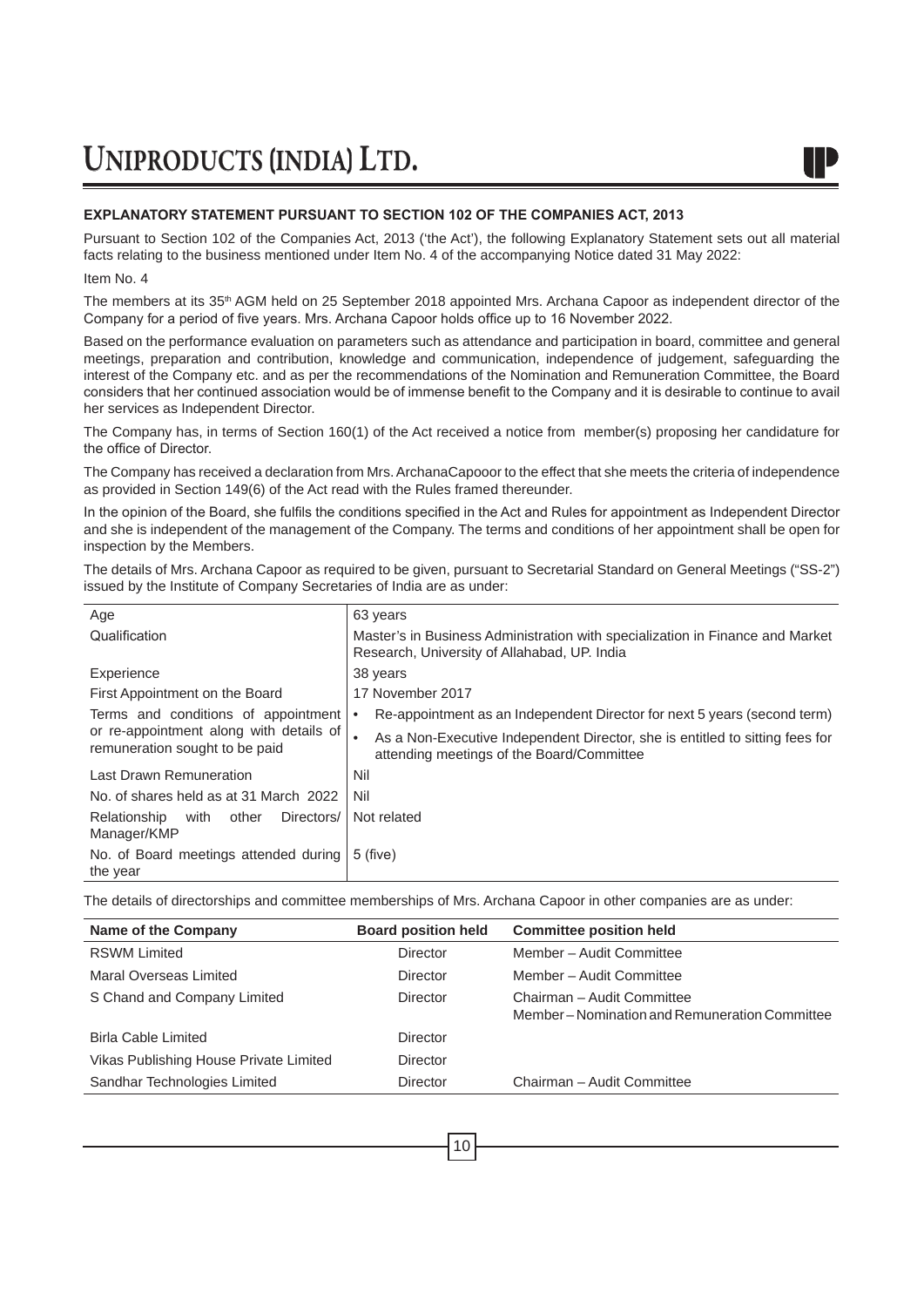

Mrs. Archana Capoor is a Member secretary and Project Director of an NGO, Indian Trust For Rural Heritage and Development (ITRHD) focused on preservation and restoration of heritage and culture in rural India through livelihood intervention. She has also worked as Financial consultant with Jet Airways (India) Ltd. Mumbai. She was also a member of National Tourism Policy Body, GOI for the formulation of policy and strategy at National level. She worked in HUDCO, a PSU, as Chief Finance and coordinated infrastructure bilaterally funded projects. She has worked as CMD of Tourism Finance Corporation of India LTD, a profit making listed company.

Except Mrs. Archana Capoor and her relatives, none of the Directors and/or key managerial personnel and/or their relatives are concerned or interested, financially or otherwise, in the proposed resolution mentioned at Item No.4 of the Notice.

The Board of Directors recommends the resolution set forth in item No. 4 for approval of the Members as a special resolution.

By order of the Board of Directors For **Uniproducts (India) Limited**

Place : New Delhi **Preeti Sondhi** Date : 31 May 2022 **Company Secretary** Membership No.: F8676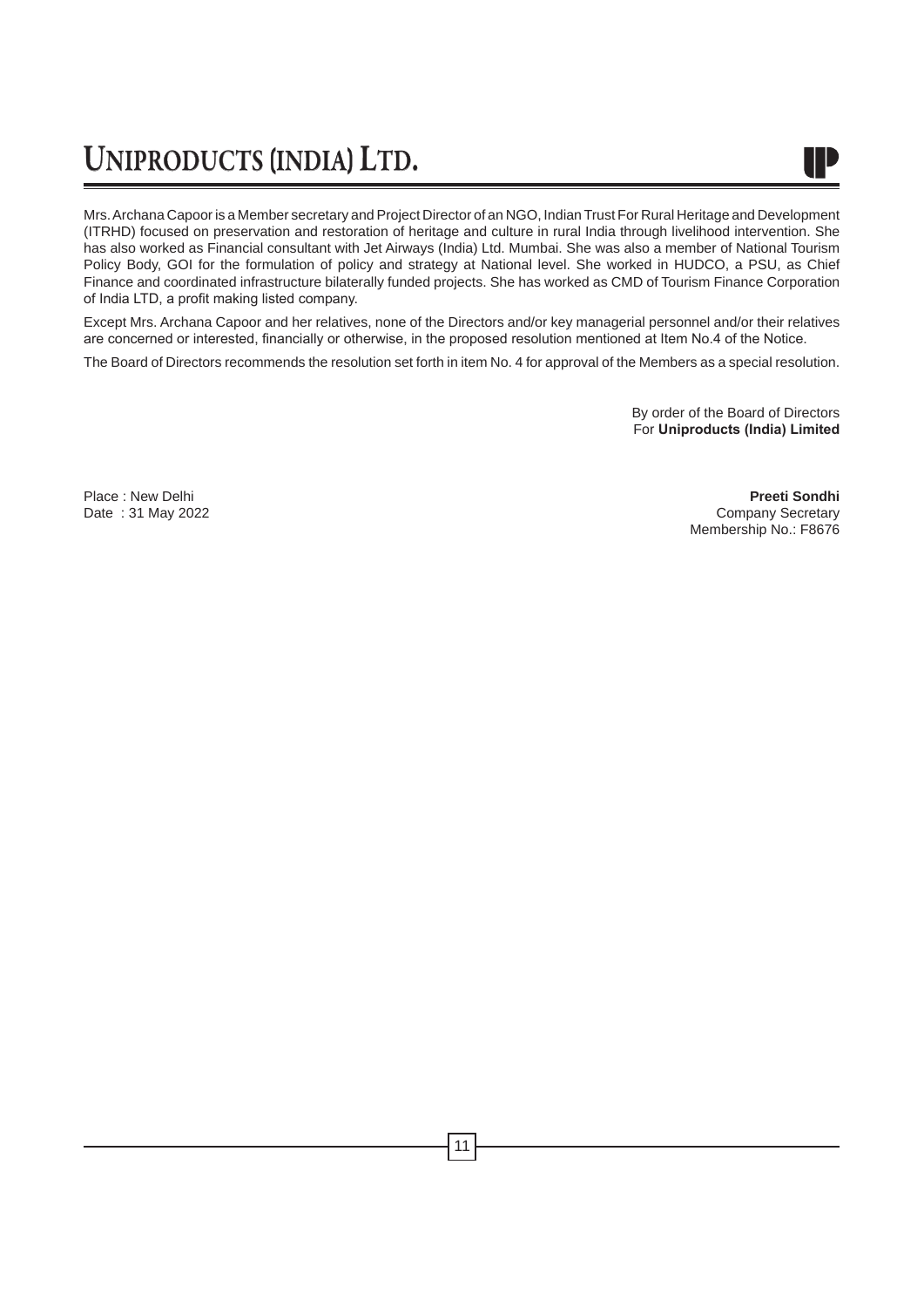#### **DIRECTORS' REPORT**

To the Members,

Your Directors are pleased to present you the 39<sup>th</sup> Annual Report of the business and operations of the Company alongwith the audited financial statements for the financial year ended 31 March 2022.

 $(De \text{ in } \text{lace})$ 

#### **FINANCIAL HIGHLIGHTS**

Key highlights of financial performance of your Company for the financial year 2021-22 are provided below:

|                                                                  |                             | (110.1111000)               |
|------------------------------------------------------------------|-----------------------------|-----------------------------|
| <b>Particulars</b>                                               | Year ended<br>31 March 2022 | Year ended<br>31 March 2021 |
| Revenue from operations                                          | 28059.08                    | 22452.78                    |
| Other Income                                                     | 219.96                      | 360.08                      |
| Profit/(Loss) before finance cost, depreciation and tax (EBIDTA) | (1105.40)                   | 753.84                      |
| Finance cost                                                     | 1743.86                     | 1910.87                     |
| Depreciation and amortisation                                    | 1589.69                     | 1577.53                     |
| Profit/(Loss) before tax                                         | (4438.95)                   | (2734.55)                   |
| <b>Current Tax</b>                                               |                             |                             |
| Deferred Tax Charge / (Credit)                                   | (1135.38)                   | (728.81)                    |
| <b>MAT Credit Entitlement</b>                                    |                             |                             |
| Profit/(Loss) after tax                                          | (3303.57)                   | (2005.74)                   |
| Profit/(Loss) brought forward from previous year                 | (3432.78)                   | (1427.04)                   |
| Balance carried to the Balance Sheet                             | (6736.35)                   | (3432.78)                   |

#### **STATE OF COMPANY'S AFFAIRS AND FUTURE OUTLOOK**

#### **COVID-19 impact**

The COVID-19 pandemic has continued into the current Financial Year 2021-22, with the delta variant impacting the first quarter and leading to a devastating loss of lives and adversely impacting the Indian economy. The Company continued to support the efforts of the government by ensuring both doses of vaccination to all employees, maintaining safety and sanitation protocols, paying its workers and staff despite closures, and meeting all legal obligations. Strict compliance was implemented regarding wearing masks and gloves, frequent handwashing, physical distancing, thermal screening of all employees and contractors and regular cleaning/sanitising of the workplace. MHA guidelines issued in this regard were strictly followed. During this time, the company also took measures to enable many of its employees from the finance, marketing, administration, and other departments to work from home.

The manufacturing locations of the company at Rewari, Chennai and Gujarat conducted their operations in accordance with the MHA guidelines and local regulations, taking due permissions from the local authorities.Safety of employees and workplace has been taken up as a priority, and the Directors are glad to report that the Company has achieved its target of getting its permanent staff and workers vaccinated with both doses of vaccine.

COVID-19 has had a significant impact on the company's operations as well as those of its customers. During the financial year 2021-22, the automotive industry has additionally been impacted by the shortage of semiconductor chips and a steep rise in prices of inputs and fuels. However, the Company is confident of addressing these challenges through the effective utilisation of its resources.

The Company has recorded an increase in sales of 24.97% during the financial year 2021-22 over the previous year.The pre-tax loss suffered by the Company during financial year 2021-22 is Rs. 4438.95 lacs as compared to the pre-tax loss of Rs. 2734.55 lacs recorded during 2020-21. The loss after tax is Rs. 3303.57 lacs as compared with the loss after tax of Rs. 2005.74 lacs recorded during financial year 2020-21. Despite the efforts made to secure more business, add customers, and reduce costs, the slowdown in the automotive sector and the shortage of semiconductor chips due to the COVID-19 pandemic, along with an increase in prices of inputs has impacted the profits of the Company.

12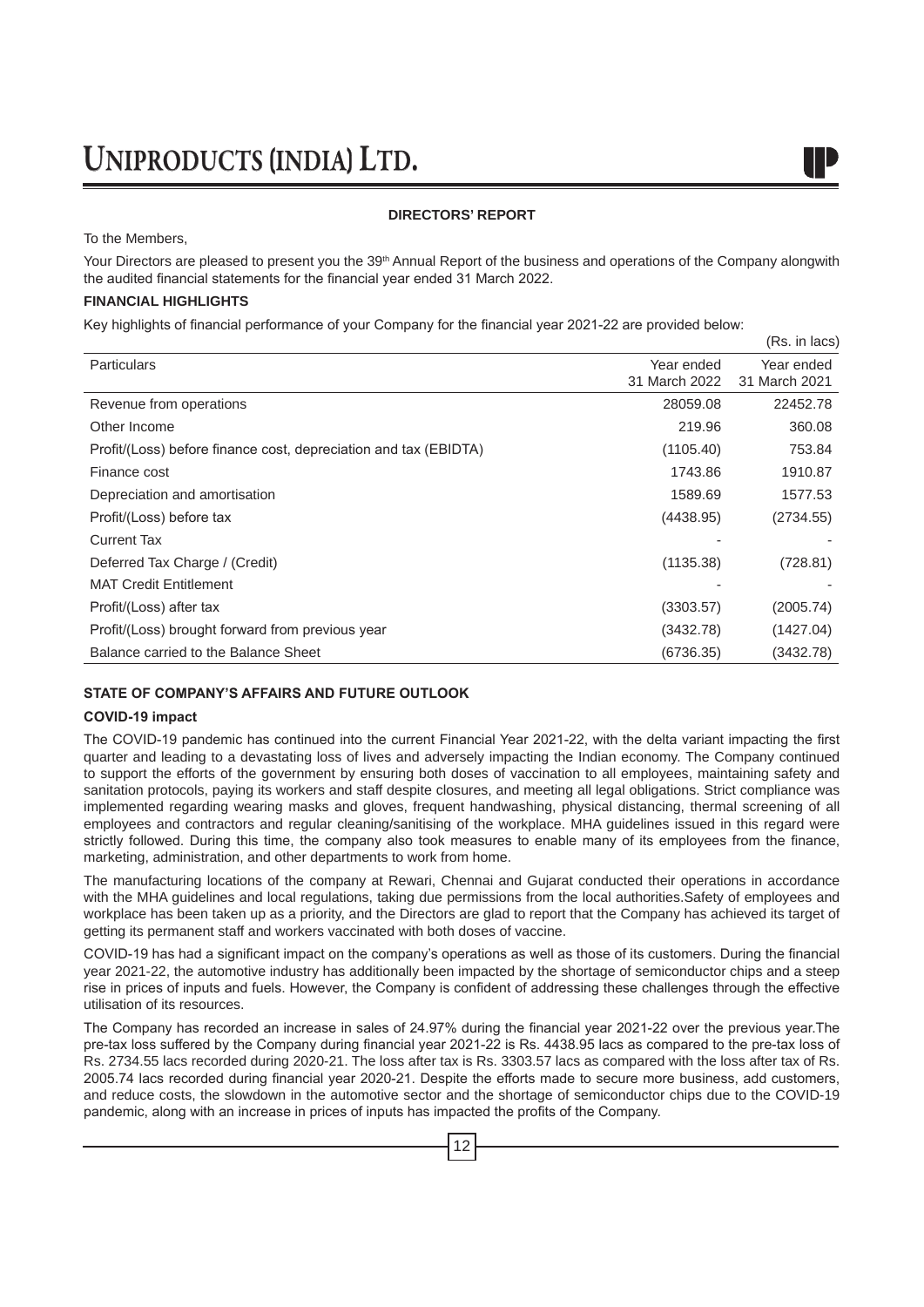The Company will continue to reduce costs and improve efficiencies, tap new business opportunities, diversify its product portfolio, enhance value addition to its customer base and maximize capacity utilization with least cost to achieve higher revenue and improve profitability.

The Company will continue to invest in new technologies and assets to enable product diversification and to make available adequate manufacturing capacities for its growth and to cater to customer requirements in the forthcoming years.

For its performance in FY 2021-22, your company has won the award for overall performance from a key automotive customer. The Company will continue its emphasis on achieving "customer delight" through manufacture of world class products at competitive prices. The Company's focus on "Customer Centricity" is relentless and is implemented through the maxim "One Company - One Goal" which aligns all efforts towards providing customer satisfaction by implementing Total Productivity Management (TPM) techniques in production and pursuing lean manufacturing diligently for improving efficiencies, productivity & yield. Product diversification and new product development are the thrust areas and several green, recyclable, and lighter products have been launched over the years, which now contribute steadily to the Company's turnover and profits. We continue to lay emphasis on safety, health, quality systems and cost reductions programs at all our plants. Institution of energy audits and implementation of the recommendations to optimize energy consumption, as well as strict control over overhead costs continues to be given utmost importance.

COP26 held recently has led governments to push for reduction in the carbon footprint, encouraging the adoption of electric vehicles.Globally, the automotive industry is witnessing several disruptions of which the leading ones are electric vehicles and hydrogen powered vehicles. New products and business models such as shared mobility, autonomous and connected vehicles are being developed. The These changes along with the geo-political uncertainty, protectionism in trade and slowdown in China have led to a slump in exports and a period of uncertainty for the global auto industry. The COVID-19 pandemic has added to the uncertainty, and the semiconductor chip shortage as well as the rise in input prices has made it unclear how soon a stable business environment will be witnessed.

Indian automotive sales have shown resilience during the pandemic but have not returned to their pre-COVID-19 strength. Henceforth, the Indian automotive industry is expected to go from "resilience to resurgence", driven by the underlying economic growth, mass urbanization and the increasing demand for vehicles. However, in the short to medium term, the sector faces some challenges due to the COVID-19 pandemic and the consequent credit crunch as well as low consumer spending, shortage of semiconductor chips and an increase in commodity prices.

The long-term outlook continues to be bullish with the car penetration being only 22 per thousand in India in 2018 as per NITI Aayog against 118 per thousand in China. Rise in middle class income and young population, shared mobility, in which India could be a leader by 2030, providing opportunities for electric and autonomous vehicles, the strong FDI inflow in the sector, the vehicles scrappage policy, the PLI scheme recently unveiled by the government and the construction of highways at a breakneck rate of 50 kilometres a day is expected to make India amongst the top 3 markets for Passenger Vehicles, with the production expected to be around 10 million units by the year 2030. India is already a hub for small cars, and a boom in SUVs/MUVs is already being witnessed. Most major global car manufacturers have set up manufacturing facilities in India although we have also seen the exit of two manufacturers in the recent past. Our Company, with four manufacturing units set up in strategic locations is well prepared to participate in this growth story through a wide range of products which it supplies to most car manufacturers in India. The Company anticipates cost pressures, but plans to maintain its margins through price compensation, improved productivity, cost reductions, VA/VE measures and focus on high value-added products.

#### **SHARE CAPITAL**

The paid up share capital of the Company as on 31 March 2022 is Rs. 17,72,18,810 divided into 1,77,21,881 equity shares of Rs. 10 each.

#### **SUBSIDIARIES, JOINT VENTURES AND ASSOCIATE COMPANIES**

Your company has one joint venture viz. Juken Uniproducts Private Limited as on 31 March 2022. The wholly owned subsidiary viz. Uniproducts Auto Private Limited (UAPL) has made an application to the Registrar of Companies in Form STK-2 on 28 December 2021 for removing its name from register of Companies which is under the process of being struck off.

Pursuant to the provisions of Section 129(3) of the Act, a statement containing the salient features of financial statements of the Company's subsidiaries in Form No. AOC-1 is attached to the financial statements of the Company.

Further, pursuant to the provisions of Section 136 of the Act, the financial statements of the Company, consolidated financial statements along with relevant documents and separate audited financial statements in respect of subsidiaries, are available on the website of the Company www.unitexindia.com

13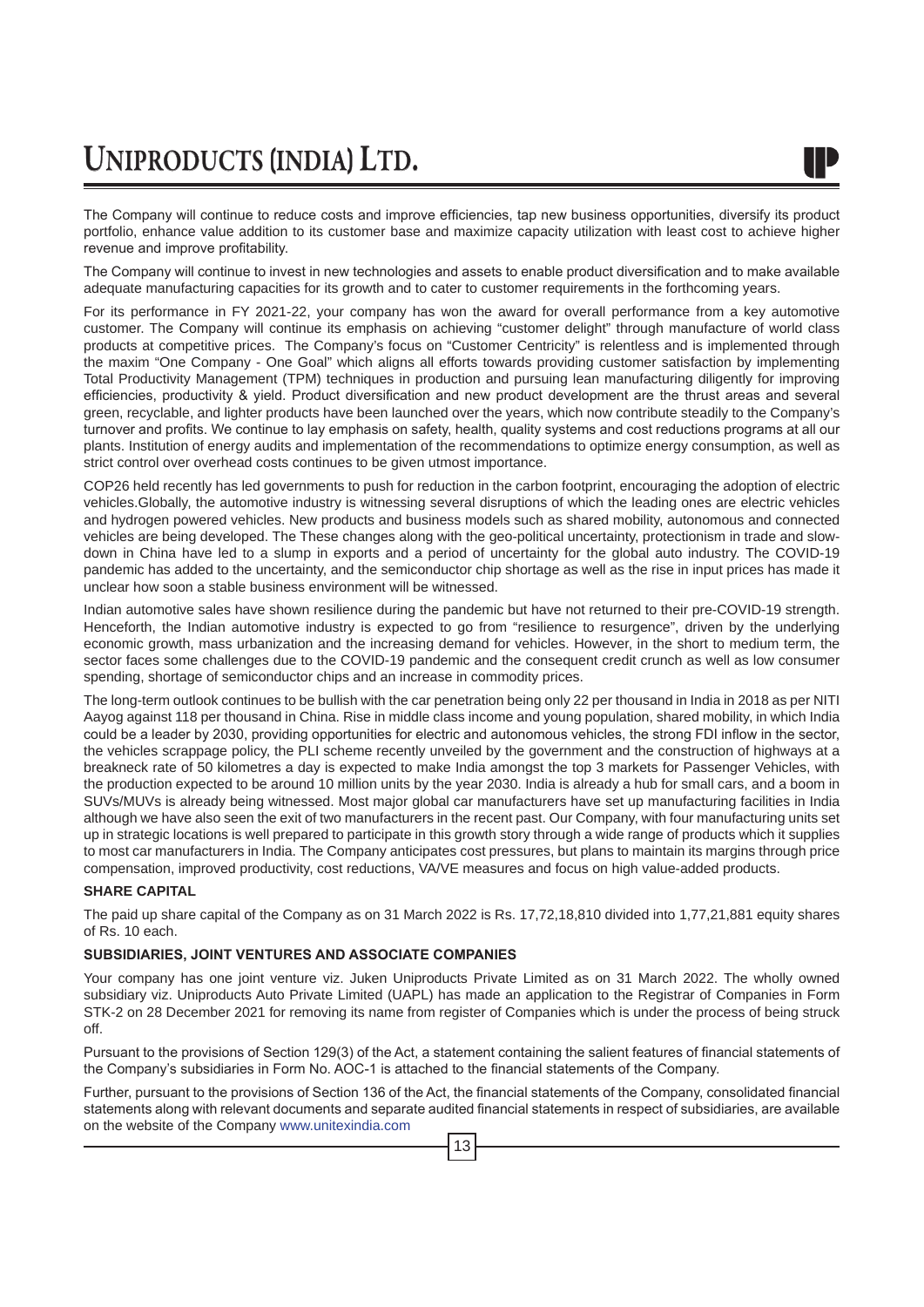#### **REPORT ON THE PERFORMANCE AND FINANCIAL POSITION OF SUBSIDIARIES, ASSOCIATES AND JOINT VENTURE COMPANIES**

Pursuant to Section 134 of the Companies Act, 2013 and Rule 8(1) of the Companies (Accounts) Rules, 2014 the report on performance of subsidiaries, associates and joint venture companies and their contribution to the overall performance of the Company is as under: (Rs. in Lakhs)

|                                                         |         | (Ns. III LANIS)                             |  |
|---------------------------------------------------------|---------|---------------------------------------------|--|
| <b>Particulars</b>                                      |         | Juken Uniproducts<br><b>Private Limited</b> |  |
|                                                         | 2021-22 | 2020-21                                     |  |
| <b>Total Revenue</b>                                    | 3084.48 | 2610.42                                     |  |
| <b>Total Expense</b>                                    | 2986.00 | 2559.19                                     |  |
| <b>Exceptional Items</b>                                |         |                                             |  |
| Profit Before Tax                                       | 98.48   | 51.23                                       |  |
| Tax                                                     | 43.68   | (6.59)                                      |  |
| <b>Profit After Tax</b>                                 | 54.80   | 57.82                                       |  |
| Contribution to the overall performance of the company* | 58.03   | 57.45                                       |  |

\* The above stated values are calculated on profit before tax figure and exclude the inter-company transactions.

#### **DIVIDEND**

On account of the losses during the year, your Directors do not recommend any dividend for the year ended 31 March 2022.

#### **TRANSFER TO RESERVES**

The Company does not propose to transfer any amount to its Reserves for the year under review.

#### **MATERIAL CHANGES AND COMMITMENTS AFFECTING THE FINANCIAL POSITION OF THE COMPANY BETWEEN THE END OF FINANCIAL YEAR AND DATE OF REPORT**

The details of its revenues and profits are mentioned in the appropriate sections of this report. A sudden slowdown in the automotive sector immediately after the Company had incurred significant capital expenditure to increase its manufacturing capacity & the recent COVID-19 pandemic causing an increase in input prices and ocean freight and a shortage of semiconductors chips has caused a reduction in sales that has resulted in a deterioration in the financial position of the Company.The Company's investment in Darrameks Hotels and Developers Private Limited has been received in full along with interest. Apart from the above, there have been no material changes and commitments affecting the financial position of the company.

#### **DIRECTORS**

Pursuant to Section 149, 152 and other applicable provisions of the Companies Act, 2013, one-third of such of the Directors as are liable to retire by rotation, shall retire every year and, if eligible, offer themselves for re-appointment at every Annual General Meeting ("AGM"). Consequently, Mr. Arjun Mehra, Director will retire by rotation at the ensuing AGM, and being eligible, offer himself for re-appointment in accordance with provisions of the Companies Act, 2013.

#### **KEY MANAGERIAL PERSONNEL ("KMPs")**

Pursuant to the provisions of Section 203 of the Act, the KMPs of your Company are as follows:

Dr. Ashwan Kapur : Managing Director

Mrs. Preeti Sondhi : Company Secretary

Mr. Aditya Capoor resigned from the post of CFO of the Company w.e.f. 31 December 2021.

#### **EVALUATION OF BOARD**

Pursuant to the provisions of the Companies Act, 2013, the Board has adopted a mechanism for evaluation of performance of the individual directors and of the Board as a whole.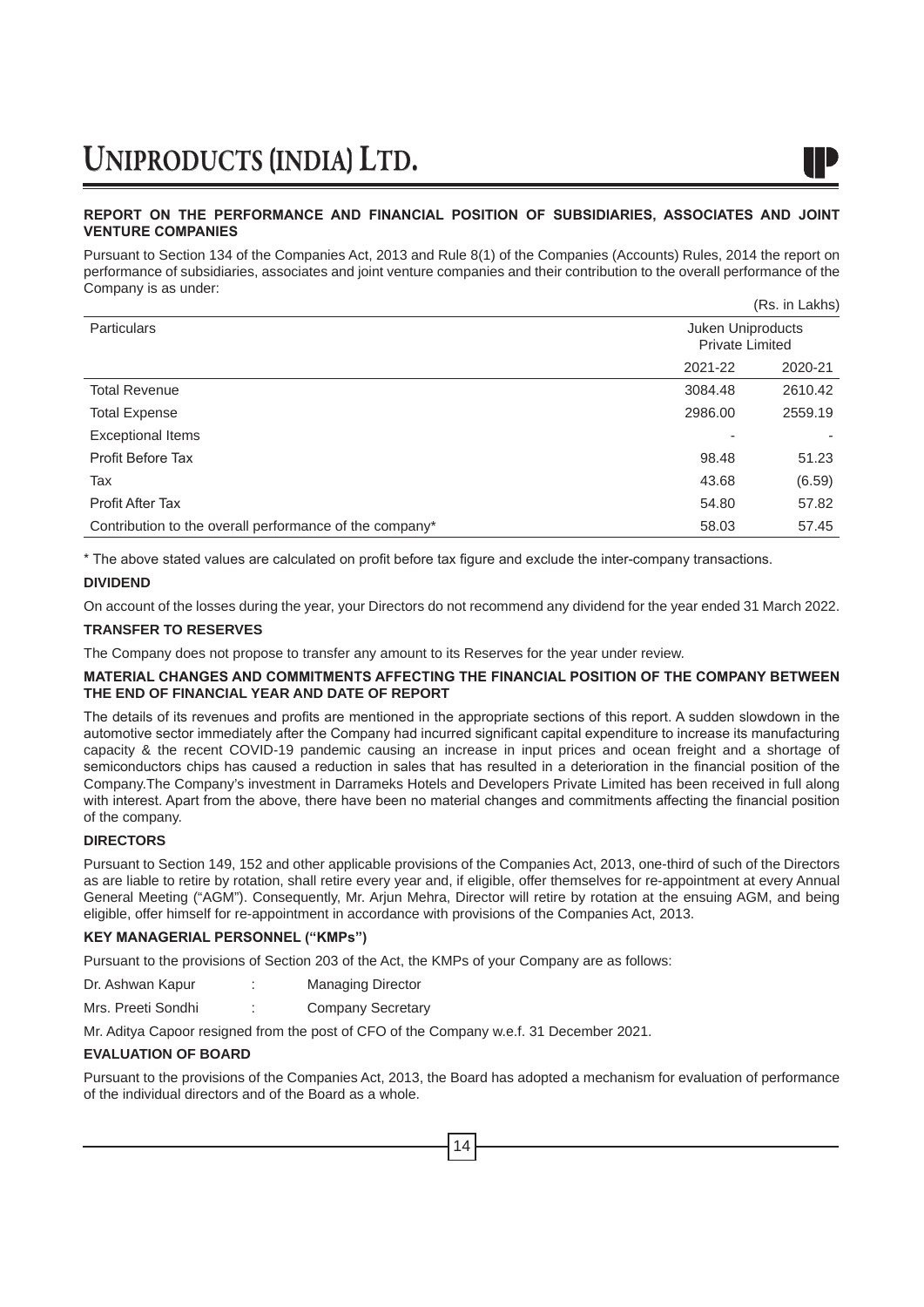

A structured questionnaire was prepared after taking into consideration inputs received from the Directors, covering various aspects of the Boards' functioning such as adequacy of the composition of the Board and its Committees, Board culture, execution and performance of specific duties, obligations and governance.

A separate exercise was carried out to evaluate the performance of individual Directors including the Chairman of the Board, who were evaluated on parameters such as attendance and participation in board, committee and general meetings, preparation and contribution, knowledge and communication, independence of judgement, safeguarding the interest of the Company etc.

The performance evaluation of each director was carried out by the Board. The performance evaluation of the Chairman, Non-Independent Directors and Board as a whole was carried out by the Independent Directors. The Directors expressed overall satisfaction with the evaluation process.

#### **MEETINGS OF BOARD AND ITS COMMITTEES**

#### **Meetings of Board**

During the financial year 2021-22, five (5) board meetings were held on 20 April 2021, 31 July 2021, 27 September 2021, 14 December 2021 and 26 February 2022. The attendance of directors at the board meetings is as given below:

| Name of Directors   | Designation                           | Attendance Particulars<br>Number of Board Meetings |          |
|---------------------|---------------------------------------|----------------------------------------------------|----------|
|                     |                                       | Held                                               | Attended |
| Mr. Ravinder Mehra  | Chairman and Non Independent Director | 5                                                  | 5        |
| Dr. Ashwan Kapur    | <b>Managing Director</b>              | 5                                                  | 5        |
| Mr. S. L. Kapur     | Independent Director                  | 5                                                  | 5        |
| Mr. A. P. Gandhi    | Independent Director                  | 5                                                  | 5        |
| Mr. Arun Kumar Seth | Non Independent Director              | 5                                                  | 5        |
| Mrs. Archana Capoor | Independent Director                  | 5                                                  | 5        |
| Mr. Arjun Mehra     | Non Independent Director              | 5                                                  | 4        |

#### **Meetings of Audit committee**

During the financial year 2021-22, five (5) audit committee meetings were held on 20 April 2021, 31 July 2021, 27 September 2021, 14 December 2021 and 26 February 2022. The attendance of directors at the committee meetings is as given below

| Name of Directors   | Designation | Attendance Particulars<br>Number of Committee Meetings |          |
|---------------------|-------------|--------------------------------------------------------|----------|
|                     |             | Held                                                   | Attended |
| Mr. S. L. Kapur     | Chairman    | 5                                                      | b        |
| Mr. Arun Kumar Seth | Member      | 5                                                      | b        |
| Mrs. Archana Capoor | Member      | 5                                                      | 5        |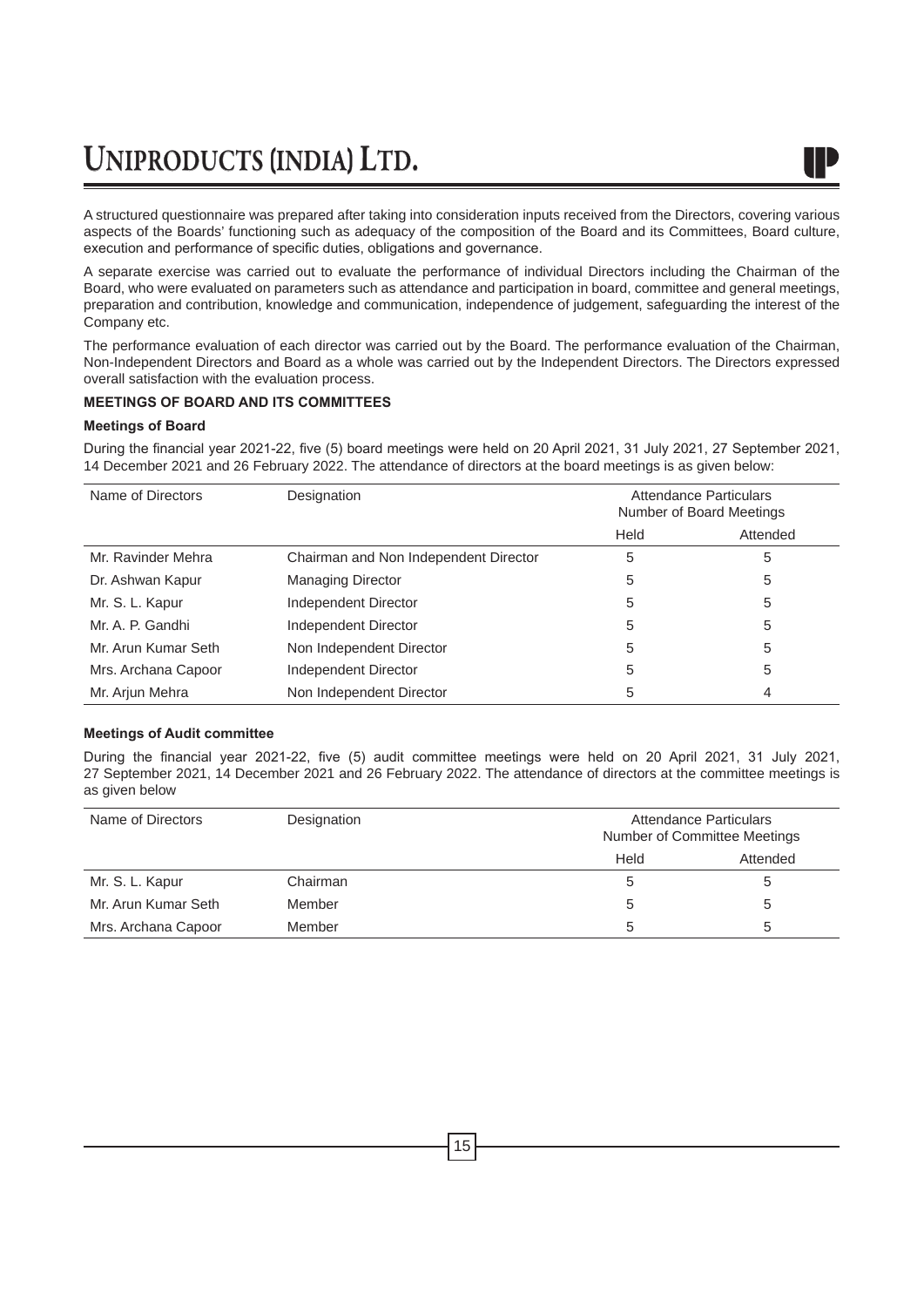#### **Meetings of Nomination and Remuneration Committee**

During the financial year 2021-22, three(3) meetings of the Nomination and Remuneration Committee were held on 20 April 2021, 31 July 2021 and 25 February 2022. The attendance of directors at the committee meeting is as given below:

| Name of Directors  | Designation | Attendance Particulars<br>Number of Committee Meetings |          |
|--------------------|-------------|--------------------------------------------------------|----------|
|                    |             | Held                                                   | Attended |
| Mr. A. P. Gandhi   | Chairman    | 3                                                      |          |
| Mr. Ravinder Mehra | Member      | 3                                                      | 3        |
| Mr. S. L. Kapur    | Member      | 3                                                      | 3        |

#### **Meetings of Stakeholders Relationship Committee**

During the financial year 2021-22, four (4) meetings of Stakeholders Relationship Committee were held on 17 June 2021, 27 September 2021, 14 December 2021 and 25 February 2022.

The attendance of directors at the committee meetings is as given below:

| Name of Directors   | Designation | Attendance Particulars<br>Number of Committee Meetings |          |
|---------------------|-------------|--------------------------------------------------------|----------|
|                     |             | Held                                                   | Attended |
| Mr. S. L. Kapur     | Chairman    | 4                                                      | 4        |
| Dr. Ashwan Kapur    | Member      | 4                                                      |          |
| Mr. Arun Kumar Seth | Member      | 4                                                      | 4        |

#### **Meetings of Borrowing Committee**

During the financial year 2021-22, four (4) meetings of Borrowing Committee were held on 2 April 2021, 17 June 2021, 5 November 2021 and 22 February 2022. The attendance of directors at the committee meetings is as given below:

| Name of Directors   | Designation | Attendance Particulars<br>Number of Committee Meetings |          |
|---------------------|-------------|--------------------------------------------------------|----------|
|                     |             | Held                                                   | Attended |
| Dr. Ashwan Kapur    | Chairman    | 4                                                      | 4        |
| Mr. S. L. Kapur     | Member      | 4                                                      | 4        |
| Mr. Arun Kumar Seth | Member      | 4                                                      | 4        |

#### **Meetings of CSR Committee**

During the financial year 2021-22, one (1) meeting of Corporate Social Responsibility Committee was held on 31 July 2021, The attendance of directors at the committee meetings is as given below:

| Name of Directors   | Designation | Attendance Particulars<br>Number of Committee Meetings |          |
|---------------------|-------------|--------------------------------------------------------|----------|
|                     |             | Held                                                   | Attended |
| Dr. Ashwan Kapur    | Chairman    |                                                        |          |
| Mr. S. L. Kapur     | Member      |                                                        |          |
| Mrs. Archana Capoor | Member      |                                                        |          |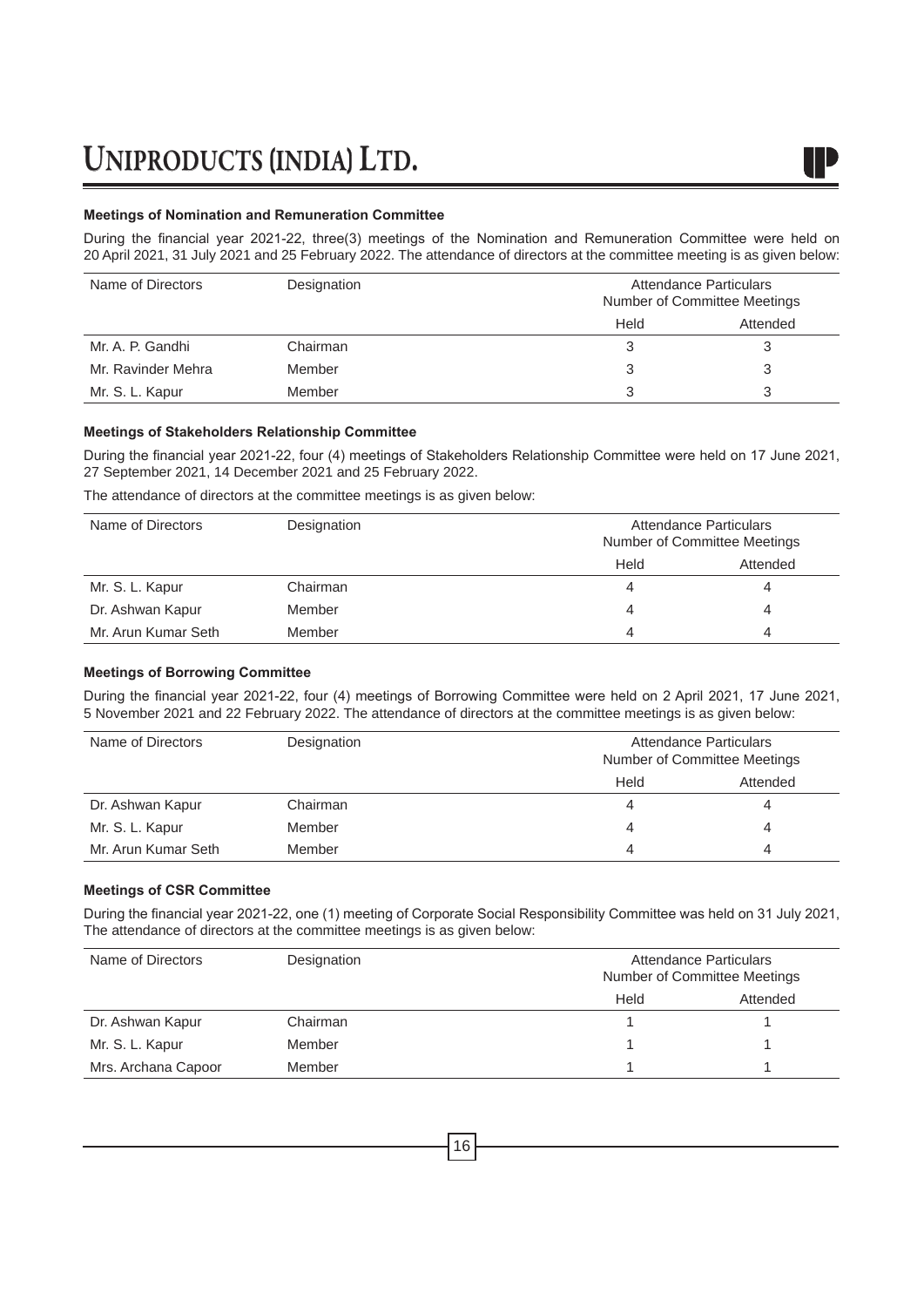#### **AUDIT COMMITTEE**

#### **Composition**

As on 31 March 2022, the Audit Committee consisted of the following members:

| Name of Member      | Designation | Category                        |
|---------------------|-------------|---------------------------------|
| Mr. S. L. Kapur     | Chairman    | Non-Executive & Independent     |
| Mr. Arun Kumar Seth | Member      | Non-Executive & Non Independent |
| Mrs. Archana Capoor | Member      | Non-Executive & Independent     |

Majority of the members of the Audit Committee are Independent and Non-Executive Directors. All the recommendations made by the Audit Committee were accepted by the Board.

#### **ANNUAL RETURN**

The Annual Return in Form MGT-7 for the financial year ended 31 March 2022, is available on the website of the Company at http://www.unitexindia.com/PDF/Form\_MGT\_7\_2021-22.pdf

#### **PARTICULARS OF LOANS GIVEN, INVESTMENTS MADE, GUARANTEES GIVENAND SECURITIES PROVIDED**

The company has not given any loans or guarantees or provided any security covered under the provisions of section 186 of the Companies Act, 2013. The details of the investments made by company is given in the Note no. 13 of the notes to the financial statements.

#### **PARTICULARS OF CONTRACTS AND ARRANGEMENTS MADE WITH RELATED PARTIES**

The particulars of contracts or arrangements made with related parties referred to in Section 188(1) of the Companies Act, 2013, in Form AOC-2 is appended as Annexure A to the directors report.

#### **VIGIL MECHANISM**

The Company has adopted a Vigil Mechanism/Whistle Blower Policy to provide appropriate avenues to the employees to bring to the attention of the management any issue which is perceived to be in violation of or in conflict with the fundamental business principles of the Company. The employees are encouraged to raise any of their concerns by way of whistle blowing. During the year under review, no concerns or irregularities have been reported. The vigil mechanism is also posted on the Company's website.

#### **REMUNERATION POLICY**

The Board has, on the recommendation of the Nomination & Remuneration Committee, framed a policy for selection and appointment of Directors, Senior Management and their remuneration. The Policy has been posted on the website of the Company www.unitexindia.com.

The key features of the nomination and remuneration policy are as under:

Remuneration to Whole-time / Executive / Managing Director, KMP and Senior Management Personnel

#### Remuneration

The Whole-time Director/KMP and Senior Management Personnel shall be eligible for a monthly remuneration and/or annual components as may be approved by the Board on the recommendation of the Committee. The break-up of the pay scale and quantum of perquisites including, employer's contribution to P.F, pension scheme, medical expenses, club fees etc. shall be decided and approved by the Board on the recommendation of the Committee and approved by the shareholders and Central Government, wherever required.

Minimum Remuneration:

If, in any financial year, the Company has no profits or its profits are inadequate, the Company shall pay remuneration to its Whole-time Director in accordance with the provisions of Schedule V of the Companies Act, 2013 and if it is not able to comply with such provisions, with the previous approval of the Central Government.

Provisions for excess remuneration

If any Whole-time Director draws or receives, directly or indirectly by way of remuneration any such sums in excess of the

17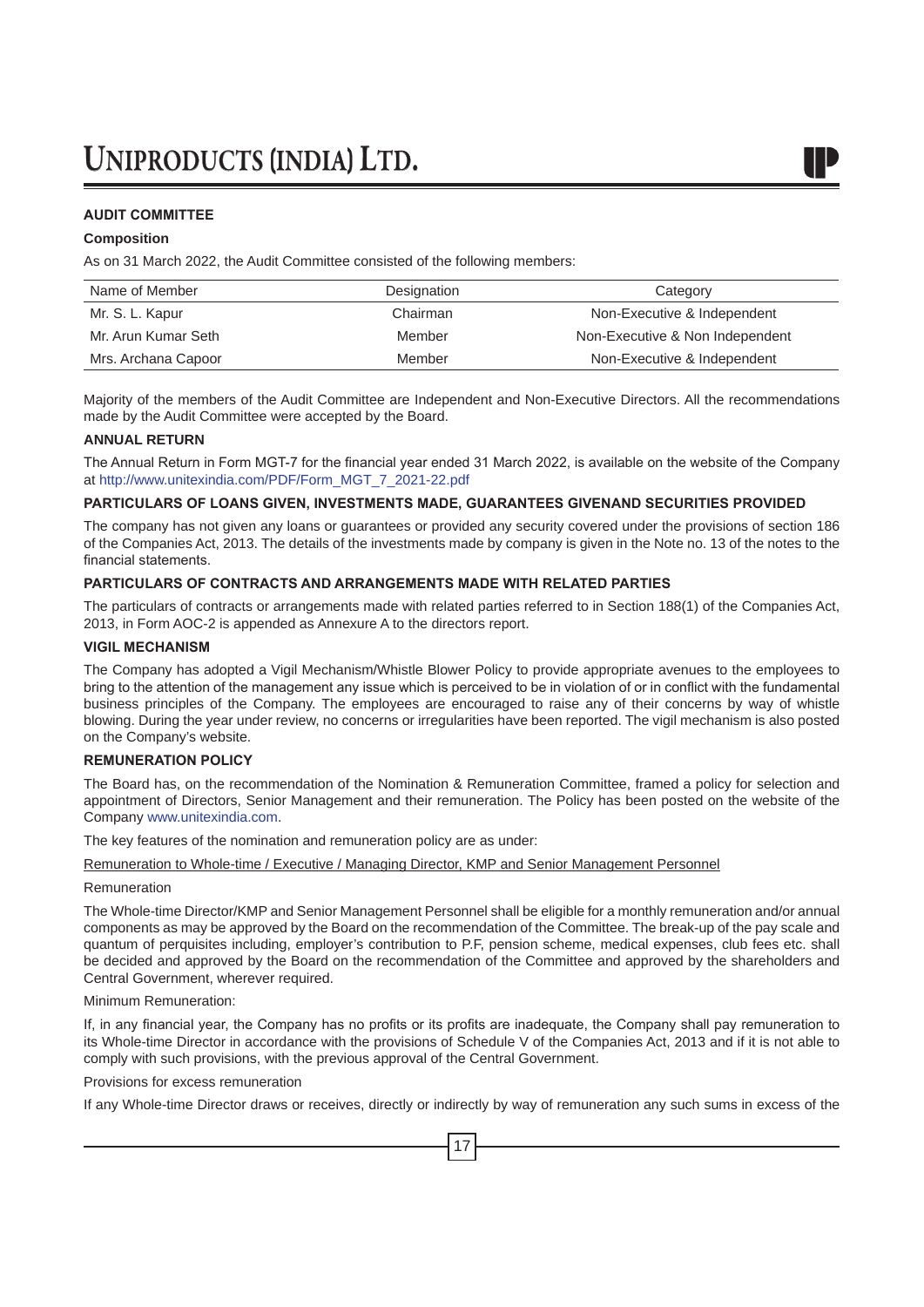limits prescribed under the Companies Act, 2013 or without the prior sanction of the Central Government, where required, he / she shall refund such sums to the Company and until such sum is refunded, hold it in trust for the Company. The Company shall not waive recovery of such sum refundable to it unless permitted by the Central Government.

Remuneration to Non- Executive / Independent Director

#### Sitting Fees

The Non- Executive / Independent Director may receive remuneration by way of fees for attending meetings of Board or a Committee thereof. Provided that the amount of such fees shall not exceed shall not exceed the maximum amount as provided in the Companies Act, 2013, per meeting of the Board or Committee or such amount as may be prescribed by the Central Government from time to time.

#### Remuneration/Profit Linked Commission

The remuneration / profit linked commission shall be in accordance with the statutory provisions of the Companies Act, 2013, and the rules made there under for the time being in force.

#### Stock Options

An Independent Director shall not be entitled to any stock option of the Company.

#### **RISK MANAGEMENT POLICY**

The Company has developed and implemented a risk management framework that includes identification of elements of risk, if any, which in the opinion of the Board may threaten the existence of the company.The risks and concerns identified by the Company on which it needs to focus are highlighted in the paragraphs below.

#### **Risks**

Since the bulk of the Company's business is from the automobile sector, any downturn in this sector or loss of sales could impact our turnover and profitability. High interest rates and fuel prices have adversely affected the fortunes of the automotive sector and will continue to have an impact on our Company. To mitigate these risks, the company is continuously attempting to diversify its business portfolio by adding new products for the automotive sector and simultaneously increasing its customer base by diversifying into the CV segment. Moreover, any significant increase in input costs that cannot be absorbed by sale prices or through manufacturing efficiencies could also impact our profitability. To mitigate this risk the Company pursues various VA/VE measures to reduce costs. The Company has also got an overall risk assessment done for its entire operations and is implementing the various suggestions for risk mitigation mentioned in the report.

The impact of COVID-19 on the Company's operations is a risk which has emanated in 2019-20 & has continued through the current Financial Year 2021-22. It has impacted business due to closure of operations, risk of infections and the consequent effect on the health of employees and their families, and a reduction in demand. Adequate safety and sanitation protocols have been put in place including wearing masks and gloves, frequent handwashing, physical distancing, thermal screening of all employees and contractors and regular cleaning/ sanitising of the workplace. MHA guidelines issued in this regard are being strictly followed. Vaccination of employees has been taken up on top priority and all permanent staff and workers has received their first dose of vaccine during July 2021. Company has also taken several measures to control costs such as rationalization of manpower and its costs, drastic reduction in overheads, minimizing travel and other discretionary costs in order to mitigate the impact of COVID-19 on the financials of the Company. Further measures will be taken in the course of time if required to minimize the impact of COVID-19.

#### **Concerns**

Global automobile carpet and NVH parts manufacturers have set up manufacturing base in India because of the large and growing market here. Therefore, competition is likely to get intense in the future. In the opinion of the Board, there does not exist any risk which may threaten the existence of the Company.

#### **DECLARATIONS BY INDEPENDENT DIRECTORS**

Pursuant to provisions of Section 134(3)(d) of the Companies Act, 2013, with respect to statement on declaration given by Independent Directors under Section 149(6) of the Act, the Board hereby confirms that all the Independent Directors of the Company have given a declaration and have confirmed that they meet the criteria of independence as provided in the said Section 149(6).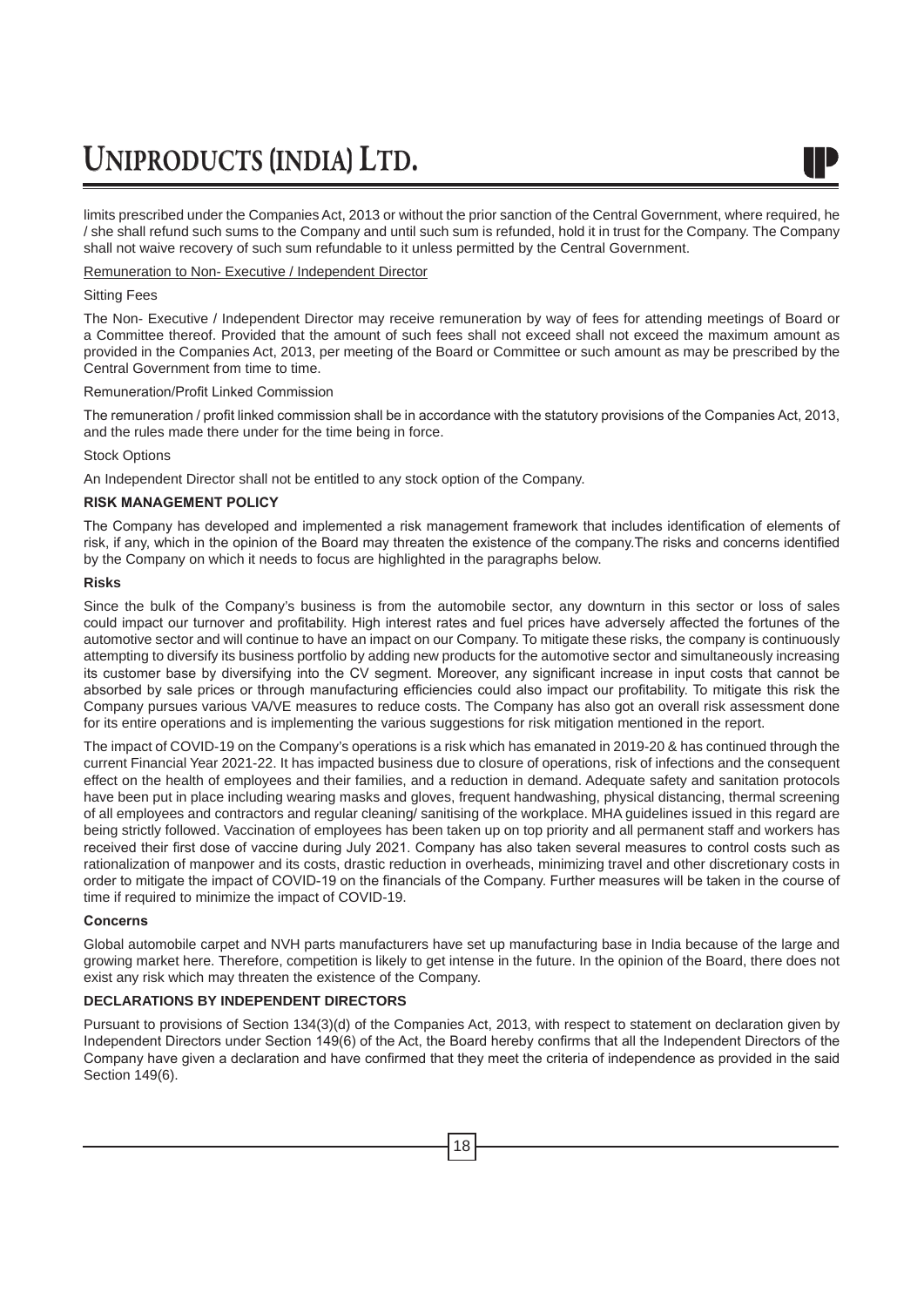#### **DIRECTORS RESPONSIBILITY STATEMENT**

As per Section 134(3)(c) of the Companies Act 2013, the Directors of the Company hereby declare that:

- (i) in the preparation of annual accounts, the applicable accounting standards have been followed alongwith proper explanation relating to material departures;
- (ii) the Directors had selected such accounting policies and applied them consistently and made judgments and estimates that are reasonable and prudent so as to give a true and fair view of the state of affairs of the Company at the end of the financial year, and of the profit and loss of the Company for that period;
- (iii) the Directors had taken proper and sufficient care for the maintenance of adequate accounting records in accordance with the provisions of the Act for safeguarding the assets of the Company and for preventing and detecting fraud and other irregularities;
- (iv) the Directors had prepared the annual accounts on a going concern basis; and
- (v) the directors had devised proper systems to ensure compliance with the provisions of all applicable laws and that such systems were adequate and operating effectively.

#### **DISCLOSURE PURSUANT TO EMPLOYEES STOCK OPTIONPLAN**

The details required to report under to Rule 12(9) of the Companies (Share Capital and Debentures) Rules 2014 in respect of employee stock option plan of the Company are given below:

- a) Options granted Nil
- b) Options vested Nil
- c) Options exercised Nil
- d) the total number of shares arising as a result of exercise of Options Nil
- e) Options lapsed Nil
- f) the exercise price–Not applicable
- g) variation of terms of Options Nil
- h) money realised by exercise of Options Nil
- i) total number of Options in force  $[(a) (d) (f)] Nil$
- j) Employee wise details of Options granted to  $-$ 
	- (i) key managerial personnel Nil
	- (ii) any other employee who receives a grant of options in any one year of option amounting to five percent or more of options granted during that year – Nil
	- (iii) identified employees who were granted option, during any one year, equal to or exceeding one percent of the issued capital (excluding outstanding warrants and conversions) of the company at the time of grant- Nil

#### **CONSERVATION OF ENERGY, TECHNOLOGY ABSORPTION, FOREIGN EXCHANGE EARNINGS AND OUTGO**

Pursuant to provisions of Section 134 of the Companies Act, 2013 read with Rule 8(3) of the Companies (Accounts) Rules, 2014 the details of Conservation of Energy, Technology Absorption, Foreign Exchange Earnings and Outgo are appended as Annexure B to the directors report.

#### **INTERNAL FINANCIAL CONTROLS AND THEIR ADEQUACY**

The Company has a proper and robust system of internal controls geared towards achieving efficiency of business operations, safeguarding the Company's assets and ensuring optimum utilization of resources. Such controls also ensure accuracy and promptness of financial reporting and compliance with statutory regulations. The Company has stringent internal audit procedures, with the audit being conducted by an external firm of Chartered Accountants. Significant audit findings and suggestions, along with the 'Action Taken Report', are regularly placed before the Audit Committee comprising independent directors for their information and direction. The internal auditors of the Company have also submitted a report during the course of the internal audit confirming the adequacy of the internal financial controls over financial reporting existing in the Company.

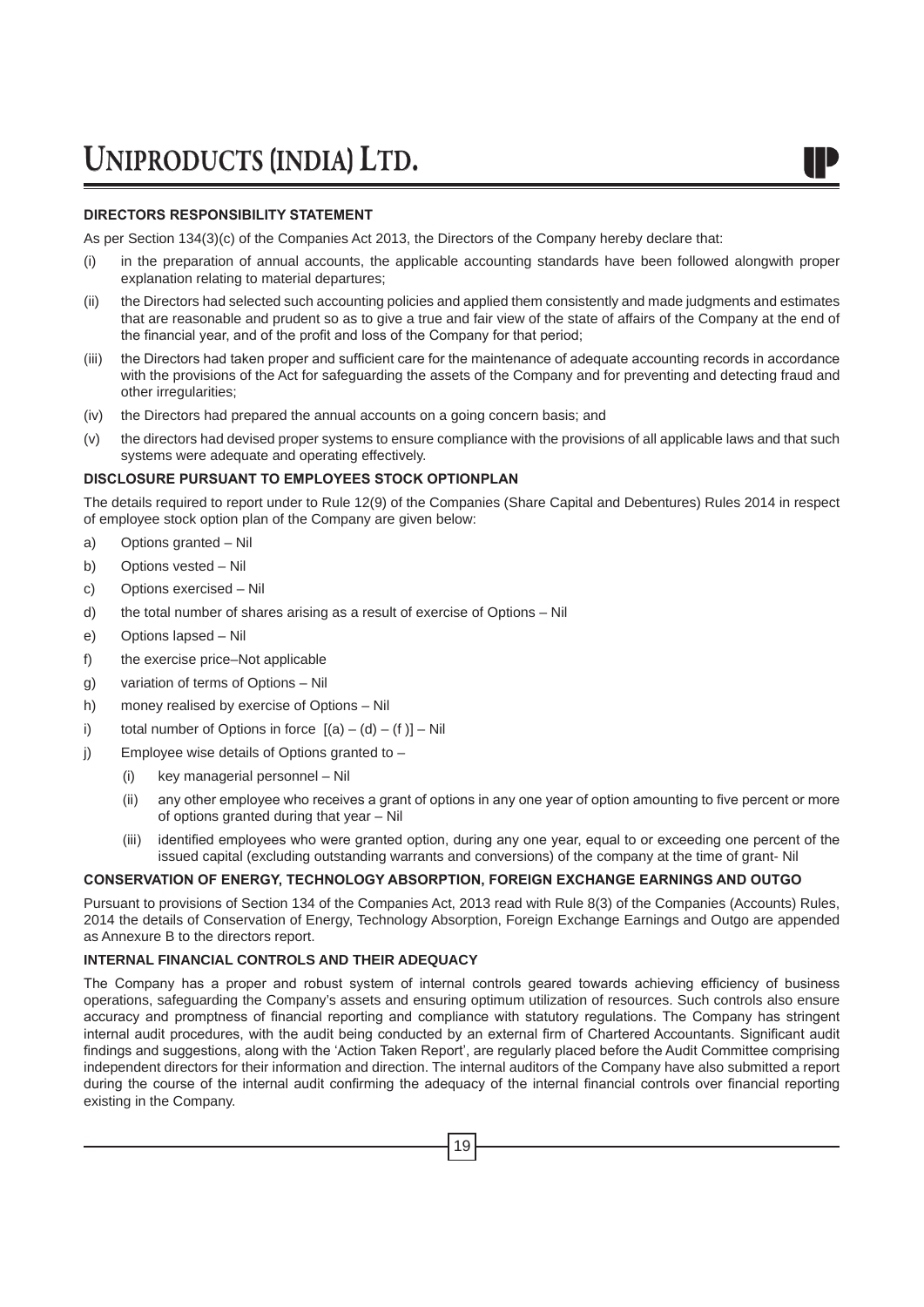The Company is using its ERP software successfully in the operational areas of all the Company's business units. During the previous year, the ERP software was upgraded to the latest version which is functioning effectively.

#### **STAUTORY AUDITORS AND AUDIT REPORT**

The Statutory Audit Report received from M/s. Bansal Gupta & Associates, Chartered Accountants, does not contain any qualification, reservation, adverse remark or disclaimers.

Further, the tenure of M/s. Bansal Gupta & Associates, Chartered Accountants, the statutory auditors of the Company expires at the ensuing Annual General Meeting of the Company. In pursuance to Section 139 of the Companies Act, 2013, M/s S. N. Dhawan & Co LLP, Chartered Accountants are being proposed to be appointed as the statutory auditors of the Company for next 5 financial years.

In this regard, the Company has received certificate from the auditors to the effect that their appointment, if made, would be in accordance with Section 141 of the Companies Act, 2013.

#### **DETAILS OF FRAUD REPORTED BY THE AUDITORS, IF ANY,**

The auditors have not reported any fraud under Section 143(12) of the Companies Act, 2013 and rules made thereunder.

#### **SECRETARIAL AUDITORS AND THEIR REPORT**

M/s Chandrasekaran Associates, Company Secretaries, were appointed as Secretarial Auditors of the Company for the financial year 2021-22 pursuant to Section 204 of the Companies Act, 2013. The Secretarial Audit Report submitted by them in the prescribed form MR- 3 is appended as Annexure C to the directors report.

The Secretarial Audit Report received from M/s. Chandrasekaran Associates, Company Secretaries, does not contain any qualification, reservation, adverse remark or disclaimers.

#### **SIGNIFICANT AND MATERIAL ORDERS**

The Company has not received any significant or material orders passed by any regulatory Authority, Court or Tribunal which shall impact the going concern status and Company's operations in future.

#### **DISCLOSURES UNDER THE SEXUAL HARASSMENT OF WOMEN AT WORKPLACE (PREVENTION, PROHIBITION AND REDRESSAL) ACT, 2013**

The Company has in place an Anti-Sexual Harassment Policy in line with the requirements of The Sexual Harassment of Women at the Workplace (Prevention, Prohibition & Redressal) Act, 2013. Internal Complaints Committee (ICC) has been set up to redress complaints received regarding sexual harassment. All employees (permanent, contractual, temporary, trainees) are covered under this policy.

The following is a summary of sexual harassment complaints received and disposed off during the year financial 2021-22.

| Number of complaints received     | Nil      |
|-----------------------------------|----------|
| Number of complaints disposed off | Nil<br>. |

#### **CORPORATE SOCIAL RESPONSIBILITY**

During the year under review, the Company was not required to undertake CSR activities in accordancewith the provisions of Section 135 of the Companies Act 2013.

#### **DISCLOSURE ON DEPOSIT UNDER CHAPTER V**

The Company has neither accepted nor renewed any deposits during the Financial Year 2021-22 in terms of Chapter V of the Companies Act, 2013.

#### **NATURE OF BUSINESS**

There has been no change in the nature of business of the Company.

#### **EMPLOYEE RELATIONS**

Relations between the employees and the management remained cordial during the year. The Directors wish to place on record their sincere appreciation for the efficient and committed services rendered by the employees at all levels. Their dedication and commitment has been and continues to be instrumental to the success of the Company.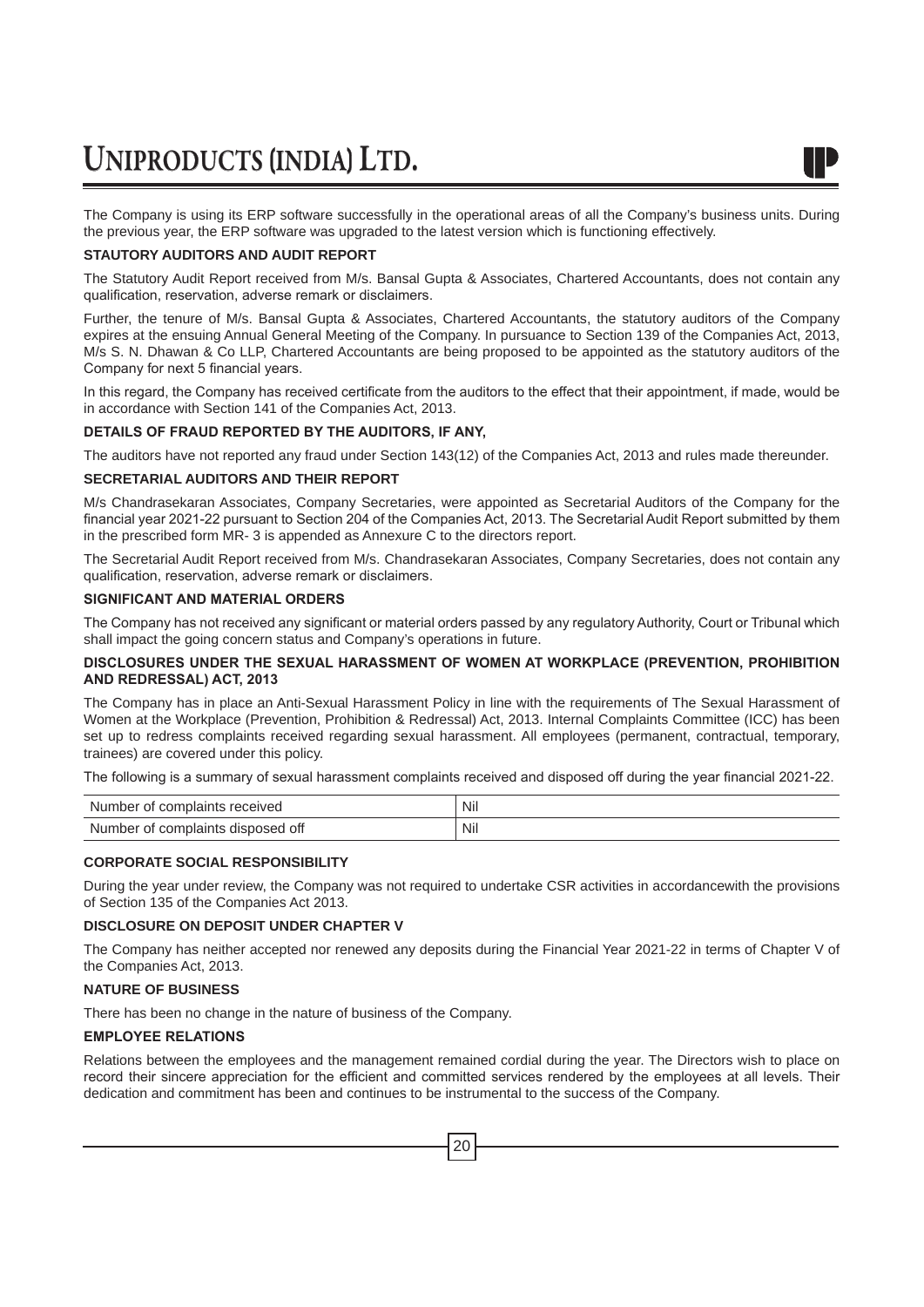#### **COMPLIANCE OF SECRETARIAL STANDARDS ISSUED BY ICSI**

During the year 2021-22, the Company has complied with all the provisions of the applicable secretarial standards issuedby the Institute of Company Secretaries of India.

#### **ACKNOWLEDGEMENTS**

Your Directors are pleased to record their gratitude for the understanding and support received from the shareholders, financial institutions, bankers, customers and suppliers of the Company.

#### **For and on behalf of the Board of Directors**

W

Date : 31 May 2022

**Dr. Ashwan Kapur Arun Kumar Seth** Place : New Delhi Director Director Director Director Director Director Director Director Director Director Di<br>Din: 00568432 DIN: 00794656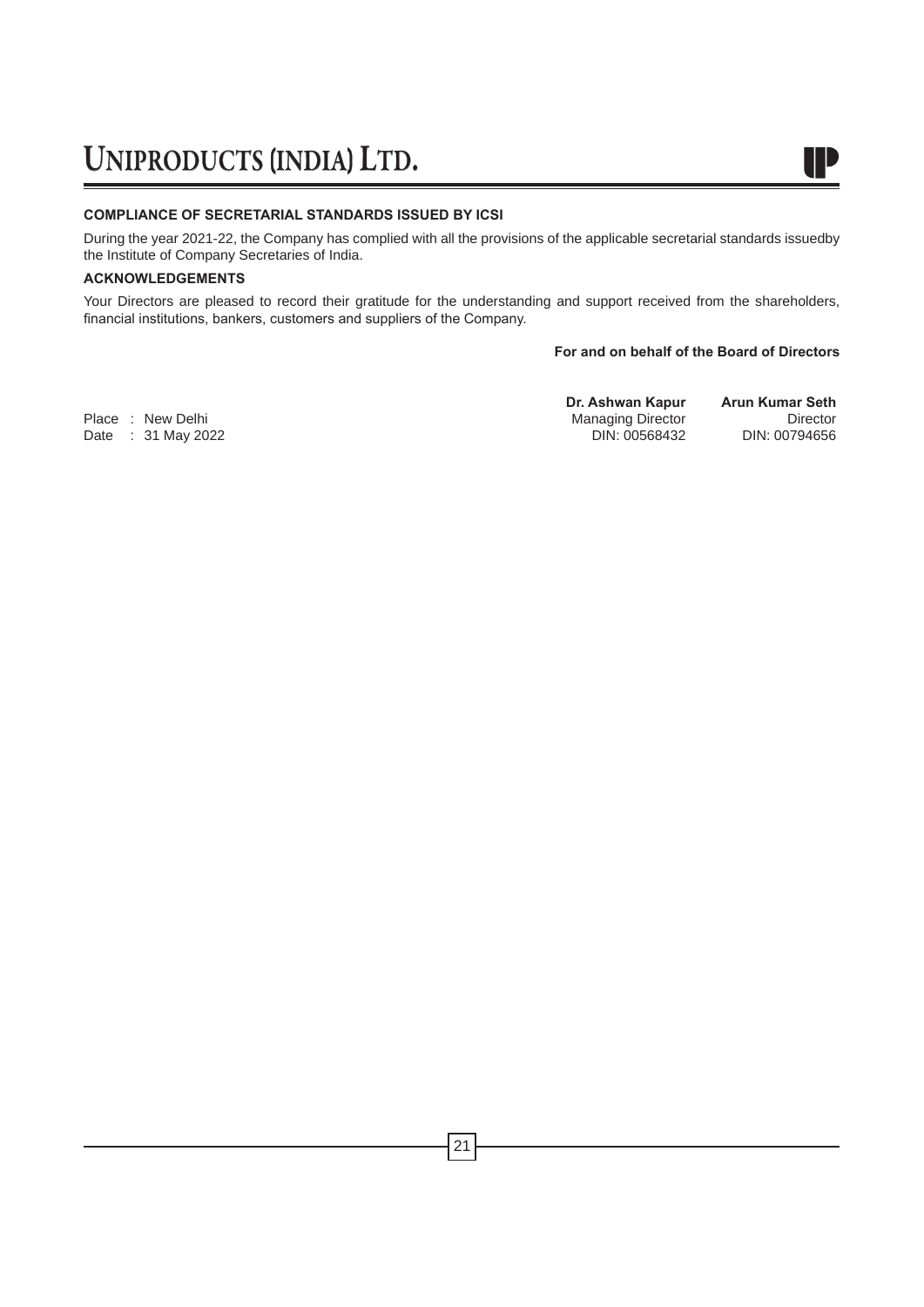

#### **ANNEXURE A**

### **FORM NO. AOC-2**

(Pursuant to clause (h) of sub-section (3)of section 134 of the Act and Rule 8(2) of theCompanies(Accounts) Rules, 2014)

**Form for disclosure of particulars of contracts/arrangements entered into by the company with related parties referred to in sub-section (1) of section 188 of the Companies Act, 2013 including certain arms length transactions under third proviso thereto**

#### **1. Details of contracts or arrangements or transactions not at arm's length basis**

| Name(s) of<br>the related<br>party and<br>nature of<br>relationship | Nature of<br>contracts/<br>arrange-<br>ments/<br>transac- | Duration of<br>the contracts<br>arrange-<br>ments/trans-<br>actions | Salient terms of   Justification for<br>the contracts or<br>arrangements<br>or transactions<br>including the | entering into<br>such contracts<br>or arrange-<br>ments or | Date(s)<br>of ap-<br>proval<br>by the<br>Board, if | Amount<br>paid as<br>advanc-<br>es, if any | Date on which the<br>special resolu-<br>tion was passed in<br>general meeting as<br>required under first |
|---------------------------------------------------------------------|-----------------------------------------------------------|---------------------------------------------------------------------|--------------------------------------------------------------------------------------------------------------|------------------------------------------------------------|----------------------------------------------------|--------------------------------------------|----------------------------------------------------------------------------------------------------------|
|                                                                     | tions                                                     |                                                                     | value, if any                                                                                                | transactions                                               | any                                                |                                            | proviso to section<br>188:                                                                               |

#### **2. Details of material contracts or arrangement or transactions at arm's length basis:**

| Name(s) of the<br>related party<br>and nature of<br>relationship                   | Nature of<br>contracts/<br>arrangements/<br>transactions                                    | Duration of<br>the contracts /<br>arrangements/<br>transactions | Salient terms of<br>the contracts or<br>arrangements or<br>transactions including<br>the value, if any                | Date(s) of approval<br>by the Board, if any | Amount paid<br>as advances.<br>if any |
|------------------------------------------------------------------------------------|---------------------------------------------------------------------------------------------|-----------------------------------------------------------------|-----------------------------------------------------------------------------------------------------------------------|---------------------------------------------|---------------------------------------|
| Juken<br><b>Uniproducts</b><br>Private Limited;<br>a Joint Venture<br>Company      | Giving premises<br>located at C-14<br>and part of C-15,<br>Sector $-57$ .<br>Noida on lease | 15-12-2021 to<br>14-12-2024                                     | Rent per month<br>Rs. 6.97 lacs                                                                                       | 27 September 2021                           | ٠                                     |
| Mr. Arun Kumar<br>Seth, Director                                                   | Appointment as<br>an advisor                                                                | 01.12.2021 to<br>30.11.2024                                     | <b>Advisory Fees:</b><br>Rs.0.40 Lacs per month                                                                       | 27 September 2021                           | $\qquad \qquad \blacksquare$          |
| Dr.Ashwan<br>Kapur, Managing<br><b>Director</b>                                    | Taking premises<br>on lease                                                                 | 17.07.2018 to<br>16.07.2021                                     | Rent per month<br><b>Rs. 2.00 lacs</b>                                                                                | 4 July 2018                                 | ٠                                     |
| Juken<br><b>Uniproducts</b><br>Private Limited:<br>a Joint Venture<br>Company      | Purchase of<br>goods                                                                        | 18.11.2018 to<br>17.11.2021                                     | Purchase Price:<br>Rs.1.42/- per clip plus<br>taxes as applicable;<br>Max. annual amount not<br>to exceed Rs. 10 lacs | 3 October 2018                              | ٠                                     |
| Darrmeks Hotels<br>& Developers<br><b>Private Limited</b><br>(common<br>directors) | Sale of<br>engineered<br>wood                                                               | One time                                                        | Invoice No. 9210031<br>dated 21 January 2022<br>and Debit Note No.<br>42100004 dated 25<br>January 2022               | 26 February 2022                            | $\overline{\phantom{a}}$              |

#### **For and on behalf of the Board of Directors**

22 **Dr. Ashwan Kapur Arun Kumar Seth** Place : New Delhi Director Director Director Director Director Director Director Director Director Director Director Director Director Director Director Director Director Director Director Director Director Director Direct Date : 31 May 2022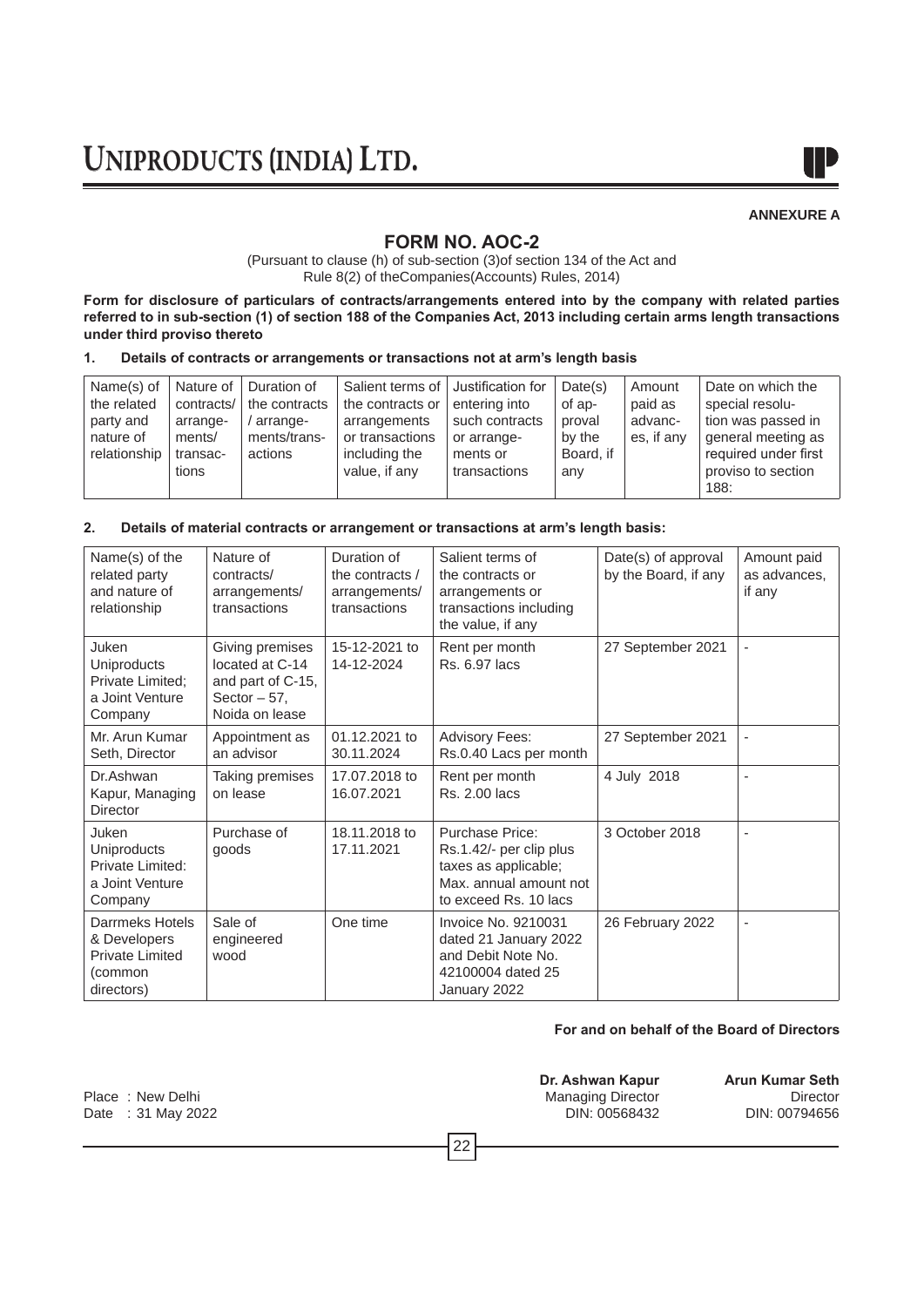**ANNEXURE B**

### **CONSERVATION OF ENERGY AND TECHNOLOGY ABSORPTION**

Disclosure of particulars with respect to conservation of energy, technology absorption, foreign exchange earnings and outgo as required under Rule 8 of Companies (Accounts) Rules, 2014

#### **A. Conservation of energy**

- (i) the steps taken or impact on conservation of energy:
	- a. Installed timers on presses for automatic switch off in case of idle running.
	- b. Replaced split air-conditioners of Quality Lab with central air-conditioning through VAM chilled water which is already available.
	- c. Installed aluminum cabin for panels with split air-conditioners in place of panel mounted air-conditioners to reduce energy consumption.
	- d. Installed lux monitoring device to auto switch off lights in day time.
	- e. Replaced overrated motors with suitable capacity motors.
	- f. Power factor improved from .90 to .99.
	- g. Reduction in Sanctioned load demand from State electricity board hence reduction in fixed charges in Electricity bill.
	- h. All ACs temperature setting locked at 25 degree.
- (ii) the steps taken by the company for utilising alternate sources of energy:
	- a. Replaced electrical heating with thermic fluid heating through coal wherever possible.
	- b. Agro waste fuel trail taken in boiler and Thermo pack and trial was successful we can use this fuel without any change in Equipment during winter period when NGT ban burning of Coal.
- (iii) the capital investment on energy conservation equipment: Nil

#### **B. Technology absorption**

(i) the efforts made towards technology absorption:

 Technology has been imported for manufacture of needle punch fabric, air laid felt manufacturing and, Impregnation &Latexing. The Company has fully absorbed the technology made available to it.

- (ii) the benefits derived like product improvement, cost reduction, product development or import substitution:
	- a. Successful development of low weight non-woven carpet having high abrasion resistance.
	- b. Successful development of fire retardant non-woven fabrics.
	- c. Reduction in raw material cost and part weight.
- (iii) in case of imported technology (imported during the last three years reckoned from the beginning of the financial year)

| (a) | the details of technology imported                                                            | the year of import:                |
|-----|-----------------------------------------------------------------------------------------------|------------------------------------|
|     | Production line for manufacture of Needlepunch Nonwovens                                      | 2018-19                            |
|     | Nil                                                                                           | 2019-20                            |
|     | Nil                                                                                           | 2020-21                            |
| (b) | whether the technology been fully absorbed                                                    | Technology has been fully absorbed |
| (C) | if not fully absorbed, areas where absorption has not taken<br>place, and the reasons thereof | Not applicable                     |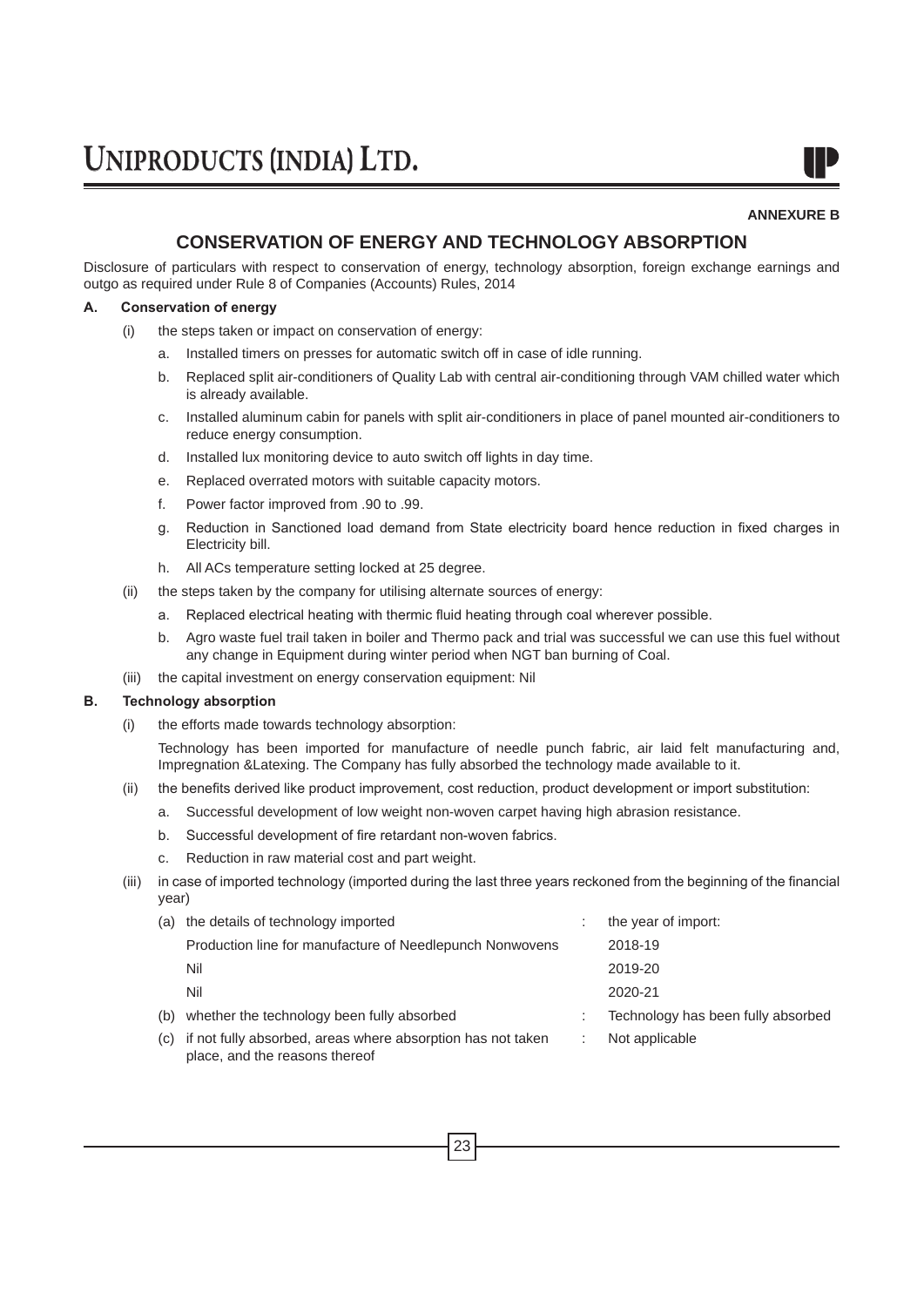

(iv) the expenditure incurred on Research and Development.

|                                                                     | (Rs. in Lakhs) |
|---------------------------------------------------------------------|----------------|
| <b>Particulars</b>                                                  | 2021-22        |
| Capital                                                             |                |
| Recurring                                                           | 295.36         |
| Total                                                               | 295.36         |
| Foreign exchange earnings and Outgo<br>C.                           |                |
|                                                                     | (Rs. in Lakhs) |
| <b>Particulars</b>                                                  | 2021-22        |
| Foreign Exchange earned during the year in terms of actual inflows  |                |
| Foreign Exchange outgo during the year in terms of actual outflows. | 1615.02        |

#### **For and on behalf of the Board of Directors**

|                   | Dr. Ashwan Kapur         | <b>Arun Kumar Seth</b> |
|-------------------|--------------------------|------------------------|
| Place: New Delhi  | <b>Managing Director</b> | Director               |
| Date: 31 May 2022 | DIN: 00568432            | DIN: 00794656          |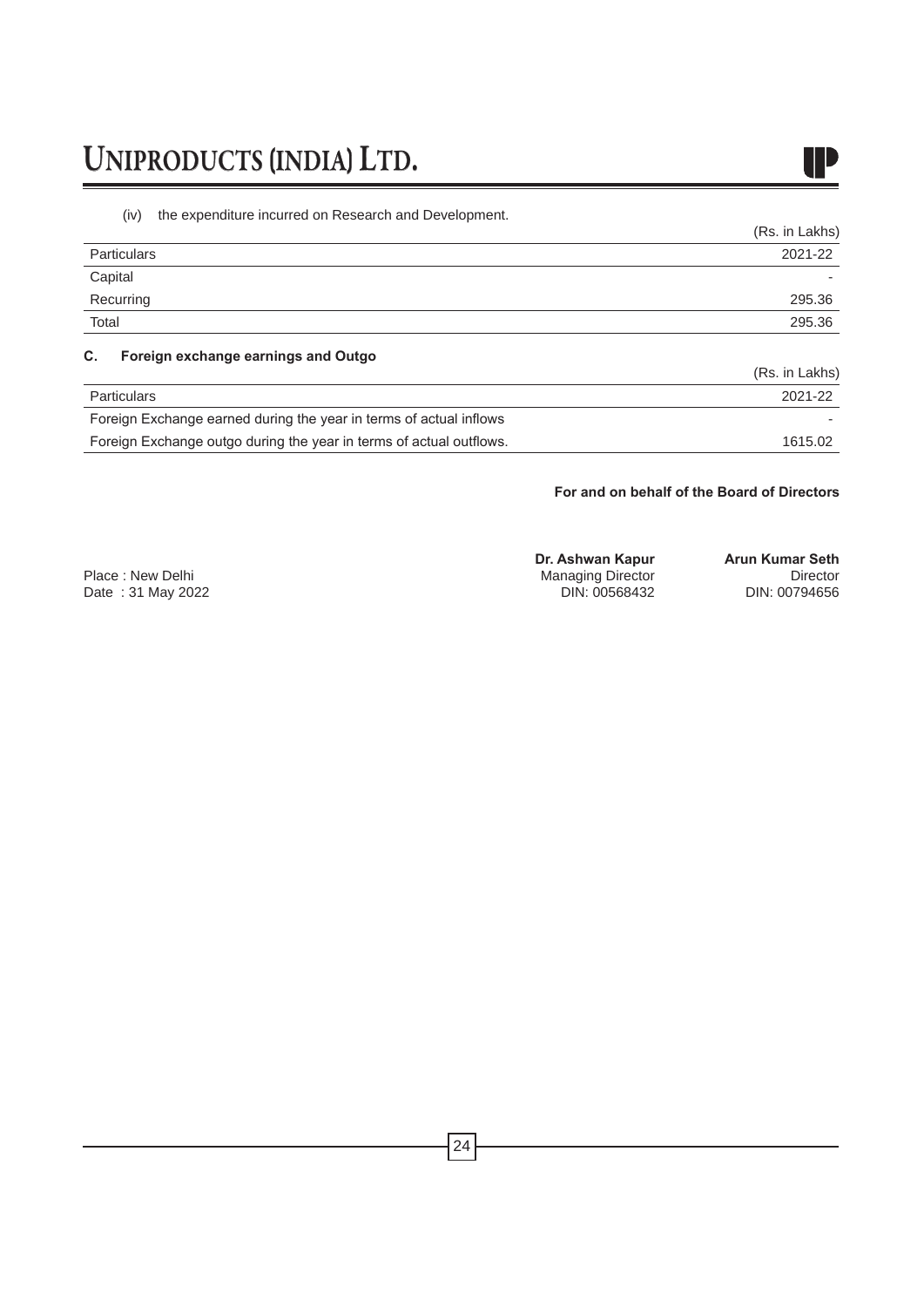

#### **Form No. MR-3 Secretarial Audit Report**

**For the year ended March 31, 2022** [Pursuant to section 204(1) of the Companies Act, 2013 and rule No.9 of the Companies (Appointment and Remuneration of Managerial Personnel) Rules, 2014]

To, The Members, **M/s Uniproducts (India) Limited** Jarthal Village Road 84 Km Stone Delhi Jaipur Road P.O. Sangwari, Rewari Haryana-123401

We have conducted the Secretarial Audit of the compliance of applicable statutory provisions and the adherence to good corporate governance practices by **Uniproducts (India) Limited** (hereinafter referred as "Company"). Secretarial Audit was conducted in a manner that provided us a reasonable basis for evaluating the corporate conducts/ statutory compliances and expressing our opinion thereon.

Based on our verification of the Company's books, papers, minute books, forms and returns filed and other records maintained by the Company and also the information provided by the Company, its officers, agents and authorized representatives during the conduct of Secretarial Audit, we hereby report that in our opinion, the Company has, during the audit period covering the financial year ended on March 31, 2022 complied with the statutory provisions listed hereunder and also that the Company has proper Board-processes and compliance-mechanism in place to the extent, in the manner and subject to the reporting made hereinafter.

We have examined the books, papers, minute books, forms and returns filed and other records maintained by the Company for the Financial Year ended on March 31, 2022 according to the provisions of:

- (i) The Companies Act, 2013 (the "Act") and the Rules made thereunder;
- (ii) The Securities Contracts (Regulation) Act, 1956 ("SCRA') and the Rules made thereunder; Not Applicable
- (iii) The Depositories Act, 1996 and the Regulations and Bye-laws framed thereunder to the extent of Regulation 76 of Securities and Exchange Board of India (Depositories and Participants) Regulations, 2018;
- (iv) Foreign Exchange Management Act, 1999 and the Rules and Regulations made thereunder to the extent of Foreign Direct Investment, Overseas Direct Investment and External Commercial Borrowings, to the extent applicable;
- (v) The following Regulations and Guidelines prescribed under the Securities andExchange Board of India Act, 1992 ("SEBI Act"):-
	- (a) The Securities and Exchange Board of India (Substantial Acquisition of Shares and Takeovers) Regulations, 2011 ("SAST Regulations"); **Not applicable**
	- (b) The Securities and Exchange Board of India (Prohibition of Insider Trading) Regulations, 2015; **Not applicable**
	- (c) The Securities and Exchange Board of India (Issue of Capital and Disclosure Requirements) Regulations, 2018 to the extent applicable; **Not applicable**
	- (d) The Securities and Exchange Board of India (Share Based Employee Benefits and Sweat Equity) Regulations, 2021 and Securities and Exchange Board of India (Share Based Employee Benefits) Regulations, 2014 prior to its repealment; **Not applicable**
	- (e) The Securities and Exchange Board of India (Issue and Listing of Non- Convertible Securities) Regulations, 2021 notified pursuant to repealment of the Securities and Exchange Board of India (Issue and Listing of Debt Securities) Regulation, 2008 and Securities and Exchange Board of India (Issue and Listing of Non- Convertible and Redeemable Preference Shares) Regulations, 2013; **Not Applicable**
	- (f) The Securities and Exchange Board of India (Registrars to an Issue and Share Transfer Agents) Regulations, 1993 regarding the Companies Act and dealing with client to the extent of securities issued;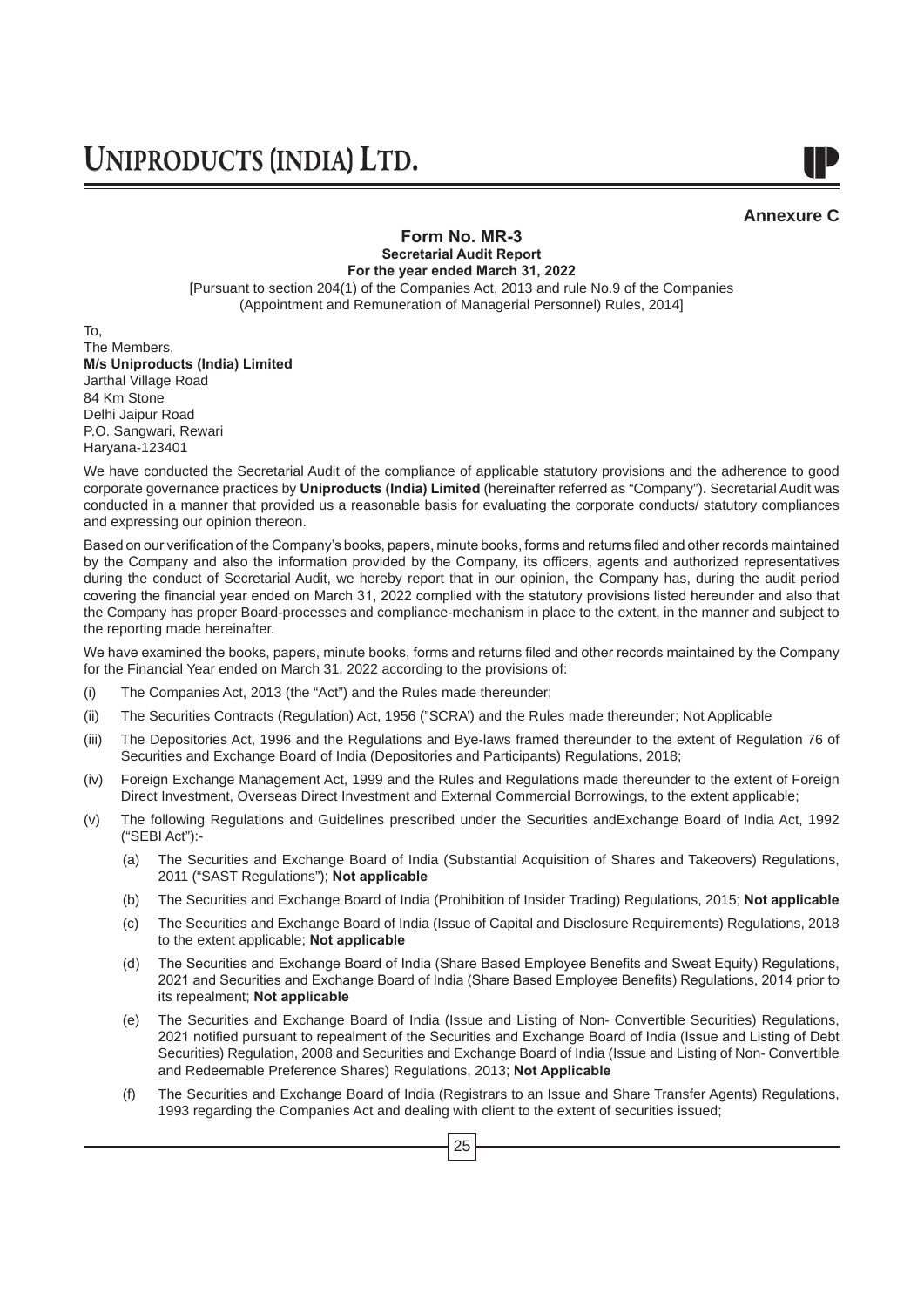- (g) The Securities and Exchange Board of India (Delisting of Equity Shares) Regulations, 2021; **Not applicable**
- (h) The Securities and Exchange Board of India (Buyback of Securities) Regulations, 2018; **Not applicable**
- (vi) As confirmed and certified by the management, there is no law specifically applicable to the Company based on their sector/ Businesses in which it operates.

We have also examined compliance with the applicable clauses/ Regulations of the following:

- (i) Secretarial Standards issued by The Institute of Company Secretaries of India.
- (ii) SEBI (Listing Obligations and Disclosure Requirements) Regulations, 2015; **Not Applicable**

During the period under review, the Company has generally complied with the provisionsof the Act, Rules, Regulations, Guidelines, Standards, etc. mentioned above except delayed filing of few forms with the Registrar of Companies.

#### **We further report that;**

The Board of Directors of the Company is duly constituted with proper balance of Executive Directors, Non-Executive Directors and Independent Directors. The changes in the composition of the Board of Directors that took place during the period under review were carried out in compliance with the provisions of the Act.

Adequate notice is given to all directors to schedule the Board/ Committee Meetings. Agenda and detailed notes on agenda were sent in advance (and at a shorter notice for which necessary approvals obtained, if any) and a system exists for seeking and obtaining further information and clarifications on the agenda items before the meeting and for meaningful participation at the meeting.

All decisions at Board Meetings and Committee Meetings are carried out unanimously as recorded in the minutes of the meetings of the Board of Directors or Committee of the Board, as the case may be.

We further report that there are adequate systems and processes in the Company commensurate with the size and operations of the Company to monitor and ensure compliance with applicable Laws, Rules, Regulations and Guidelines.

We further report thatduring the audit period, no specific events / actions took place having a major bearing on the Company's affairs in pursuance of the above referred laws, rules, regulations, guidelines, standards, etc.

#### For **Chandrasekaran Associates**

Company Secretaries

#### **Shashikant Tiwari**

Partner Membership No. F11919 Certificate of Practice No. 13050 UDIN: F011919D000411661

Date : 30 May 2022 Place : Delhi

#### **Notes:**

- I. This report is to be read with our letter of even date which is annexed as Annexure A and forms an integral part of this report.
- II. Due to restricted movement amid COVID-19 pandemic, we conducted the secretarial audit by examining the Secretarial Records including Minutes, Documents, Registers and other records etc., and some of them received by way of electronic mode from the Company and could not be verified from the original records. The management has confirmed that the records submitted to us are the true and correct. This Report is limited to the Statutory Compliances on laws / regulations / guidelines listed in our report of which, the due date has been ended/expired on or before March 31, 2022 pertaining to Financial Year 2021-22.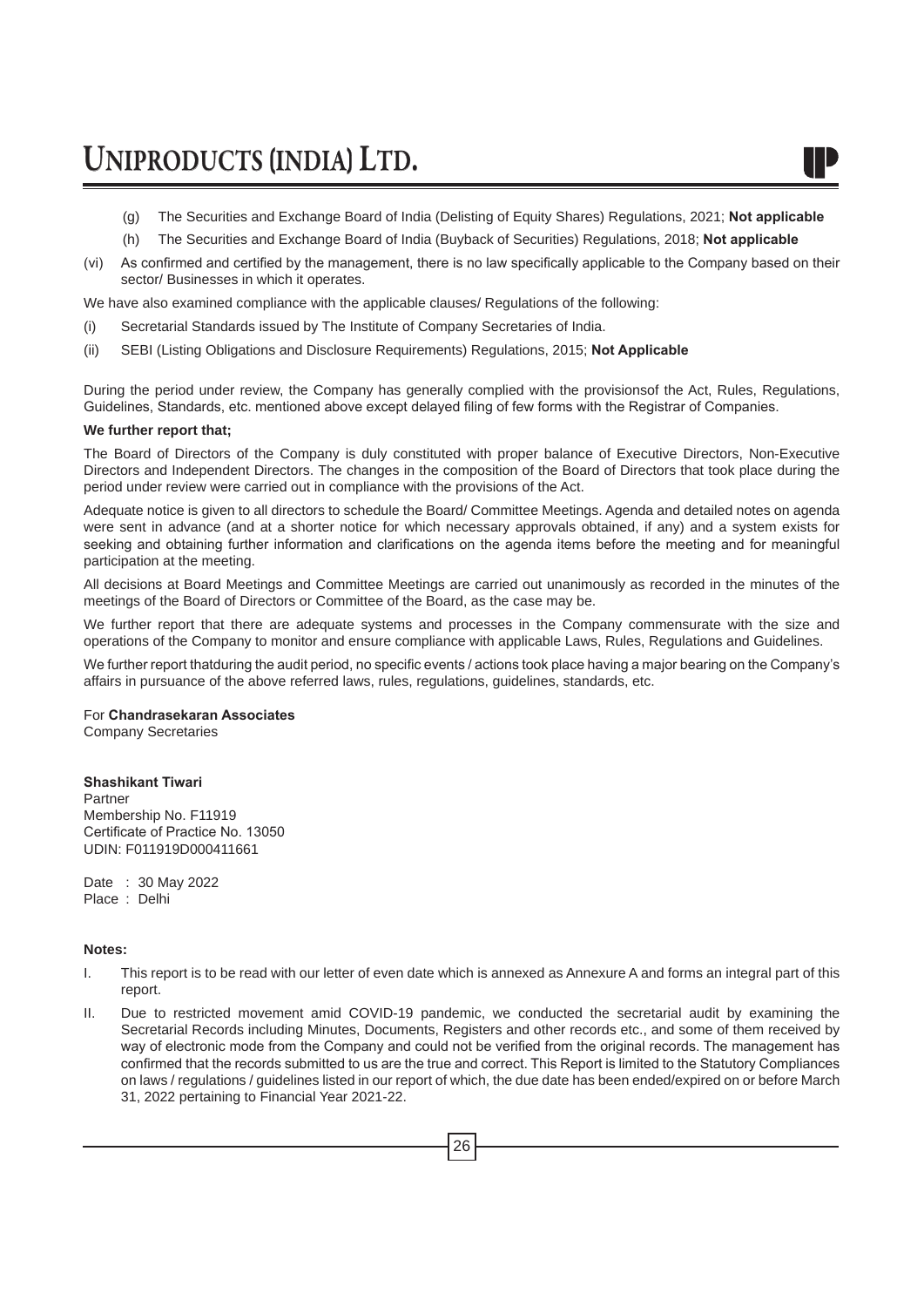#### **Annexure-A to Secretarial Audit report**

To, The Members, **M/s Uniproducts (India) Limited** Jarthal Village Road 84 Km Stone Delhi Jaipur Road P.O. Sangwari, Rewari Haryana-123401

- 1. Maintenance of secretarial record is the responsibility of the Management of the Company. Our responsibility is to express an opinion on these secretarial records based on our audit.
- 2. We have followed the audit practices and processes as were appropriate to obtain reasonable assurance about the correctness of the contents of the Secretarial records. The verification was done on the random test basis to ensure that correct facts are reflected in secretarial records. We believe that the processes and practices, we followed provide a reasonable basis for our opinion.
- 3. We have not verified the correctness and appropriateness of financial records and Books of Accounts of the Company.
- 4. Wherever required, we have obtained the Management representation about the compliance of laws, rules and regulations and happening of events etc.
- 5. The compliance of the provisions of Corporate and other applicable Laws, Rules, Regulations, Standards is the responsibility of Management. Our examination was limited to the verification of procedures on random test basis.
- 6. The Secretarial Audit report is neither an assurance as to the future viability of the Company nor of the efficacy or effectiveness with which the Management has conducted the affairs of the Company.

For **Chandrasekaran Associates**

Company Secretaries

**Shashikant Tiwari** Partner Membership No. F11919 Certificate of Practice No. 13050 UDIN: F011919D000411661

Date : 30 May 2022 Place : Delhi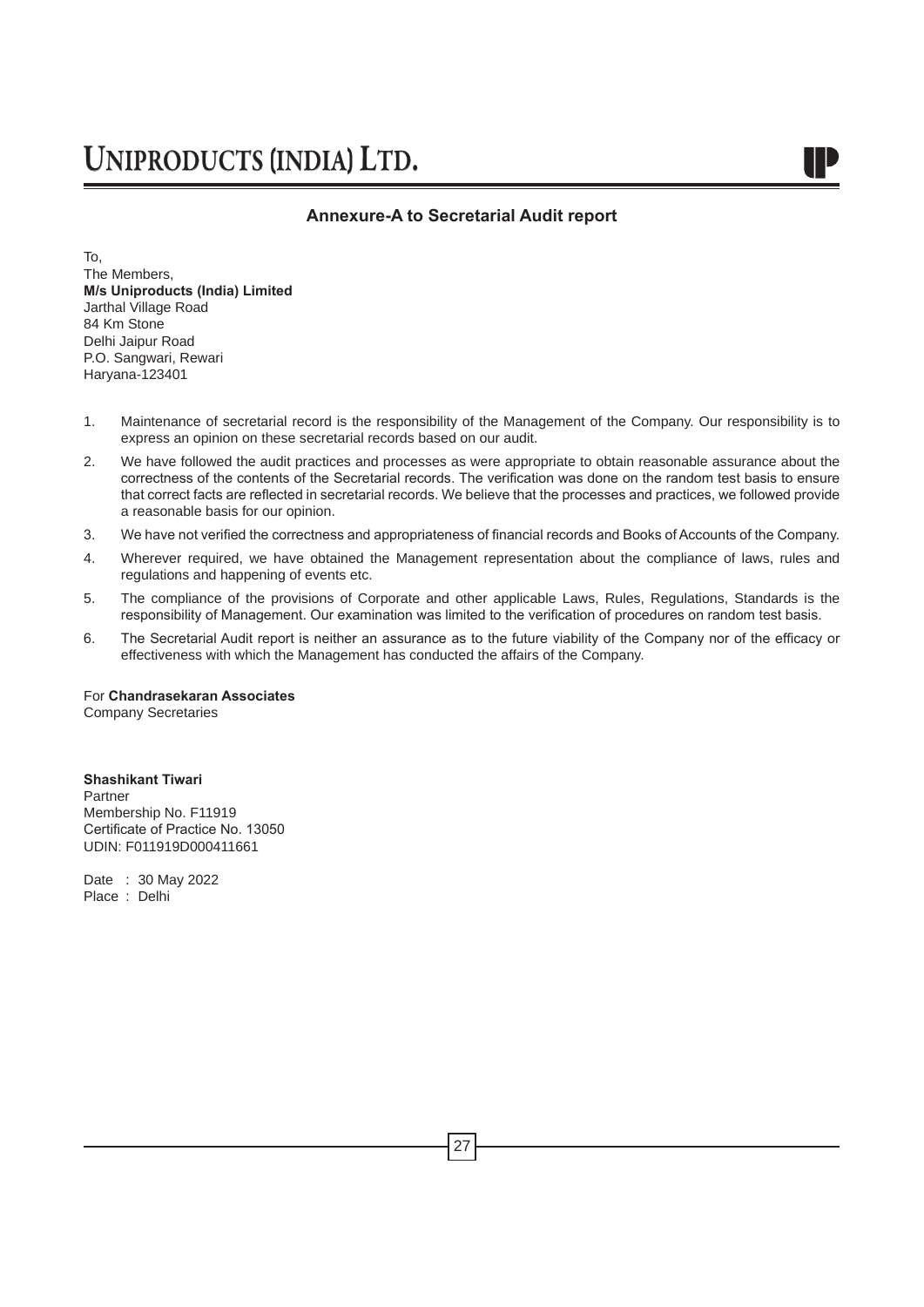#### **INDEPENDENT AUDITOR'S REPORT**

#### **To the Members of Uniproducts (India) Limited**

#### **Report on the Audit of the Standalone Financial Statements**

#### **Opinion**

We have audited the standalone financial statements of **Uniproducts (India) Limited** ("the Company"), which comprise the balance sheet as at 31 March 2022, the statement of Profit and Loss and cash flow statement for the year then ended, and notes to the standalone financial statements, including a summary of significant accounting policies and other explanatory information.

In our opinion and to the best of our information and according to the explanations given to us,the aforesaid standalone financial statements give the information required by the Companies Act, 2013 ("the Act") in the manner so required and give a true and fair view in conformity with the Accounting Standards prescribed under Section 133 of the Act read with the Companies (Accounting Standards) Rules, 2021 and other accounting principles generally accepted in India, of the state of affairs of the Company as at 31 March 2022 and its loss, and its cash flows for the year ended on that date.

#### **Basis for Opinion**

We conducted our audit in accordance with the Standards on Auditing (SAs) specified under Section 143(10) of the Act. Our responsibilities under those Standards are further described in the Auditor's Responsibilities for the Audit of the Standalone Financial Statements section of our report. We are independent of the Company in accordance with the Code of Ethics issued by the Institute of Chartered Accountants of India ("the ICAI") together with the ethical requirements that are relevant to our audit of the standalonefinancial statements under the provisions of the Act and the Rules thereunder, and we have fulfilled our other ethical responsibilities in accordance with these requirements and the ICAI's Code of Ethics. We believe that the audit evidence we have obtained is sufficient and appropriate to provide a basis for our opinion.

#### **Information Other than the Standalone Financial Statements and Auditor's Report Thereon (Other Information)**

The Company's Board of Directors is responsible for the other information. The other information comprises the information included in the Director's Report including Annexures to Director's Report but does not include the standalone financial statements and our auditor's report thereon. Our opinion on the standalone financial statements does not cover the other information and we do not express any form of assurance conclusion thereon. In connection with our audit of the standalone financial statements, our responsibility is to read the other information and, in doing so, consider whether the other information is materially inconsistent with the standalone financial statements or our knowledge obtained in the audit or otherwise appears to be materially misstated. If, based on the work we have performed, we conclude that there is a material misstatement of this other information, we are required to report that fact. We have nothing to report in this regard.

#### **Management's Responsibility for the Standalone Financial Statements**

The Company's Board of Directors is responsible for the matters stated in Section 134(5) of the Act with respect to the preparation of these standalone financial statements that give a true and fair view of the financial position, financial performance, and cash flows of the Company in accordance with the accounting principles generally accepted in India, including the Accounting Standards specified under Section 133 of the Act. This responsibility also includes maintenance of adequate accounting records in accordance with the provisions of the Act for safeguarding of the assets of the Company and for preventing and detecting frauds and other irregularities; selection and application of appropriate accounting policies; making judgments and estimates that are reasonable and prudent; and design, implementation and maintenance of adequate internal financial controls, that were operating effectively for ensuring the accuracy and completeness of the accounting records, relevant to the preparation and presentation of the standalone financial statements that give a true and fair view and are free from material misstatement, whether due to fraud or error.

In preparing the standalone financial statements, the Management is responsible for assessing the Company's ability to continue as a going concern, disclosing, as applicable, matters related to going concern and using the going concern basis of accounting unless the Management either intends to liquidate the Company or to cease operations, or has no realistic alternative but to do so.

Those Board of Directors are also responsible for overseeing the Company's financial reporting process.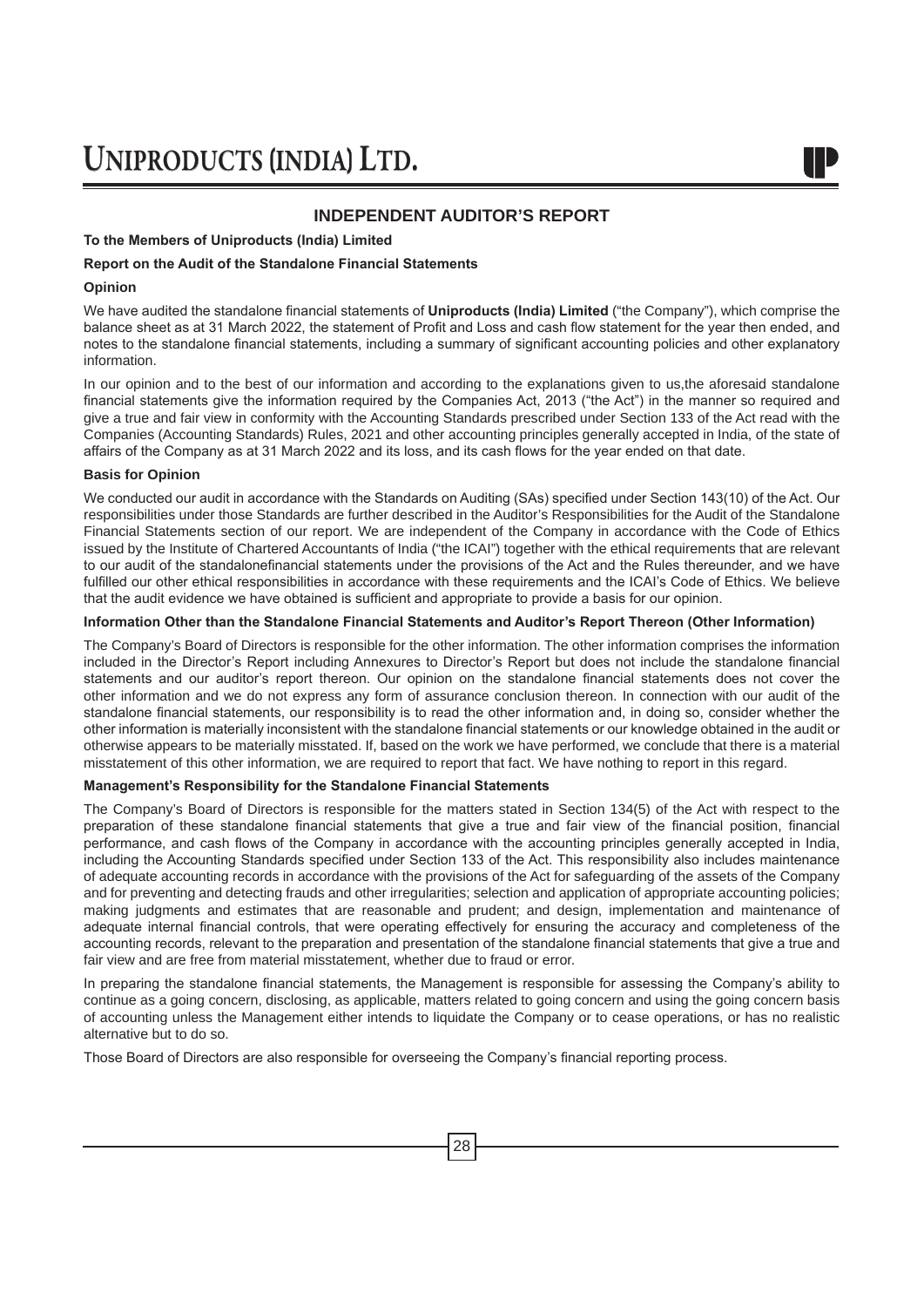#### **Auditor's Responsibilities for the Audit of the Standalone Financial Statements**

Our objectives are to obtain reasonable assurance about whether the standalone financial statements as a whole are free from material misstatement, whether due to fraud or error, and to issue an auditor's report that includes our opinion. Reasonable assurance is a high level of assurance, but is not a guarantee that an audit conducted in accordance with SAs will always detect a material misstatement when it exists. Misstatements can arise from fraud or error and are considered material if, individually or in the aggregate, they could reasonably be expected to influence the economic decisions of users taken on the basis of these standalone financial statements.

As part of an audit in accordance with SAs, we exercise professional judgment and maintain professional skepticism throughout the audit. We also:

- Identify and assess the risks of material misstatement of the standalone financial statements, whether due to fraud or error, design and perform audit procedures responsive to those risks, and obtain audit evidence that is sufficient and appropriate to provide a basis for our opinion. The risk of not detecting a material misstatement resulting from fraud is higher than for one resulting from error, as fraud may involve collusion, forgery, intentional omissions, misrepresentations, or the override of internal control.
- Obtain an understanding of internal control relevant to the audit in order to design audit procedures that are appropriate in the circumstances. Under Section 143(3)(i) of the Act, we are also responsible for expressing our opinion on whether the Company has adequate internal financial controls system with reference to financial statements in place and the operating effectiveness of such controls.
- Evaluate the appropriateness of accounting policies used and the reasonableness of accounting estimates and related disclosures made by the Management.
- Conclude on the appropriateness of Management's use of the going concern basis of accounting and, based on the audit evidence obtained, whether a material uncertainty exists related to events or conditions that may cast significant doubt on the Company's ability to continue as a going concern. If we conclude that a material uncertainty exists, we are required to draw attention in our auditor's report to the related disclosures in the standalone financial statements or, if such disclosures are inadequate, to modify our opinion. Our conclusions are based on the audit evidence obtained up to the date of our auditor's report. However, future events or conditions may cause the Company to cease to continue as a going concern.
- Evaluate the overall presentation, structure and content of the standalone financial statements, including the disclosures, and whether the standalone financial statements represent the underlying transactions and events in a manner that achieves fair presentation.

We communicate with those charged with governance regarding, among other matters, the planned scope and timing of the audit and significant audit findings, including any significant deficiencies in internal control that we identify during our audit.

We also provide those charged with governance with a statement that we have complied with relevant ethical requirements regarding independence, and to communicate with them all relationships and other matters that may reasonably be thought to bear on our independence, and where applicable, related safeguards.

#### **Report on Other Legal and Regulatory Requirements**

- 1. As required by the Companies (Auditor's Report) Order, 2020 ("the Order"), issued by the Central Government of India in terms of sub-section (11) of Section 143 of the Act, we give in the "Annexure A" a statement on the matters specified in paragraphs 3 and 4 of the Order, to the extent applicable.
- 2. As required by Section 143(3) of the Act, we report that:
	- (a) We have sought and obtained all the information and explanations which to the best of our knowledge and belief were necessary for the purposes of our audit.
	- (b) In our opinion, proper books of account as required by law have been kept by the Company so far as it appears from our examination of those books.
	- (c) The Standalone Balance Sheet, the Standalone Statement of Profit and Loss and the Standalone Cash Flow Statement dealt with by this Report are in agreement with the books of account.
	- (d) In our opinion, the aforesaid standalone financial statements comply with the Accounting Standards specified under Section 133 of the Act.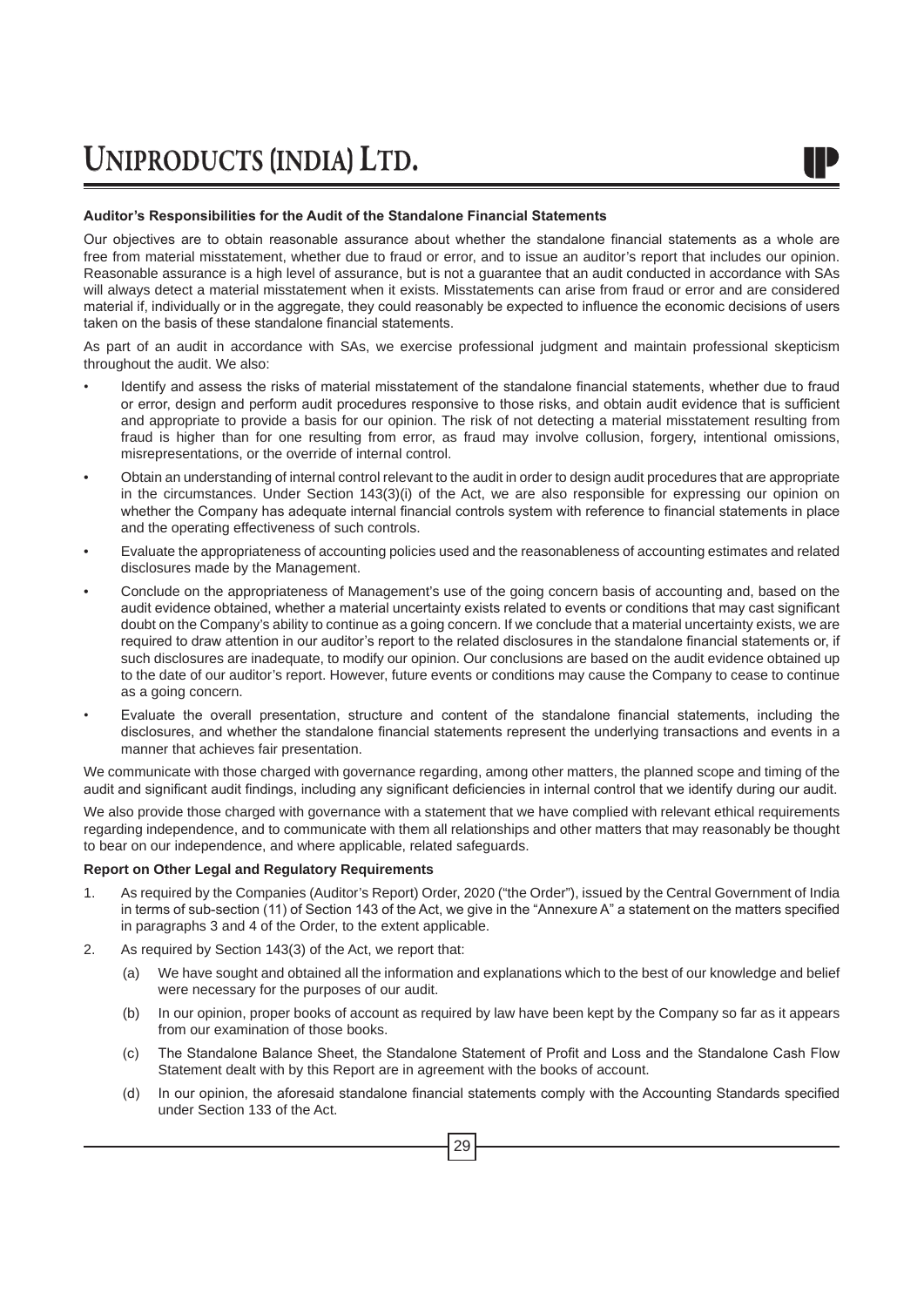- (e) On the basis of the written representations received from the directors as on 31 March 2022 taken on record by the Board of Directors, none of the directors is disqualified as on 31 March 2022 from being appointed as a director in terms of Section 164 (2) of the Act.
- (f) With respect to the adequacy of the internal financial controls with reference to financial statements of the Company and the operating effectiveness of such controls, refer to our separate Report in "Annexure B".
- (g) With respect to the other matters to be included in the Auditor's Report in accordance with the requirements of Section 197(16) of the Act, as amended:

In our opinion and to the best of our information and according to the explanations given to us, the remuneration paid by the Company to its directors during the year is in accordance with the provisions of Section 197 of the Act.

- (h) With respect to the other matters to be included in the Auditor's Report in accordance with Rule 11 of the Companies (Audit and Auditors) Rules, 2014, as amended in our opinion and to the best of our information and according to the explanations given to us:
	- i. The Company has disclosed the impact of pending litigations on its financial position in its standalone financial statements – Refer Note- 36 to the standalone financial statements;
	- ii. The Company did not have any long-term contracts including derivative contracts for which there were any material foreseeable losses.
	- iii. There were no amounts which were required to be transferred to the Investor Education and Protection Fund by the Company.
	- iv. (a). The Management has represented that, to the best of it's knowledge and belief, no funds have been advanced or loaned or invested (either from borrowed funds or share premium or any other sources or kind of funds) by the Company to or in any other person or entity, including foreign entities ("Intermediaries"), with the understanding, whether recorded in writing or otherwise, that the Intermediary shall, whether, directly or indirectly lend or invest in other persons or entities identified in any manner whatsoever by or on behalf of the Company ("Ultimate Beneficiaries") or provide any guarantee, security or the like on behalf of the Ultimate Beneficiaries.
		- (b). The Management has represented, that, to the best of it's knowledge and belief, no funds have been received by the Company from any person or entity, including foreign entities ("Funding Parties"), with the understanding, whether recorded in writing or otherwise, that the Company shall, directly or indirectly, lend or invest in other persons or entities identified in any manner whatsoever by or on behalf of the Funding Party ("Ultimate Beneficiaries") or provide any guarantee, security or the like on behalf of the Ultimate Beneficiaries.
		- (c) Based on the audit procedures performed that have been considered reasonable and appropriate in the circumstances, nothing has come to our notice that has caused us to believe that the representations under sub-clause (i) and (ii) of Rule 11(e) contain any material misstatement.
	- (v) The Company did not declare or pay dividend during the year.

#### For **Bansal Gupta & Associates Chartered Accountants**

Firm Registration No. 017358N

**Per Meenu Bansal** Partner M.No.: 090844 UDIN: 22090844AKAPVL9436

Place : New Delhi Date : 31 May 2022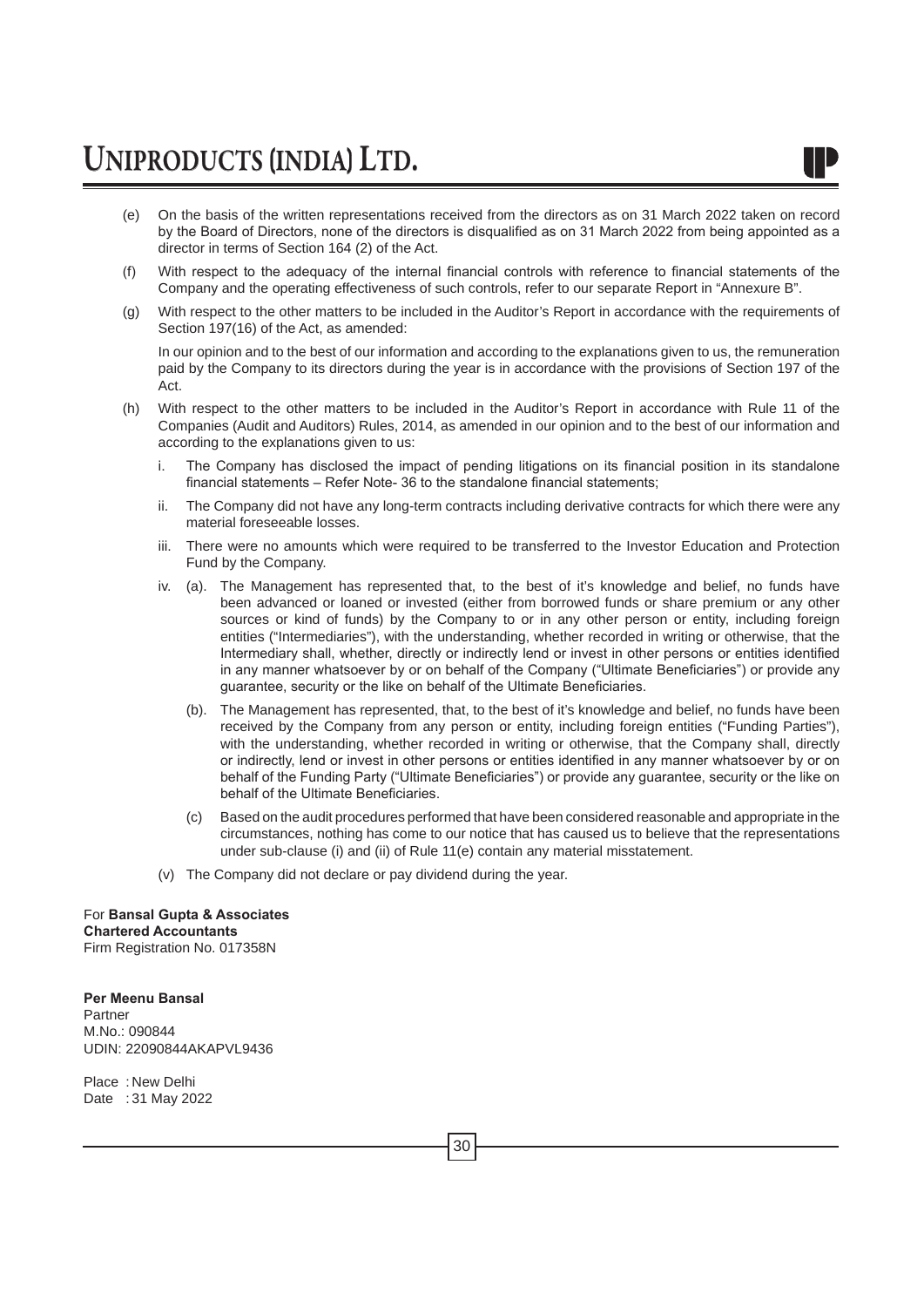#### **Annexure A to the Independent Auditor's Report**

Referred to in paragraph 1 under 'Report on Other Legal and Regulatory Requirements' section of the Independent Auditor's Report of even date to the members of **Uniproducts (India) Limited** on the standalone financial statements as of and for the year ended 31 March 2022.

- (i) (a) (A)The Company has maintained proper records showing full particulars, including quantitative details and situation of Property, Plant and Equipment.
	- (a) (B) The Company has maintained proper records showing full particulars of intangible assets.
	- (b) The Company has a regular program of physical verification of its Property, Plant and Equipment under which Property, Plant and Equipment are verified in a phased manner over a period of three years, which, in our opinion, is reasonable having regard to the size of the Company and the nature of its assets. However, no physical verification has been carried out during the year.
	- (c) According to the information and explanations given to us and based on the examination of the title deeds provided to us, we report that, the title deeds of all the immovable properties (other than properties where the Company is the lessee and the lease agreements are duly executed in favour of the lessee) are held in the name of the Company.
	- (d) The Company has not revalued its Property, Plant and Equipment and intangible assets during the year. Accordingly, the provisions of clause 3(i)(d) of the Order are not applicable.
	- (e) There are no proceedings which have been initiated or are pending against the Company for holding benami property under the Benami Transactions (Prohibition) Act, 1988 (45 of 1988) (as amended in 2016) and rules made thereunder. Accordingly, the provisions of clause 3(i)(e) of the Order are not applicable.
- (ii) (a) The management has conducted physical verification of inventory at reasonable intervals during the year except for goods-in-transit and stocks lying with third parties. For stocks lying with third parties at the year-end, written confirmations have been obtained by the management in most of the cases. According to the information and explanations given to us and based on the audit procedures performed by us, we are of the opinion that the coverage and procedure of such verification by the management is appropriate and no material discrepancies of 10% or more in the aggregate for each class of inventory were noticed.
	- (b) In our opinion and according to the information and explanations given to us, during the year, the Company has been sanctioned working capital limits in excess of  $\bar{z}$  5 crores, in aggregate, from banks on the basis of security of current assets. The quarterly returns or statements filed by the Company with such banks or financial institutions are in agreement with the books of account of the Company.
- (iii) In our opinion and according to the information and explanations given to us, the Company has not made investments in, provided any guarantee or security or granted any loans or advances in the nature of loans, secured or unsecured to companies, firms, Limited Liability Partnerships (LLPs) or any other parties. Accordingly, the provisions of clause 3(iii)(a) - (f) of the Order are not applicable.
- (iv) In our opinion and according to the information and explanations given to us, the Company has not entered into any transaction covered under Sections 185 and 186 of the Act. Accordingly, the provisions of clause 3(iv) of the Order are not applicable.
- (v) In our opinion and according to the information and explanations given to us, the Company has neither accepted any deposits nor the amounts which are deemed to be deposits during the year and further the Company had no unclaimed deposits at the beginning of the year within the meaning of Sections 73 to 76 of the Act and the Companies (Acceptance of Deposits) Rules, 2014 (as amended). Accordingly, the provisions of clause 3(v) of the Order are not applicable.
- (vi) According to the information and explanations given to us, the Central Government has not specified maintenance of cost records under sub-section (1) of Section 148 of the Act, in respect of Company's products. Accordingly, the provisions of clause 3(vi) of the Order are not applicable.
- (vii) (a) In our opinion and according to the information and explanations given to us, the Company is regular in depositing undisputed statutory dues including goods and services tax, provident fund, employees' state insurance, incometax, sales-tax, service tax, duty of customs, duty of excise, value added tax, cess and other material statutory dues, as applicable, to the appropriate authorities. Further, no undisputed amounts payable in respect thereof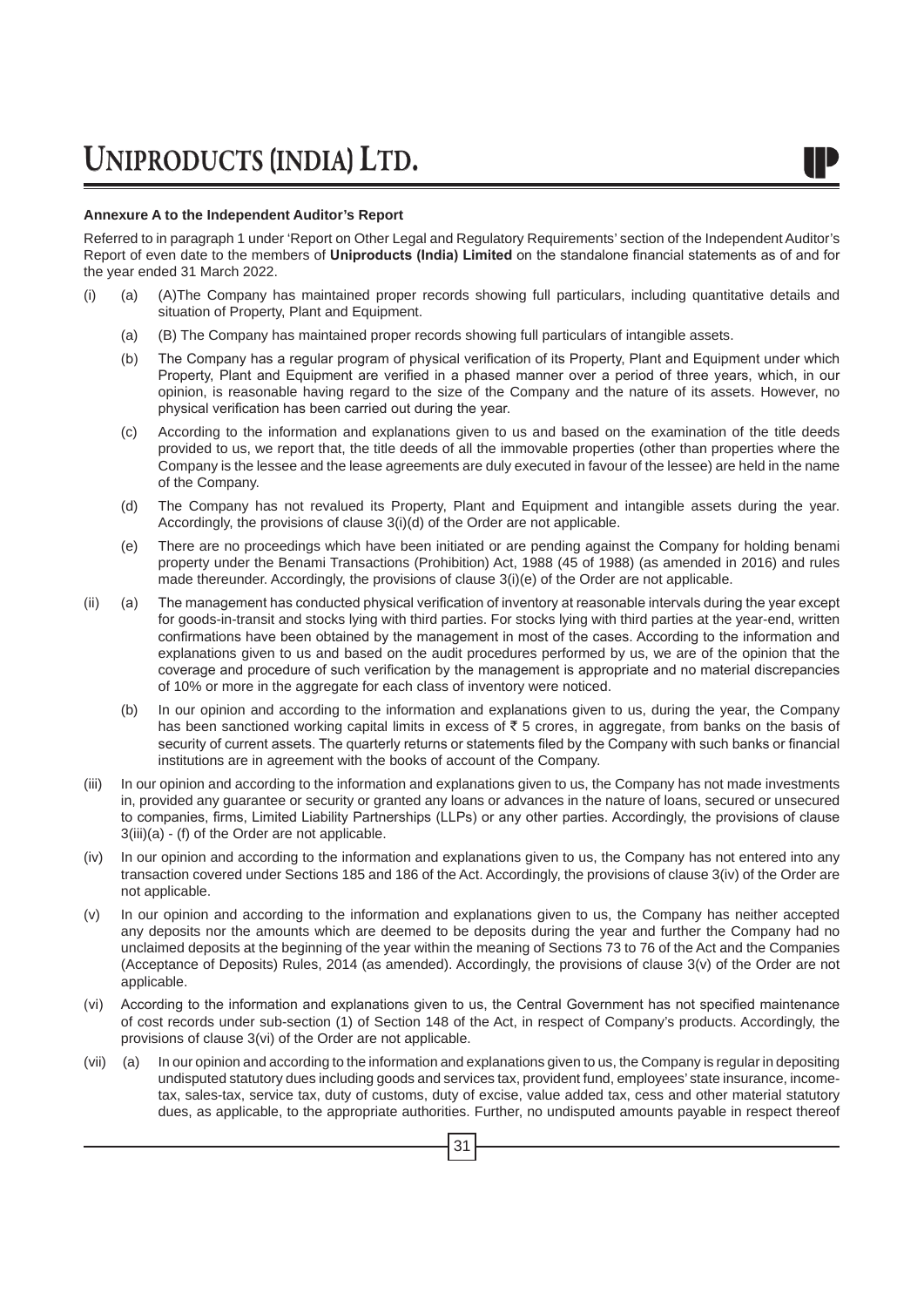were outstanding at the year-end for a period of more than six months from the date they become payable.

(b) According to the information and explanations given to us, there are no statutory dues referred to in sub-clause (a) that have not been deposited with the appropriate authorities on account of any dispute except for the following cases:

| Name of the<br>Statute          | Nature of<br>the Dues | Amount<br>(In Rs.<br>Lakhs) | Amount paid<br>under Protest<br>(in Rs. Lakhs) | Period to Which<br>the amount relates | Forum Where dispute is pending |
|---------------------------------|-----------------------|-----------------------------|------------------------------------------------|---------------------------------------|--------------------------------|
| The Central<br>Excise Act, 1944 | Excise<br>Duty        | 6.43                        | Nil                                            | 2009-2010                             | -Additional Commissioner       |
|                                 |                       | 363.06                      | Nil                                            | 2018-2019                             | -Additional Director General   |
| Income Tax Act.<br>1961         | Income<br>Тах         | 1.81                        | Nil                                            | 2002-2003                             | -Commissioner appeal           |

(viii) In our opinion and according to the information and explanations given to us, there were no transactions relating to previously unrecorded income that have been surrendered or disclosed as income during the year in the tax assessments under the Income Tax Act, 1961 (43 of 1961). Accordingly, the provisions of clause 3(viii) of the Order are not applicable.

- (ix) (a) In our opinion and according to the information and explanations given to us, the Company has not defaulted in repayment of loans or other borrowings or in the payment of interest thereon to any lender.Accordingly, the provisions of clause 3(ix) of the Order are not applicable.
	- b) In our opinion and according to the information and explanations given to us, we report that the Company has not been declared wilful defaulter by any bank or financial institution or government or any government authority.
	- (c) In our opinion and according to the information and explanations given to us, the term loans were applied for the purposes for which the loans were obtained.
	- (d) In our opinion and according to the information and explanations given to us and on an overall examination of the financial statements of the Company, we report that no funds raised on short-term basis have been used for long-term purposes by the Company.
	- (e) In our opinion and according to the information and explanations given to us and on an overall examination of the financial statements of the Company, we report that the Company has not taken any funds from any entity or person on account of or to meet the obligations of its subsidiaries, associates or joint ventures.
	- (f) In our opinion and according to the information and explanations given to us, we report that the Company has not raised loans during the year on the pledge of securities held in its subsidiaries, joint ventures or associate companies.
- (x) (a) In our opinion and according to the information and explanations given to us, the Company did not raise moneys by way of initial public offer or further public offer (including debt instruments) during the year. Accordingly, the provisions of clause 3(x)(a) of the Order are not applicable.
	- (b) During the year, the Company has not made any preferential allotment or private placement of shares or convertible debentures (fully, partially or optionally). Accordingly, provisions of clause 3 (x)(b) of the order are not applicable.
- (xi) (a) To the best of our knowledge and according to the information and explanations given to us, no fraud by the Company or on the Company has been noticed or reported during the period covered by our audit.
	- (b) No report under sub-section (12) of Section 143 of the Act has been filed in Form ADT-4 as prescribed under Rule 13 of Companies (Audit and Auditors) Rules, 2014 (as amended) with the Central Government, during the year and upto the date of this report.
	- (c) As represented to us by the management, there are no whistle blower complaints received by the Company during the year.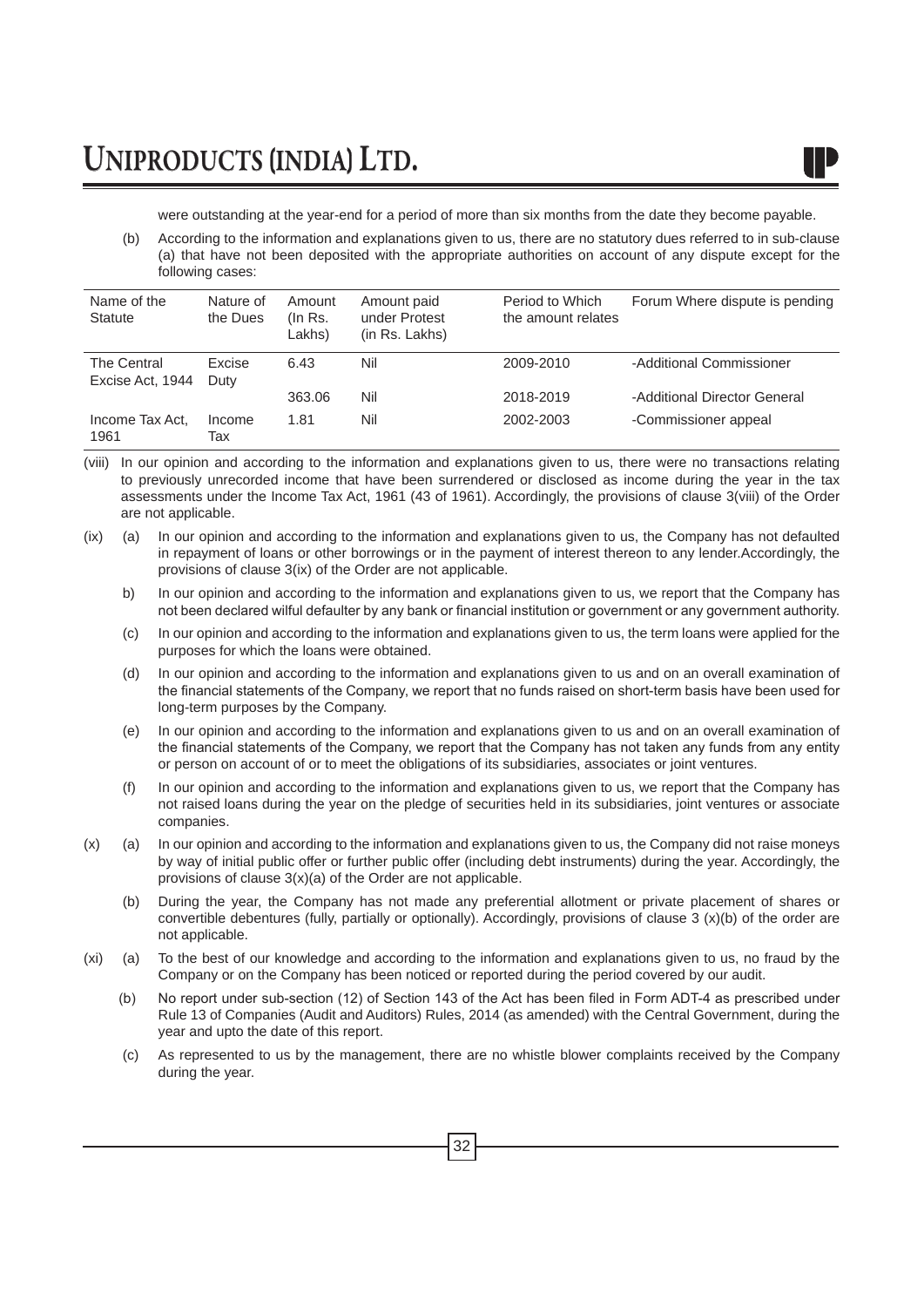- 
- (xii) According to the information and explanations given to us, the Company is not a Nidhi Company. Accordingly, the provisions of clause 3(xii)(a)-(c) of the Order are not applicable.
- (xiii) In our opinion and according to the information and explanations given to us, all transactions with the related parties are in compliance with Sections 177 and 188 of Act, where applicable, and the requisite details have been disclosed in the financial statements etc., as required by the applicable accounting standards.
- (xiv) (a) In our opinion and according to the information and explanations given to us, the Company has an internal audit system commensurate with the size and nature of its business.
	- (b) We have considered the internal audit reports of the Company issued till date, for the period under audit.
- (xv) In our opinion and according to the information and explanations given to us, the Company has not entered into any non-cash transactions with the directors or persons connected with them covered under Section 192 of the Act. Accordingly, provisions of clause 3 (xv) of the order are not applicable.
- (xvi) (a) The Company is not required to be registered under Section 45-IA of the RBI Act, 1934. Accordingly, provisions of clause 3 (xvi) (a) of the order are not applicable.
	- (b) The Company has not conducted any Non-Banking Financial or Housing Finance activities without a valid Certificate of Registration from the RBI as per the RBI Act, 1934. Accordingly, provisions of clause 3 (xvi) (b) of the order are not applicable.
	- (c) The Company is not a Core Investment Company ("CIC") as defined in the regulations made by the Reserve Bank of India. Accordingly, provisions of clause 3(xvi)(c) of the Order are not applicable.
	- (d) The Group has no CIC which are part of the Group. Accordingly, the provisions of clause 3(xvi) (d) of the order are not applicable.
- (xvii) The Company has incurred cash losses of Rs.2849.26 lakhs in the financial year and Rs. 1157.03 lakhs in the immediately preceding financial year.
- (xviii) There has been no resignation of the statutory auditors during the year. Accordingly, provisions of clause 3 (xviii) of the order are not applicable.
- (xix) According to the information and explanations given to us and on the basis of the financial ratios, ageing and expected dates of realization of financial assets and payment of financial liabilities, other information accompanying the financial statements, our knowledge of the Board of Directors and management plans and based on our examination of the evidence supporting the assumptions, nothing has come to our attention, which causes us to believe that any material uncertainty exists as on the date of the audit report that Company is not capable of meeting its liabilities existing at the date of balance sheet as and when they fall due within a period of one year from the balance sheet date. We, however, state that this is not an assurance as to the future viability of the Company. We further state that our reporting is based on the facts up to the date of the audit report and we neither give any guarantee nor any assurance that all liabilities falling due within a period of one year from the balance sheet date, will get discharged by the Company as and when they fall due.
- (xx) Since the provisions of Section 135 of the Act are not applicable to the Company. Accordingly, provisions of clause 3 (xx) (a) and (b) of the order are not applicable.
- (xxi) In our opinion and according to the information and explanations given to us, there have not been any qualifications or adverse remarks by the respective auditors in the Companies (Auditor's Report) Order (CARO) reports of the companies included in the consolidated financial statements.

For **Bansal Gupta & Associates Chartered Accountants** Firm Registration No. 017358N

**Per Meenu Bansal** Partner M.No.: 090844 UDIN: 22090844AKAPVL9436

Place : New Delhi Date : 31 May 2022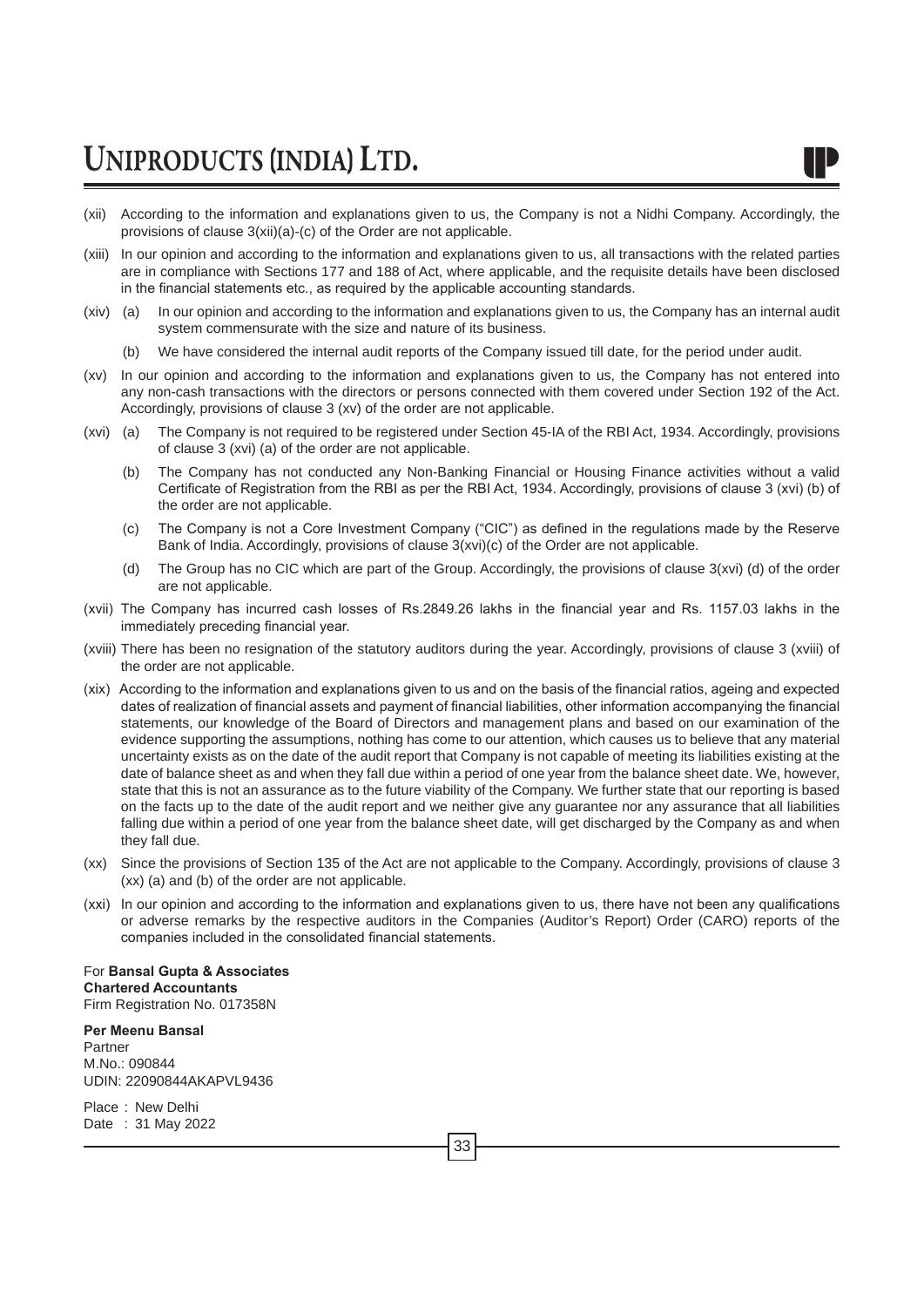**Annexure B** to the Independent Auditor's Report of even date to the members of Uniproducts (India) Limited, on the standalone financial statements for the year ended 31 March 2022.

#### **Independent Auditor's report on the Internal Financial Controls with reference to financial statements under Clause (i) of Sub-section 3 of Section 143 of the Companies Act, 2013 ("the Act")**

We have audited the internal financial controls with reference to financial statements of Uniproducts (India) Limited ("the Company") as of 31 March 2022 in conjunction with our audit of the standalone financial statements of the Company for the year ended on that date.

#### **Management's Responsibility for Internal Financial Controls**

The Company's Management is responsible for establishing and maintaining internal financial controls based on the internal financial control with reference to financial statements. These responsibilities include the design, implementation and maintenance of adequate internal financial controls that were operating effectively for ensuring the orderly and efficient conduct of the Company's business, including adherence to Company's policies, the safeguarding of its assets, the prevention and detection of frauds and errors, the accuracy and completeness of the accounting records, and the timely preparation of reliable financial information, as required under the Act.

#### **Auditors' Responsibility**

Our responsibility is to express an opinion on the Company's internal financial controls with reference to financial statements based on our audit. We conducted our audit in accordance with the Guidance Note on Audit of Internal Financial Controls Over Financial Reporting (the "Guidance Note") and the Standards on Auditing, both issued by the Institute of Chartered Accountants of India ("the ICAI") and prescribed under section 143(10) of the Act, to the extent applicable to an audit of internal financial controls with reference to financial statements. Those Standards and the Guidance Note require that we comply with ethical requirements and plan and perform the audit to obtain reasonable assurance about whether adequate internal financial controls with reference to financial statements were established and maintained and if such controls operated effectively in all material respects.

Our audit involves performing procedures to obtain audit evidence about the adequacy of the internal financial controls system with reference to financial statements and their operating effectiveness. Our audit of internal financial controls with reference to financial statements included obtaining an understanding of internal financial controls with reference to financial statements, assessing the risk that a material weakness exists, and testing and evaluating the design and operating effectiveness of internal control based on the assessed risk. The procedures selected depend on the auditor's judgement, including the assessment of the risks of material misstatement of the financial statements, whether due to fraud or error.

We believe that the audit evidence we have obtained is sufficient and appropriate to provide a basis for our audit opinion on the Company's internal financial controls system with reference to financial statements.

#### **Meaning of Internal Financial Controls with reference to Financial Statements**

A Company's internal financial controls with reference to financial statements is a process designed to provide reasonable assurance regarding the reliability of financial reporting and the preparation of financial statements for external purposes in accordance with generally accepted accounting principles. A Company's internal financial controls with reference to financial statements includes those policies and procedures that (1) pertain to the maintenance of records that, in reasonable detail, accurately and fairly reflect the transactions and dispositions of the assets of the Company; (2) provide reasonable assurance that transactions are recorded as necessary to permit preparation of financial statements in accordance with generally accepted accounting principles, and that receipts and expenditures of the Company are being made only in accordance with authorisations of Management and directors of the Company; and (3) provide reasonable assurance regarding prevention or timely detection of unauthorised acquisition, use, or disposition of the Company's assets that could have a material effect on the financial statements.

#### **Inherent Limitations of Internal Financial Controls with reference to Financial Statements**

Because of the inherent limitations of internal financial controls with reference to financial statements, including the possibility of collusion or improper management override of controls, material misstatements due to error or fraud may occur and not be detected. Also, projections of any evaluation of the internal financial controls with reference to financial statements to future periods are subject to the risk that the internal financial controls with reference to financial statements may become inadequate because of changes in conditions, or that the degree of compliance with the policies or procedures may deteriorate.

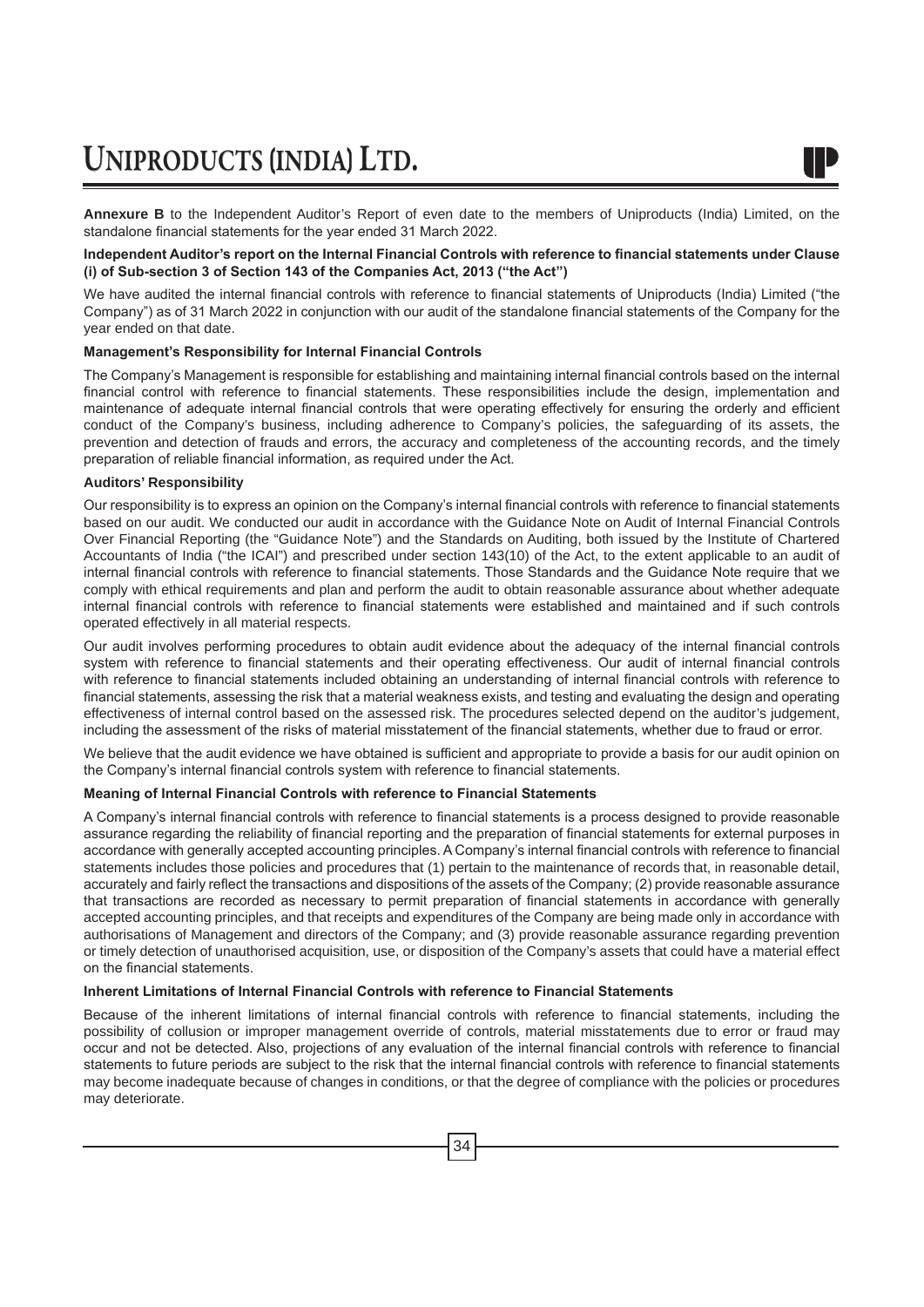#### **Opinion**

In our opinion, the Company has, in all material respects, adequate internal financial controls system with reference to financial statements and such internal financial controls with reference to financial statements were operating effectively as at 31 March 2022, based on internal financial control with reference to financial statements criteria established by the Company considering the essential components of internal control stated in the Guidance Note issued by the ICAI.

W

For **Bansal Gupta & Associates Chartered Accountants** Firm Registration No. 017358N

**Per Meenu Bansal**

Partner M.No.: 090844 UDIN: 22090844AKAPVL9436

Place : New Delhi Date : 31 May 2022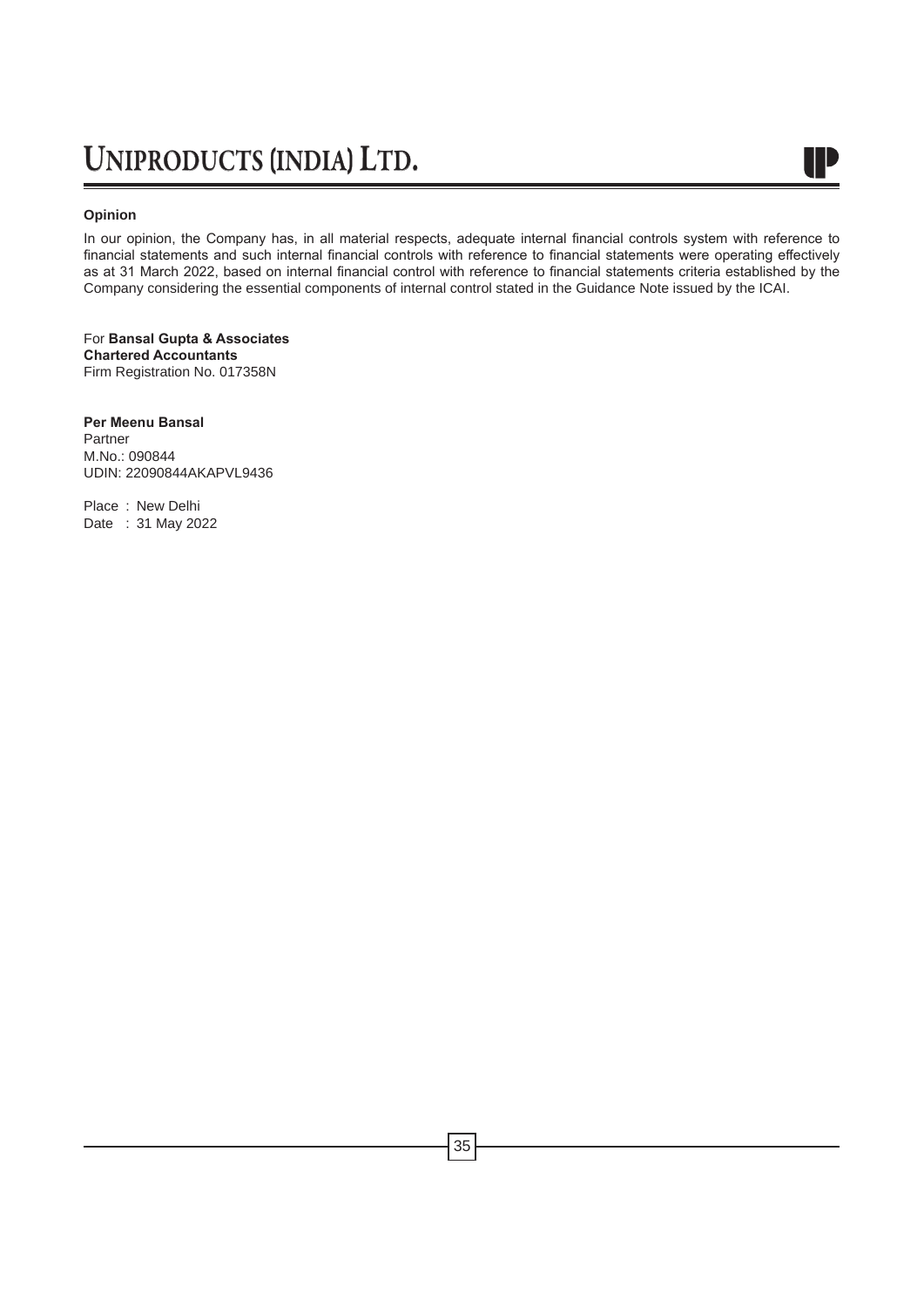### **Standalone Balance Sheet as at 31 March 2022 CIN No. : U45201HR1982PLC014785**

|                                                                     |              |               | (Rs. in Lakhs) |
|---------------------------------------------------------------------|--------------|---------------|----------------|
| <b>Particulars</b>                                                  | Note No.     |               | As at          |
|                                                                     |              | 31 March 2022 | 31 March 2021  |
| <b>EQUITY AND LIABILITIES</b>                                       |              |               |                |
| Shareholder's funds                                                 |              |               |                |
| Share capital                                                       | 3            | 1,772.19      | 1,772.19       |
| Reserves and surplus                                                | 4            | (968.69)      | 2,334.88       |
| <b>Non-Current Liabilities</b>                                      |              |               |                |
| Long-term borrowings                                                | 5            | 10,924.63     | 11,456.20      |
| Other long term liabilities                                         | 7            | 29.92         | 29.52          |
| Long-term provisions                                                | 8            | 217.50        | 177.13         |
| <b>Current liabilities</b>                                          |              |               |                |
| Short-term borrowings                                               | 9            | 9,302.19      | 7,184.87       |
| Trade payables:                                                     |              |               |                |
| - Total outstanding dues of micro enterprises and small enterprises | 10           | 2,067.21      | 2,026.11       |
| - Total outstanding dues of creditors other than micro enterprises  | 10           | 4,554.22      | 4,081.38       |
| and small enterprises                                               |              |               |                |
| Other current liabilities                                           | 11           | 1,382.87      | 1,141.23       |
| Short-term provisions                                               | 8            | 119.84        | 113.87         |
|                                                                     | <b>TOTAL</b> | 29,401.88     | 30,317.38      |
| <b>ASSETS</b>                                                       |              |               |                |
| <b>Non current assets</b>                                           |              |               |                |
| Property, plant and equipment and intangible assets                 |              |               |                |
| - Property, plant and equipment                                     | 12.a         | 16,453.92     | 17,698.21      |
| - Intangible assets                                                 | 12.b         | 11.54         | 22.16          |
| - Capital work in progress                                          | 12.c         | 235.40        |                |
| Non current investments                                             | 13           | 113.40        | 2,311.48       |
| Deferred tax assets (Net)                                           | 6            | 1,742.26      | 606.87         |
| Long term loans and advances                                        | 14           | 861.80        | 940.05         |
| <b>Other Non Current Assets</b>                                     | 15           | 250.27        | 222.27         |
| <b>Current assets</b>                                               |              |               |                |
| Inventories                                                         | 16           | 5,150.11      | 4,360.51       |
| Trade receivables                                                   | 17           | 3,217.95      | 2,387.01       |
| Cash and cash equivalents                                           | 18           | 574.67        | 357.26         |
| Short term loans and advances                                       | 14           | 790.56        | 1,411.56       |
|                                                                     | <b>TOTAL</b> | 29,401.88     | 30,317.38      |

### **Summary of Significant Accounting Policies** 2.1

The accompanying Notes ( 1 to 46 ) are an integral part of the financial statements.

For **Bansal Gupta & Associates** Chartered Accountants Firm Regn. No. 017358N

**Per Meenu Bansal Dr. Ashwan Kapur Arun Kumar Seth** Membership No. 090844

Place : New Delhi **Preeti Sondhi Preeti Sondhi Preeti Sondhi Preeti Sondhi Preeti Sondhi Preeti Sondhi Preeti Sondhi Preeti Sondhi Preeti Sondhi Preeti Sondhi Preeti Sondhi Preeti Sondhi Preeti Sond** Dated : 31 May 2022

As per our report of even date **For and on behalf of Board of Directors**

Managing Director Director<br>DIN: 00568432 DIN: 00794656

36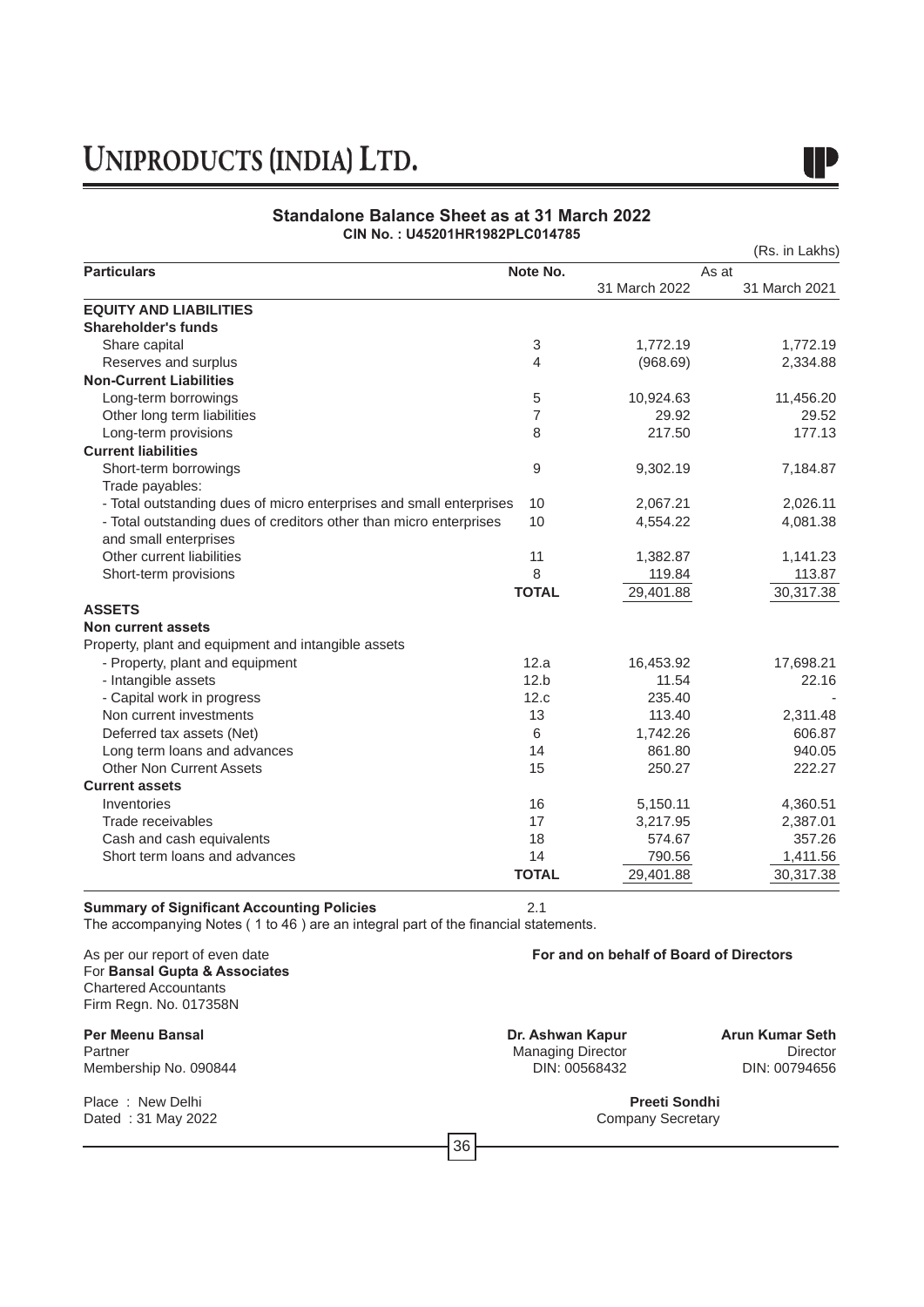

### **Standalone Statement of Profit And Loss for the Year Ended 31 March 2022 CIN No. : U45201HR1982PLC014785**  $(D<sub>1</sub> + b<sub>1</sub> + b<sub>2</sub>)$

| <b>Particulars</b>                                         | Note No. | Year Ended    | (RS. IN LAKNS) |
|------------------------------------------------------------|----------|---------------|----------------|
|                                                            |          | 31 March 2022 | 31 March 2021  |
| <b>INCOME</b>                                              |          |               |                |
| Revenue from operations                                    | 19       | 28,059.08     | 22,452.79      |
| Other Income                                               | 20       | 219.96        | 360.08         |
| Total Income (I)                                           |          | 28,279.04     | 22,812.87      |
| <b>EXPENSES</b>                                            |          |               |                |
| Cost of Materials consumed                                 | 21       | 17,304.30     | 12,035.68      |
| Changes in inventories of finished goods, work-in-progress | 22       | (568.46)      | (199.24)       |
| and stock-in-trade                                         |          |               |                |
| <b>Employee benefits Expense</b>                           | 23       | 6,589.69      | 5,444.70       |
| Finance costs                                              | 24       | 1,743.86      | 1,910.87       |
| Depreciation and amortisation                              | 12       | 1,589.69      | 1,577.53       |
| Other expenses                                             | 25       | 6,058.91      | 4,777.88       |
| <b>Total Expenses (II)</b>                                 |          | 32,717.99     | 25,547.42      |
| Profit/(Loss) before Tax (I-II)                            |          | (4,438.95)    | (2,734.55)     |
| <b>Tax expense</b>                                         |          |               |                |
| <b>Current Tax</b>                                         |          |               |                |
| Deferred Tax Charge / (Credit)                             |          | (1, 135.38)   | (728.81)       |
| Profit/(Loss) for the year                                 |          | (3,303.57)    | (2,005.74)     |
| Earnings per Equity Share (Face value of Rs. 10 each)      | 26       |               |                |
| <b>Basic</b>                                               |          | (18.64)       | (11.32)        |
| <b>Diluted</b>                                             |          | (18.64)       | (11.32)        |

### **Summary of Significant Accounting Policies** 2.1

The accompanying Notes ( 1 to 46 ) are an integral part of the financial statements.

As per our report of even date **For and on behalf of Board of Directors** For **Bansal Gupta & Associates** Chartered Accountants Firm Regn. No. 017358N

**Per Meenu Bansal Dr. Ashwan Kapur Arun Kumar Seth** Membership No. 090844

Place : New Delhi **Preeti Sondhi Preeti Sondhi Preeti Sondhi Preeti Sondhi Preeti Sondhi Preeti Sondhi Preeti Sondhi Preeti Sondhi Preeti Sondhi Preeti Sondhi Preeti Sondhi Preeti Sondhi Preeti Sond** Dated : 31 May 2022

Managing Director Director Director<br>DIN: 00568432 DIN: 00794656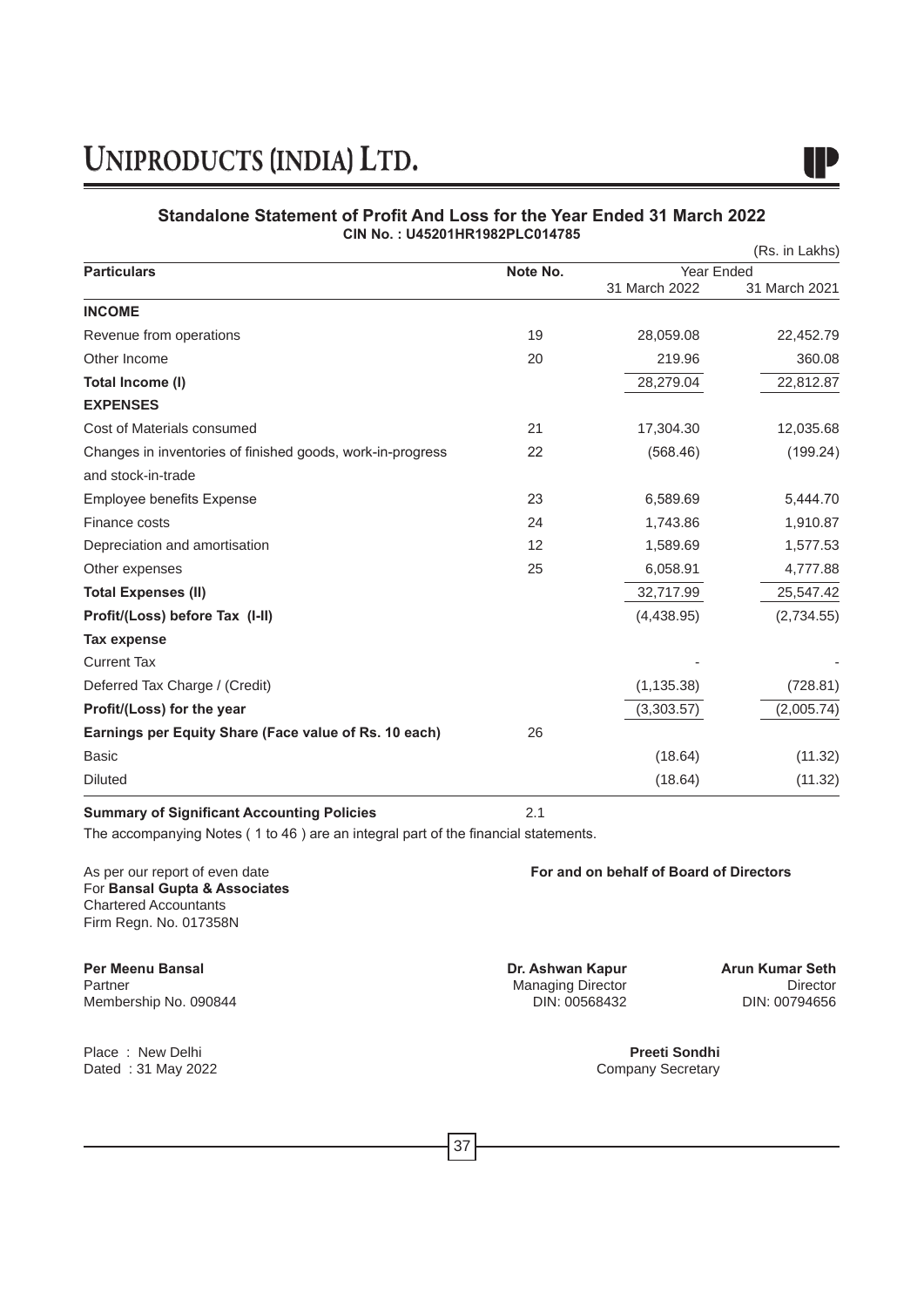### **Standalone Statement of Cash Flow for the Year Ended 31 March 2022 CIN No. : U45201HR1982PLC014785**

|    |                                                                                                                                  |                                         | (Rs. in Lakhs)       |
|----|----------------------------------------------------------------------------------------------------------------------------------|-----------------------------------------|----------------------|
|    |                                                                                                                                  | 31 March 2022                           | 31 March 2021        |
| А. | <b>Cash Flows from Operating Activities</b>                                                                                      |                                         |                      |
|    | Net Profit/(Loss) before tax                                                                                                     | (4,438.95)                              | (2,734.55)           |
|    | Adjustment for:                                                                                                                  |                                         |                      |
|    | Depreciation and amortisations                                                                                                   | 1,589.69                                | 1,577.53             |
|    | <b>Interest Expense</b>                                                                                                          | 1,743.86                                | 1,910.87             |
|    | Profit/(Loss) on property, plant & equipment sold/discarded<br><b>Provisions Written Back</b>                                    | 1.99                                    | 24.38                |
|    | <b>Interest Received</b>                                                                                                         | (30.28)<br>(114.20)                     | (13.49)<br>(270.56)  |
|    | Operating Profit before Working Capital changes                                                                                  | (1, 247.89)                             | 494.18               |
|    | Adjustment for:                                                                                                                  |                                         |                      |
|    | Trade & Other Receivables                                                                                                        | (117.30)                                | (796.15)             |
|    | Inventories                                                                                                                      | (789.60)                                | (172.26)             |
|    | Trade Payable and Others                                                                                                         | 826.99                                  | 204.78               |
|    | Cash Generated from/(used in) Operations                                                                                         | (1,327.80)                              | (269.45)             |
|    | Direct Taxes paid (net of refunds)                                                                                               | (42.38)                                 | (29.65)              |
|    | Net Cash Generated from/(used in) Operating Activities (A)                                                                       | (1,370.18)                              | (299.10)             |
| В. | <b>Cash Flows from Investing Activities</b>                                                                                      |                                         |                      |
|    | Purchase of Property, plant & equipment                                                                                          | (575.18)                                | (362.84)             |
|    | Proceed from sale of Property, plant & equipment                                                                                 | 3.00                                    | 1.00                 |
|    | Proceeds from Non Current Investments                                                                                            | 2,160.00                                |                      |
|    | Discard of Non Current investment                                                                                                | 38.08                                   |                      |
|    | Margin money/Deposits with banks for specified purpose                                                                           | (0.20)                                  | 65.58                |
|    | <b>Interest Received</b>                                                                                                         | 114.20                                  | 272.29               |
|    | Net Cash Generated from/(used in) Investing activities (B)                                                                       | 1,739.90                                | (23.97)              |
| С. | <b>Cash Flows from Financing Activities</b>                                                                                      |                                         |                      |
|    | Proceeds from Long Term Borrowings                                                                                               | 2,191.20                                | 3,092.33             |
|    | Repayment of Long Term Borrowings                                                                                                | (1,675.51)<br>1,070.05                  | (1,462.66)<br>883.06 |
|    | Proceeds/(Repayment) from/of Short Term Borrowings (Net)<br><b>Interest Paid</b>                                                 | (1,738.25)                              | (1,927.18)           |
|    | Net Cash used in Financing Activities (C)                                                                                        | (152.51)                                | 585.55               |
|    |                                                                                                                                  |                                         |                      |
|    | Net Increase/(Decrease) in Cash and Cash Equivalents (A+B+C)<br>Cash & Cash Equivalents as at 01.04.2021                         | 217.21<br>354.13                        | 262.48<br>91.65      |
|    | Cash & Cash Equivalents as at 31.03.2022                                                                                         | 571.34                                  | 354.13               |
|    |                                                                                                                                  |                                         |                      |
| 1. | Note:<br><b>Components of Cash &amp; Cash Equivalents</b>                                                                        |                                         |                      |
|    | <b>Cash and Cash Equivalents</b>                                                                                                 | 571.34                                  | 354.13               |
|    | Other Bank Balance :-                                                                                                            |                                         |                      |
|    | - Margin Money                                                                                                                   | 3.33                                    | 3.13                 |
|    | Cash and Cash Equivalents as per Note 18                                                                                         | 574.67                                  | 357.26               |
| 2. | The above statement of cash flows has been prepared under the "Indirect Method" as set out in Accounting Standard - 3 "Cash Flow |                                         |                      |
|    | Statements."                                                                                                                     |                                         |                      |
| 3. | Previous year figures have been regrouped wherever necessary.                                                                    |                                         |                      |
| 4. | Figures in bracket shows cash outflow.                                                                                           |                                         |                      |
|    |                                                                                                                                  |                                         |                      |
|    | As per our report of even date<br>For Bansal Gupta & Associates                                                                  | For and on behalf of Board of Directors |                      |
|    | <b>Chartered Accountants</b>                                                                                                     |                                         |                      |
|    | Firm Regn. No. 017358N                                                                                                           |                                         |                      |
|    | Per Meenu Bansal                                                                                                                 | Dr. Ashwan Kapur                        | Arun Kumar Seth      |
|    | Partner                                                                                                                          | <b>Managing Director</b>                | <b>Director</b>      |
|    | Membership No. 090844                                                                                                            | DIN: 00568432                           | DIN: 00794656        |
|    |                                                                                                                                  |                                         |                      |
|    | Place: New Delhi                                                                                                                 | Preeti Sondhi                           |                      |
|    | Dated: 31 May 2022                                                                                                               | <b>Company Secretary</b>                |                      |

38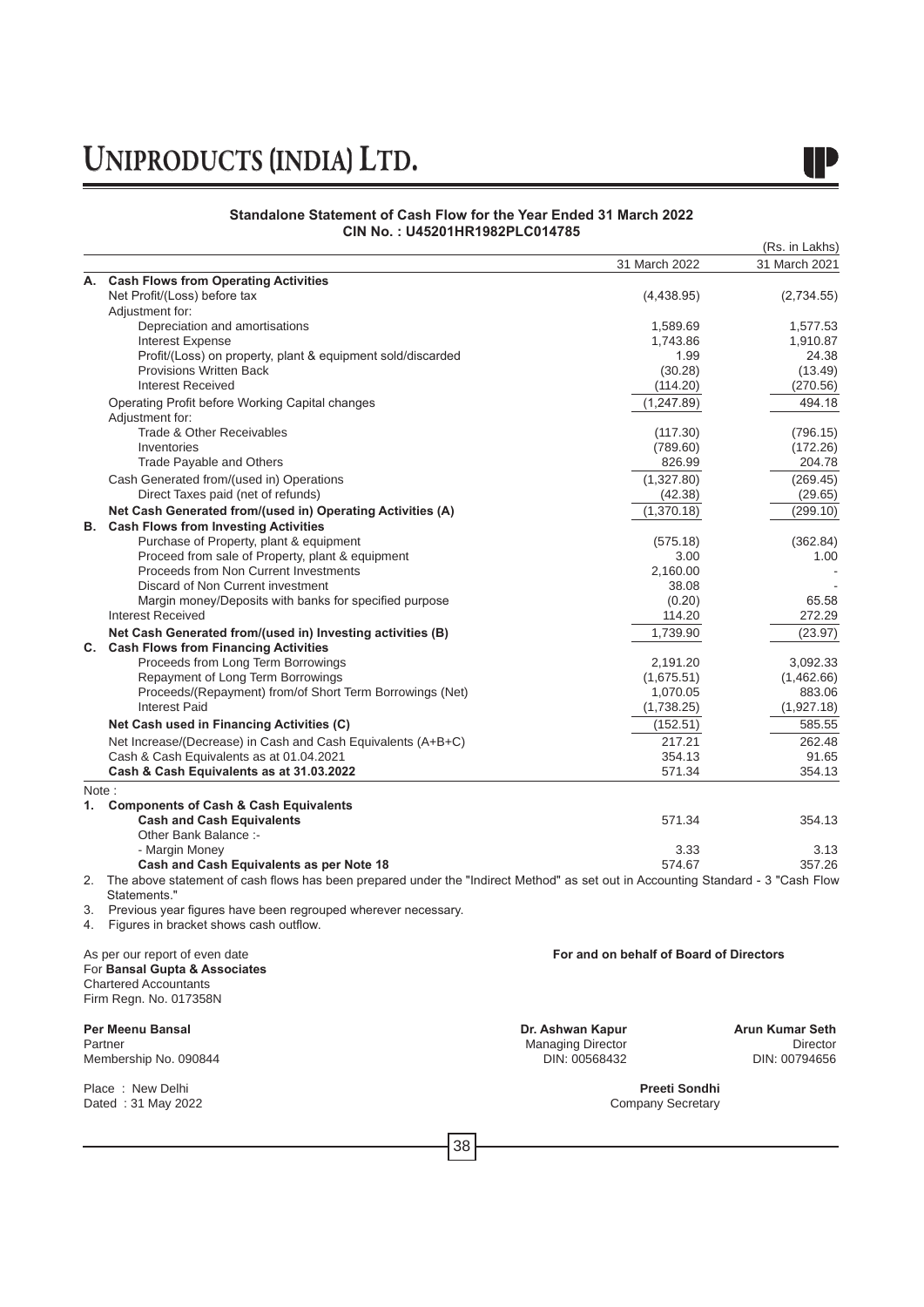### **1. Corporate Information**

Uniproducts (India) Limited is a public limited company domiciled and incorporated in India. The Company is engaged in the business of manufacture of wall to wall carpets, interlinings, moulded carpets, noise, vibration and harshness (NVH) insulation parts, roof liner fabrics and heat shields. It also trades in laminated floorings, carpet tiles, engineered wood, loop pile carpets, decorative grass, fluff pulp and similar products.

### **2. Basis of preparation**

 These financial statements are prepared in accordance with Indian Generally Accepted Accounting Principles (GAAP) under the historical cost convention on the accrual basis. GAAP comprises mandatory accounting standards as prescribed under Section 133 of the Companies Act, 2013('Act') read with Rule 7 of the Companies (Accounts) Rules, 2014 (as amended) & the provisions of the Act (to the extent notified). Accounting policies have been consistently applied except where a newly issued accounting standard is initially adopted or a revision to an existing accounting standard requires a change in the accounting policy hither to in use.

### **2.1 Summary of significant accounting policies**

### **a. Use of estimates**

 The preparation of financial statements in conformity with Indian GAAP requires the manangement to make judgements, estimates and assumptions that effect the reported amount of revenues, expenses, assets and liabilities and the disclosure of the contingent liabilities, at the end of the reporting period. Although, these estimates are based on the management's best knowledge of current events and actions actual results could differ from these estimates. Any revision to the accounting estimates is recognised in the period in which the results are known.

### **b. Property, plant & equipment**

 Property, plant & equipment are stated at cost or at replacement cost in case of revaluation, less accumulated depreciation and impairment losses, if any. Cost of acquisition or construction is inclusive of all incidentals and other attributable costs of bringing the asset to its working condition for its intended use and is net of available duty/tax credits.

### **c. Intangible Assets:**

Acquired intangible assets are valued at cost less accumulated amortisation and any impairment losses.

### **d. Impairment of Assets**

 Impairment is ascertained at each balance sheet date in respect of cash generating units as per Accounting Standard 28- 'Impairment of Assets' issued by Institute of Chartered Accountants of India. An impairment loss is recognised in books of accounts in the financial year concerned whenever the carrying amount of an asset exceeds its recoverable amount. The recoverable amount is the greater of the net selling price and value in use. In assessing value in use, the estimated future cash flows are discounted to their present value based on an appropriate discount factor.

### **e. Depreciation & Amortisation**

### **"Property, plant & equipment**

- i. Depreciation on Property, plant & equipment is provided on the straight line method over the useful lives of assets prescribed in schedule II of the Companies Act, 2013 except Leasehold Land, which is amortised over the lease period and certain plant & machinery which is, based on internal assessment and independent technical evaluation carried out by external valuers, the Management estimates the useful life of these plant & machinery is 22 years. The management believes that the useful life as given above best represent the period over which management expects to use these assets. Hence the useful life for these assets is different from the useful life as prescribed under Part C of Schedule II of the Companies Act 2013.
- ii. The depreciation on assets acquired/sold/discarded/demolished during the year is provided from/upto the date the asset is commissioned/sold or discarded.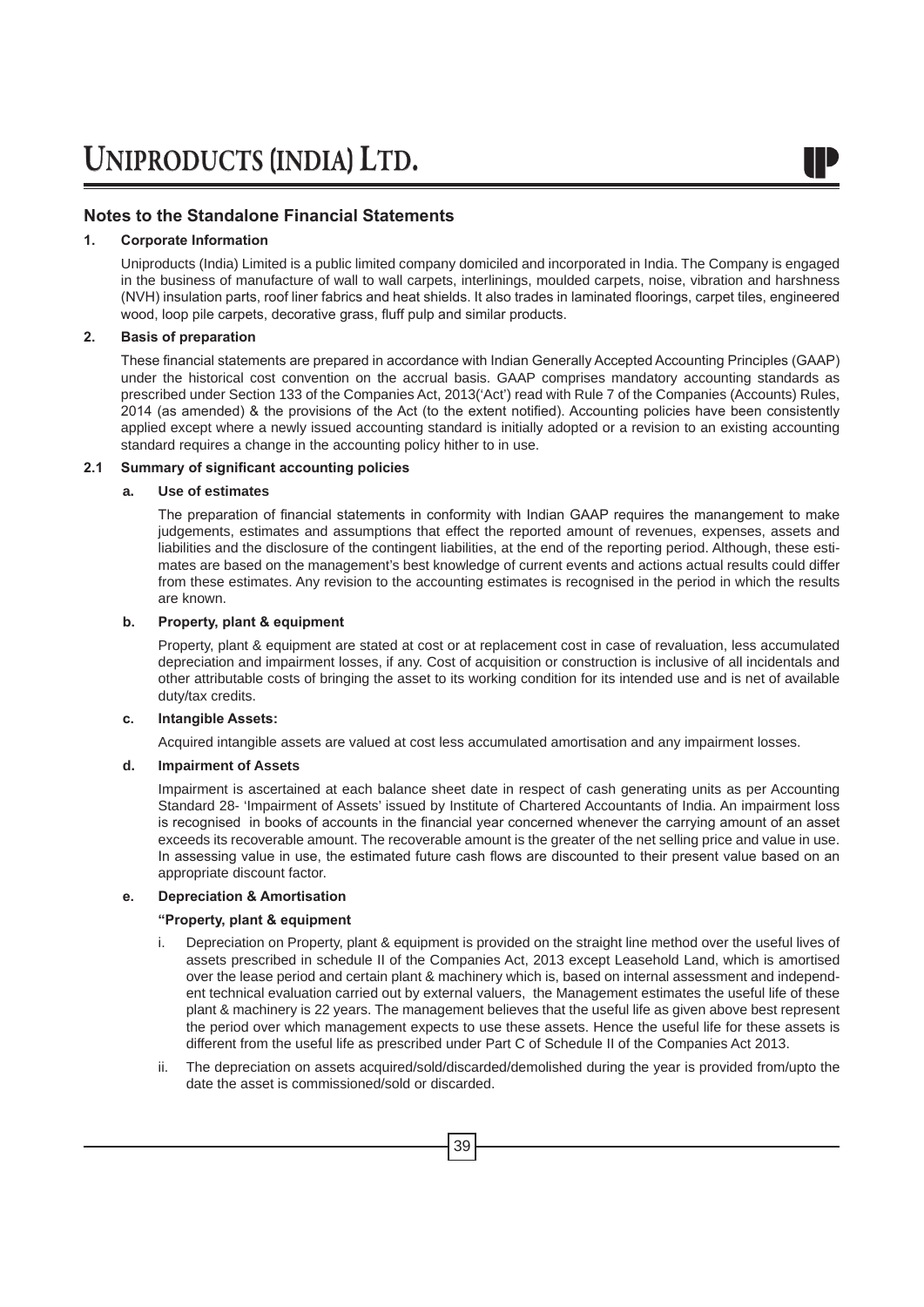iii. Assets costing upto Rs. 5,000 are depreciated fully in the year of purchase.

### **Intangible Assets**

 Expenditure on major Software products are written off over a period of five years on the basis of estimated economic life.

### **f. Research & Development (R&D)**

 Revenue expenditure incurred for R&D is charged to the Statement of Profit and Loss. Property, plant & equipment and intangible assets purchased for R&D activities are capitalised from the date of put to use.

### **g. Inventory Valuation**

 Raw Materials,Stores & Spares, Work in Progress and Stock of Finished & Trading goods are stated at lower of cost or net realisable value.

 In determining the cost of raw materials, stores & spares weighted average cost method is used while in the case of trading goods 'FIFO method is used.

 Work in progress and finished goods include cost of conversion and other costs incurred in bringing the inventories to their present location and condition.

### **h. Revenue Recognition**

- i) Revenue from sale of goods is recognised when all the significant risks and rewards of ownership in the goods are transferred to the buyer. Sales are recognised net of trade discounts, rebates and Goods & Service Tax.
- ii) Dividend is accounted for an accrual basis when the right to receive the dividend is established.
- iii) Interest income is recognised on the time proportion basis.

### **i. Employee Benefits**

### **i) Defined Contribution Plan :**

 Employees benefits in the form of Provident Fund, Employee State Insurance and Labour Welfare Fund are considered as defined contribution plans and the contributions are charged to the Statement of Profit and Loss of the year when the contribution to respective funds are due.

### **ii) Defined Benefit Plan :**

 Retitrement benefits in the form of Gratuity is considered as defined benefit obligations and are provided for on the basis of an actuarial valuation, using the projected unit credit method, as at the date of the Balance Sheet.

 Actuarial gain/losses are immediately recognised in the Statement of Profit and Loss.

### **iii) Other Long Term Benefits :**

Long term compensated absence is provided for on the basis of an actuarial valuation, using the projected unit credit method, as at the date of the Balance Sheet.

 Actuarial gain/losses are immediately recognised in the Statement of Profit and Loss.

### **j. Investment**

 Investments intended to be held for less than one year are classified as current investments and carried at lower of cost or market value. All other investments are classified as long-term investment and are carried at cost. A provision for diminution is made to recognise a decline, if any, other than temporary in the value of long term investments.

### **k. Foreign Currency Transactions**

 Transaction in foreign currency are recorded at the exchange rates prevailing at the dates of the transactions. Gains/losses arising out of flucutuation in exchange rates on settlement are recognised in the Statement of Profit & Loss.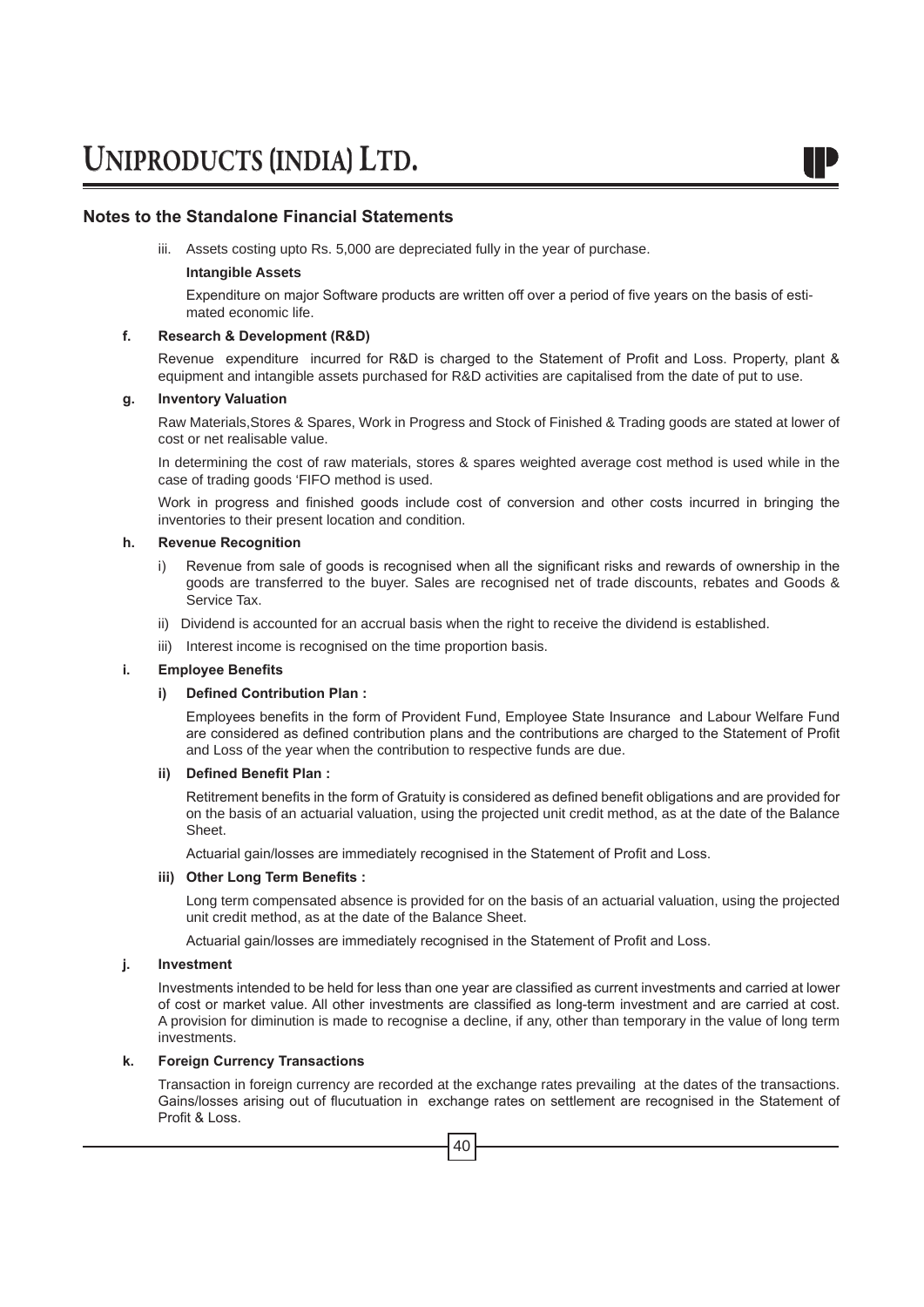Foreign currency monetary assets & liabilites are restated at the exchange rate prevailing at the year end and the overall net gain/loss is adjusted to the Statement of Profit & Loss.

### **l. Deferred Tax**

 Deferred tax is recognised, subject to consideration of prudence,on timing differences,representing the difference between the taxable income/(loss) and the accounting income/(loss) that originated in one period and are capable of reversal in one or more subsequent periods.Deferred tax assets and liabilities are measured using tax rates and the tax laws that have been enacted or substantively enacted by the Balance Sheet date.Deferred tax assets viz. unabsorbed depreciation and carry forward losses are recognised if there is virtual certainty that sufficient future taxable income will be available against which such deferred tax assets can be realised.

### **m. Borrowing Cost**

 Borrowing costs that are attributable to the acquisition or construction of qualifying assets are capitalised as part of cost of such assets upto the date the assets are ready for their its intended use. All other borrowing costs are recognised as an expense in the year in which they are incurred.

### **n. Leases**

 Asset acquired under leases where the Company has substantially all the risks and rewards of ownership are classified as finance lease. Such assets are capitalized at the inception of the lease at the lower of the fair value or the present value of minimum lease payments and a liability is created for an equivalent amount. Each lease rental paid is allocated between the liability and the interest cost, so as to obtain a constant periodic rate of interest on the outstanding liability for each period.

 Assets acquired on leases where a significant portion of the risks and rewards of ownership are retained by the lessor are classified as operating leases. Lease rentals are charged to the Statement of Profit & Loss on accrual basis.

### **o. Provisions and Contingent Liabilities and Contingent Assets**

 Provisions are recognised for liabilities that can be measured only by using a substantial degree of estimation, if

- a) the Company has a present obligation as a result of a past event,
- b) a probable outflow of resources is expected to settle the obligation and
- c) the amount of obligation can be reliably estimated.

Reimbursements expected in respect of expenditure required to settle a provision is recognised only when it is virtually certain that the reimbursement will be received.

Contingent Liability is disclosed in case of

- a) a present obligation arising from the past event, when it is not probable that an outflow of resources will be required to settle the obligation
- b) a possible obligation, of which the probability of outflow of resources is remote.

Contingent Assets are neither recognised nor disclosed.

Provisions, Contingent Liabilities and Contingent Assets are reviewed at each Balance Sheet date.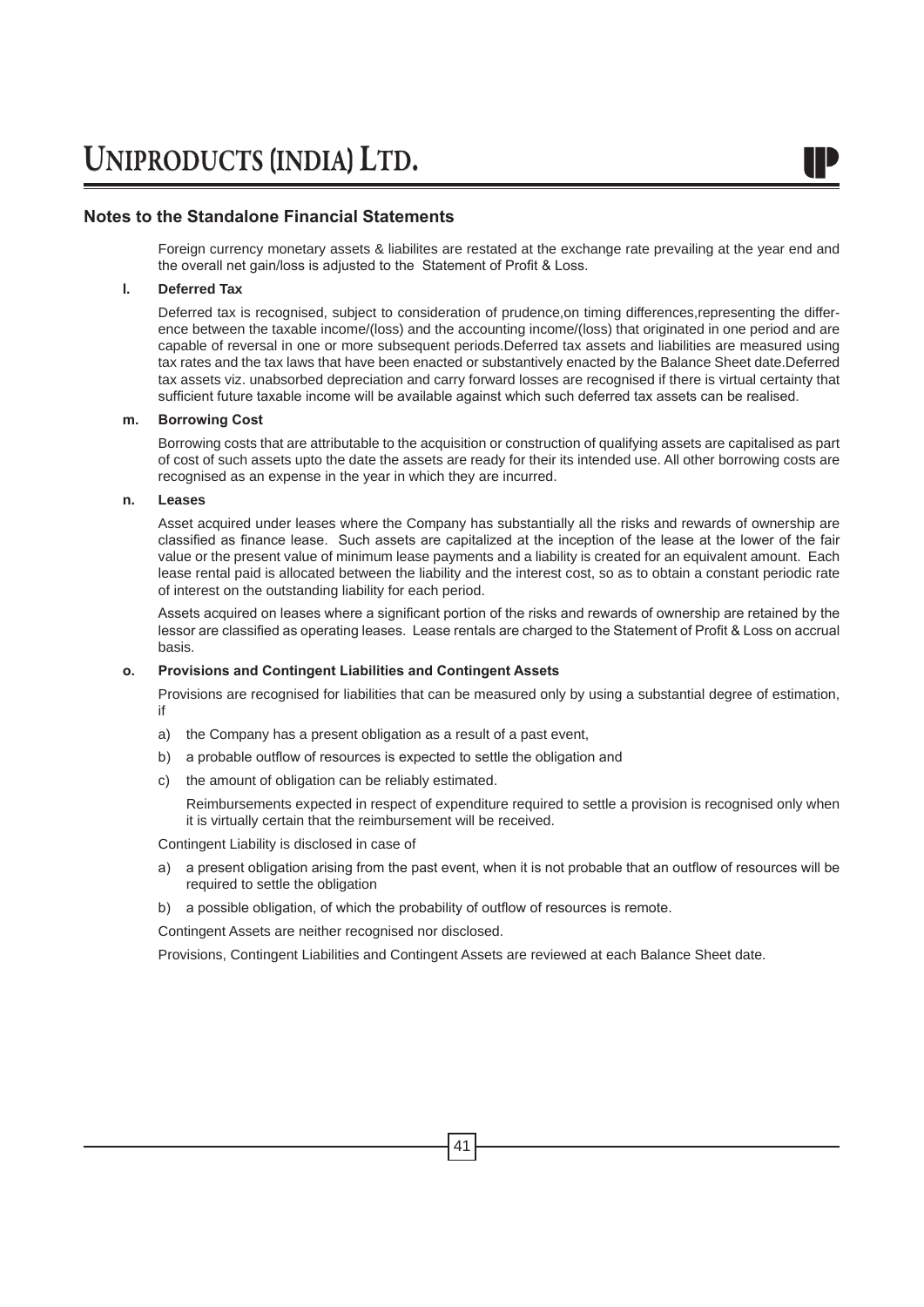### **Notes to the Standalone Financial Statements**

### **3. SHARE CAPITAL**

|                                                                        |               | (Rs. in Lakhs) |
|------------------------------------------------------------------------|---------------|----------------|
|                                                                        | As at         |                |
|                                                                        | 31 March 2022 | 31 March 2021  |
| <b>Authorised</b>                                                      |               |                |
| <b>Equity shares</b>                                                   |               |                |
| 2,00,00,000 (previous year 2,00,00,000) Equity Shares of Rs. 10/- each | 2,000.00      | 2,000.00       |
|                                                                        | 2,000.00      | 2,000.00       |
| Issued, Subscribed and fully Paid up                                   |               |                |
| <b>Equity shares</b>                                                   |               |                |
| 1,77,21,881 (previous year 1,77,21,881) Equity Shares of Rs. 10/- each | 1,772.19      | 1,772.19       |
|                                                                        | 1.772.19      | 1,772.19       |

### **(a) Reconciliation of the equity shares outstanding at the beginning and at the end of the reporting year:**

| <b>Particulars</b>     | As at                       |             |
|------------------------|-----------------------------|-------------|
|                        | 31 March 2022 31 March 2021 |             |
|                        | (No. of Shares)             |             |
| Beginning of the year  | 1,77,21,881                 | 1,77,21,881 |
| Issued during the year | -                           |             |
| End of the year        | 1,77,21,881                 | 1,77,21,881 |
|                        |                             |             |

### **(b) Terms/Rights attached to the Equity Shares**

The Company has only one class of Equity Shares having a par value of Rs.10 per share. Each holder of Equity Shares is entitled to one vote per share. The Company declares and pays dividend in Indian Rupees. The dividend if recommended by the Board of Directors is subject to the approval of Shareholders in the ensuing Annual General Meeting.

### **(c) The details of shareholders holding more than 5% shares in the company:**

| Name of Shareholder                         |                       | As at           |                       |                   |
|---------------------------------------------|-----------------------|-----------------|-----------------------|-------------------|
|                                             | 31 March 2022         |                 | 31 March 2021         |                   |
|                                             | No. of Shares<br>held | % of<br>Holding | No. of Shares<br>held | $%$ of<br>Holding |
| M/s Uniproducts Mauritius Limited           | 64,13,925             | 36.19           | 64,13,925             | 36.19             |
| M/s Deux Montagnes Investments Ltd.         | 55,41,701             | 31.27           | 55,41,701             | 31.27             |
| M/s Darrameks Hotels & Developers Pvt. Ltd. | 15,88,000             | 8.96            | 15,88,000             | 8.96              |
| M/s Unicel Impex Pvt. Ltd.                  | 11,22,000             | 6.33            | 11.22.000             | 6.33              |
| Dr. Ashwan Kapur                            | 16,31,444             | 9.21            | 16,31,444             | 9.21              |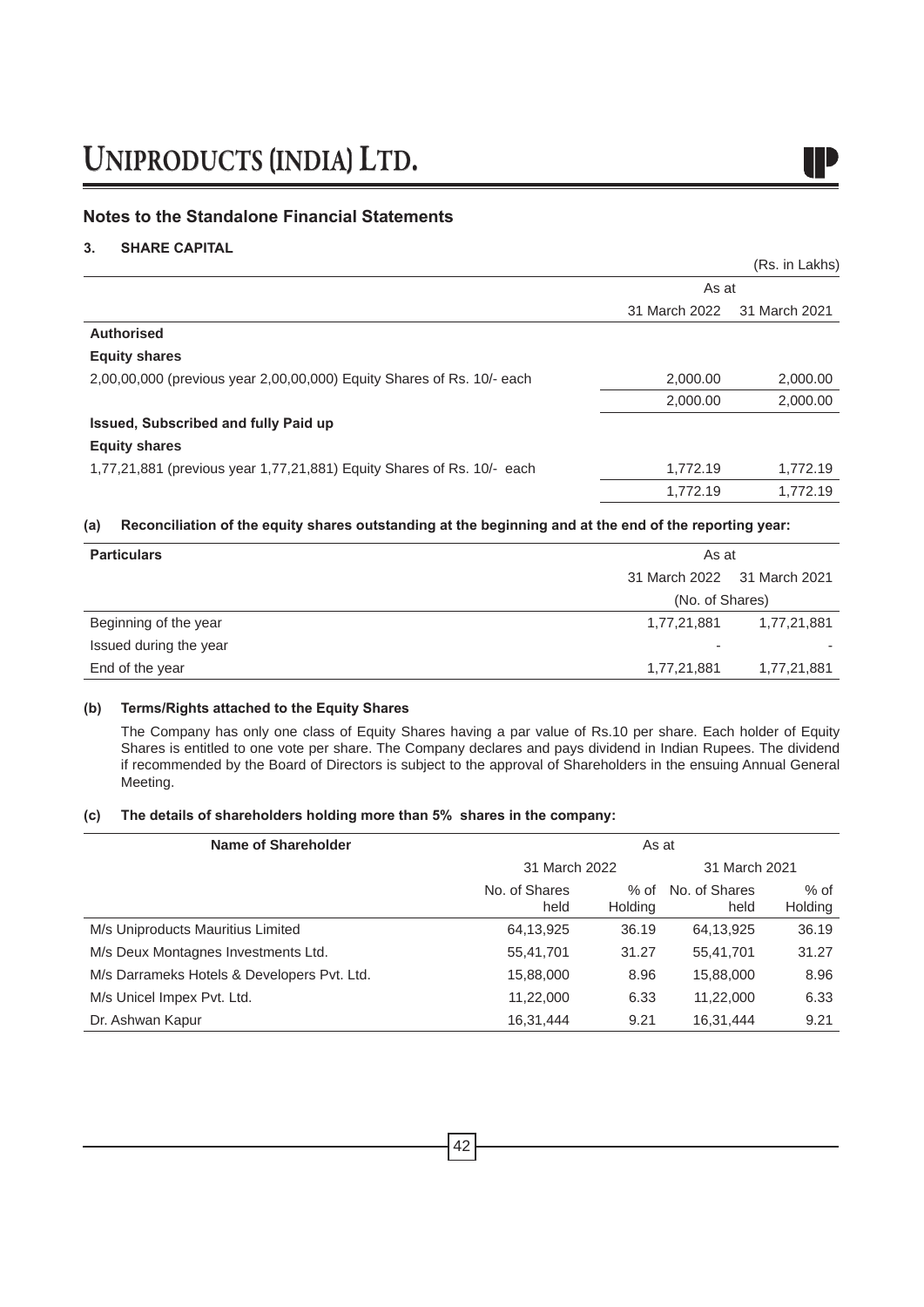### **(d) Shares held by promoters as at 31 March 2022:**

| <b>Particulars</b>                           | Shares held by promoters<br>at the beginning of<br>the year |                      | Shares held by promoters<br>at the end of<br>the year |                      |                                |
|----------------------------------------------|-------------------------------------------------------------|----------------------|-------------------------------------------------------|----------------------|--------------------------------|
| Promoter name                                | No. of shares                                               | % of total<br>shares | No. of shares                                         | % of total<br>shares | % Change<br>during the<br>year |
| Uniproducts Mauritius Limited                | 6413925                                                     | 36.19                | 6413925                                               | 36.19                |                                |
| Deux Montagnes Investments Ltd               | 5541701                                                     | 31.27                | 5541701                                               | 31.27                |                                |
| Ashwan Kapur                                 | 1631444                                                     | 9.21                 | 1631444                                               | 9.21                 |                                |
| Darrameks Hotels & Develpers Private Limited | 1588000                                                     | 8.96                 | 1588000                                               | 8.96                 |                                |
| Unicel Impex Private Limited                 | 1122000                                                     | 6.33                 | 1122000                                               | 6.33                 |                                |
| Rakhmander Mehra                             | 500000                                                      | 2.82                 | 500000                                                | 2.82                 |                                |
| Ankit Kapur                                  | 30700                                                       | 0.17                 | 30700                                                 | 0.17                 |                                |
| Palka Kapur                                  | 18300                                                       | 0.10                 | 22500                                                 | 0.13                 | 0.02                           |
| Niran Khatter                                | 8150                                                        | 0.05                 | 8150                                                  | 0.05                 |                                |
| Namrata Kapur                                | 4100                                                        | 0.02                 | 4100                                                  | 0.02                 |                                |
| Ashima Kapur Sud                             | 4200                                                        | 0.02                 |                                                       |                      | $-0.02$                        |
| Mitter Seth (deceased)                       | 3000                                                        | 0.02                 | 3000                                                  | 0.02                 |                                |
| Santosh Khosla                               | 2200                                                        | 0.01                 | 2200                                                  | 0.01                 |                                |
| Total                                        | 16867720                                                    |                      | 16867720                                              |                      |                                |

### **4. RESERVES & SURPLUS**

| As at<br>31 March 2022<br>31 March 2021<br>840.35<br>840.35<br><b>Capital Reserve</b><br><b>Securities Premium</b><br>4,026.34<br>4,026.34<br><b>Revaluation Reserve</b><br>206.61<br>206.61<br><b>General Reserve</b><br>694.36<br>694.36<br>Surplus/(Deficit) Balance in the Statement of Profit and Loss<br>(3,432.78)<br>(1,427.04)<br>As per the last financial statements<br>(2,005.74)<br>Profit/(Loss) for the year<br>(3,303.57)<br>Net Surplus/(Deficit) in the Statement of Profit & Loss<br>(6,736.35)<br>(3,432.78)<br>(968.69)<br><b>Total Reserves &amp; Surplus</b><br>2,334.88 |  | (Rs. in Lakhs) |
|-------------------------------------------------------------------------------------------------------------------------------------------------------------------------------------------------------------------------------------------------------------------------------------------------------------------------------------------------------------------------------------------------------------------------------------------------------------------------------------------------------------------------------------------------------------------------------------------------|--|----------------|
|                                                                                                                                                                                                                                                                                                                                                                                                                                                                                                                                                                                                 |  |                |
|                                                                                                                                                                                                                                                                                                                                                                                                                                                                                                                                                                                                 |  |                |
|                                                                                                                                                                                                                                                                                                                                                                                                                                                                                                                                                                                                 |  |                |
|                                                                                                                                                                                                                                                                                                                                                                                                                                                                                                                                                                                                 |  |                |
|                                                                                                                                                                                                                                                                                                                                                                                                                                                                                                                                                                                                 |  |                |
|                                                                                                                                                                                                                                                                                                                                                                                                                                                                                                                                                                                                 |  |                |
|                                                                                                                                                                                                                                                                                                                                                                                                                                                                                                                                                                                                 |  |                |
|                                                                                                                                                                                                                                                                                                                                                                                                                                                                                                                                                                                                 |  |                |
|                                                                                                                                                                                                                                                                                                                                                                                                                                                                                                                                                                                                 |  |                |
|                                                                                                                                                                                                                                                                                                                                                                                                                                                                                                                                                                                                 |  |                |
|                                                                                                                                                                                                                                                                                                                                                                                                                                                                                                                                                                                                 |  |                |
|                                                                                                                                                                                                                                                                                                                                                                                                                                                                                                                                                                                                 |  |                |
|                                                                                                                                                                                                                                                                                                                                                                                                                                                                                                                                                                                                 |  |                |
|                                                                                                                                                                                                                                                                                                                                                                                                                                                                                                                                                                                                 |  |                |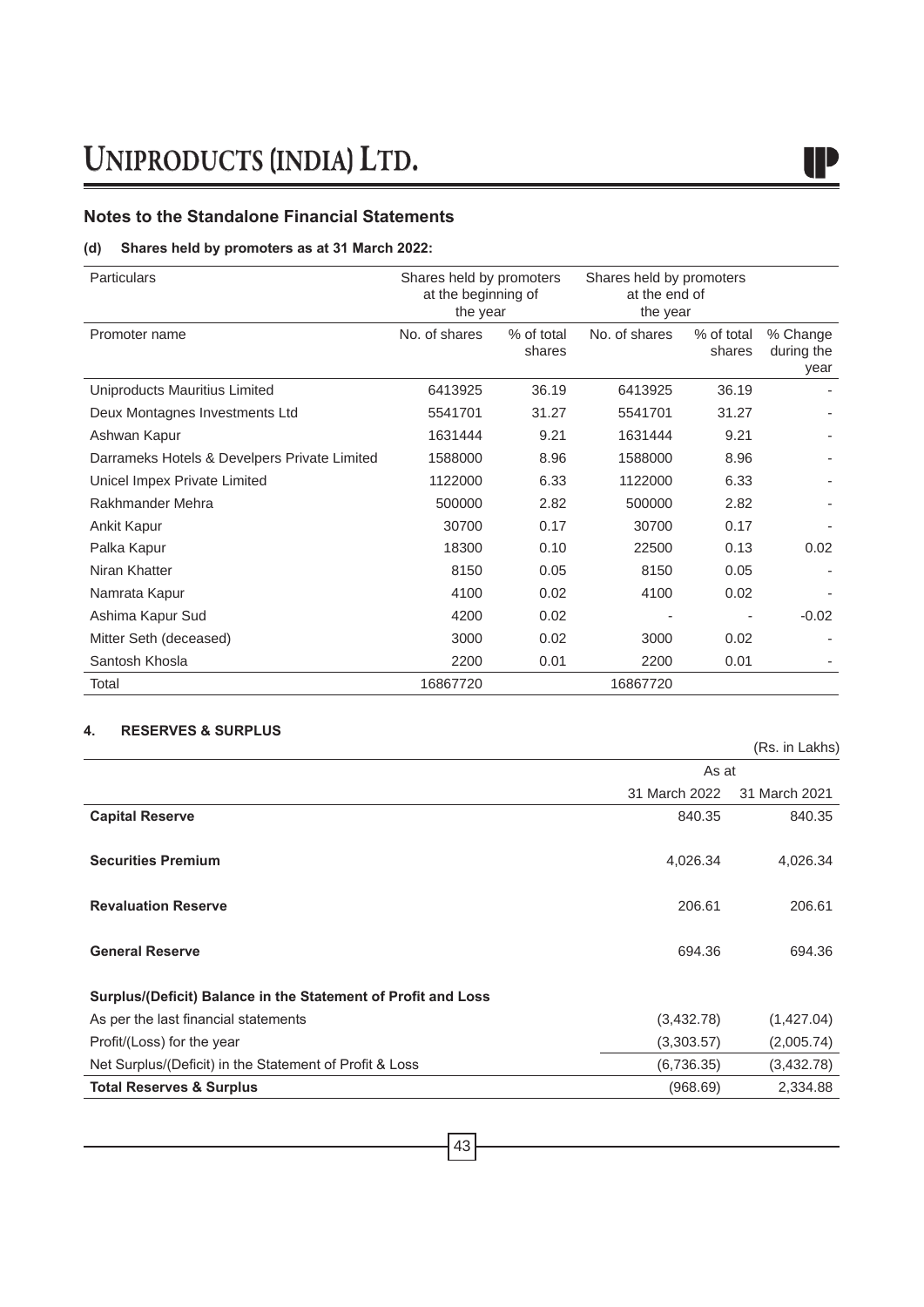### **Notes to the Standalone Financial Statements**

### **5. LONG-TERM BORROWINGS**

|                                    |                                                                                                                                                                                                        |               |               |               | (Rs. in Lakhs)            |
|------------------------------------|--------------------------------------------------------------------------------------------------------------------------------------------------------------------------------------------------------|---------------|---------------|---------------|---------------------------|
|                                    |                                                                                                                                                                                                        |               | Non-Current   |               | <b>Current Maturities</b> |
|                                    |                                                                                                                                                                                                        | As at         |               | As at         |                           |
|                                    |                                                                                                                                                                                                        | 31 March 2022 | 31 March 2021 | 31 March 2022 | 31 March 2021             |
| <b>SECURED</b>                     |                                                                                                                                                                                                        |               |               |               |                           |
| Term loans:                        |                                                                                                                                                                                                        |               |               |               |                           |
| - From banks                       |                                                                                                                                                                                                        | 10,840.25     | 11,417.19     | 2,278.08      | 1,571.54                  |
| @ 9.75% per annum)                 | (Term loans from Yes Bank are secured by way<br>of exclusive first charge on Property, plant &<br>equipment and second charge on all the current<br>assets, both present & future and Carries interest |               |               |               |                           |
|                                    | Repayment of term loans are as under:                                                                                                                                                                  |               |               |               |                           |
| 2023-24                            | - Rs. 2706.48 Lakhs                                                                                                                                                                                    |               |               |               |                           |
| 2024-25                            | - Rs. 2746.50 Lakhs                                                                                                                                                                                    |               |               |               |                           |
| Beyond 2024-25                     | - Rs. 5387.25 Lakhs                                                                                                                                                                                    |               |               |               |                           |
| <b>Other Loans &amp; Advances:</b> |                                                                                                                                                                                                        |               |               |               |                           |
| <b>Finance Lease Obligations</b>   |                                                                                                                                                                                                        |               |               |               |                           |
| - From banks                       |                                                                                                                                                                                                        | 32.84         | 30.00         | 29.95         | 25.79                     |
| - From others                      |                                                                                                                                                                                                        | 51.54         | 9.01          | 48.59         | 12.01                     |
| per Annum)                         | (Secured by way of hypothecation of vehicles<br>financed and carries interest @ 9.00% to 9.50%                                                                                                         |               |               |               |                           |
| Maturity profile as follows:       |                                                                                                                                                                                                        |               |               |               |                           |
| 2023-24                            | - Rs. 47.08 Lakhs                                                                                                                                                                                      |               |               |               |                           |
| 2024-25                            | - Rs. 23.98 Lakhs                                                                                                                                                                                      |               |               |               |                           |
| Beyond 2024-25                     | - Rs. 13.30 Lakhs                                                                                                                                                                                      |               |               |               |                           |
|                                    | (Current maturities of long-term borrowings are<br>classified as short term borrowings (refer note-9)                                                                                                  |               |               |               |                           |
| <b>UNSECURED</b>                   |                                                                                                                                                                                                        |               |               |               |                           |
| - From financial Institution       |                                                                                                                                                                                                        |               |               | 150.00        |                           |
|                                    | (Carries interest @ 9.25% per Annum)                                                                                                                                                                   |               |               |               |                           |
| - From Others                      |                                                                                                                                                                                                        |               |               | 150.00        |                           |
|                                    | (Carries interest @ 10.50% per Annum)                                                                                                                                                                  |               |               |               |                           |
|                                    |                                                                                                                                                                                                        | 10,924.63     | 11,456.20     | 2,656.62      | 1,609.34                  |
|                                    |                                                                                                                                                                                                        | 44            |               |               |                           |
|                                    |                                                                                                                                                                                                        |               |               |               |                           |

## I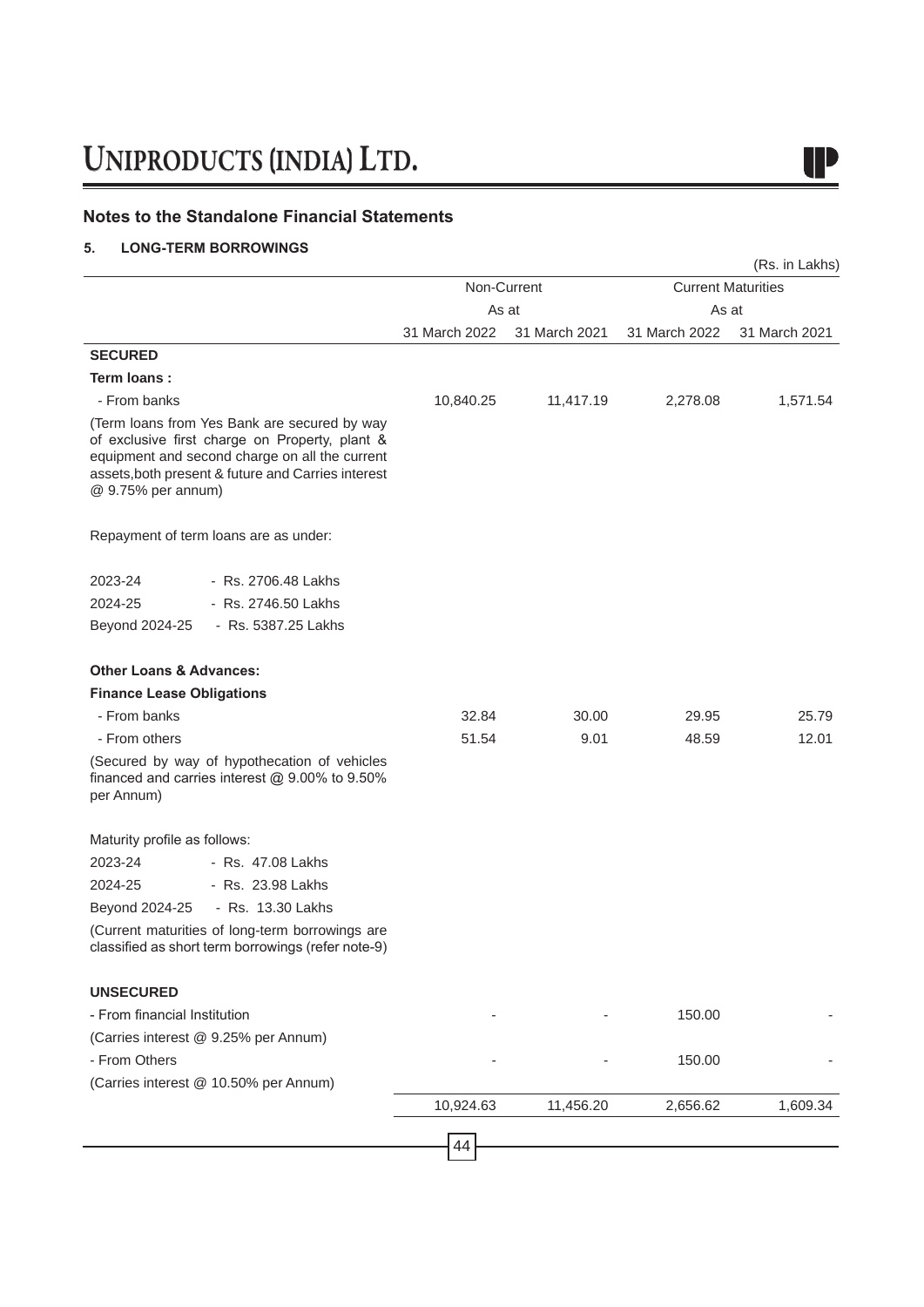### **Notes to the Standalone Financial Statements**

### **6. DEFERRED TAX LIABILITIES (NET)**

|                                                                                                                                                                                                                              |               |               |               | (Rs. in Lakhs) |
|------------------------------------------------------------------------------------------------------------------------------------------------------------------------------------------------------------------------------|---------------|---------------|---------------|----------------|
|                                                                                                                                                                                                                              |               |               | As at         |                |
|                                                                                                                                                                                                                              |               |               | 31 March 2022 | 31 March 2021  |
| <b>Deferred tax Liability</b>                                                                                                                                                                                                |               |               |               |                |
| Fixed assets comprises PPE & Intangibles: Impact of difference between tax<br>depreciation and depreciation/ amortization charged for the financial reporting                                                                |               |               | 1,870.40      | 1,879.70       |
| <b>Gross deferred tax Liability</b>                                                                                                                                                                                          |               |               | 1,870.40      | 1,879.70       |
| <b>Deferred Tax Assets</b>                                                                                                                                                                                                   |               |               |               |                |
| Impact of expenditure charged to the statement of profit and loss in the current<br>year but allowed for tax purposes on payment basis                                                                                       |               |               | 144.80        | 156.85         |
| <b>Unabsorbed Loss</b>                                                                                                                                                                                                       |               |               | 3,443.91      | 2,300.61       |
| Provision for Doubtful Debts/Inventories                                                                                                                                                                                     |               |               | 23.95         | 29.11          |
| Gross deferred tax asset                                                                                                                                                                                                     |               |               | 3,612.66      | 2,486.57       |
| <b>Net Deferred Tax Assets</b>                                                                                                                                                                                               |               |               | (1,742.26)    | (606.87)       |
| 7.<br><b>OTHER LONG TERM LIABILITIES</b>                                                                                                                                                                                     |               |               |               |                |
|                                                                                                                                                                                                                              |               |               |               | (Rs. in Lakhs) |
|                                                                                                                                                                                                                              |               |               | As at         |                |
|                                                                                                                                                                                                                              |               |               | 31 March 2022 | 31 March 2021  |
| Interest Free Security Deposits from Customers                                                                                                                                                                               |               |               | 29.92         | 29.52          |
|                                                                                                                                                                                                                              |               |               | 29.92         | 29.52          |
| 8.<br><b>PROVISIONS</b>                                                                                                                                                                                                      |               |               |               |                |
|                                                                                                                                                                                                                              |               |               |               | (Rs. in Lakhs) |
|                                                                                                                                                                                                                              | Long-Term     |               | Short-Term    |                |
|                                                                                                                                                                                                                              | As at         |               | As at         |                |
|                                                                                                                                                                                                                              | 31 March 2022 | 31 March 2021 | 31 March 2022 | 31 March 2021  |
| Provision for employee benefits                                                                                                                                                                                              |               |               |               |                |
| Gratiuity (refer note 28)                                                                                                                                                                                                    |               |               | 80.78         | 81.13          |
| Leave Encashment (refer note 28)                                                                                                                                                                                             | 217.50        | 177.13        | 39.06         | 32.74          |
|                                                                                                                                                                                                                              | 217.50        | 177.13        | 119.84        | 113.87         |
| 9.<br><b>SHORT TERM BORROWINGS</b>                                                                                                                                                                                           |               |               |               |                |
|                                                                                                                                                                                                                              |               |               |               | (Rs. in Lakhs) |
|                                                                                                                                                                                                                              |               |               | As at         |                |
|                                                                                                                                                                                                                              |               |               | 31 March 2022 | 31 March 2021  |
| <b>SECURED</b>                                                                                                                                                                                                               |               |               |               |                |
| Cash credit/Buyers credit                                                                                                                                                                                                    |               |               |               |                |
| -From bank                                                                                                                                                                                                                   |               |               | 5,057.95      | 4,307.88       |
| (secured by way of first charge on all the current assets and second charge on all<br>the fixed assets (Property, plant & equipment), both present and future. It carries<br>interest @ 8.50% per annum)<br><b>UNSECURED</b> |               |               |               |                |
| -From bank (Vendor Bill Discounting)                                                                                                                                                                                         |               |               | 1,587.62      | 1,267.65       |
| Current maturities of long-term borrowings (includes finance lease obligations)                                                                                                                                              |               |               | 2,656.62      | 1,609.34       |
| (refer note-5 for details)                                                                                                                                                                                                   |               |               | 9,302.19      | 7,184.87       |
|                                                                                                                                                                                                                              |               |               |               |                |
|                                                                                                                                                                                                                              | 45            |               |               |                |

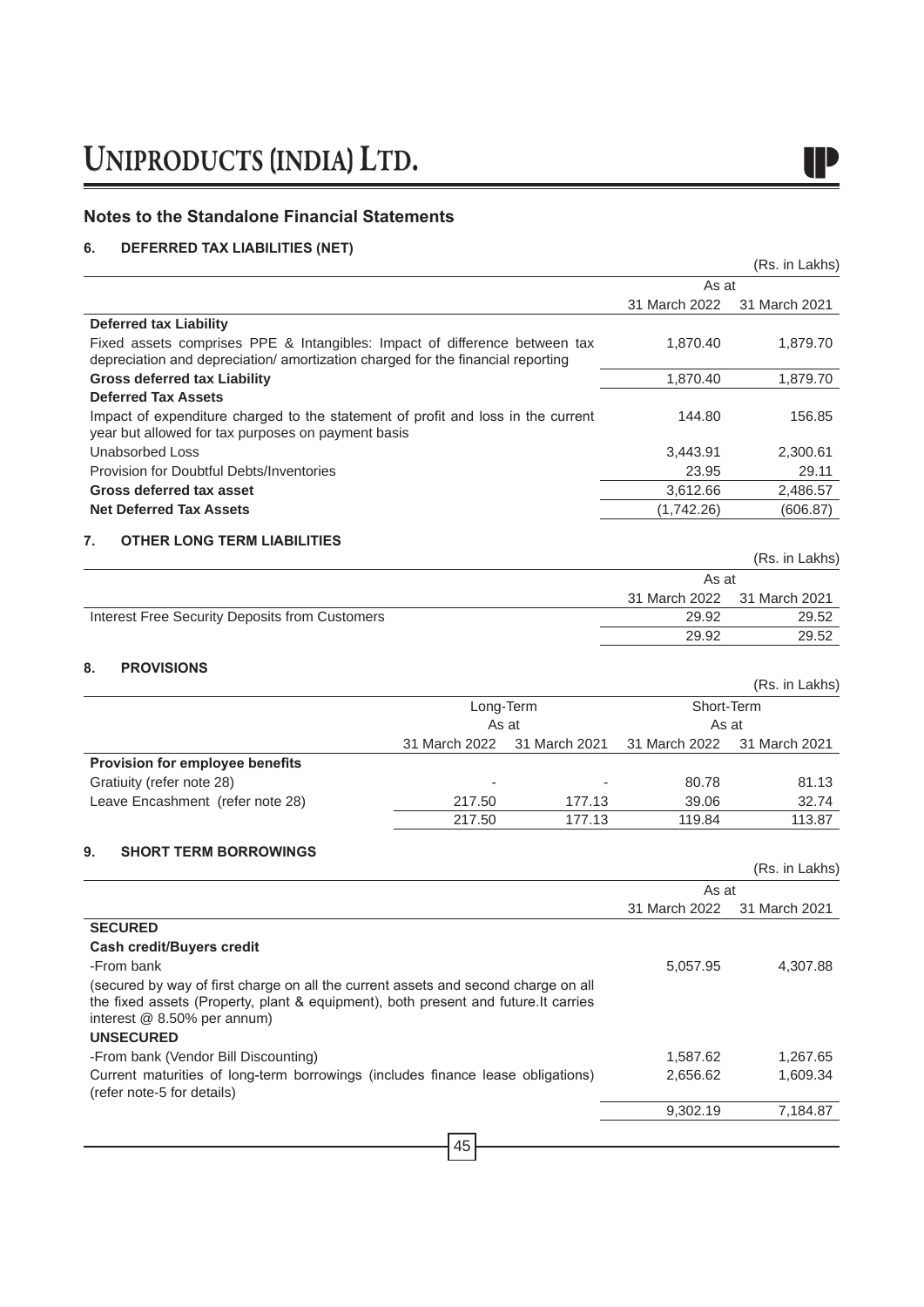### **Notes to the Standalone Financial Statements**

### **10. TRADE PAYABLES**

|                                                                                                                                   |          |                     |                                                               |                     |                      |       | (Rs. in Lakhs) |
|-----------------------------------------------------------------------------------------------------------------------------------|----------|---------------------|---------------------------------------------------------------|---------------------|----------------------|-------|----------------|
|                                                                                                                                   |          |                     |                                                               |                     | As at                |       |                |
|                                                                                                                                   |          |                     |                                                               |                     | 31 March 2022        |       | 31 March 2021  |
| Trade payables                                                                                                                    |          |                     |                                                               |                     |                      |       |                |
| - Total outstanding dues of micro enterprises and small enterprises *                                                             |          |                     |                                                               |                     | 2,067.21             |       | 2,026.11       |
| - Total outstanding dues of creditors other than micro enterprises and small<br>enterprises (Refer note no. 30 for related party) |          |                     |                                                               |                     | 4,554.22             |       | 4,081.38       |
|                                                                                                                                   |          |                     |                                                               |                     | 6,621.43             |       | 6,107.49       |
| * Refer note no. 37 for dues of micro enterprises and small enterprises                                                           |          |                     |                                                               |                     |                      |       |                |
| Trade payable ageing schedule as on 31 March 2022                                                                                 |          |                     |                                                               |                     |                      |       |                |
|                                                                                                                                   |          |                     |                                                               |                     |                      |       | (Rs. in Lakhs) |
| Particulars                                                                                                                       |          |                     | Outstanding for following periods<br>from due date of payment |                     |                      |       |                |
|                                                                                                                                   | Not due  | Less than<br>1 year |                                                               | 1-2 years 2-3 years | More than<br>3 years |       | Total          |
| (i) MSME                                                                                                                          | 857.17   | 1,200.78            | 5.81                                                          | 3.45                |                      |       | 2,067.21       |
| (ii) Others                                                                                                                       | 2,800.79 | 1,627.02            | 54.76                                                         | 58.13               |                      | 13.54 | 4,554.22       |
| Trade payable ageing schedule as on 31 March 2022                                                                                 |          |                     |                                                               |                     |                      |       |                |
|                                                                                                                                   |          |                     |                                                               |                     |                      |       | (Rs. in Lakhs) |
| Particulars                                                                                                                       |          |                     | Outstanding for following periods<br>from due date of payment |                     |                      |       |                |
|                                                                                                                                   | Not due  | Less than<br>1 year |                                                               | 1-2 years 2-3 years | More than<br>3 years |       | Total          |
| (i) MSME                                                                                                                          | 1,137.84 | 884.68              | 3.59                                                          |                     |                      |       | 2,026.11       |
| (ii) Others                                                                                                                       | 2,778.49 | 1,122.66            | 165.03                                                        | 15.20               |                      |       | 4,081.38       |
| <b>OTHER CURRENT LIABILITIES</b><br>11.                                                                                           |          |                     |                                                               |                     |                      |       | (Rs. in Lakhs) |
|                                                                                                                                   |          |                     |                                                               |                     | As at                |       |                |
|                                                                                                                                   |          |                     |                                                               |                     | 31 March 2022        |       | 31 March 2021  |
| Interest accrued and due on borrowings                                                                                            |          |                     |                                                               |                     | 98.41                |       | 92.80          |
| Interest accrued but not due on borrowings                                                                                        |          |                     |                                                               |                     | 24.71                |       | 21.21          |
| Others                                                                                                                            |          |                     |                                                               |                     |                      |       |                |
|                                                                                                                                   |          |                     |                                                               |                     | 437.05               |       | 236.17         |
| - Advances from customers                                                                                                         |          |                     |                                                               |                     |                      |       |                |
| - Other Payables (Includes statutory dues)                                                                                        |          |                     |                                                               |                     | 822.70               |       | 791.05         |

I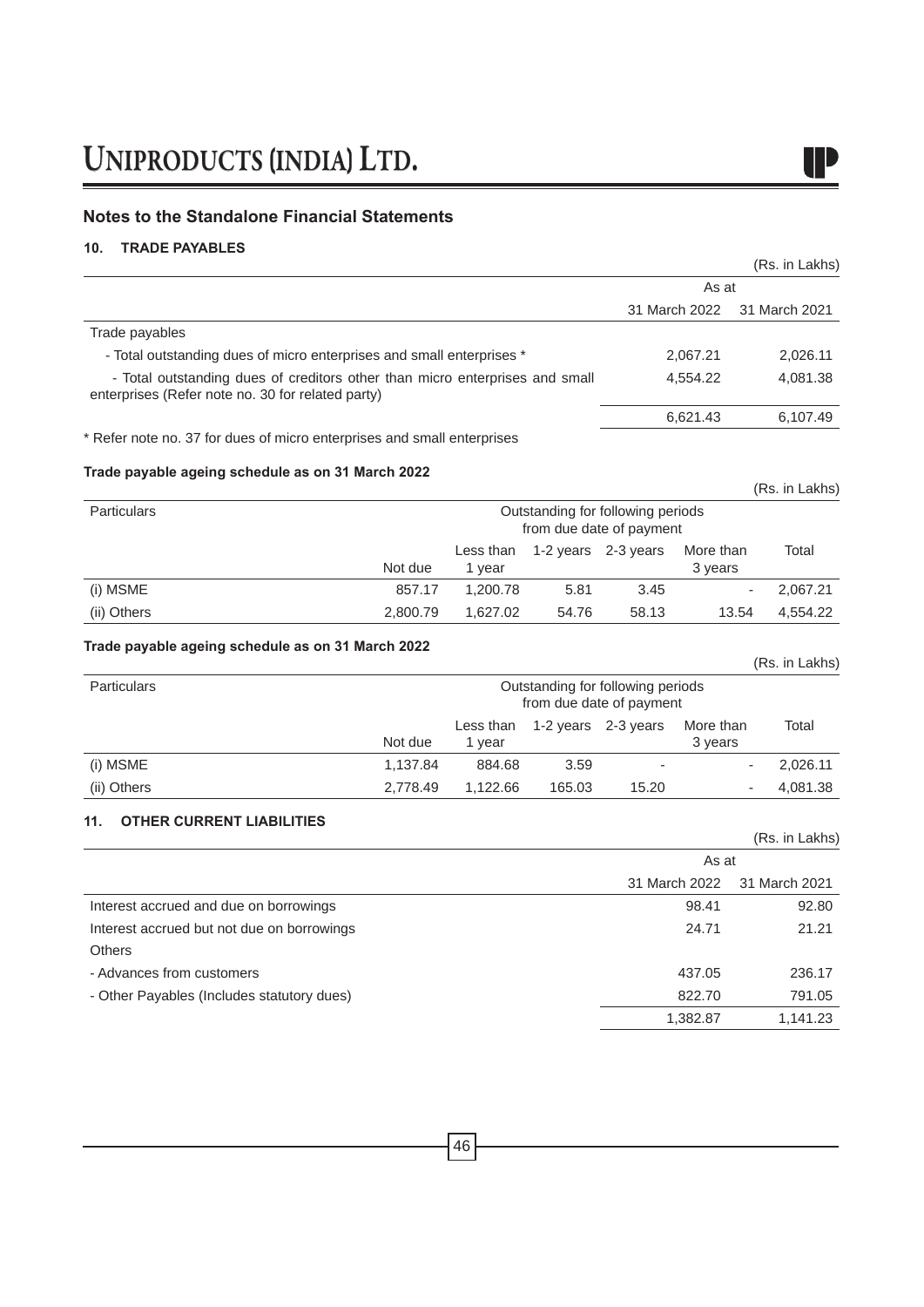# Notes to the Standalone Financial Statements **Notes to the Standalone Financial Statements**

# 12. a. PROPERTY, PLANT AND EQUIPMENT AND INTANGIBLE ASSETS **12. a. PROPERTY, PLANT AND EQUIPMENT AND INTANGIBLE ASSETS**

|                                  |                       |           |                    |                     |                        |                       |                 |                                     |                        |                        | (Rs. in Lakhs)         |
|----------------------------------|-----------------------|-----------|--------------------|---------------------|------------------------|-----------------------|-----------------|-------------------------------------|------------------------|------------------------|------------------------|
|                                  |                       |           | <b>Gross Block</b> |                     |                        |                       |                 | Depreciation                        |                        | Net Block              |                        |
|                                  | As at<br>1 April 2021 | Additions |                    | Sub total Disposals | 31 March 2022<br>As at | As at<br>1 April 2021 | for the<br>year | <b>/Discard</b><br><b>Disposals</b> | 31 March 2022<br>As at | 31 March 2022<br>As at | As at<br>31 March 2021 |
| Property, plant and<br>equipment |                       |           |                    |                     |                        |                       |                 |                                     |                        |                        |                        |
| Land                             | 181.72                |           | 181.72             |                     | 181.72                 |                       |                 |                                     |                        | 181.72                 | 181.72                 |
| Leasehold Land                   | 299.98                |           | 299.98             |                     | 299.98                 | 57.10                 | 3.85            |                                     | 60.95                  | 239.03                 | 242.88                 |
| <b>Buildings</b>                 | 6,399.49              | 65.11     | 6,464.60           |                     | 6,464.60               | 1,655.18              | 210.54          |                                     | 1,865.72               | 4,598.88               | 4,744.31               |
| Plant and Equipment              | 27,249.52             | 158.93    | 27,408.45          |                     | 27,408.45              | 15,079.65             | 1,260.77        |                                     | 16,340.42              | 11,068.03              | 12,169.87              |
| Furniture and Fixtures           | 103.25                | 1.22      | 104.47             |                     | 104.47                 | 69.36                 | 5.34            |                                     | 74.70                  | 29.77                  | 33.89                  |
| Vehicles                         | 312.10                | 7.72      | 319.82             | 10.44               | 309.38                 | 190.32                | 30.92           | 5.46                                | 215.78                 | 93.60                  | 121.78                 |
| Office equipment                 | 224.72                | 4.42      | 229.14             |                     | 229.14                 | 168.99                | 23.41           |                                     | 192.40                 | 36.74                  | 55.73                  |
| Computers                        | 122.88                | 4.11      | 126.99             |                     | 126.99                 | 101.22                | 10.09           |                                     | 111.31                 | 15.68                  | 21.66                  |
|                                  |                       |           |                    |                     |                        |                       |                 |                                     |                        |                        |                        |
| <b>Leased Assets</b>             |                       |           |                    |                     |                        |                       |                 |                                     |                        |                        |                        |
| Vehicles                         | 237.76                | 98.24     | 336.00             |                     | 336.00                 | 111.39                | 34.14           |                                     | 145.53                 | 190.47                 | 126.37                 |
| <b>Total</b>                     | 35,131.42             | 339.75    | 35,471.17          | 10.44               | 35,460.73              | 17,433.21             | 1,579.06        | 5.46                                | 19,006.81              | 16,453.92              | 17,698.21              |
| Previous year                    | 35,075.41             | 362.83    | 35,438.24          | 306.81              | 35,131.43              | 16,148.42             | 1,566.24        | 281.43                              | 17,433.22              |                        |                        |

# **b. INTANGIBLE ASSETS 12. b. INTANGIBLE ASSETS**  $12.$

47

(Rs. in Lakhs) (Rs. in Lakhs)

|                   |                     |           | <b>Gross Block</b> |           |                                            |       |             | Depreciation      |       | Net Block                                          |       |
|-------------------|---------------------|-----------|--------------------|-----------|--------------------------------------------|-------|-------------|-------------------|-------|----------------------------------------------------|-------|
|                   | As at<br>April 2021 | Additions | Sub<br>total       | Disposals | 31 March 2022   1 April 2021<br>As at $_1$ | As at | year        | for the Disposals | As at | 31 March 2022 31 March 2022 31 March 2021<br>As at | As at |
| Intangible Assets |                     |           |                    |           |                                            |       |             |                   |       |                                                    |       |
| Computer software | 106.31              |           | 106.31             |           | 106.31                                     | 84.15 | 10.63       |                   | 94.77 | 11.54                                              | 22.16 |
| <b>Total</b>      | 106.31              |           | 106.31             |           | 106.31                                     | 84.15 | 10.63       |                   | 94.77 | 11.54                                              | 22.16 |
| Previous year     | 106.31              |           | 106.31             |           | 106.31                                     |       | 72.86 11.29 |                   | 84.15 |                                                    |       |
|                   |                     |           |                    |           |                                            |       |             |                   |       |                                                    |       |

# UNIPRODUCTS (INDIA) LTD.

IP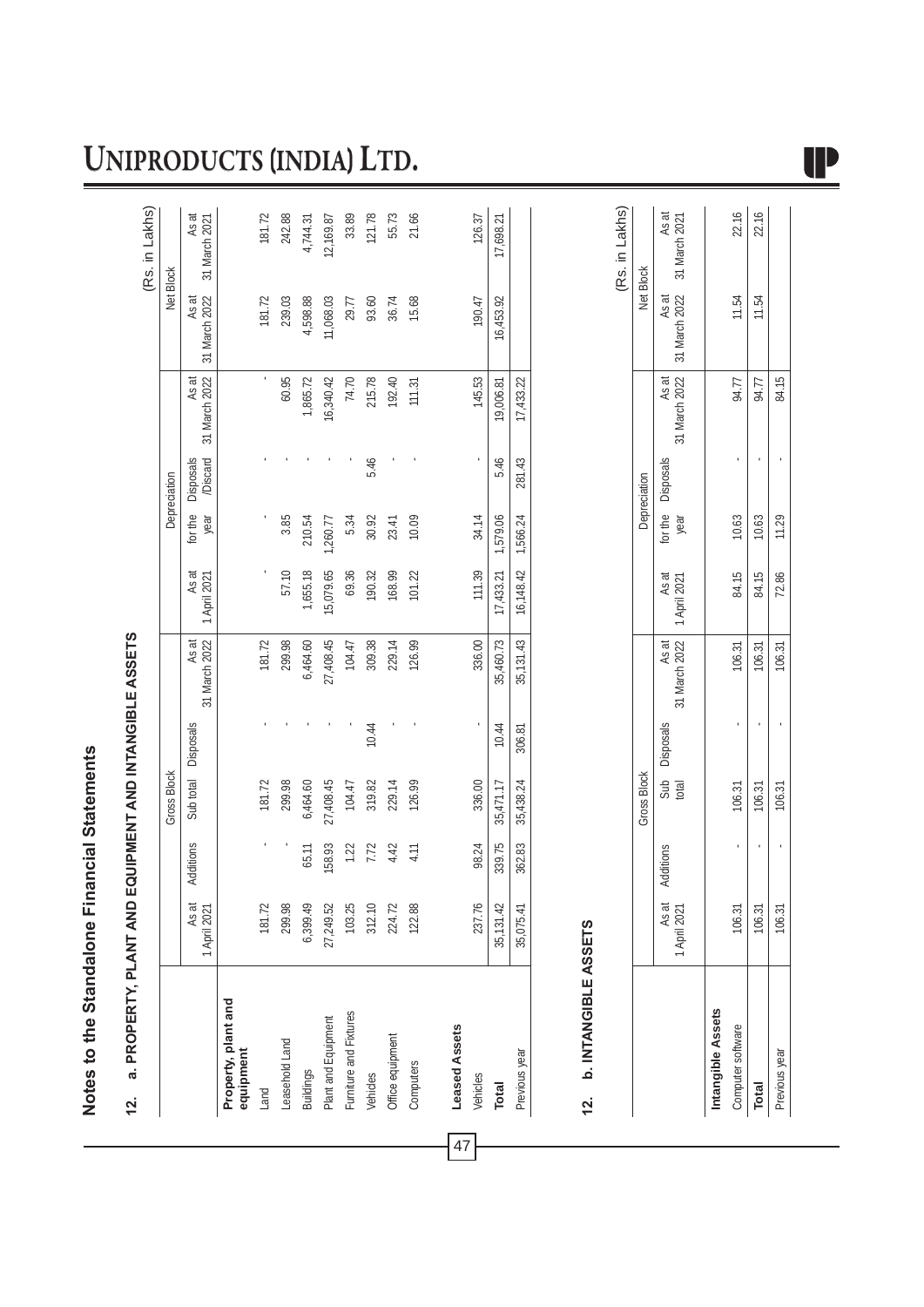### **Notes to the Standalone Financial Statements**

### **12. c. CAPITAL WORK-IN-PROGRESS**

|                          |              |                          |                   |                                      | (Rs. in Lakhs) |
|--------------------------|--------------|--------------------------|-------------------|--------------------------------------|----------------|
|                          | As at        | Additions                | <b>Deductions</b> | As at<br>31 March 2022 31 March 2021 | As at          |
|                          | 1 April 2021 |                          |                   |                                      |                |
| Capital work-in-progress | ۰            | 235.40                   | ۰                 | 235.40                               |                |
| Total                    |              | 235.40                   | ۰                 | 235.40                               | -              |
| Previous year            | -            | $\overline{\phantom{a}}$ | -                 |                                      |                |

IP

### **Capital work-in-progress aging schedule for the year ended 31 March 2022 and 31 March 2021:**

| Gaphai work-m-progress aging schedule for the year ended to march zuzz and of march zuz i. |                     |           |                                |                          | (Rs. in Lakhs) |
|--------------------------------------------------------------------------------------------|---------------------|-----------|--------------------------------|--------------------------|----------------|
| <b>CWIP</b>                                                                                |                     |           | Amount in CWIP for a period of |                          |                |
|                                                                                            | Less than 1<br>year | 1-2 vears | 2-3 years                      | More than 3<br>years     | Total          |
| Projects in progress                                                                       | 235.40              | ۰         | ۰                              | $\overline{\phantom{a}}$ | 235.40         |
|                                                                                            | $(-)$               | ( – )     | ( – )                          | $(-)$                    | ( – )          |

### **13. NON CURRENT INVESTMENTS**

|                                                                                                         |               | (Rs. in Lakhs) |
|---------------------------------------------------------------------------------------------------------|---------------|----------------|
|                                                                                                         | As at         |                |
|                                                                                                         | 31 March 2022 | 31 March 2021  |
| Non-Trade Investments (Unquoted)                                                                        |               |                |
| <b>Investment in Subsidiaries</b>                                                                       |               |                |
| Uniproducts Auto Private Limited                                                                        |               | 38.08          |
| Nil (Previous year 4,00,000) Equity Shares of Rs. 10 each fully paid up                                 |               |                |
| Darrameks Hotels & Developers Private Limited                                                           |               | 2,160.00       |
| Nil (Previous year 21,60,000) Unsecured Optionally Convertiable Redeemable<br>Debenture of Rs. 100 each |               |                |
| <b>Investment in Equity shares of Joint Venture</b>                                                     |               |                |
| <b>Juken Uniproducts Private Limited</b>                                                                | 113.40        | 113.40         |
| 11,34,000 (Previous year 11,34,000) Equity Shares of Rs. 10 each fully paid up                          |               |                |
|                                                                                                         | 113.40        | 2.311.48       |

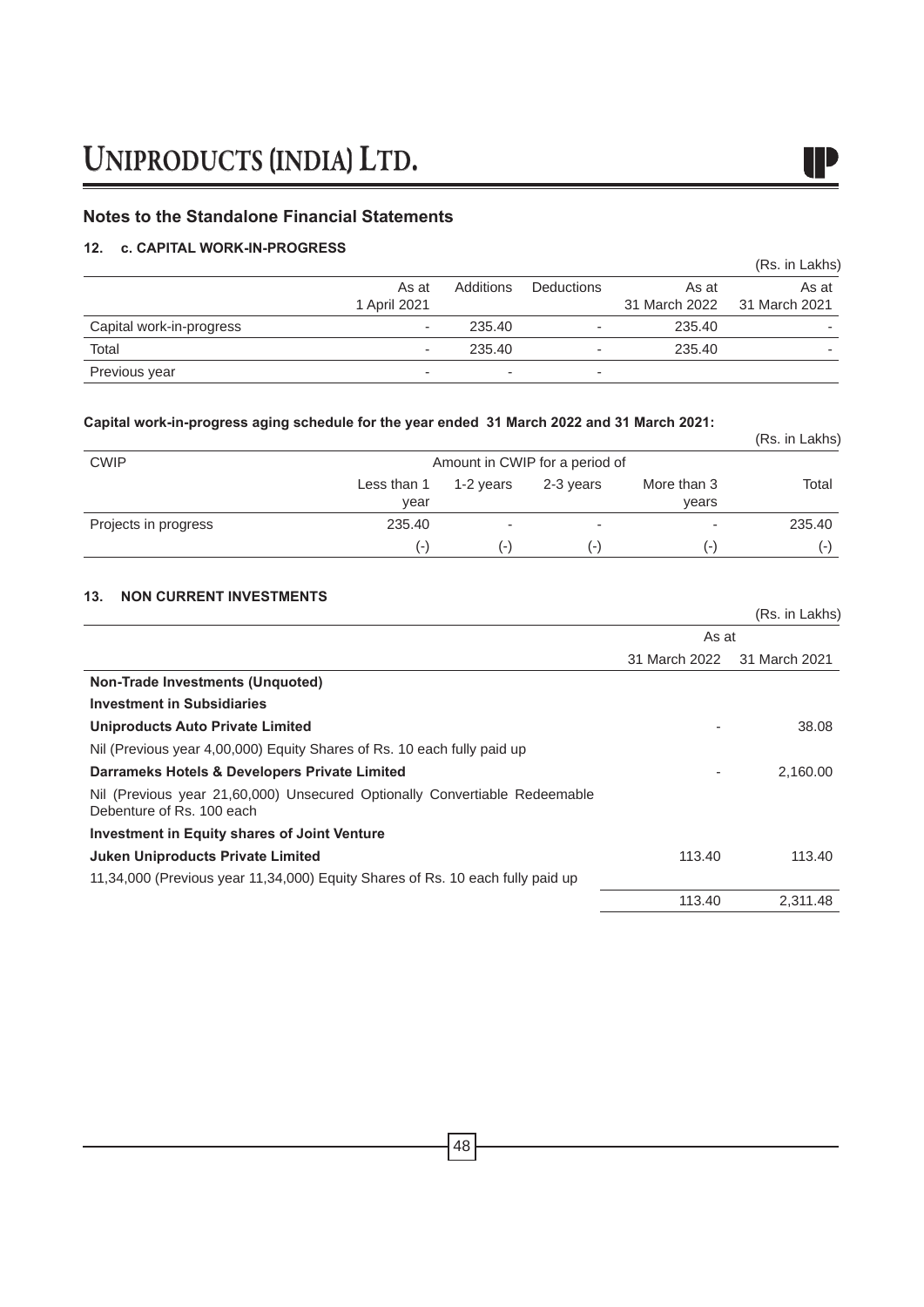### **Notes to the Standalone Financial Statements**

### **14. LOANS AND ADVANCES**

|                                                                        |               |               |               | (Rs. in Lakhs) |
|------------------------------------------------------------------------|---------------|---------------|---------------|----------------|
|                                                                        |               | Non-Current   | Current       |                |
|                                                                        | As at         |               | As at         |                |
|                                                                        | 31 March 2022 | 31 March 2021 | 31 March 2022 | 31 March 2021  |
| <b>Capital Advances</b>                                                |               |               |               |                |
| Unsecured, considered good                                             | 32.50         | 97.49         |               |                |
|                                                                        | 32.50         | 97.49         |               |                |
| Advances Recoverable in cash or in kind or<br>for value to be received |               |               |               |                |
| Unsecured, Considered Good *                                           |               |               | 362.05        | 1,071.16       |
| Other loans and advances                                               |               |               |               |                |
| Unsecured, considered good                                             |               |               |               |                |
| MAT credit entitlement                                                 | 725.58        | 725.58        |               |                |
| Loan to Employees                                                      | 103.72        | 116.98        | 74.95         | 74.46          |
| Advance Tax                                                            |               |               | 172.39        | 130.01         |
| Balance with Statutory/Government Authorities                          |               |               | 166.92        | 121.68         |
| Other loans and advances                                               |               |               | 14.25         | 14.25          |
|                                                                        | 829.30        | 842.56        | 790.56        | 1,411.56       |
|                                                                        | 861.80        | 940.05        | 790.56        | 1,411.56       |
|                                                                        |               |               |               |                |

IP

\* Refer note no. 30 for related party disclosures

### **15. OTHER NON CURRENT ASSETS**

|                            |                             | (Rs. in Lakhs) |
|----------------------------|-----------------------------|----------------|
|                            | As at                       |                |
|                            | 31 March 2022 31 March 2021 |                |
| <b>Security Deposits</b>   |                             |                |
| Unsecured, considered good | 250.27                      | 222.27         |
|                            | 250.27                      | 222.27         |
|                            |                             |                |

### **16. INVENTORIES**

|                                                                                                           |               | (Rs. in Lakhs) |
|-----------------------------------------------------------------------------------------------------------|---------------|----------------|
|                                                                                                           | As at         |                |
|                                                                                                           | 31 March 2022 | 31 March 2021  |
| Raw Material (including in transit Rs. 141.70 Lakhs (Previous Year Rs. 224.85)<br>Lakhs) (refer note- 21) | 1,403.75      | 1.340.61       |
| Work in Progress (refer note-22)                                                                          | 2,376.59      | 1,628.32       |
| Finished Goods (refer note-22)                                                                            | 377.46        | 532.64         |
| Stock-in-trade (including in transit Rs. Nil (Previous Year Rs. Nil) (refer note-22)                      | 1.56          | 26.19          |
| Stores & Spares (including in transit Rs. 30.13 Lakhs (Previous Year Rs. 35.63)<br>Lakhs)                 | 992.31        | 854.15         |
|                                                                                                           | 5,151.67      | 4,381.91       |
| Less: Provision for Obsolescence                                                                          | 1.56          | 21.40          |
|                                                                                                           | 5,150.11      | 4,360.51       |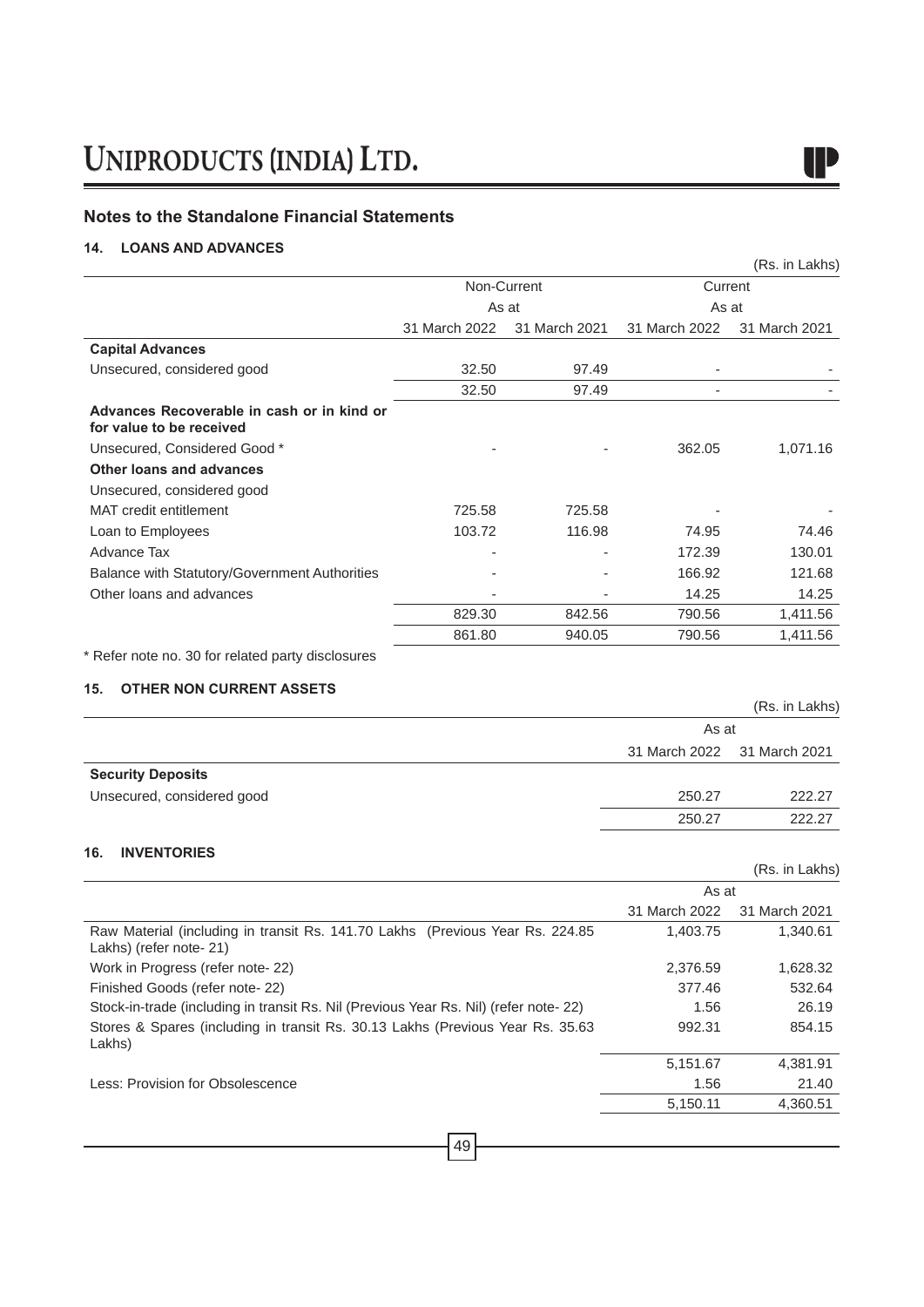### **Notes to the Standalone Financial Statements**

### **17. TRADE RECEIVABLES**

|                                                                                               |               | (Rs. in Lakhs) |
|-----------------------------------------------------------------------------------------------|---------------|----------------|
|                                                                                               | As at         |                |
|                                                                                               | 31 March 2022 | 31 March 2021  |
| Debts outstanding for a period exceeding six months from the date they are due<br>for payment |               |                |
| Unsecured, considered good                                                                    | 14.15         | 19.54          |
| Other debts                                                                                   |               |                |
| Unsecured, considered good                                                                    | 3,203.80      | 2,367.47       |
|                                                                                               | 3,217.95      | 2,387.01       |
|                                                                                               |               |                |

### **Trade Receivables ageing schedule as on 31 March 2022**

| <b>Particulars</b>                                         |          |                       | Outstanding for following periods<br>from due date of payment |                  |                  |                      |          |
|------------------------------------------------------------|----------|-----------------------|---------------------------------------------------------------|------------------|------------------|----------------------|----------|
|                                                            | Not due  | Less than<br>6 months | 6 months<br>- 1 year                                          | $1 - 2$<br>vears | $2 - 3$<br>vears | More than<br>3 years | Total    |
| (i) Undisputed Trade receivables -<br>considered good      | 3.038.80 | 165.00                | 10.95                                                         | 3.20             |                  | $\sim$               | 3.217.95 |
| (ii) Undisputed Trade Receivables -<br>considered doubtful | -        |                       |                                                               |                  |                  |                      |          |

### **Trade Receivables ageing schedule as on 31 March 2021**

|                                                            |          |                       |                                                               |                  |                  |                      | (Rs. in Lakhs) |
|------------------------------------------------------------|----------|-----------------------|---------------------------------------------------------------|------------------|------------------|----------------------|----------------|
| <b>Particulars</b>                                         |          |                       | Outstanding for following periods<br>from due date of payment |                  |                  |                      |                |
|                                                            | Not due  | Less than<br>6 months | 6 months<br>- 1 year                                          | $1 - 2$<br>vears | $2 - 3$<br>vears | More than<br>3 years | Total          |
| (i) Undisputed Trade receivables -<br>considered good      | 2.350.22 | 17.25                 | 18.48                                                         | ۰                | 1.06             | ٠                    | 2387.01        |
| (ii) Undisputed Trade Receivables -<br>considered doubtful |          |                       | ۰                                                             |                  | ۰                | -                    |                |

### **18. CASH AND CASH EQUIVALENTS**

|                                              |                             | (Rs. in Lakhs) |
|----------------------------------------------|-----------------------------|----------------|
|                                              | As at                       |                |
|                                              | 31 March 2022 31 March 2021 |                |
|                                              |                             |                |
| Cash on hand                                 | 10.41                       | 10.88          |
| Balance with banks - Current accounts        | 560.93                      | 343.25         |
| Other bank balances - Margin money /deposits | 3.33                        | 3.13           |
|                                              | 574.67                      | 357.26         |
|                                              |                             |                |

 $\blacksquare$ 

(Rs. in Lakhs)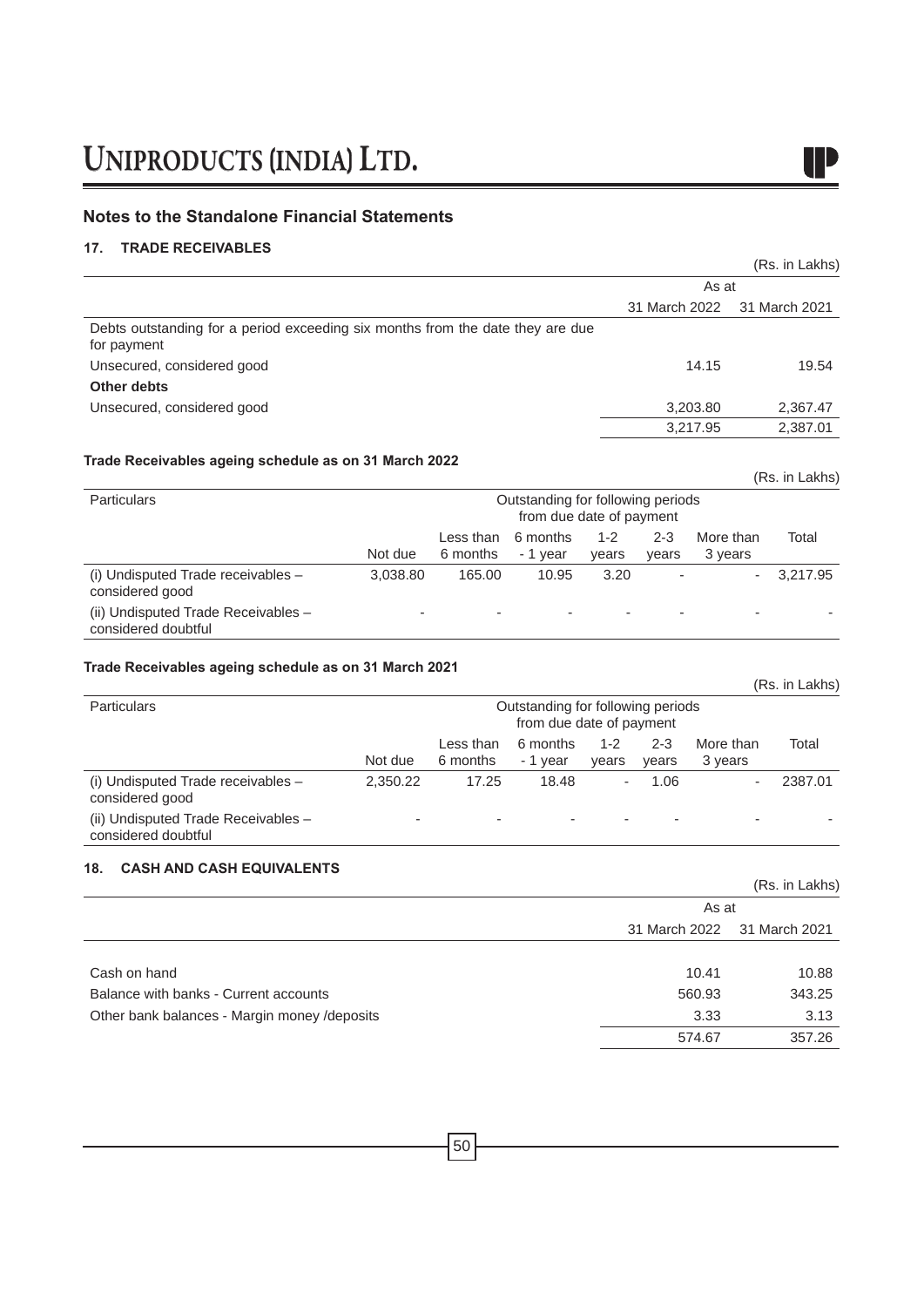### **Notes to the Standalone Financial Statements**

### **19. REVENUE FROM OPERATIONS**

|                                                      |               | (Rs. in Lakhs) |
|------------------------------------------------------|---------------|----------------|
|                                                      | Year Ended    |                |
|                                                      | 31 March 2022 | 31 March 2021  |
| Sale of products                                     |               |                |
| <b>Finished Goods</b>                                | 27,902.92     | 22,306.11      |
| <b>Traded Goods</b>                                  | 8.25          | 9.29           |
| Other operating revenue                              | 147.91        | 137.39         |
|                                                      | 28,059.08     | 22,452.79      |
|                                                      |               | (Rs. in Lakhs) |
|                                                      | Year Ended    |                |
|                                                      | 31 March 2022 | 31 March 2021  |
| <b>Details of products sold</b>                      |               |                |
| A. Finished Goods sold                               |               |                |
| <b>Floor Coverings</b>                               | 18,326.46     | 14,521.56      |
| N.V.H. Products                                      | 9,576.46      | 7,784.55       |
|                                                      | 27,902.92     | 22,306.11      |
| <b>B. Traded Goods Sold</b>                          |               |                |
| <b>Imported Carpets</b>                              |               | 0.54           |
| <b>Imported Carpet tiles</b>                         | 5.43          | 8.48           |
| Laminate wooden floorings                            | 2.82          | 0.27           |
|                                                      | 8.25          | 9.29           |
|                                                      | 27,911.17     | 22,315.40      |
| 20.<br><b>OTHER INCOME</b>                           |               |                |
|                                                      |               | (Rs. in Lakhs) |
|                                                      | Year Ended    |                |
|                                                      | 31 March 2022 | 31 March 2021  |
| Interest income on                                   |               |                |
| - Bank deposits                                      | 0.13          | 1.28           |
| - Others                                             | 114.07        | 269.27         |
| Lease rentals                                        | 75.22         | 71.10          |
| Provisions/Creditors no longer required written back | 30.28         | 13.49          |
| Foreign exchange gain (net)                          |               | 4.84           |
| Miscellaneous income                                 | 0.26          | 0.10           |
|                                                      | 219.96        | 360.08         |
| 21.<br><b>COST OF MATERIALS CONSUMED</b>             |               |                |
|                                                      |               | (Rs. in Lakhs) |
|                                                      | Year Ended    |                |
|                                                      | 31 March 2022 | 31 March 2021  |
| Inventory at the beginning of the year               | 1,340.61      | 1,207.81       |
| Add: Purchases                                       | 17,367.44     | 12,168.48      |

51

Less:Inventory at the end of the year 1,403.75 1,340.61

17,304.30 12,035.68

IP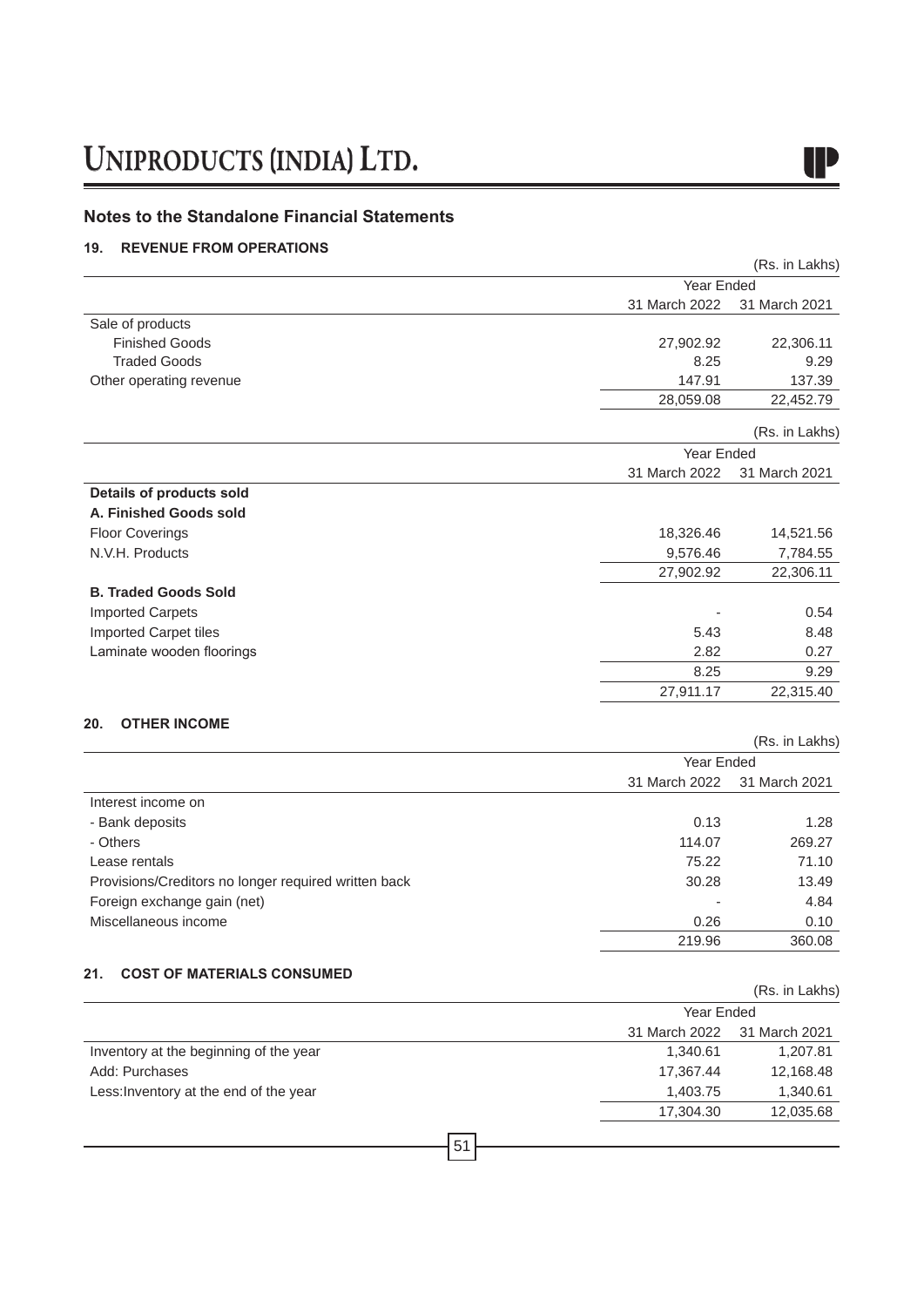### **Notes to the Standalone Financial Statements**

### **DETAILS OF MATERIALS CONSUMED**

|                                           |           | (Rs. in Lakhs) |  |
|-------------------------------------------|-----------|----------------|--|
|                                           |           | Year Ended     |  |
| 31 March 2022                             |           | 31 March 2021  |  |
| Polyster & Fabric Backing                 | 6,247.96  | 4,402.02       |  |
| EVA, Binder, Foaming & Adhesive Chemicals | 1,042.02  | 718.45         |  |
| LDPE & Resin Powder                       | 2,692.24  | 1,741.98       |  |
| Aluminium                                 | 574.18    | 348.70         |  |
| Polypropylene                             | 389.59    | 287.44         |  |
| <b>Others</b>                             | 6,358.31  | 4,537.10       |  |
|                                           | 17,304.30 | 12,035.69      |  |

### **22. CHANGES IN INVENTORIES OF FINISHED GOODS, WORK-IN-PROGRESS AND STOCK-IN-TRADE**

|                                          |               | (Rs. in Lakhs) |  |
|------------------------------------------|---------------|----------------|--|
|                                          |               | Year Ended     |  |
|                                          | 31 March 2022 | 31 March 2021  |  |
| Inventories at the beginning of the year |               |                |  |
| Finished goods                           | 532.64        | 386.48         |  |
| Work-in-progress                         | 1,628.32      | 1,565.95       |  |
| Stock-in-trade                           | 26.19         | 35.48          |  |
| Less: Inventories at the end of the year |               |                |  |
| Finished goods                           | 377.46        | 532.64         |  |
| Work-in-progress                         | 2,376.59      | 1,628.32       |  |
| Stock-in-trade                           | 1.56          | 26.19          |  |
|                                          | (568.46)      | (199.24)       |  |
|                                          |               |                |  |

### **DETAILS OF INVENTORY**

|                           |               | $(0.5.$ III LANIS |  |
|---------------------------|---------------|-------------------|--|
|                           | Year Ended    |                   |  |
|                           | 31 March 2022 | 31 March 2021     |  |
| <b>Finished Goods</b>     |               |                   |  |
| <b>Floor Coverings</b>    | 277.57        | 372.21            |  |
| N.V.H. Products           | 99.89         | 160.43            |  |
|                           | 377.46        | 532.64            |  |
| <b>Work-in-Progress</b>   |               |                   |  |
| <b>Floor Coverings</b>    | 2,070.85      | 1,401.58          |  |
| N.V.H. Products           | 305.74        | 226.74            |  |
|                           | 2,376.59      | 1,628.32          |  |
| Stock-in-trade            |               |                   |  |
| Imported Carpet tiles     | 1.56          | 8.53              |  |
| Laminate wooden floorings | ۰             | 17.66             |  |
|                           | 1.56          | 26.19             |  |
|                           |               |                   |  |



 $(D_0 \in [n]$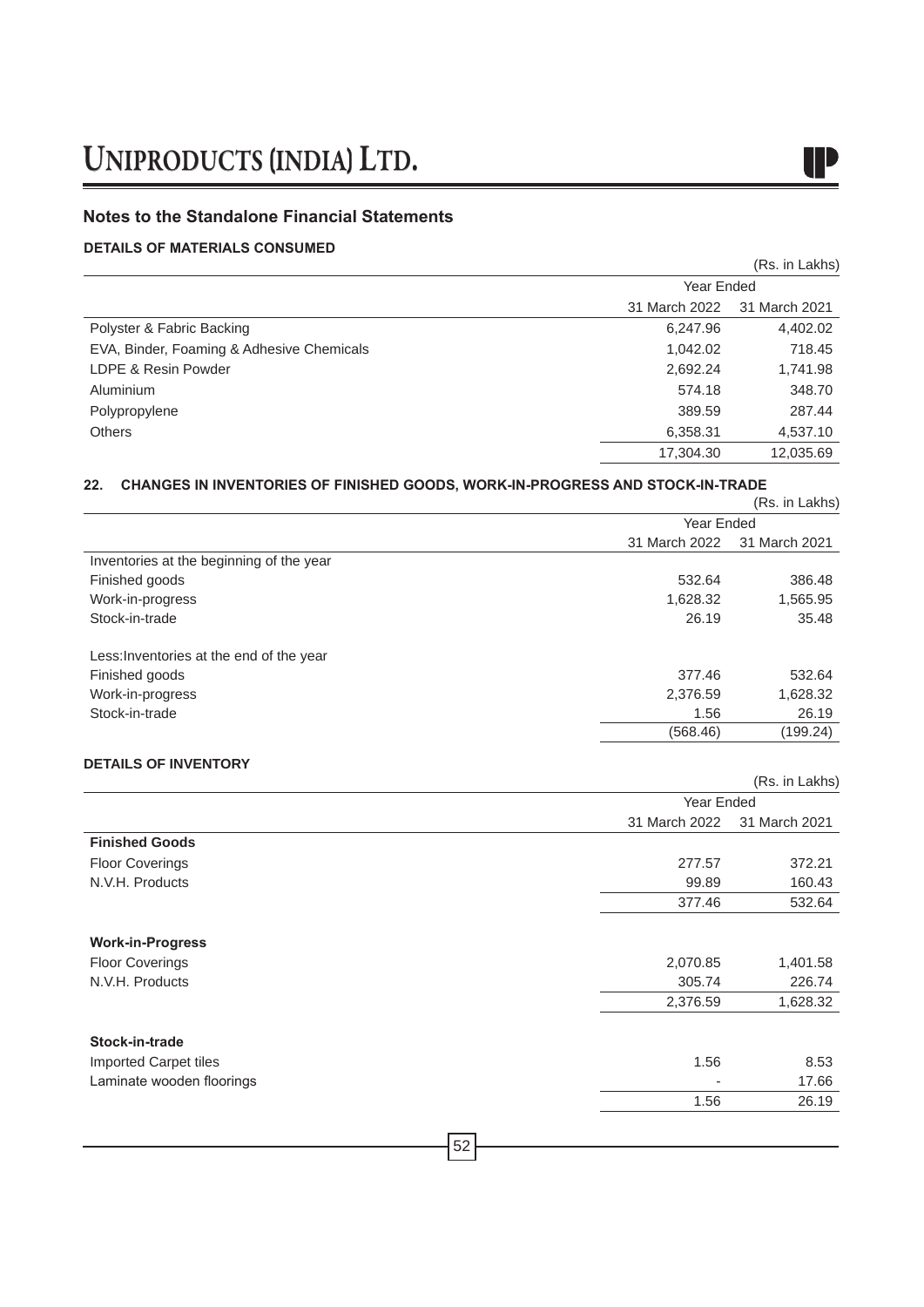### **Notes to the Standalone Financial Statements**

### **23. EMPLOYEE BENEFITS**

|                                                |               | 1101112011107 |  |
|------------------------------------------------|---------------|---------------|--|
|                                                | Year Ended    |               |  |
|                                                | 31 March 2022 | 31 March 2021 |  |
| Salaries and wages                             | 5,670.83      | 4,764.20      |  |
| Contribution to Provident fund and other funds | 268.49        | 252.99        |  |
| Contribution to Gratuity fund (refer note 28)  | 108.93        | 19.19         |  |
| Leave Encashment (refer note 28)               | 117.58        | 127.29        |  |
| Staff Welfare expenses                         | 423.86        | 281.03        |  |
|                                                | 6,589.69      | 5.444.70      |  |

### **24. FINANCE COSTS**

|                     |                             | (Rs. in Lakhs) |  |
|---------------------|-----------------------------|----------------|--|
|                     |                             | Year Ended     |  |
|                     | 31 March 2022 31 March 2021 |                |  |
| Interest Expenses:  |                             |                |  |
| - long term loans   | 1,227.24                    | 1,252.19       |  |
| - on cash credit    | 381.56                      | 462.82         |  |
| - others            | 76.46                       | 130.92         |  |
| <b>Bank Charges</b> | 58.60                       | 64.94          |  |
|                     | 1,743.86                    | 1,910.87       |  |

### **25. OTHER EXPENSES**

|                                   | Year Ended    |               |
|-----------------------------------|---------------|---------------|
|                                   | 31 March 2022 | 31 March 2021 |
| Consumption of stores and spares  | 369.37        | 212.36        |
| Packing                           | 288.20        | 214.31        |
| Needles consumed                  | 80.49         | 87.29         |
| Power and fuel                    | 2,171.79      | 1,495.63      |
| Job work Charges                  | 369.29        | 298.33        |
| Repairs and maintenance:          |               |               |
| - buildings                       | 28.47         | 0.17          |
| - plant and machinery             | 373.18        | 415.14        |
| - others                          | 105.34        | 63.40         |
| Research and Development          | 41.58         | 32.68         |
| <b>Commission and Discount</b>    | 109.50        | 93.61         |
| Sales promotion and advertisement | 13.23         | 3.03          |
| Freight                           | 1,197.14      | 1,032.35      |
| Rent                              | 72.88         | 59.32         |
| Rates and taxes                   | 85.55         | 134.84        |
| Insurance                         | 209.99        | 187.17        |
| Printing and stationery           | 34.93         | 27.54         |
| Office maintenance                | 62.37         | 54.73         |
|                                   |               |               |

(Rs. in Lakhs)

IP

(Rs. in Lakhs)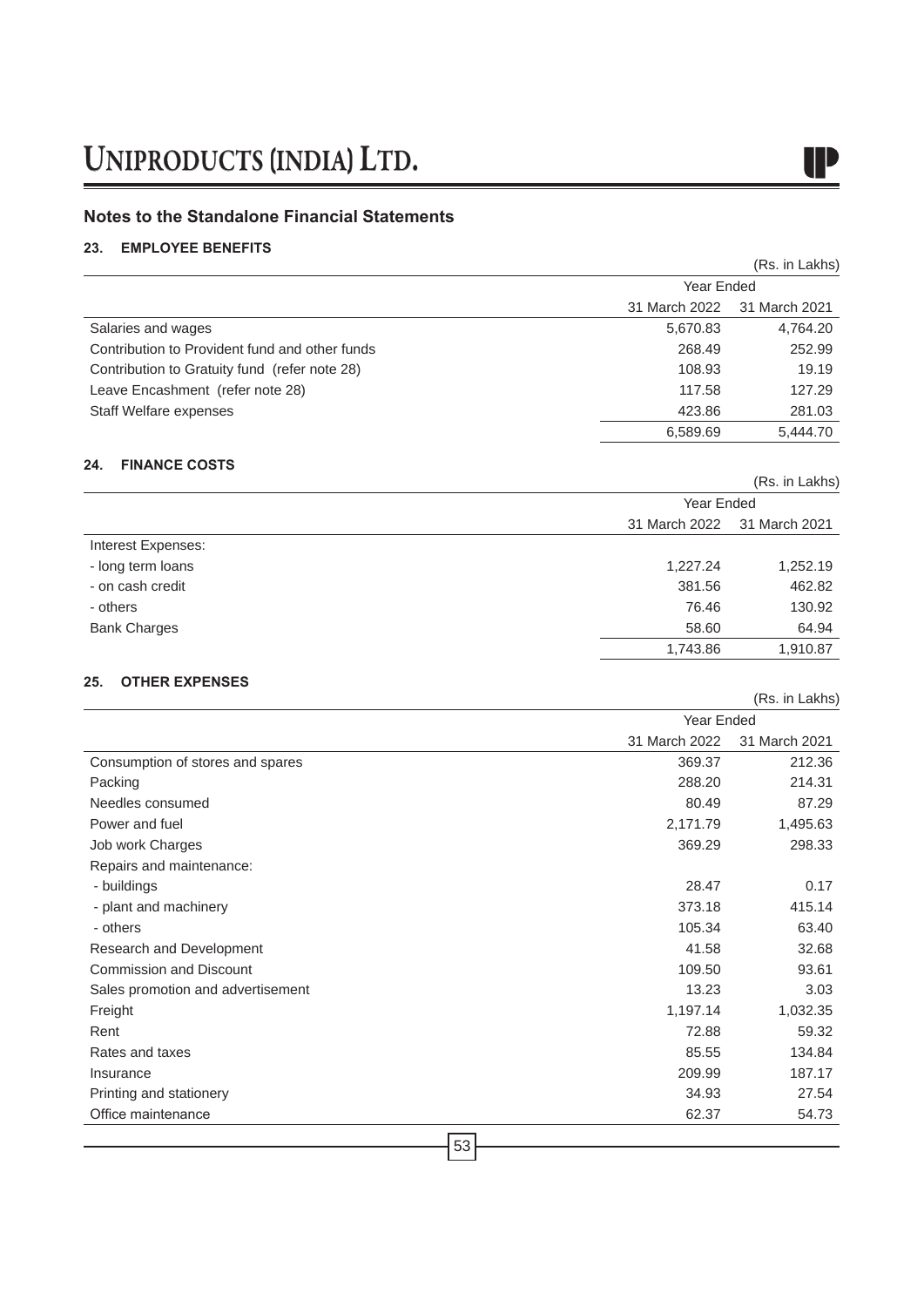### **Notes to the Standalone Financial Statements**

|                                                               |               | (Rs. in Lakhs) |  |
|---------------------------------------------------------------|---------------|----------------|--|
|                                                               | Year Ended    |                |  |
|                                                               | 31 March 2022 | 31 March 2021  |  |
| Travelling and conveyance                                     | 55.25         | 33.49          |  |
| Communication                                                 | 10.37         | 8.80           |  |
| Security                                                      | 92.35         | 82.56          |  |
| Legal and professional fees (refer note 27)                   | 94.09         | 119.88         |  |
| Foreign exchange loss (net)                                   | 23.89         |                |  |
| Non Current Investment written off (refer note 44)            | 38.08         |                |  |
| Director's sitting fees                                       | 10.20         | 6.20           |  |
| Vehicle running and maintenance                               | 53.55         | 32.71          |  |
| Loss on property, plant & equipment sold/discarded (net)      | 1.99          | 24.38          |  |
| Miscellaneous expenses                                        | 65.84         | 50.40          |  |
| Voluntarily Corporate Social Responsibility (CSR) Expenditure |               | 7.56           |  |
|                                                               | 6,058.91      | 4,777.88       |  |
| 26.<br><b>EARNINGS PER SHARE (EPS)</b>                        |               |                |  |

|                                                               |             | (Rs. in Lakhs) |
|---------------------------------------------------------------|-------------|----------------|
|                                                               | 2021-22     | 2020-21        |
| Net profit/(loss) after tax available for Equity Shareholders | (3,303.57)  | (2,005.74)     |
| Weighted Average Number of Equity Shares (in numbers)         | 1,77,21,881 | 1,77,21,881    |
| Face Value Per Share                                          | 10          | 10             |
| Basic Earnings Per Share                                      | (18.64)     | (11.32)        |
| <b>Diluted Earnings Per Share</b>                             | (18.64)     | (11.32)        |

### **27. LEGAL & PROFESSIONAL FEES INCLUDES AUDITOR'S REMUNERATION:**

|                                 |         | (Rs. in Lakhs) |
|---------------------------------|---------|----------------|
|                                 | 2021-22 | 2020-21        |
| <b>Audit Fee</b>                | 5.00    | 5.00           |
| <b>Tax Audit Fee</b>            | 1.00    | 1.00           |
| Certifications & other services | 1.55    | 1.55           |
| Out of Pocket Expenses          | 0.10    | 0.15           |
| <b>GST</b>                      | 1.38    | 1.39           |
|                                 | 9.03    | 9.09           |

### **28. As per Accounting Standard 15 "Employee benefits", the disclosures as defined in the Accounting Standard are given below :**  $(n - 1 - 1 - 1)$

|                                                                                             |          |            |          | (Rs. in Lakhs) |
|---------------------------------------------------------------------------------------------|----------|------------|----------|----------------|
|                                                                                             | Gratuity | Leave      | Gratuity | Leave          |
|                                                                                             |          | Encashment |          | Encashment     |
|                                                                                             |          | 2021-22    |          | 2020-21        |
| (a) Reconcilliation of opening and closing balances of<br><b>Defined Benefit obligation</b> |          |            |          |                |
| Defined Benefit obligation at beginning of the year                                         | 892.91   | 209.87     | 917.64   | 174.41         |
| Past Service Cost                                                                           |          |            |          |                |
| <b>Current Service Cost</b>                                                                 | 66.73    | 31.19      | 62.55    | 24.43          |
| Interest Cost                                                                               | 64.74    | 15.22      | 64.23    | 12.21          |
|                                                                                             | 54       |            |          |                |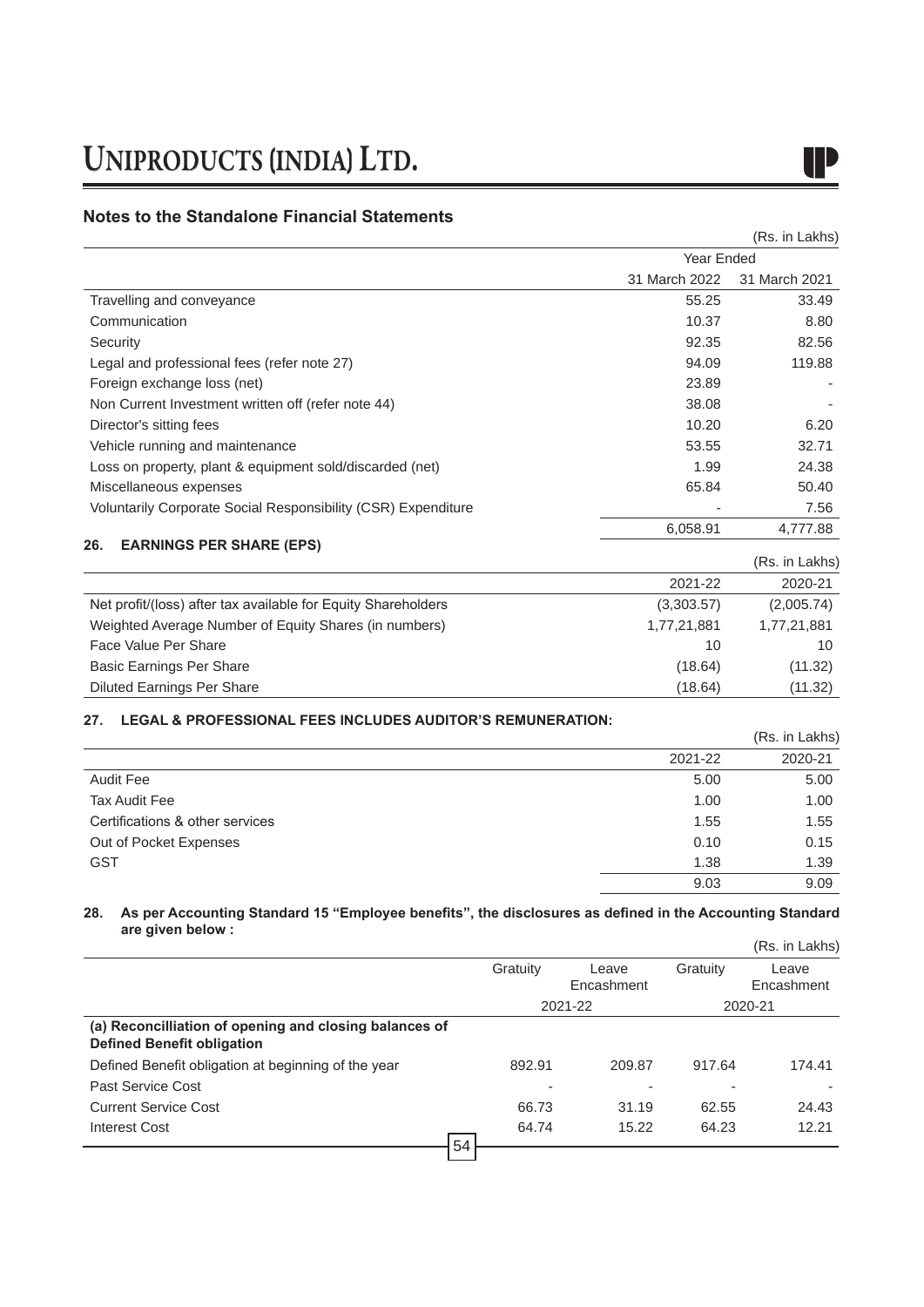### **Notes to the Standalone Financial Statements**

|                                                                                                    |          |            |          | (Rs. in Lakhs) |
|----------------------------------------------------------------------------------------------------|----------|------------|----------|----------------|
|                                                                                                    | Gratuity | Leave      | Gratuity | Leave          |
|                                                                                                    |          | Encashment |          | Encashment     |
|                                                                                                    |          | 2021-22    |          | 2020-21        |
| Actuarial (gain) / Loss                                                                            | 25.48    | 71.17      | (57.28)  | 90.66          |
| Benefits paid                                                                                      | (107.85) | (70.89)    | (94.23)  | (91.83)        |
| Defined Benefit obligation at year end                                                             | 942.01   | 256.56     | 892.91   | 209.88         |
| (b) Reconciliation of opening and closing balances of<br>fair value of plan assets                 |          |            |          |                |
| Fair value of plan assets at beginning of the year                                                 | 811.78   |            | 761.46   |                |
| Expected return on plan assets                                                                     | 58.85    |            | 53.30    |                |
| Actuarial gain / (loss)                                                                            | (10.84)  |            | (2.99)   |                |
| Employer contribution                                                                              | 6.95     |            |          |                |
| Benefits paid                                                                                      | (5.51)   |            |          |                |
| Fair Value of plan assets at year end                                                              | 861.23   |            | 811.77   |                |
| Actual return on plan assets                                                                       |          |            |          |                |
| (c) Reconciliation of fair value of assets and obligations                                         |          |            |          |                |
| Fair value of plan assets at end of the year                                                       | 861.23   |            | 811.77   |                |
| Present value of obligation                                                                        | 942.01   | 256.56     | 892.91   | 209.88         |
| Amount recognised in Balance Sheet                                                                 | 80.78    | 256.56     | 81.14    | 209.88         |
| (d) Expense recognised during the year                                                             |          |            |          |                |
| <b>Current Service Cost</b>                                                                        | 66.73    | 31.19      | 62.55    | 24.43          |
| Past Service Cost                                                                                  |          |            |          |                |
| <b>Interest Cost</b>                                                                               | 64.74    | 15.22      | 64.23    | 12.21          |
| Expected retun on plan assets                                                                      | (58.85)  |            | (53.30)  |                |
| Net Actuarial loss recognized during the period                                                    | 25.48    | 71.17      | (57.28)  | 90.66          |
| Net Cost                                                                                           | 98.10    | 117.58     | 16.20    | 127.30         |
| Principal assumptions used in determining Gratuity &<br>Leave Encashment obligations are as under: |          |            |          |                |
| Discount rate                                                                                      | 7.25%    | 7.25%      | 7.00%    | 7.00%          |
| Expected rate of return on assets                                                                  | 7.25%    |            | 7.00%    |                |
| Future salary increase                                                                             | 5.00%    | 5.00%      | 4.75%    | 4.75%          |

### **29. LEASES (Disclosure under Accounting Standard 19)**

The Company has taken immovable properties under operating leases, which expires between April 2022 to July 2030 (Previous year April 2021 to July 2021 ). The Committed lease rentals in the future are:

| <b>Operating Lease</b>                        |         | (Rs. in Lakhs) |
|-----------------------------------------------|---------|----------------|
|                                               | 2021-22 | 2020-21        |
| not later than one year                       | 112.26  | 7.03           |
| later than one year not later than five years | 239.11  |                |
|                                               | 351.37  | 7.03           |
| 55                                            |         |                |
|                                               |         |                |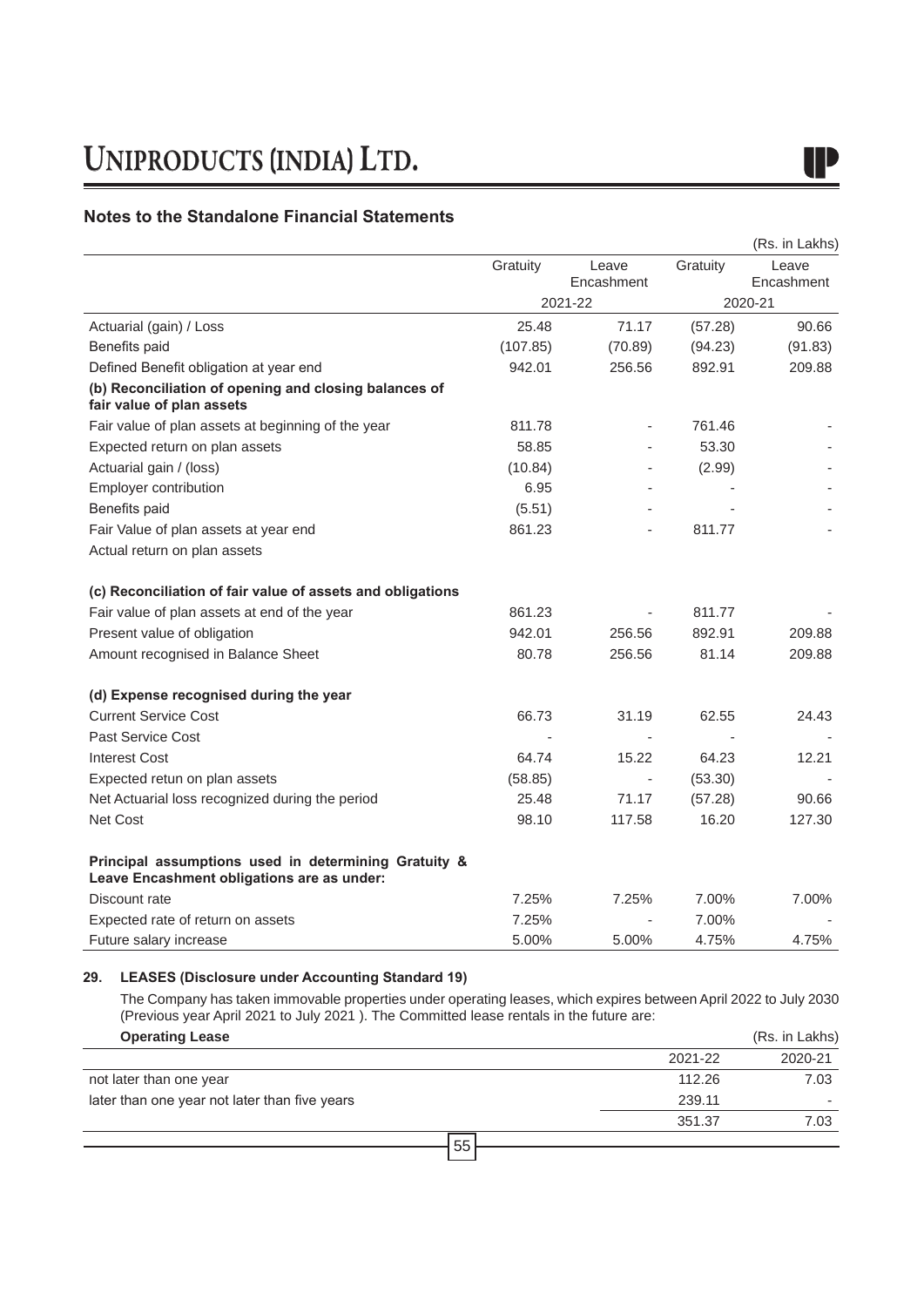

(Rs. in Lakhs)

### **Notes to the Standalone Financial Statements**

**Finance Lease (Vehicles)**

|     |                                                                                                                                                                                     | 2021-22 | 2020-21 |
|-----|-------------------------------------------------------------------------------------------------------------------------------------------------------------------------------------|---------|---------|
|     | <b>Minimum Lease Payments Outstanding</b>                                                                                                                                           |         |         |
|     | not later than one year                                                                                                                                                             | 89.26   | 37.80   |
|     | later than one year not later than five years                                                                                                                                       | 91.85   | 39.02   |
|     | <b>Present Value of Minimum Lease Payments Outstanding</b>                                                                                                                          |         |         |
|     | not later than one year                                                                                                                                                             | 77.90   | 34.89   |
|     | later than one year not later than five years                                                                                                                                       | 84.38   | 38.38   |
|     | <b>Future Interest on Outstanding Lease Payments</b>                                                                                                                                |         |         |
|     | not later than one year                                                                                                                                                             | 11.36   | 2.91    |
|     | later than one year not later than five years                                                                                                                                       | 7.47    | 0.64    |
| 30. | <b>Related Party Disclosures</b>                                                                                                                                                    |         |         |
|     | Related Party Disclosures as required under Accounting Standard-18 on "Related Party Disclosures" issued by the<br>Institute of Chartered Accountants of India are given hereunder: |         |         |
| (a) | <b>Ultimate Holding Company</b>                                                                                                                                                     |         |         |
|     | Darram Inc.                                                                                                                                                                         |         |         |
| (b) | <b>Subsidiary</b>                                                                                                                                                                   |         |         |
|     | Uniproducts Auto Private Limited (under process of striking off)                                                                                                                    |         |         |
| (c) | <b>Fellow Subsidiary</b>                                                                                                                                                            |         |         |
|     | Uniproducts (Mauritius) Limited                                                                                                                                                     |         |         |

Uniproducts (Mauritius) Limited Deux Montagnes Investments Limited Universal Paper Export Company Limited Dekram Investments Darrameks Hotel & Developers Private Limited

### **(d) Joint Venture**  Juken Uniproducts Private Limited

**(e) Enterpries owned or significantely influenced by key managerial personnel**

Unicel Impex Private Limited

- **(f) Key Management Personnel and their relatives Executive Directors** Dr. Ashwan Kapur **Non-Executive Directors** Ravinder Mehra
	- S. L. Kapur A. P. Gandhi Arun Kumar Seth Archana Capoor Arjun Mehra **Chief Financial Officer** Mr. Aditya Capoor (Ceased w.e.f 31 December 2021) **Company Secretary**

Preeti Sondhi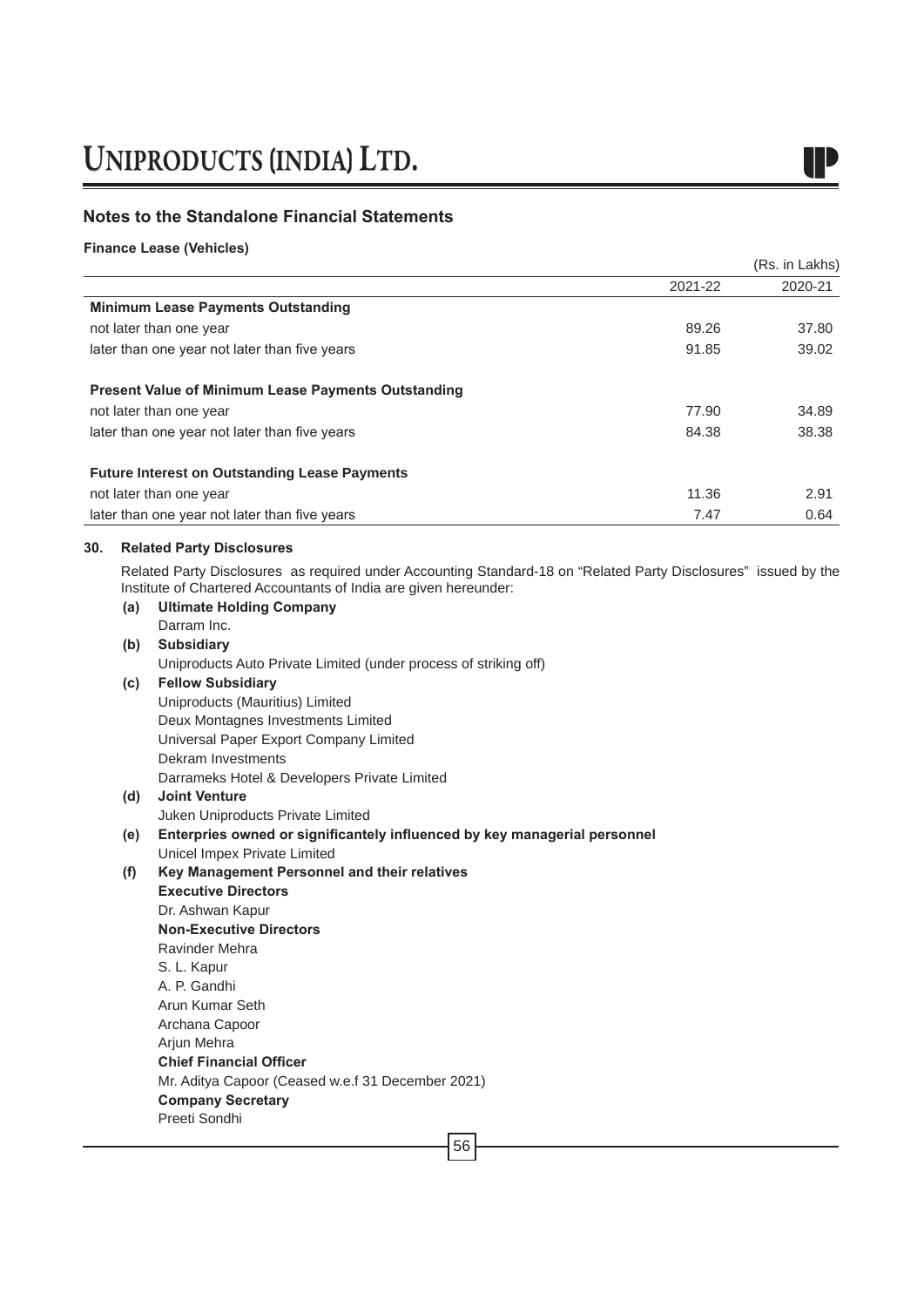### **Notes to the Standalone Financial Statements**

### **Related Party Transactions**

|                                       |                                   |                               |                                       |                        | (Rs. in Lakhs)                                          |
|---------------------------------------|-----------------------------------|-------------------------------|---------------------------------------|------------------------|---------------------------------------------------------|
| Nature of Transaction                 | Juken<br>Uniproducts<br>Pvt. Ltd. | Uniproducts<br>Auto Pvt. Ltd. | Unicel<br>Impex<br>Private<br>Limited | Dr.<br>Ashwan<br>Kapur | <b>Darrameks</b><br>Hotels &<br>Developers<br>Pvt. Ltd. |
| <b>Investments</b>                    |                                   |                               |                                       |                        |                                                         |
| <b>Balance as at 31.03.2022</b>       | 113.40                            |                               |                                       |                        |                                                         |
|                                       | (113.40)                          | (38.08)                       |                                       |                        | (2,160.00)                                              |
| <b>Rental Income</b>                  | 73.84                             |                               |                                       |                        |                                                         |
|                                       | (69.72)                           |                               |                                       |                        |                                                         |
| <b>Reimbursement of Expenses</b>      | 3.08                              |                               |                                       |                        |                                                         |
|                                       | (2.06)                            |                               |                                       |                        |                                                         |
| <b>Purchase of Goods</b>              | 0.31                              |                               |                                       |                        |                                                         |
| <b>Sale of Goods</b>                  | (0.13)                            |                               |                                       |                        | 1.52                                                    |
|                                       |                                   |                               |                                       |                        | $(-)$                                                   |
| <b>Loan Given</b>                     |                                   |                               |                                       |                        |                                                         |
| <b>Opening Balance</b>                |                                   |                               |                                       |                        |                                                         |
|                                       |                                   |                               | (85.00)                               |                        |                                                         |
| Paid during the year                  |                                   |                               |                                       |                        |                                                         |
|                                       |                                   |                               | (85.00)                               |                        |                                                         |
| <b>Closing Balance</b>                |                                   |                               |                                       |                        |                                                         |
|                                       |                                   |                               | $(-)$                                 |                        |                                                         |
| Loan Taken                            |                                   |                               |                                       |                        |                                                         |
| <b>Opening Balance</b>                |                                   |                               |                                       |                        |                                                         |
|                                       |                                   |                               |                                       |                        | $(-)$                                                   |
| Received during the Year              |                                   |                               |                                       |                        | 150.00                                                  |
|                                       |                                   |                               |                                       |                        | $(\textnormal{-})$                                      |
| Paid during the Year                  |                                   |                               |                                       |                        |                                                         |
|                                       |                                   |                               |                                       |                        | $(\text{-})$                                            |
| <b>Closing Balance</b>                |                                   |                               |                                       |                        | 150.00                                                  |
|                                       |                                   |                               |                                       |                        | $(\text{-})$                                            |
| <b>Interest paid</b>                  |                                   |                               |                                       |                        | 0.23                                                    |
|                                       |                                   |                               | (1.76)                                |                        | $(-)$                                                   |
| <b>Interest Received</b>              |                                   |                               |                                       |                        | 92.93                                                   |
|                                       |                                   |                               |                                       |                        | (257.04)                                                |
| Key Management Personnel and their    |                                   |                               |                                       |                        |                                                         |
| relatives                             |                                   |                               |                                       |                        |                                                         |
| <b>Rent Paid</b>                      |                                   |                               |                                       | 7.03                   |                                                         |
|                                       |                                   |                               |                                       | (24.00)                |                                                         |
| Remuneration paid (Refer note no. 31) |                                   |                               |                                       |                        |                                                         |
| Receivable as at 31.03.2022           |                                   |                               |                                       |                        |                                                         |
|                                       | $(-)$                             | $(-)$                         | $(-)$                                 | $(-)$                  | (676.27)                                                |
| Payable as at 31.03.2022              |                                   |                               |                                       |                        | 0.21                                                    |
|                                       | $(-)$                             | $(-)$                         | $(-)$                                 | $(-)$                  | $(-)$                                                   |
|                                       |                                   |                               |                                       |                        |                                                         |
|                                       | 57                                |                               |                                       |                        |                                                         |

# I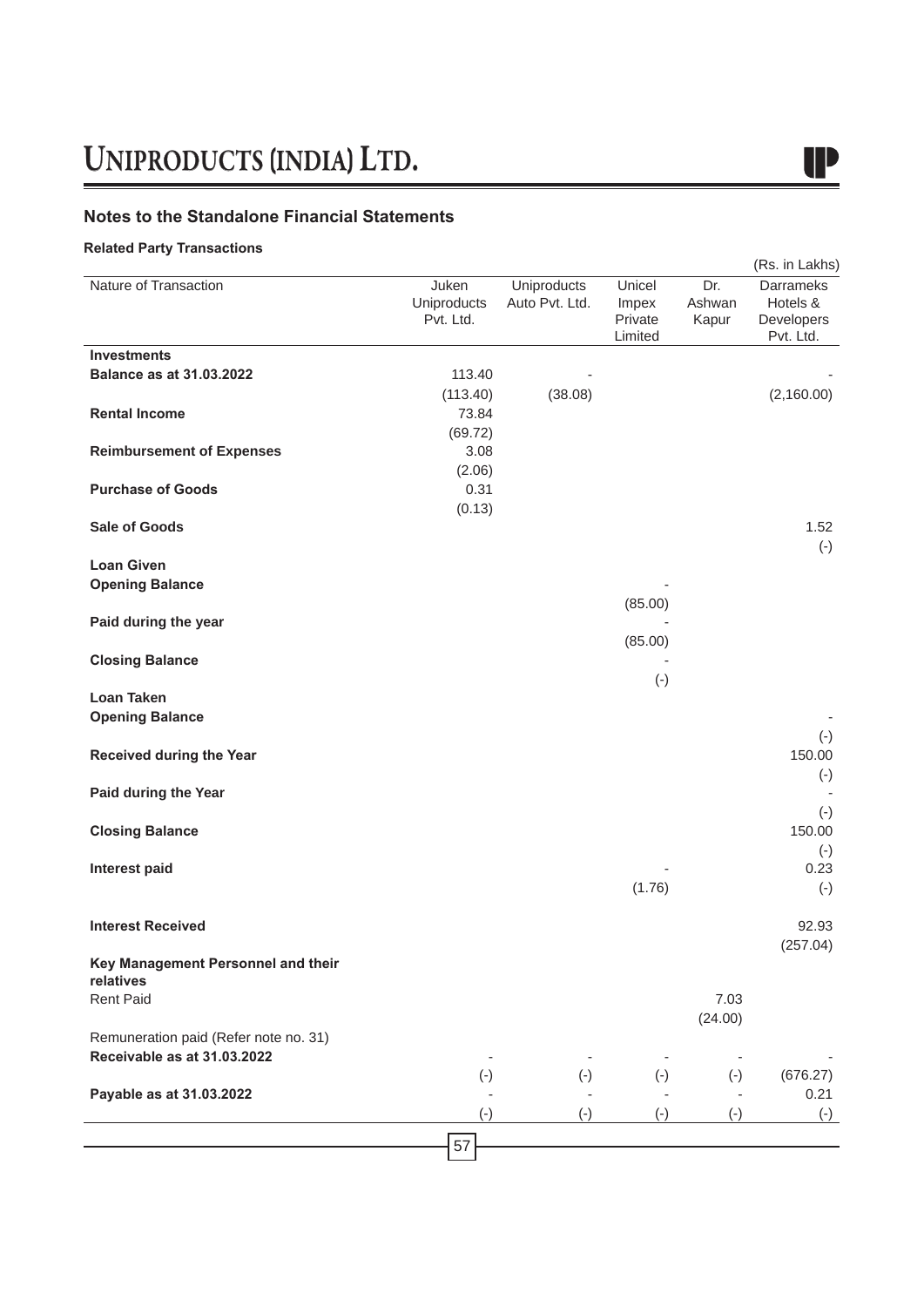### **Notes to the Standalone Financial Statements**

### **31. PAYMENT TO MANAGING DIRECTOR**

|                                |         | (Rs. in Lakhs) |
|--------------------------------|---------|----------------|
|                                | 2021-22 | 2020-21        |
| Salary                         | 63.00   | 63.00          |
| House Rent Allowance           | 31.44   | 9.45           |
| Contribution to Provident Fund | 7.56    | 7.56           |
| <b>Other Perquisites</b>       | 11.37   | 13.47          |
|                                | 113.37  | 93.48          |

### **32. VALUE OF IMPORTS CALCULATED ON CIF BASIS**

| ---                 |          | (Rs. in Lakhs) |
|---------------------|----------|----------------|
|                     | 2021-22  | 2020-21        |
| <b>Raw Material</b> | 2,265.03 | 1,616.84       |
| Stores & Spares     | 80.89    | 5.94           |
| Plant & Machinary   | -        | 23.03          |
|                     | 2,345.92 | 1,645.81       |

### **33. VALUE OF IMPORTED AND INDIGENEOUS RAW MATERIALS AND SPARE PARTS CONSUMED**

|                      |              |         |              | (Rs. in Lakhs) |
|----------------------|--------------|---------|--------------|----------------|
|                      |              | 2021-22 |              | 2020-21        |
|                      | Rs. in Lakhs | %       | Rs. in Lakhs | %              |
| <b>Raw materials</b> |              |         |              |                |
| Imported             | 1,931.58     | 11.16   | 1,529.65     | 12.71          |
| Indigenous           | 15,372.72    | 88.84   | 10,506.03    | 87.29          |
|                      | 17,304.30    | 100.00  | 12,035.68    | 100.00         |
| <b>Spare parts</b>   |              |         |              |                |
| Imported             | 81.24        | 8.75    | 25.79        | 3.31           |
| Indigenous           | 847.13       | 91.25   | 752.39       | 96.69          |
|                      | 928.37       | 100.00  | 778.18       | 100.00         |

### **34. EXPENDITURE IN FOREIGN CURRENCY (ON ACCRUAL BASIS)**

|                                          |         | (Rs. in Lakhs) |
|------------------------------------------|---------|----------------|
|                                          | 2021-22 | 2020-21        |
| Research & Development                   | 1.29    |                |
| Plant & Equipment                        | -       | 82.41          |
| Repair & Maintenance (Plant & Machinery) | 1.86    | 2.04           |
|                                          | 3.15    | 84.45          |

### **35. OUTSTANDING DERIVATIVE INSTRUMENTS**

**(a)** The Foreign Currency Exposure hedged by a derivative contract entered into by the Company and outstanding as on 31 March 2022 are as follows:

|                                                    | 2021-22   | 2020-21   |
|----------------------------------------------------|-----------|-----------|
| Amount payable on account of Purchase of Machinery |           |           |
| <b>EURO</b>                                        | 14,85,000 | 14,85,000 |
| INR (Rs. in Lakhs)                                 | 1156.96   | 1156.96   |
| 58                                                 |           |           |
|                                                    |           |           |

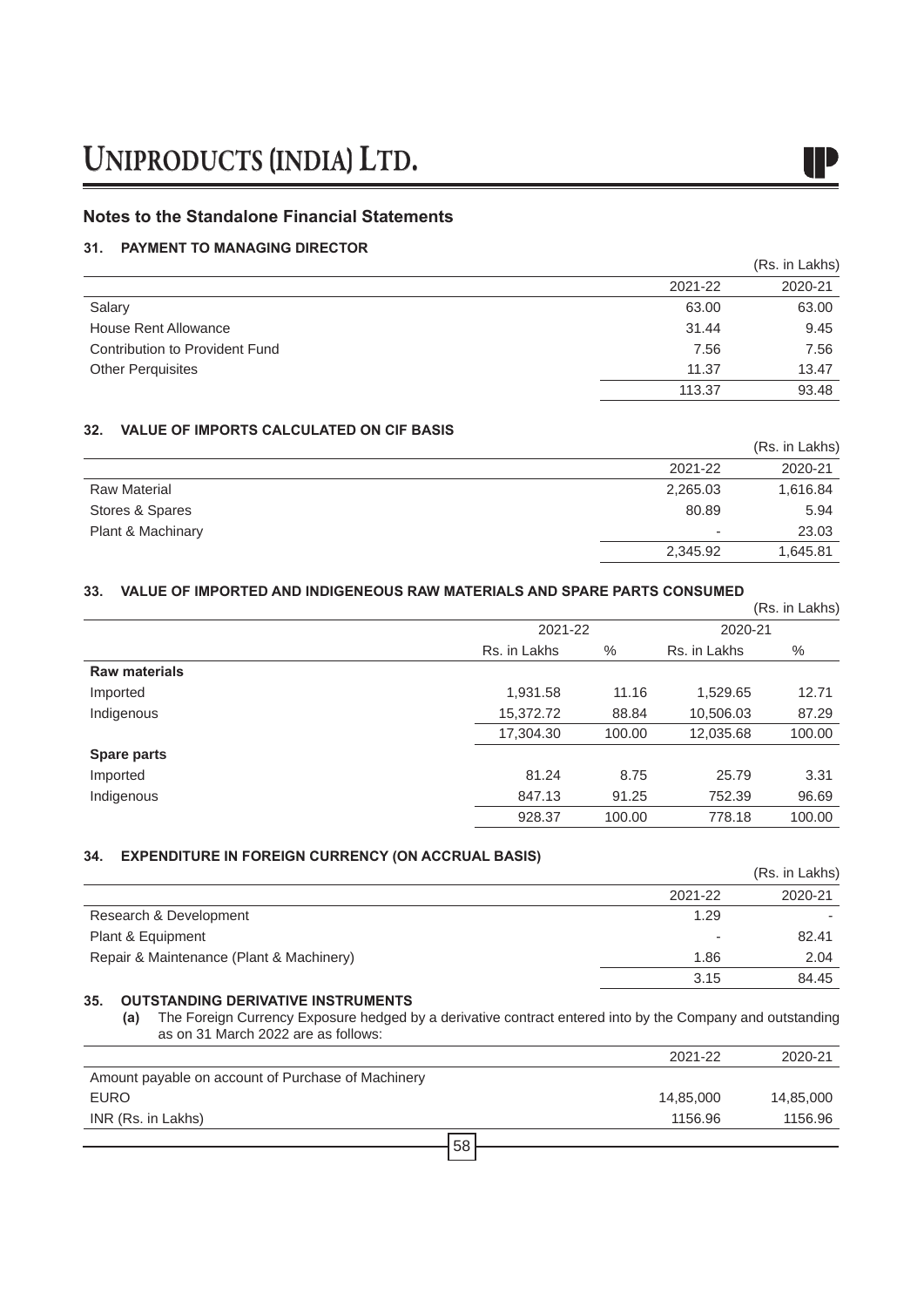**(b)** The Foreign Currency Exposure not hedged by a derivative instrument or otherwise as on 31 March 2022 are as follows:

|                                                            | 2021-22                  | 2020-21  |
|------------------------------------------------------------|--------------------------|----------|
| Advance to Suppliers                                       |                          |          |
| US dollar                                                  | 35,361                   | 9.259    |
|                                                            |                          |          |
| Amount payable on account of Purchase of Material/services |                          |          |
| US dollar                                                  | 3,55,159                 | 3,72,878 |
| Euro                                                       | $\overline{\phantom{a}}$ | 33,230   |

### **36. (a) CONTINGENT LIABILITIES**

|                                      |         | (Rs. in Lakhs) |
|--------------------------------------|---------|----------------|
|                                      | 2021-22 | 2020-21        |
| (i) Letters of Credit                | 457.04  | 670.32         |
| (ii) Bank Guarantees (net of margin) | 186.39  |                |
| (iii) Excise duty                    | 369.49  | 369.49         |
| (iv) Income Tax                      | 1.81    | 1.81           |
|                                      | 1014.73 | 1041.62        |

In respect of item (iii) to (iv) future cash outflows in respect of contingent liabilities is determinable only on receipt of judgement pending at various forums/authorities.

- (b) During 2008 the Haryana State Government introduced Haryana Tax on Entry of Goods into Local Area Act, 2008 ("Entry Tax") by repealing the Haryana Local Area Development Tax, 2000 (HLADT). The said Act was held unconstitutional by the Hon'ble Punjab & Haryana High Court in their judgement dated 1 October 2008. The State Government of Haryana has preferred an appeal before the Hon'ble Supreme Court which is pending for adjudication before the Constitutional Bench. Based on the legal advice the Company has not cosidered it necessary to make further provisions on this account after 31 March 2008.
- (c) Pursuant to the Payment of Bonus (Amendment) Act, 2015 ("the amendment"), the Company is liable to pay bonus retrospectively from 1 April 2014 in accordance with the revised calculations of bonus. Various Industry bodies gave their representation & challenged the applicability of the amendment with retrospective effect in the Hon'ble Punjab & Haryana High Court, Chandigarh. The Division Bench of the Hon'ble Punjab & Haryana High Court, Chandigarh, granted stay on retrospective applicability of the amendment vide order dated 20 May 2016.

In view of the above, the Company has not made provision for differential amount of bonus amounting to Rs. 8.78 Lakhs as per the revised calculations of bonus for the year 2014-15.

### **37. DUES TO MICRO AND SMALL ENTERPRISES**

The Company has certain dues to suppliers registered under Micro, Small and Medium Enterprises Development Act, 2006 ('MSMED Act'). The disclosures pursuant to the said MSMED Act are as follows: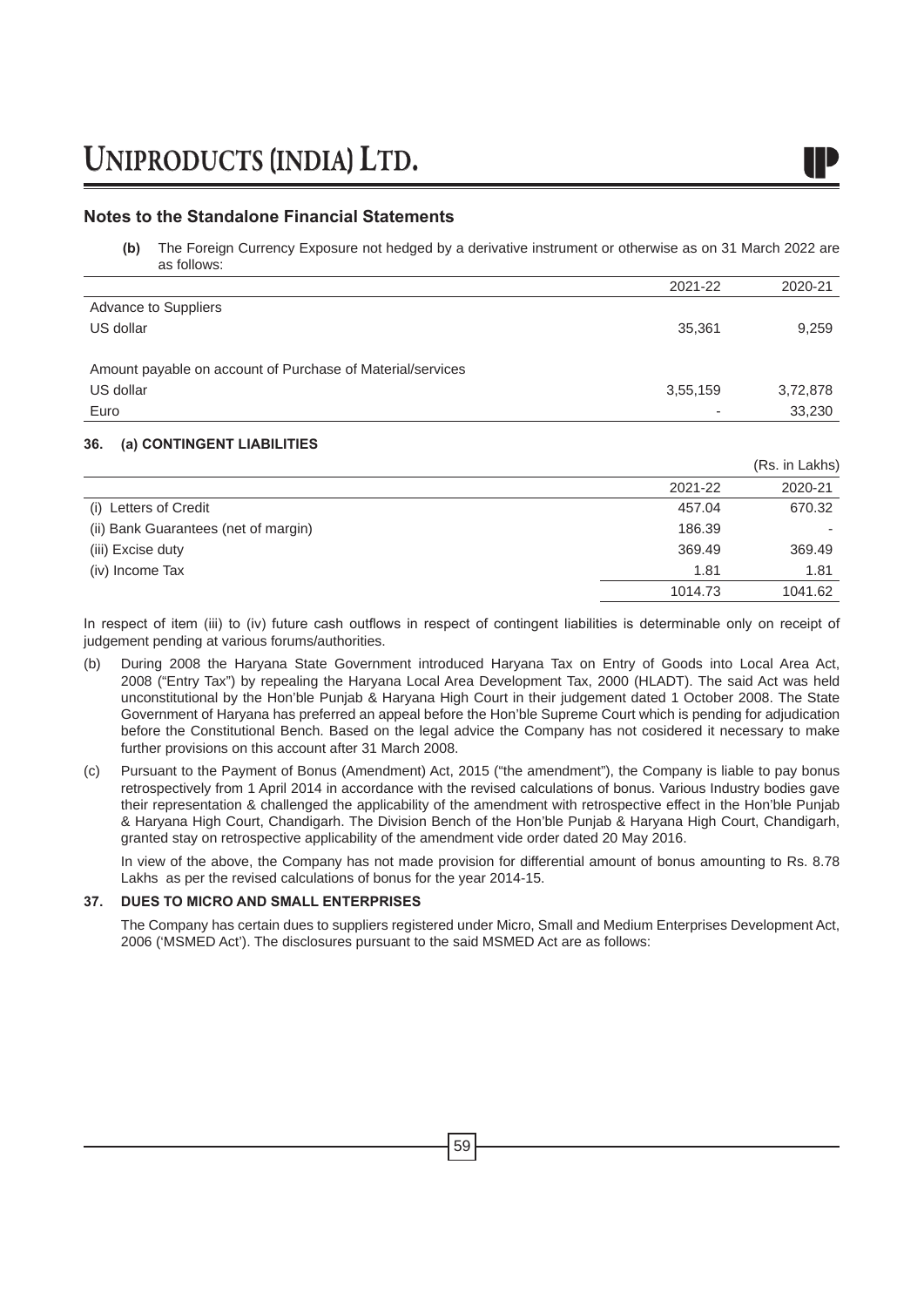### **Notes to the Standalone Financial Statements**

|  | (Rs. in Lakhs) |
|--|----------------|

|                                                                                                                                                                                                                                                                                                       | As at         |               |
|-------------------------------------------------------------------------------------------------------------------------------------------------------------------------------------------------------------------------------------------------------------------------------------------------------|---------------|---------------|
|                                                                                                                                                                                                                                                                                                       | 31 March 2022 | 31 March 2021 |
| (a) The principal amount remaining unpaid to any supplier at the end of the year                                                                                                                                                                                                                      | 2,067.21      | 2,026.11      |
| Interest due remaining unpaid to any supplier at the end of the year<br>(b)                                                                                                                                                                                                                           | 127.13        | 79.60         |
| The amount of interest paid by the buyer in terms of section 16 of the MSMED<br>(C)<br>Act, 2006, along with the amount of the payment made to the supplier beyond<br>the appointed day during the year                                                                                               |               |               |
| The amount of interest due and payable for the period of delay in making<br>(d)<br>payment (which have been paid but beyond the appointed day during the year)<br>but without adding the interest specified under the MSMED Act, 2006                                                                 |               |               |
| The amount of interest accrued and remaining unpaid at the end of each<br>(e)<br>accounting year                                                                                                                                                                                                      | 127.13        | 79.60         |
| 2018-19 - Rs. 13.53 Lakhs<br>2019-20 - Rs. 45.53 Lakhs<br>2020-21 - Rs. 20.52 Lakhs<br>2021-22 - Rs. 47.53 Lakhs                                                                                                                                                                                      |               |               |
| The amount of further interest remaining due and payable even in the succeed-<br>(f)<br>ing years, until such date when the interest dues above are actually paid to the<br>small enterprises, for the purpose of disallowance of a deductible expenditure<br>under section 23 of the MSMED Act, 2006 |               |               |

Disclosure of payable to vendors as defined under the "Micro, Small and Medium Enterprise Development Act, 2006" is based on the information available with the Company regarding the status of registration of such vendors under the said Act, as per the intimation received from them on requests made by the Company. There are overdue principal amounts / interest payable amounts for delayed payments to such vendors at the Balance Sheet date.

**38.** The Board of Directors decided to dispose of Company's Lifestyle Division. The disposal is consistent with the Company's long-term strategy to focus its activities in the areas of manufacturing of automotive components, and to divest unrelated activities. Inventory of lifestyle division is carried at carrying value. The following statement shows the revenue and expenses of discontinuing operations:

|                                          |         | (Rs. in Lakhs) |
|------------------------------------------|---------|----------------|
|                                          | 2021-22 | 2020-21        |
| <b>Revenue from Operations:</b>          |         |                |
| <b>Traded Goods</b>                      | 8.25    | 9.29           |
| Expenses:                                |         |                |
| Changes in inventories of Stock-in-trade | 24.63   | 9.29           |
|                                          |         |                |

### **39. CAPITAL AND OTHER COMMITMENTS**

|                                                                                                   |         | (Rs. in Lakhs) |
|---------------------------------------------------------------------------------------------------|---------|----------------|
|                                                                                                   | 2021-22 | 2020-21        |
| Estimated amount of contracts remaining to be executed on capital account and<br>not provided for | 92.73   | 116.64         |
|                                                                                                   | 92.73   | 116.64         |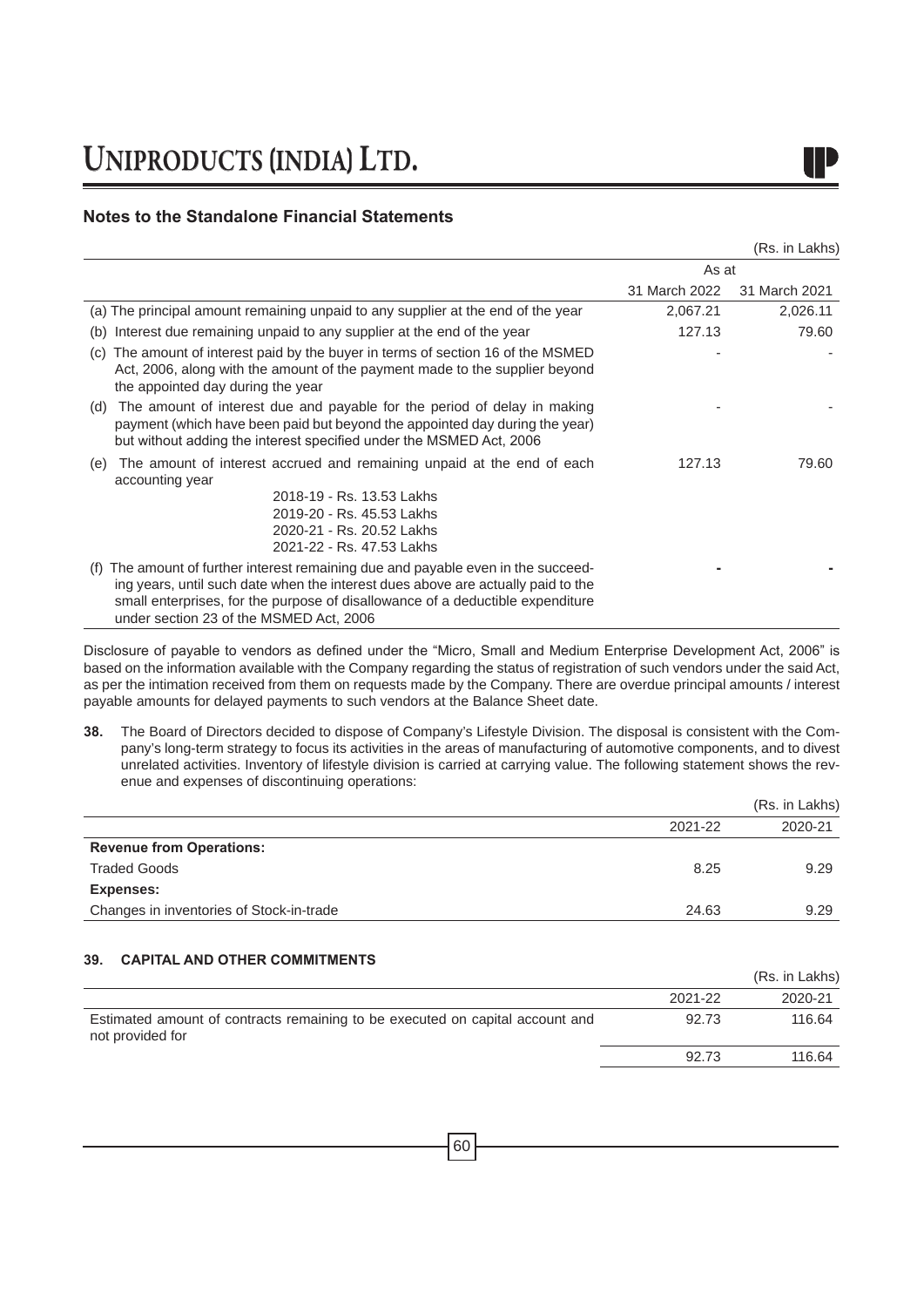### **40. INTEREST IN JOINT VENTURE:**

The Company subscribed 11,34,000 (Previous year 11,34,000) equity shares for a total consideration of Rs. 113.40 Lakhs (Previous year Rs.113.40 Lakhs) in Juken Uniproducts Private Limited, which is a jointly controlled entity with an 45:55 equity participation with Singapore based Juken Technology Limited for manufacturing of Plastic Injection Moulding parts.

The Company has the following investment, in a jointly controlled entity

| Name of the Company               | Country of    | % of Ownership   | % of Ownership   |
|-----------------------------------|---------------|------------------|------------------|
|                                   | Incorporation | Interest 2021-22 | Interest 2020-21 |
| Juken Uniproducts Private Limited | India         | 45               | 45               |

The Company's share of the assets, liabilities, income and expenses of the jointly controlled entity for the year ended 31 March 2022 based on audited accounts are as follows: (Rs. in Lakhs)

|                              |          | (RS. In Lakns) |
|------------------------------|----------|----------------|
|                              | 2021-22  | 2020-21        |
| Assets                       | 1,129.67 | 1,261.95       |
| Liabilities                  | 386.63   | 543.35         |
| Income                       | 1,388.02 | 1,174.69       |
| Expenses                     | 1,343.70 | 1,151.63       |
| <b>Other Matters:</b>        |          |                |
| <b>Contingent Liabilties</b> | 27.77    | 27.77          |
| <b>Capital Commitments</b>   | -        |                |

### **41. Analytical Ratios for the year ended 31 March 2022 and 31 March 2021**

|          |                                          |                                                                                                                                                                                                                                          |                                                                                      |         |         |            | (Rs. in Lakhs)         |
|----------|------------------------------------------|------------------------------------------------------------------------------------------------------------------------------------------------------------------------------------------------------------------------------------------|--------------------------------------------------------------------------------------|---------|---------|------------|------------------------|
| S.<br>No | Ratio                                    | Numerator                                                                                                                                                                                                                                | Denominator                                                                          | 2021-22 | 2020-21 | % Variance | Reason for<br>variance |
| 1        | <b>Current Ratio</b>                     | <b>Current Assets</b>                                                                                                                                                                                                                    | <b>Current Liabilites</b>                                                            | 0.56    | 0.59    | $(4.59\%)$ |                        |
| 2        | Debt Equity<br>Ratio                     | <b>Total Debt</b>                                                                                                                                                                                                                        | Shareholder's<br>Equity                                                              | 25.17   | 4.54    | 454.62%    | Refer note A           |
| 3        | <b>Debt Service</b><br>Coverage<br>Ratio | Earnings available<br>for debt Service<br>=Net Profit before<br>taxes + Non-cash<br>operating expenses<br>like depreciation and<br>other amortizations<br>+ Interest + other<br>adjustments like loss<br>on sale of Fixed assets<br>etc. | <b>Debt Service</b><br>$=$ Interest &<br>Lease Payments<br>+ Principal<br>Repayments | (0.25)  | 0.22    | (213.42%)  | Refer note A           |
| 4        | Return on<br><b>Equity Ratio</b>         | Net Profits after taxes-<br>Preference Dividend<br>$($ if any $)$                                                                                                                                                                        | Average<br>Shareholder's<br>Equity                                                   | (1.35)  | (0.39)  | 242.78%    | Refer note A           |
| 5        | Inventory<br><b>Turnover Ratio</b>       | <b>Net Sales</b>                                                                                                                                                                                                                         | Average Inventory                                                                    | 5.90    | 5.25    | 12.33%     |                        |
|          |                                          |                                                                                                                                                                                                                                          |                                                                                      |         |         |            |                        |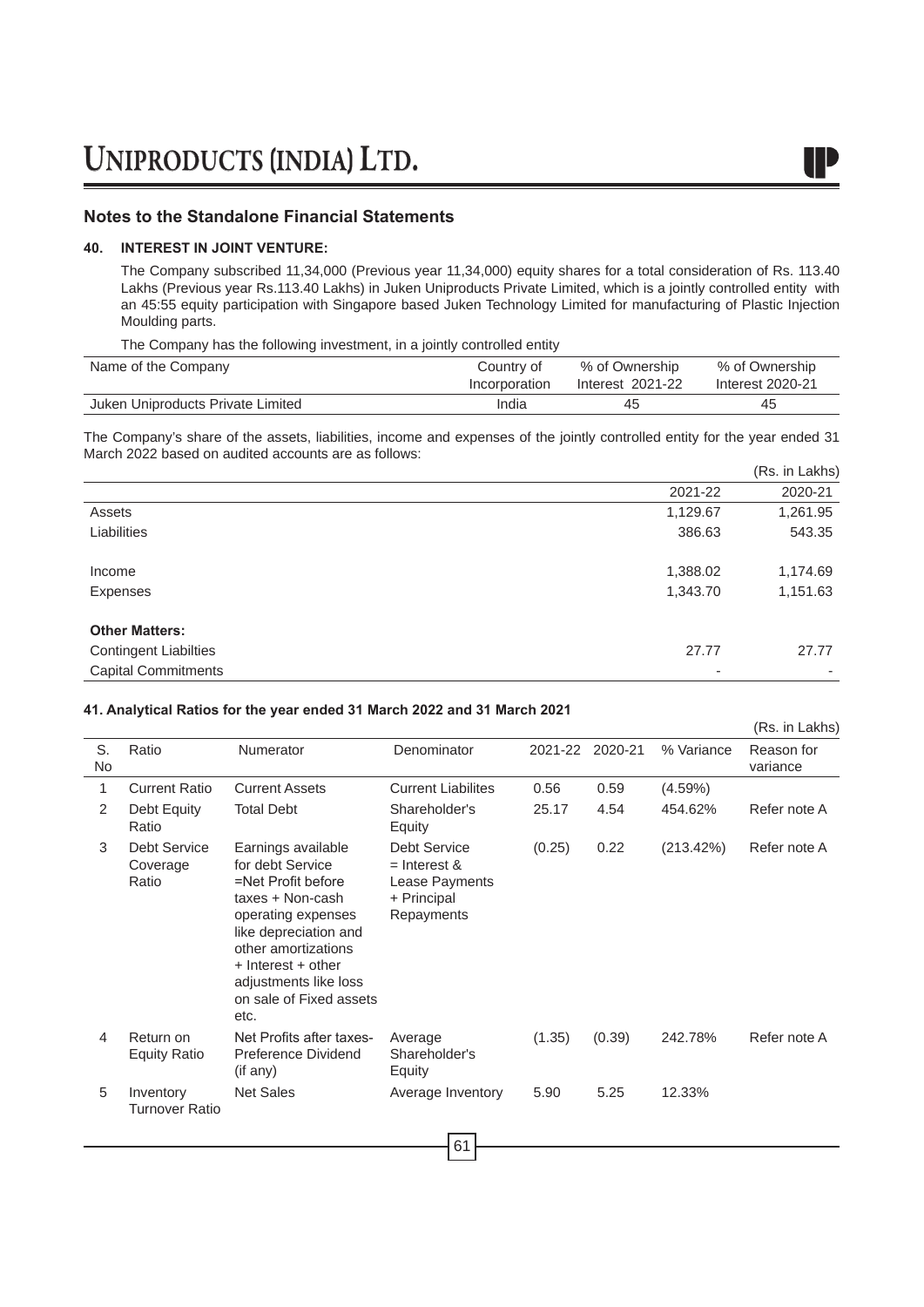|                 |                                               |                                                                                                                                            |                                                                                                                                                                                                   |           |           |             | (Rs. in Lakhs)         |
|-----------------|-----------------------------------------------|--------------------------------------------------------------------------------------------------------------------------------------------|---------------------------------------------------------------------------------------------------------------------------------------------------------------------------------------------------|-----------|-----------|-------------|------------------------|
| S.<br><b>No</b> | Ratio                                         | Numerator                                                                                                                                  | Denominator                                                                                                                                                                                       | 2021-22   | 2020-21   | % Variance  | Reason for<br>variance |
| 6               | Trade<br>Receivables<br><b>Turnover Ratio</b> | <b>Net Sales</b>                                                                                                                           | Average Accounts<br>Receivable                                                                                                                                                                    | 10.01     | 11.96     | $(16.31\%)$ |                        |
| 7               | Trade<br>Payables<br><b>Turnover Ratio</b>    | Net Credit Purchases                                                                                                                       | Average Trade<br>Payables                                                                                                                                                                         | 3.10      | 2.26      | 37.37%      | Refer note B           |
| 8               | Net Capital<br><b>Turnover Ratio</b>          | <b>Net Sales</b>                                                                                                                           | Average Working<br>Capital                                                                                                                                                                        | (4.09)    | (3.87)    | 5.54%       |                        |
| 9               | <b>Net Profit</b><br>Ratio                    | <b>Net Profit</b>                                                                                                                          | <b>Net Sales</b>                                                                                                                                                                                  | (0.12)    | (0.09)    | 31.80%      | Refer note A           |
| 10              | Return on<br>Capital<br>Employed              | Earnings Before<br><b>Interest and Taxes</b>                                                                                               | Capital Employed<br>= Tangible Net<br>Worth + Total Debt<br>+ Deferred Tax<br>Liability                                                                                                           | (0.13)    | (0.04)    | 253.93%     | Refer note A           |
| 11              | Return on<br>Investment                       | Market Value at end<br>of the period-Market<br>Value at beginning of<br>the period-sum of cash<br>inflow, cash outflow on<br>specific date | Market Value at<br>beginning of the<br>period-sum of<br>Weight of the net<br>cash flow (i.e. either<br>net inflow or net<br>outflow) * sum of<br>cash inflow, cash<br>outflow on specific<br>date | <b>NA</b> | <b>NA</b> |             |                        |

### **Notes:**

- A. Due to impact of COVID-19, sales fell significantly below the pre-pandemic levels, and there was a steep increase in input prices, freight & energy cost, therfore gross margin declined during the year and same could not be recovered from customers.
- B. Due to the impact of COVID-19, the funds avaliable with the company eroded leading to delay in the payment of trade payables.
- **42.** Based on guiding principle given in Accounting Standard on Segment reporting, AS-17, issued by the Institute of Chartered Accountants of India, the Company's Primary Business Segment is manufacturing of automotive components and falls within a single economic enviornment. Accordingly, the entire business has been considered as single segment.
- **43.** A fire occurred on 23 April 2022 in the godown of an outsourced processing vendor, where raw materials stock of the Company worth Rs. 165.32 Lakhs lying there as on that date. The stock of the Company is duly insured and assessment of loss is under process. The Company will file the claim in due course and not expecting any impact on its financials.
- **44.** Uniproducts Auto Private Limited (UAPL), a wholly owned subsidiary of Uniproducts (India) Limited, has not commenced its operation since its incorporation and there is no intention to carry on the business in future. Therefore, the Company, vide its board resolution dated 22 November 2021, made an application to the Registrar of Companies in Form STK-2 on 28 December 2021 for removing its name from register of Companies. As on the date of Balance Sheet, the status of UAPL is under the process of removal.

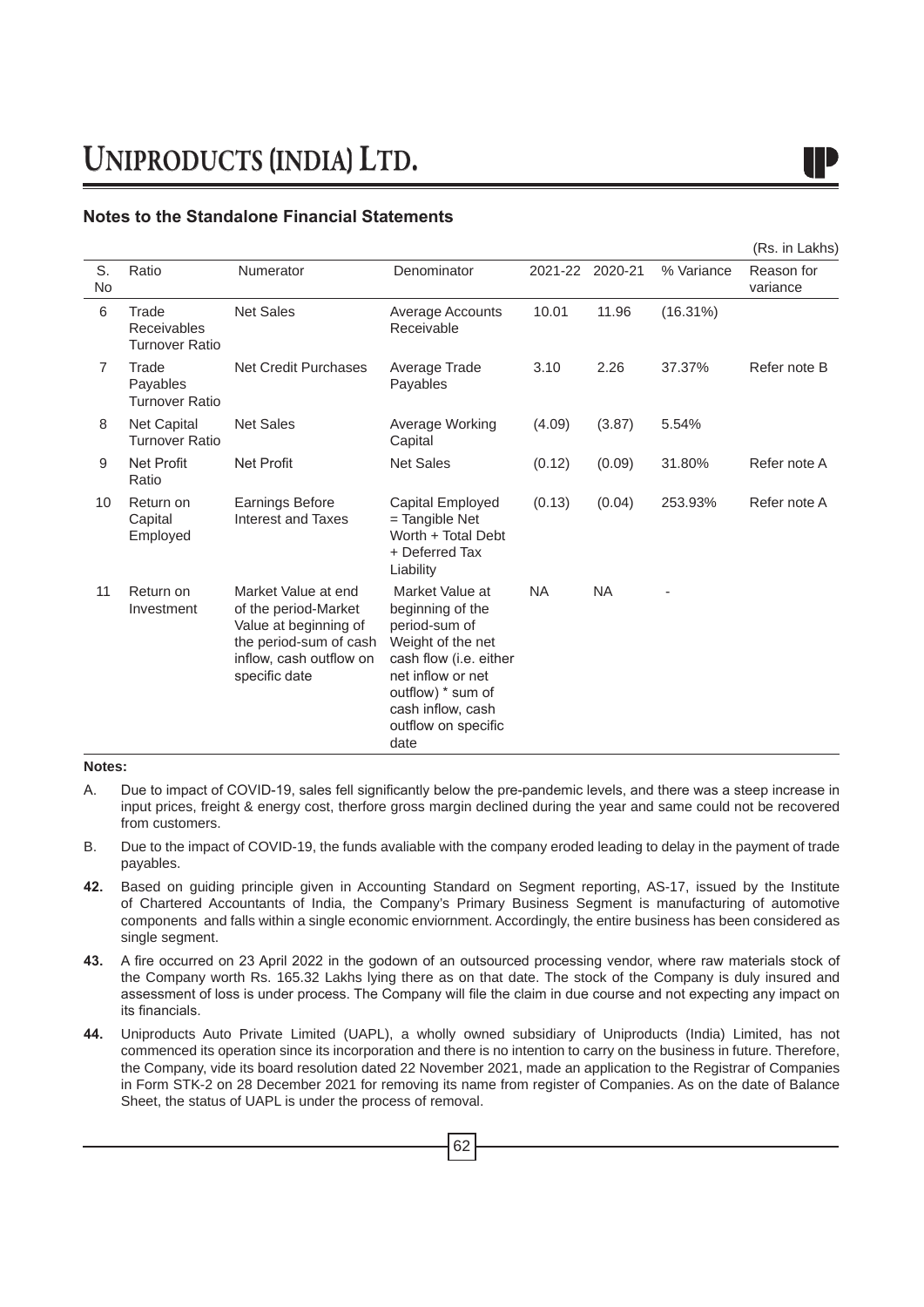### **45. ESTIMATION UNCERTAINTY RELATING TO THE GLOBAL HEALTH PANDEMIC ON COVID-I9**

Due to estimation uncertainty relating to the global health pandemic on COVID-19 for assessing the recoverability of it's receivables including current assets and certain investments, the Company has considered internal and external information upto the date of approval of these financial results. Basis this, the Company has evaluated various scenarios on certain assumptions and current indicators of future economic condition. The Company expects to recover the carrying amount of the assets. The impact of the global health pandemic may be different from that estimated as at the date of approval of these financial results. The Company will continue to closely monitor any material changes in the future economic conditions and impact on business.

### **46. Previous year figures**

Previous year figures have been regrouped wherever necessary. 

As per our report of even date **For and on behalf of Board of Directors**

For **Bansal Gupta & Associates** Chartered Accountants Firm Regn. No. 017358N

**Per Meenu Bansal Dr. Ashwan Kapur Arun Kumar Seth** Partner Managing Director Director Membership No. 090844

Place : New Delhi **Place : New Delhi Preeti Sondhi Preeti Sondhi Preeti Sondhi Preeti Sondhi Preeti Sondhi Preeti Sondhi Preeti Sondhi Preeti Sondhi Preeti Sondhi Preeti Sondhi Preeti Sondhi Preeti So** Dated :  $31$  May 2022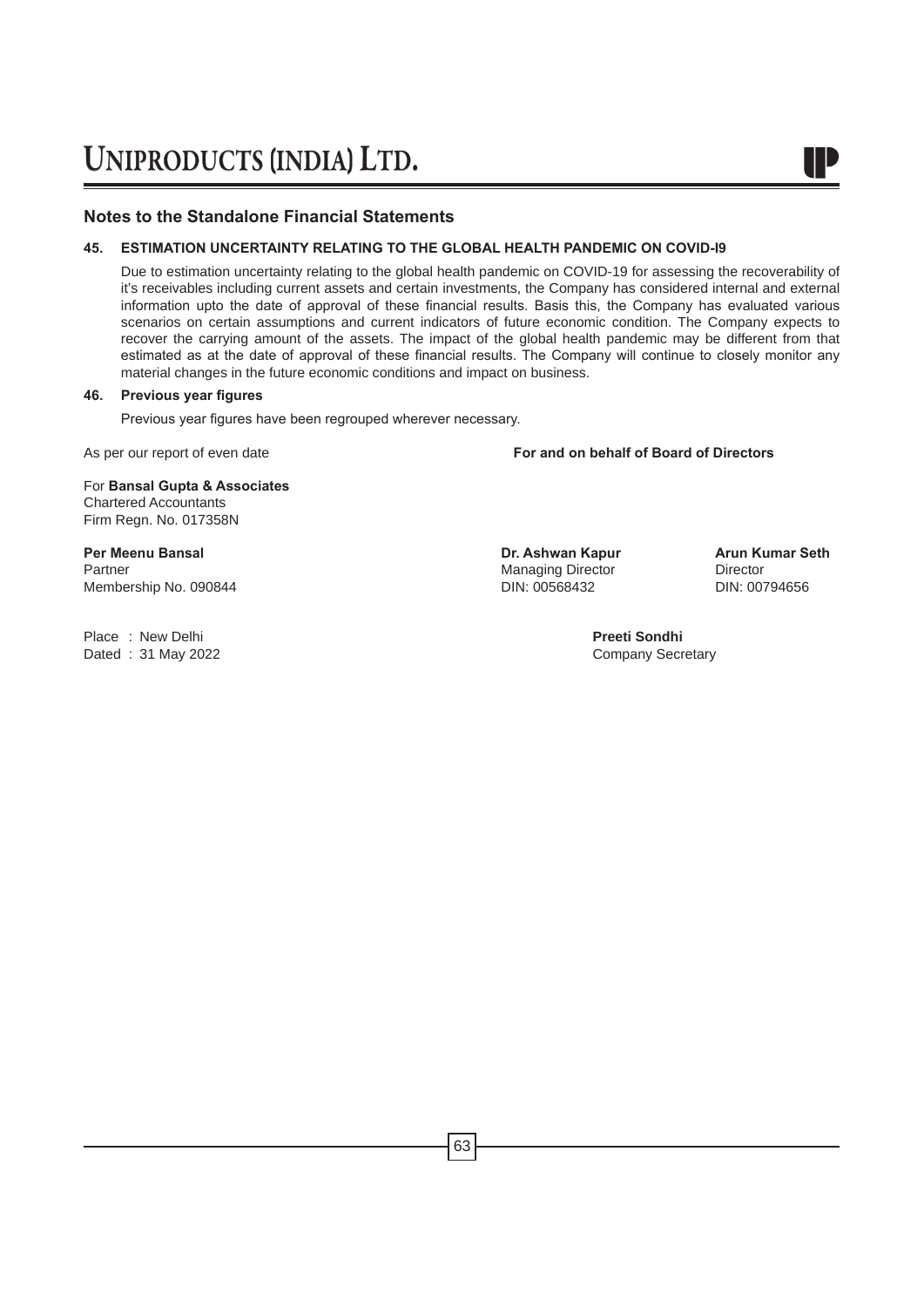### **INDEPENDENT AUDITOR'S REPORT**

### **To the Members of Uniproducts (India) Limited**

### **Report on the Audit of the Consolidated Financial Statements**

### **Opinion**

We have audited the accompanying consolidated financial statements of **Uniproducts (India) Limited** ("the Holding Company") and its jointly controlled entity, which comprise the consolidated Balance Sheet as at 31 March 2022, and the consolidated statement of Profit and Loss, and the consolidated cash flow statement for the year then ended, and notes to the consolidated financial statements, including a summary of significant accounting policies ("the consolidated financial statements").

In our opinion and to the best of our information and according to the explanations given to us, and based on the consideration of reports of the other auditors on separate financial statements of jointly controlled entity referred to in the Other Matters section below, the aforesaid consolidated financial statements give the information required by the Companies Act, 2013 ("the Act") in the manner so required and give a true and fair view in conformity with the Accounting Standards prescribed under Section 133 of the Act read with the Companies(Accounting Standards) Rules, 2021, and other accounting principles generally accepted in India, of their consolidated state of affairs of the Holding Company and its jointly controlled entity as at 31 March 2022, of consolidated loss and its consolidated cash flows for the year then ended.

### **Basis for Opinion**

We conducted our audit in accordance with the Standards on Auditing (SAs) specified under Section 143(10) of the Act. Our responsibilities under those Standards are further described in the Auditor's Responsibilities for the Audit of the Consolidated Financial Statements section of our report. We are independent of the Holding Company in accordance with the Code of Ethics issued by the Institute of Chartered Accountants of India ("the ICAI") together with the ethical requirements that are relevant to our audit of the consolidated financial statements under the provisions of the Act and the Rules made thereunder, and we have fulfilled our other ethical responsibilities in accordance with these requirements and the ICAI's Code of Ethics. We believe that the audit evidence we have obtained and the audit evidence obtained by the other auditors in terms of their reports referred to in the Other Matters paragraph below, is sufficient and appropriate to provide a basis for our opinion.

### **Information Other than the Consolidated Financial Statements and Auditor's Report Thereon (Other Information)**

The Holding Company's management and Board of Directors are responsible for the other information. The other information comprises the information included in the Holding Company's Director's Report, but does not include the consolidated financial statements and our Auditors' Report thereon.

Our opinion on the consolidated financial statements does not cover the other information and we do not express any form of assurance conclusion thereon.

In connection with our audit of the consolidated financial statements, our responsibility is to read the other information and, in doing so, consider whether the other information is materially inconsistent with the consolidated financial statements or our knowledge obtained in the audit or otherwise appears to be materially misstated. If, based on the work we have performed and based on the work done/audit report of other auditor, we conclude that there is a material misstatement of this other information, we are required to report that fact. We have nothing to report in this regard.

### **Management's Responsibility for the Consolidated Financial Statements**

The Holding Company's Board of Directors is responsible for the preparation and presentation of these consolidated financial statements in term of the requirements of the Act, that give a true and fair view of the consolidated financial position, consolidated financial performance, consolidated cash flows of the Holding Company including its jointly controlled entity in accordance with the accounting principles generally accepted in India, including the Accounting Standards specified under Section 133 of the Act. The respective Board of Directors of the holding company and of its jointly controlled entity are responsible for maintenance of adequate accounting records in accordance with the provisions of the Act for safeguarding the assets of the holding company and its jointly controlled entity and for preventing and detecting frauds and other irregularities; the selection and application of appropriate accounting policies; making judgments and estimates that are reasonable and prudent; and the design, implementation and maintenance of adequate internal financial controls, that were operating effectively for ensuring accuracy and completeness of the accounting records, relevant to the preparation and presentation of the financial statements that give a true and fair view and are free from material misstatement, whether due to fraud or error, which have been used for the purpose of preparation of the consolidated financial statements by the Directors of the Holding Company, as aforesaid.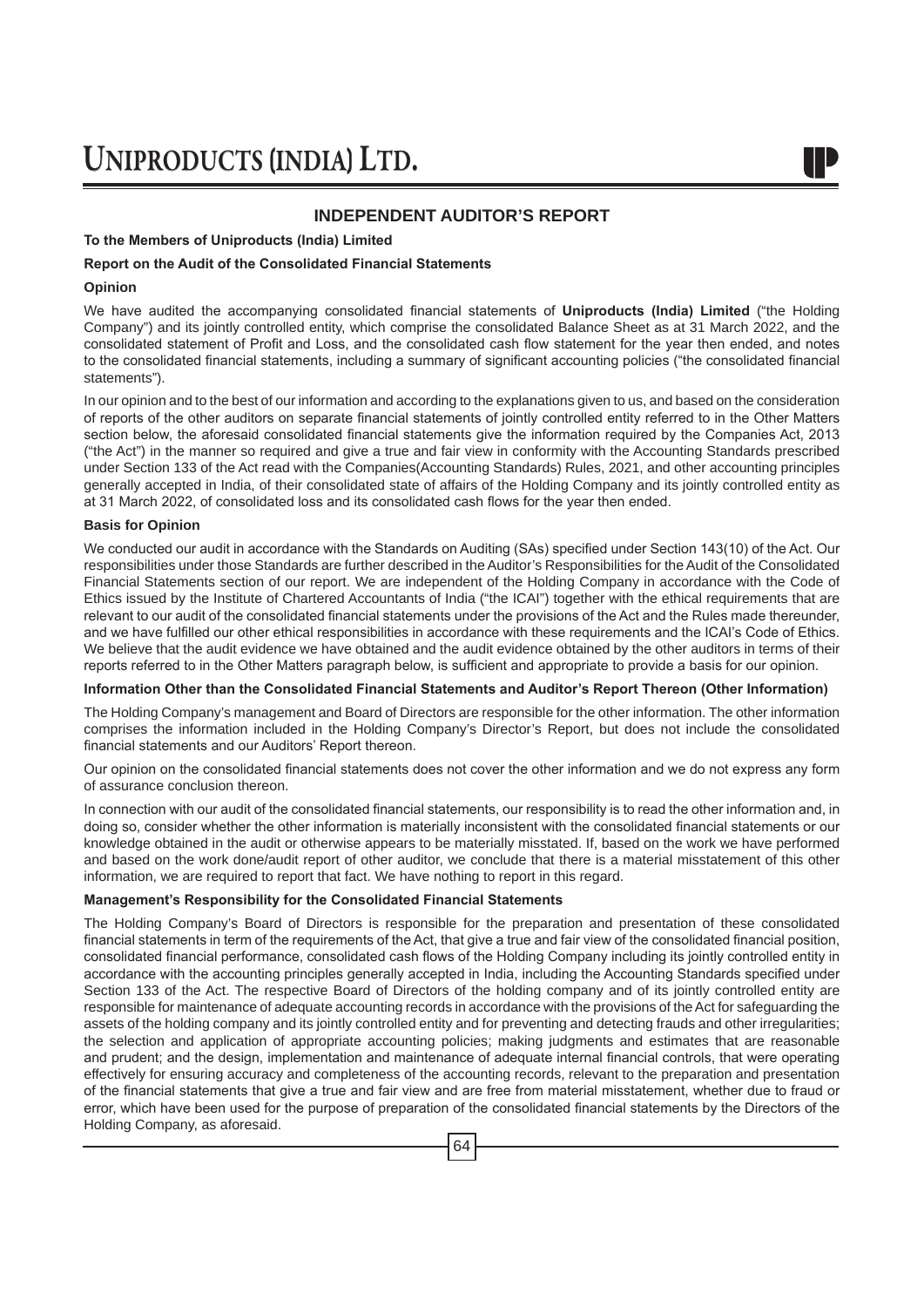In preparing the consolidated financial statements, the respective Board of Directors of the holding company and of its jointly controlled entity are responsible for assessing the ability of the holding company and of its jointly controlled entity to continue as a going concern, disclosing, as applicable, matters related to going concern and using the going concern basis of accounting unless Management either intends to liquidate the holding company or to cease operations, or has no realistic alternative but to do so.

The respective Board of Directors of the holding company and of its jointly controlled entity are responsible for overseeing the financial reporting process of the holding company and of its jointly controlled entity.

### **Auditor's Responsibilities for the Audit of the Consolidated Financial Statements**

Our objectives are to obtain reasonable assurance about whether the consolidated financial statements as a whole are free from material misstatement, whether due to fraud or error, and to issue an auditor's report that includes our opinion. Reasonable assurance is a high level of assurance, but is not a guarantee that an audit conducted in accordance with SAs will always detect a material misstatement when it exists. Misstatements can arise from fraud or error and are considered material if, individually or in the aggregate, they could reasonably be expected to influence the economic decisions of users taken on the basis of these consolidated financial statements.

As part of an audit in accordance with SAs, we exercise professional judgment and maintain professional skepticism throughout the audit. We also:

- Identify and assess the risks of material misstatement of the consolidated financial statements, whether due to fraud or error, design and perform audit procedures responsive to those risks, and obtain audit evidence that is sufficient and appropriate to provide a basis for our opinion. The risk of not detecting a material misstatement resulting from fraud is higher than for one resulting from error, as fraud may involve collusion, forgery, intentional omissions, misrepresentations, or the override of internal control.
- Obtain an understanding of internal control relevant to the audit in order to design audit procedures that are appropriate in the circumstances. Under Section 143(3)(i) of the Act, we are also responsible for expressing our opinion on whether the Company has adequate internal financial controls system with reference to financial statements in place and the operating effectiveness of such controls.
- Evaluate the appropriateness of accounting policies used and the reasonableness of accounting estimates and related disclosures made by Management.
- Conclude on the appropriateness of Management's use of the going concern basis of accounting and, based on the audit evidence obtained, whether a material uncertainty exists related to events or conditions that may cast significant doubt on the ability of the holding company and of its jointly controlled entity to continue as a going concern. If we conclude that a material uncertainty exists, we are required to draw attention in our auditor's report to the related disclosures in the consolidated financial statements or, if such disclosures are inadequate, to modify our opinion. Our conclusions are based on the audit evidence obtained up to the date of our auditor's report. However, future events or conditions may cause the Group and its associates and jointly controlled entities to cease to continue as a going concern.
- Evaluate the overall presentation, structure and content of the consolidated financial statements, including the disclosures, and whether the consolidated financial statements represent the underlying transactions and events in a manner that achieves fair presentation.
- Obtain sufficient appropriate audit evidence regarding the financial information of the entities or business activities within the holding company and of its jointly controlled entityto express an opinion on the consolidated financial statements. We are responsible for the direction, supervision and performance of the audit of the financial statements of such entities or business activities included in the consolidated financial statements of which we are the independent auditors. For the other entities or business activities included in the consolidated financial statements, which have been audited by the other auditors, such other auditors remain responsible for the direction, supervision and performance of the audits carried out by them. We remain solely responsible for our audit opinion.

We communicate with those charged with governance of the Holding Company regarding, among other matters, the planned scope and timing of the audit and significant audit findings, including any significant deficiencies in internal control that we identify during our audit.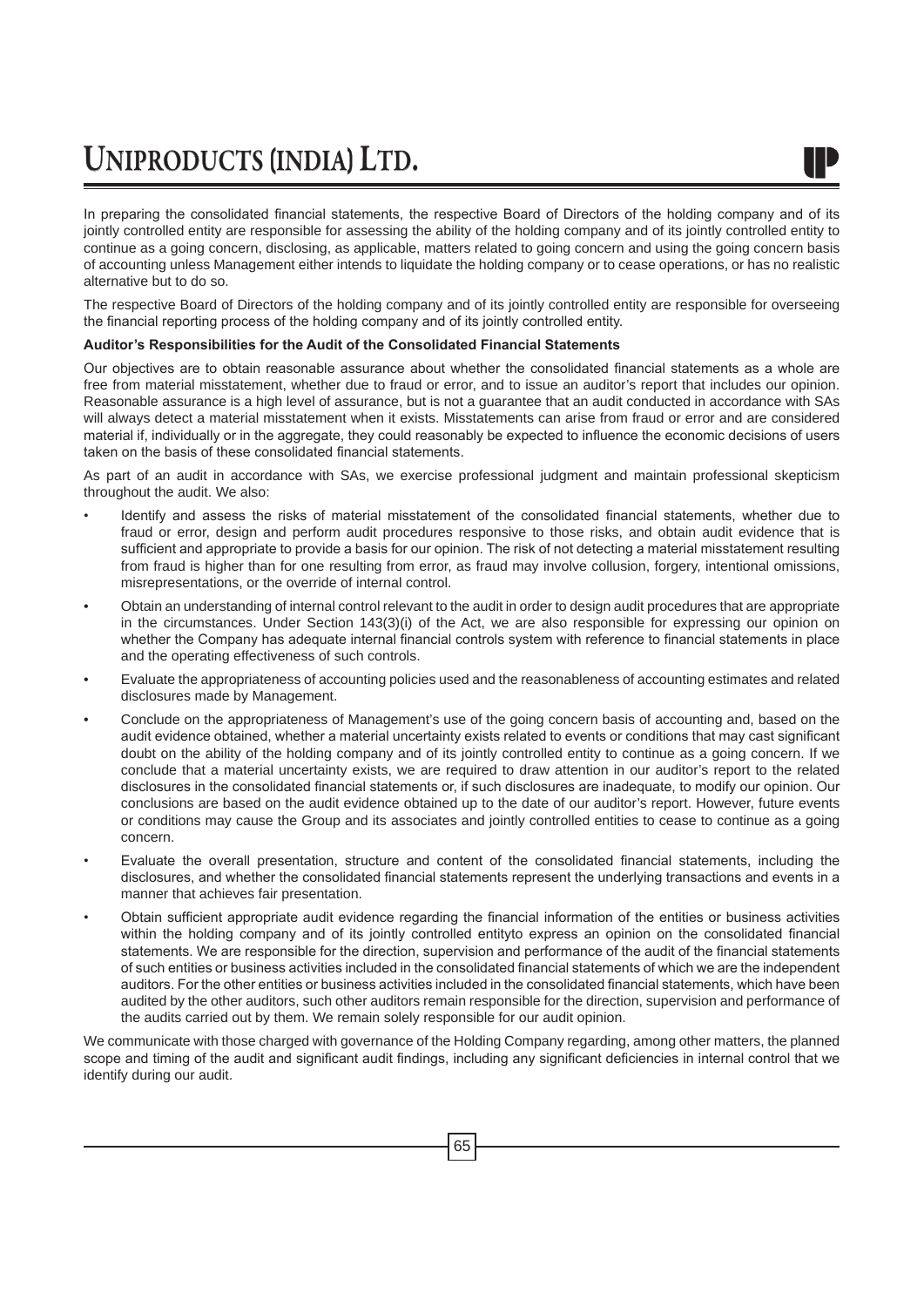

We also provide those charged with governance with a statement that we have complied with relevant ethical requirements regarding independence, and to communicate with them all relationships and other matters that may reasonably be thought to bear on our independence, and where applicable, related safeguards.

### **Other Matters**

We did not audit the financial statements / financial information of a jointly controlled entity, whose financial statements / financial information reflect total assets (after eliminating intra-group transactions) of Rs.1129.67 lakhs as at 31 March 2022, total revenues (after eliminating intra-group transactions) of Rs.1388.02 lakhs and net cashoutflows amounting to Rs. 2.03 lakhs for the year ended on that date, as considered in the consolidated financial statements. These financial statements / financial information have been audited by other auditors whose reports have been furnished to us by the Management and our opinion on the consolidated financial statements, in so far as it relates to the amounts and disclosures included in respect of the jointly controlled entity, and our report in terms of sub-section (3) of Section 143 of the Act, in so far as it relates to the aforesaid jointly controlled entity, is based solely on the reports of the other auditor.

Our opinion on the consolidated financial statements above, and our report on Other Legal and Regulatory Requirements below, is not modified in respect of the above matter with respect to our reliance on the work done and the reports of the other auditors.

### **Report on Other Legal and Regulatory Requirements**

As required by Section 143(3) of the Act based on our audit and on the consideration of reports of the other auditors on separate financial statements and the other financial information of jointly controlled entity, as noted in the 'Other Matters' paragraph, we report, to the extent applicable, that:

- (a) We have sought and obtained all the information and explanations which to the best of our knowledge and belief were necessary for the purposes of our audit of the aforesaid consolidated financial statements.
- (b) In our opinion, proper books of account as required by law relating to preparation of the aforesaid consolidated financial statements have been keptso far as it appears from our examination of those books and the reports of the other auditors.
- (c) The Consolidated Balance Sheet, the Consolidated Statement of Profitand Loss and the Consolidated Cash Flow Statement dealt with by this Report are in agreement with the relevant books of account maintained for the purpose of preparation of the consolidated financial statements.
- (d) In our opinion, the aforesaid consolidated financial statements comply with the Accounting Standards specified under Section 133 of the Act.
- (e) On the basis of the written representations received from the directors of the Holding Company as on 31 March 2022 taken on record by the Board of Directors of the Holding Company and the reports of the statutory auditors of its jointly controlled entity incorporated in India, none of the directors of the Holding Company and its jointly controlled entity incorporated in India is disqualified as on 31 March 2022 from being appointed as a director in terms of Section 164 (2) of the Act.
- (f) With respect to the adequacy of internal financial controls with reference to financial statements of the Holding Company and its jointly controlled entity incorporated in India and the operating effectiveness of such controls, refer to our separate report in Annexure A.
- (g) With respect to the other matters to be included in the Auditor's Report in accordance with the requirements of Section 197(16) of the Act, as amended:

In our opinion and to the best of our information and according to the explanations given to us, the remuneration paid by the Holding Company to its directors during the year is in accordance with the provisions of Section 197of the Act.

- (h) With respect to the other matters to be included in the Auditor's Report in accordance with Rule 11 of the Companies (Audit and Auditor's) Rules, 2014, as amended in our opinion and to the best of our information and according to the explanations given to us and based on the consideration of the report of the other auditors on separate financial statements as also the other financial information of the jointly controlled entity, as noted in the 'Other matter' paragraph:
	- i. The consolidated financial statements disclose the impact of pending litigations on the consolidated financial position of the Holding Company and its jointly controlled entity– Refer Note 27 to the consolidated financial statements.
	- ii. The Holding Company and its jointly controlled entity did not have any material foreseeable losses on long-term contracts including derivative contracts.

66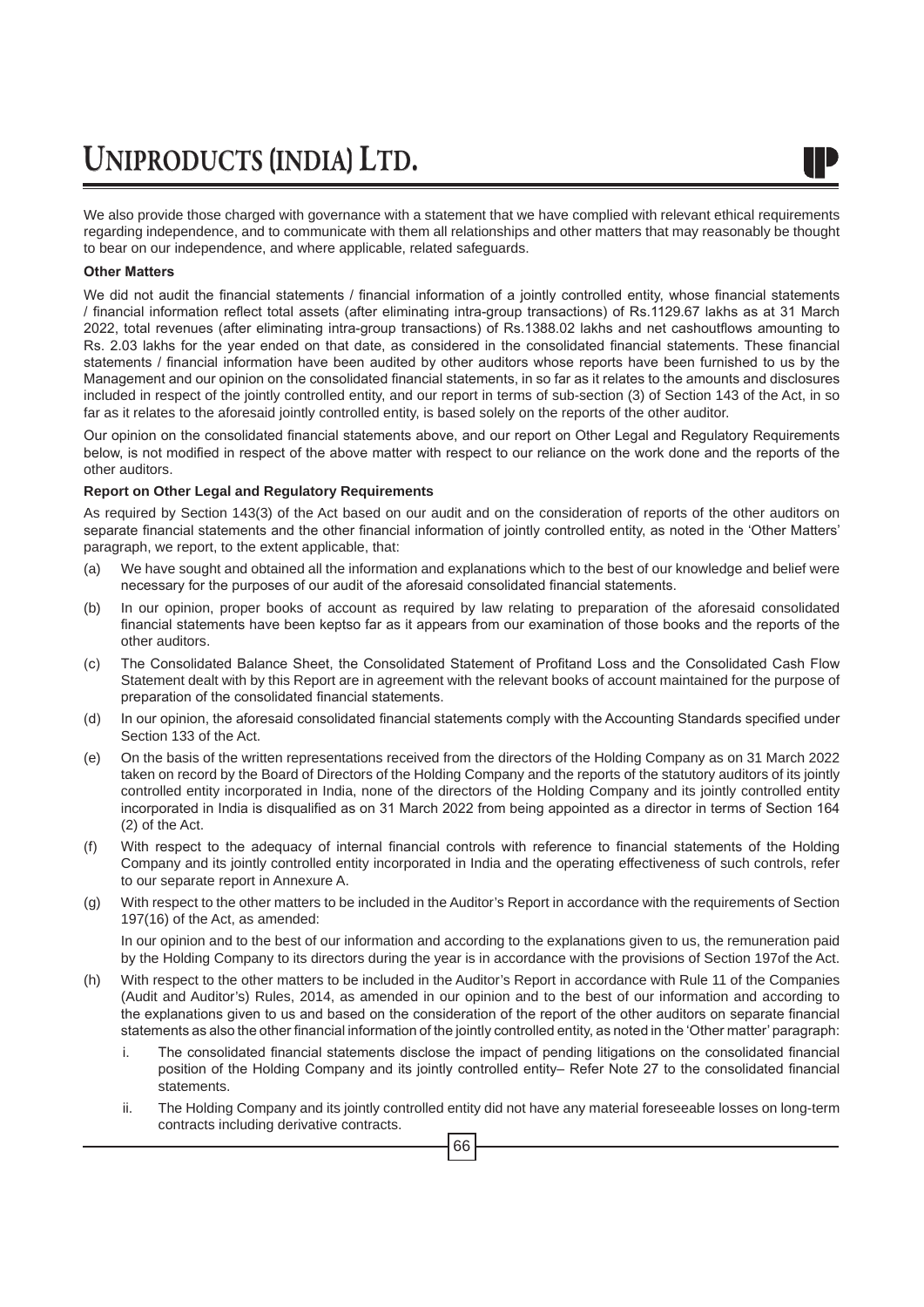

- iii. There were no amounts which were required to be transferred to the Investor Education and Protection Fund by the Holding Company, and its jointly controlled entity incorporated in India.
- iv. (a). The respective Managements of the Holding Company and its jointly controlled entity which are companies incorporated in India, whose financial statements have been audited under the Act, have represented to us and the other auditor of such jointly controlled entity that, to the best of their knowledge and belief, no funds have been advanced or loaned or invested (either from borrowed funds or share premium or any other sources or kind of funds) by the Holding Company or any of such jointly controlled entity to or in any other person or entity, including foreign entities ("Intermediaries"), with the understanding, whether recorded in writing or otherwise, that the Intermediary shall, directly or indirectly lend or invest in other persons or entities identified in any manner whatsoever by or on behalf of the Holding Company or any such jointly controlled entity ("Ultimate Beneficiaries") or provide any guarantee, security or the like on behalf of the Ultimate Beneficiaries.
	- (b). The respective Managements of the Holding Company and its subsidiaries, associates and jointly controlled entities which are companies incorporated in India, whose financial statements have been audited under the Act, have represented to us and the other auditors of such jointly controlled entity that, to the best of their knowledge and belief, no funds have been received by the Holding Company or any of such jointly controlled entity from any person or entity, including foreign entities ("Funding Parties"), with the understanding, whether recorded in writing or otherwise, that the Holding Company or any such jointly controlled entity shall, directly or indirectly, lend or invest in other persons or entities identified in any manner whatsoever by or on behalf of the Funding Party ("Ultimate Beneficiaries") or provide any guarantee, security or the like on behalf of the Ultimate Beneficiaries.
	- Based on the audit procedures that have been considered reasonable and appropriate in the circumstances performed by us and that performed by the auditors of the jointly controlled entity which are companies incorporated in India whose financial statements have been audited under the Act, nothing has come to our or other auditors' notice that has caused us or other auditors to believe that the representations under sub-clause (i) and (ii) of Rule 11(e) contain any material misstatement.
- (v) The Holding Company and its jointly controlled entity did not declare or pay dividend during the year.

For **Bansal Gupta & Associates**

Chartered Accountants Firm Registration No. 017358N

**Per Meenu Bansal** Partner M.No.: 090844 UDIN: 22090844AKAQBF9488

Place : New Delhi Date : 31 May 2022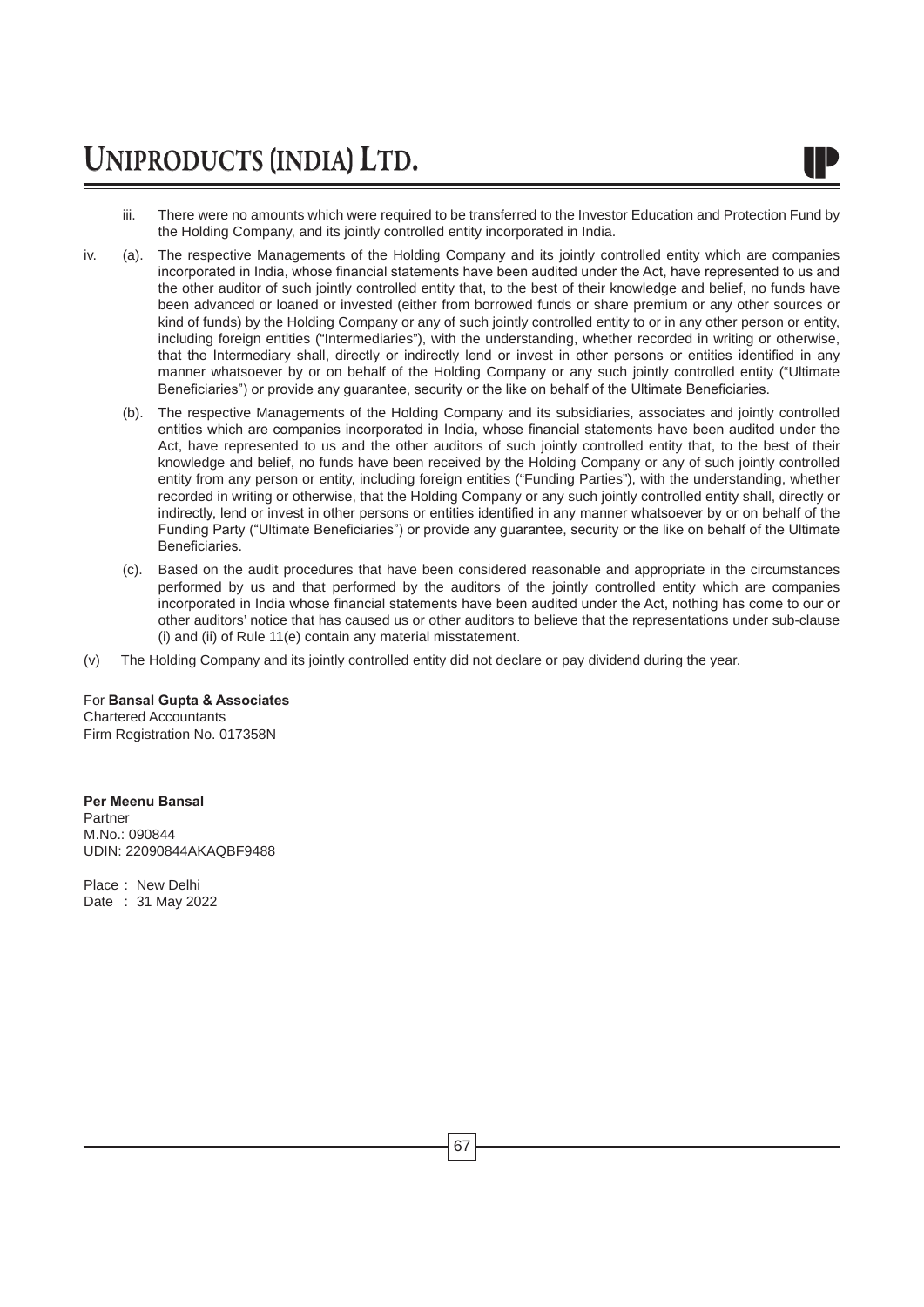**Annexure A to the Independent Auditor's Report of even date to the members of Uniproducts (India) Limited, on the consolidated financial statements for the year ended 31 March 2022**

### **Independent Auditor's report on the Internal Financial Controls with reference to financial statements under Clause (i) of Sub-section 3 of Section 143 of the Companies Act, 2013 ("the Act")**

In conjunction with our audit of the consolidated financial statements of the company as of and for the year ended 31 March 2022, we have audited the internal financial controls with reference to consolidated financial statements of **Uniproducts (India) Limited** (hereinafter referred to as the "Holding Company") as of that date.

### **Management's Responsibility for Internal Financial Controls**

The Board of Directors of the Holding Company are responsible for establishing and maintaining internal financial controls based on the internal financial control with reference to financial statements. These responsibilities include the design, implementation and maintenance of adequate internal financial controls that were operating effectively for ensuring the orderly and efficient conduct of the company's business, including adherence to the respective company's policies, the safeguarding of the company's assets, the prevention and detection of frauds and errors, the accuracy and completeness of the accounting records, and the timely preparation of reliable financial information, as required under the Act.

### **Auditors' Responsibility**

Our responsibility is to express an opinion on the internal financial controls with reference to consolidated financial statements as aforesaid, based on our audit. We conducted our audit in accordance with the Guidance Note on Audit of Internal Financial Controls Over Financial Reporting (the "Guidance Note") issued by the Institute of Chartered Accountants of India("the ICAI") and the Standards on Auditing, issued by ICAI and prescribed under section 143(10) of the Act, to the extent applicable to an audit of internal financial controls. Those Standards and the Guidance Note require that we comply with ethical requirements and plan and perform the audit to obtain reasonable assurance about whether adequate internal financial controls with reference to financial statements were established and maintained and if such controls operated effectively in all material respects.

Our audit involves performing procedures to obtain audit evidence about the adequacy of the internal financial controls system with reference to financial statements and their operating effectiveness. Our audit of internal financial controls with reference to financial statements included obtaining an understanding of internal financial controls with reference to financial statements, assessing the risk that a material weakness exists, and testing and evaluating the design and operating effectiveness of internal control based on the assessed risk. The procedures selected depend on the auditor's judgement, including the assessment of the risks of material misstatement of the financial statements, whether due to fraud or error.

We believe that the audit evidence we have obtained is sufficient and appropriate to provide a basis for our audit opinion on the internal financial controls with reference to consolidated financial statements.

### **Meaning of Internal Financial Controls with reference to Financial Statements**

A company's internal financial controls with reference to consolidated financial statements is a process designed to provide reasonable assurance regarding the reliability of financial reporting and the preparation of financial statements for external purposes in accordance with generally accepted accounting principles. A company's internal financial controls with reference to financial statements includes those policies and procedures that (1) pertain to the maintenance of records that, in reasonable detail, accurately and fairly reflect the transactions and dispositions of the assets of the company; (2) provide reasonable assurance that transactions are recorded as necessary to permit preparation of financial statements in accordance with generally accepted accounting principles, and that receipts and expenditures of the company are being made only in accordance with authorisations of management and directors of the company; and (3) provide reasonable assurance regarding prevention or timely detection of unauthorised acquisition, use, or disposition of the company's assets that could have a material effect on the financial statements.

### **Inherent Limitations of Internal Financial Controls with reference to Financial Statements**

Because of the inherent limitations of internal financial controls with reference to Consolidated Financial Statements, including the possibility of collusion or improper management override of controls, material misstatements due to error or fraud may occur and not be detected. Also, projections of any evaluation of the internal financial controls with reference to financial statements to future periods are subject to the risk that the internal financial controls with reference to financial statements may become inadequate because of changes in conditions, or that the degree of compliance with the policies or procedures may deteriorate.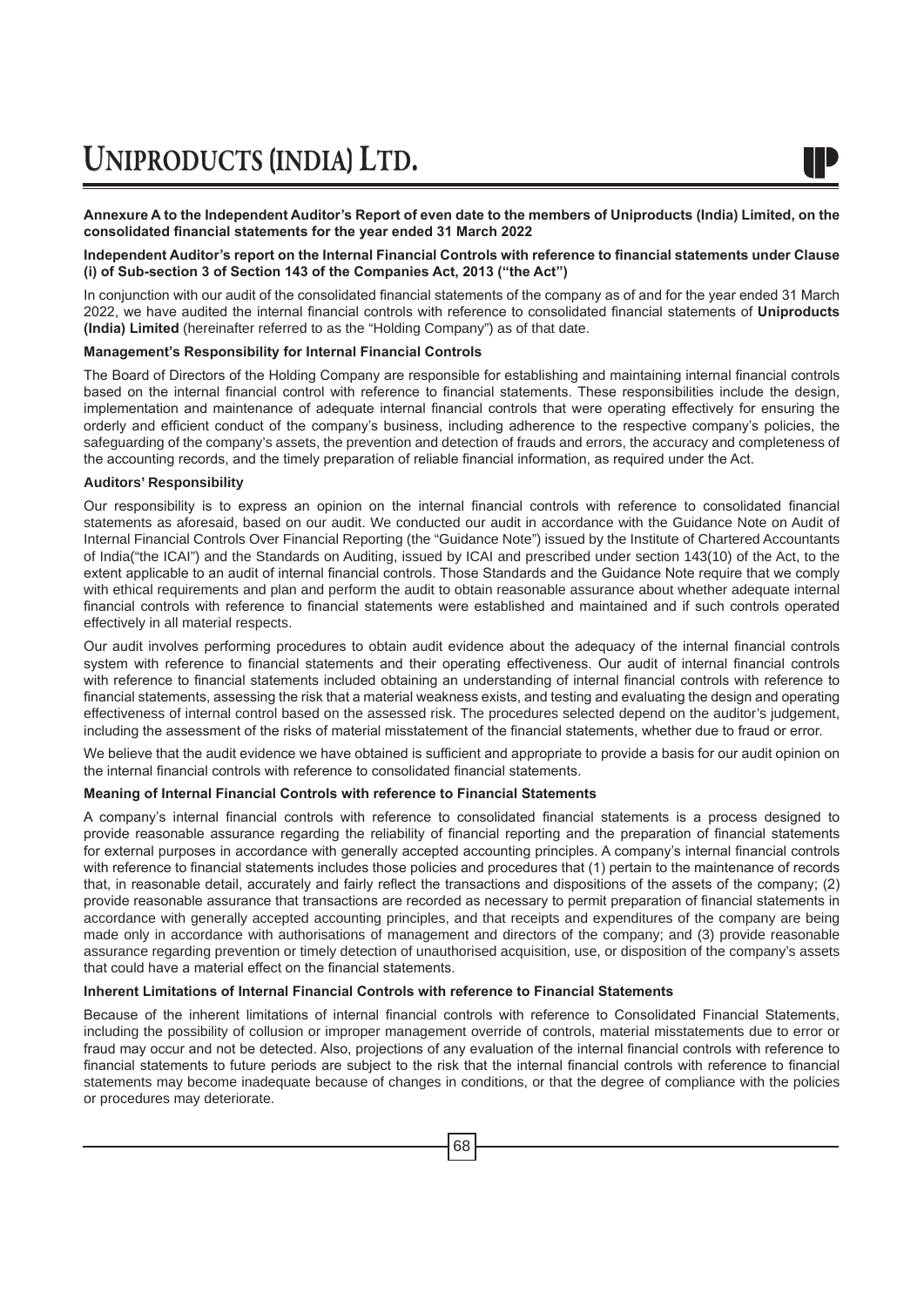### **Opinion**

In our opinion, the Holding Company have, in all material respects, adequate internal financial controls system with reference to financial statements and such internal financial controls with reference to consolidated financial statements were operating effectively as at 31 March 2022, based on the internal financial control with reference to consolidated financial statements criteria established by the Holding Company considering the essential components of internal control stated in the Guidance Note issued by the ICAI.

IP

### For **Bansal Gupta & Associates Chartered Accountants** Firm Registration No. 017358N

Per Meenu Bansal **Partner** M.No.: 090844 UDIN: 22090844AKAQBF9488

Place : New Delhi Date : 31 May 2022

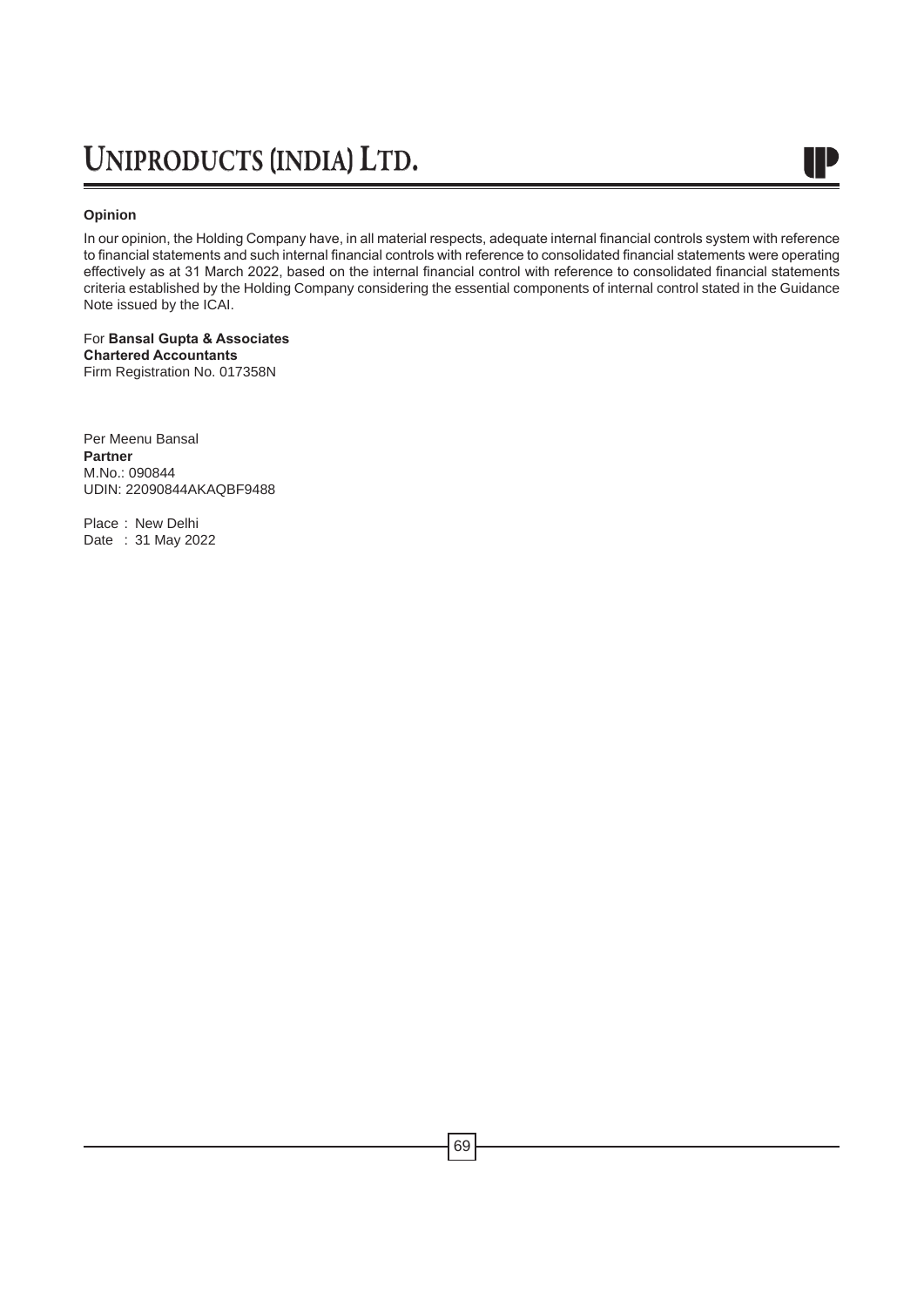

### **Consolidated Balance Sheet as at 31 March 2022 CIN No. : U45201HR1982PLC014785**

|                                                                     |                |               | (Rs. in Lakhs) |
|---------------------------------------------------------------------|----------------|---------------|----------------|
| <b>Particulars</b>                                                  | Note No.       |               | As at          |
|                                                                     |                | 31 March 2022 | 31 March 2021  |
| <b>EQUITY AND LIABILITIES</b>                                       |                |               |                |
| Shareholder's funds                                                 |                |               |                |
| Share capital                                                       | 3              | 1,772.19      | 1,772.19       |
| Reserves and surplus                                                | $\overline{4}$ | (359.43)      | 2,881.61       |
| <b>Non-Current Liabilities</b>                                      |                |               |                |
| Long-term borrowings                                                | 5              | 10,924.63     | 11,456.21      |
| Other long term liabilities                                         | $\overline{7}$ | 29.92         | 29.52          |
| Long-term provisions                                                | 8              | 239.77        | 196.20         |
| <b>Current liabilities</b>                                          |                |               |                |
| Short-term borrowings                                               | 9              | 9,314.80      | 7,435.92       |
| Trade payables:                                                     |                |               |                |
| - Total outstanding dues of micro enterprises and small enterprises | 10             | 2,075.07      | 2,046.16       |
| - Total outstanding dues of creditors other than micro enterprises  | 10             | 4,765.50      | 4,259.77       |
| and small enterprises                                               |                |               |                |
| Other current liabilities                                           | 11             | 1,494.89      | 1,211.48       |
| Short-term provisions                                               | 8              | 120.56        | 114.82         |
| <b>TOTAL</b>                                                        |                | 30,377.92     | 31,403.88      |
| <b>ASSETS</b>                                                       |                |               |                |
| <b>Non current assets</b>                                           |                |               |                |
| Property, plant and equipment and intangible assets                 |                |               |                |
| - Property, plant and equipment                                     | 12.a           | 17,042.48     | 18,334.03      |
| - Intangible assets                                                 | 12.b           | 23.03         | 24.60          |
| - Capital work in progress                                          | 12.c           | 235.40        |                |
| Non current investments                                             | 13             |               | 2,160.00       |
| Deferred tax assets (Net)                                           | 6              | 1,721.86      | 586.26         |
| Long term loans and advances                                        | 14             | 861.80        | 954.92         |
| <b>Other Non Current Assets</b>                                     | 15             | 252.63        | 239.92         |
| <b>Current assets</b>                                               |                |               |                |
| Inventories                                                         | 16             | 5,396.34      | 4,618.03       |
| Trade receivables                                                   | 17             | 3,434.21      | 2,690.54       |
| Cash and cash equivalents                                           | 18             | 602.75        | 386.41         |
| Short term loans and advances                                       | 14             | 807.42        | 1,409.17       |
| <b>TOTAL</b>                                                        |                | 30,377.92     | 31,403.88      |

### **Summary of Significant Accounting Policies 2.1**

The accompanying Notes ( 1 to 36 ) are an integral part of the financial statements. 

### As per our report of even date **For and on behalf of Board of Directors** For **Bansal Gupta & Associates** Chartered Accountants Firm Regn. No. 017358N

**Per Meenu Bansal Dr. Ashwan Kapur Arun Kumar Seth** Membership No. 090844

Place : New Delhi **Preeti Sondhi Preeti Sondhi Preeti Sondhi Preeti Sondhi Preeti Sondhi Preeti Sondhi Preeti Sondhi Preeti Sondhi Preeti Sondhi Preeti Sondhi Preeti Sondhi Preeti Sondhi Preeti Sond** Dated : 31 May 2022

Managing Director<br>DIN: 00568432 DIN: 00794656

70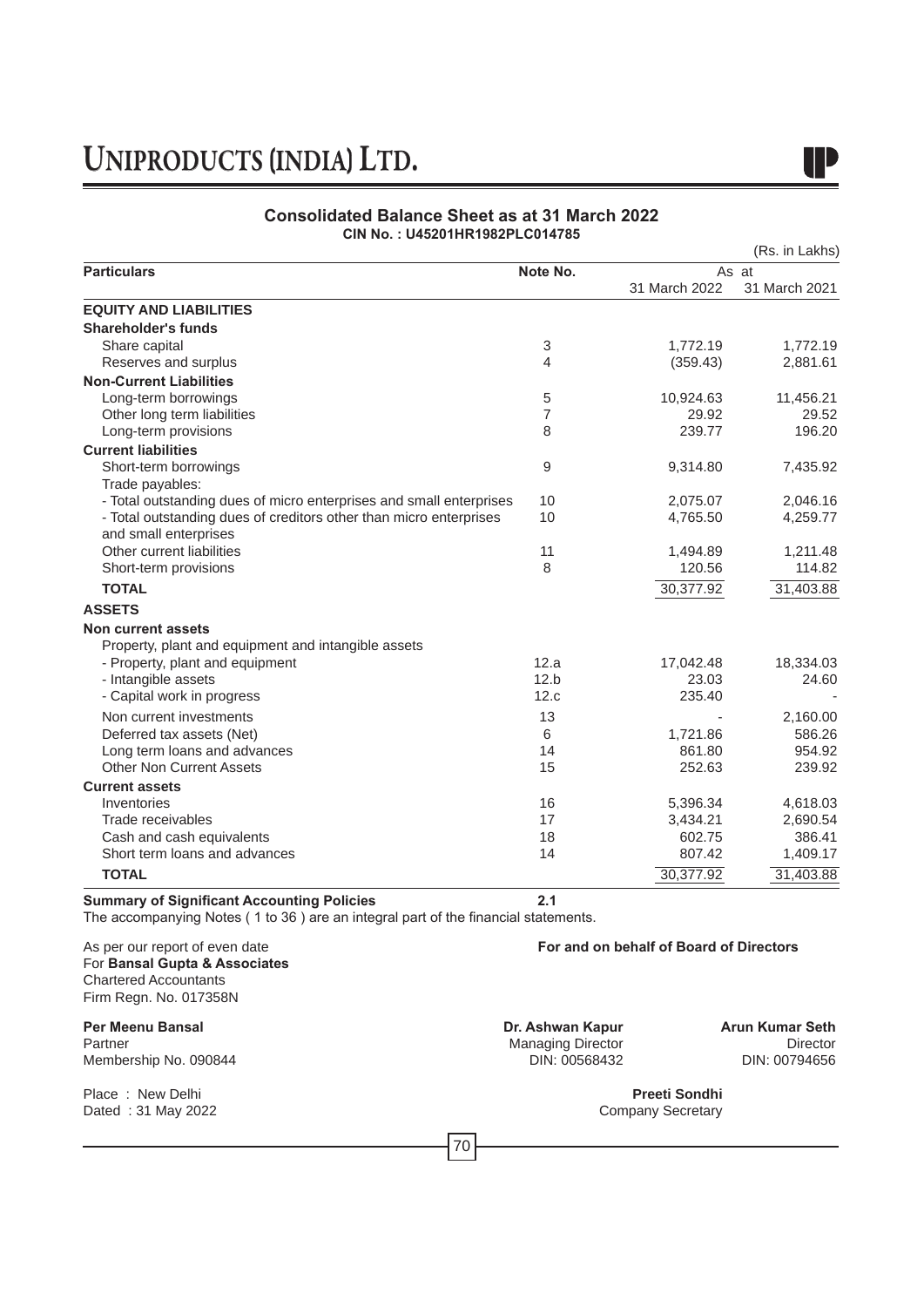

### **Consolidated Statement of Profit And Loss for the Year Ended 31 March 2022 CIN No. : U45201HR1982PLC014785**

|                                                                                    |          |                                         | (Rs. in Lakhs) |  |
|------------------------------------------------------------------------------------|----------|-----------------------------------------|----------------|--|
| <b>Particulars</b>                                                                 | Note No. | Year Ended                              |                |  |
|                                                                                    |          | 31 March 2022                           | 31 March 2021  |  |
| <b>INCOME</b>                                                                      |          |                                         |                |  |
| Revenue from operations                                                            | 19       | 29,444.69                               | 23,626.96      |  |
| Other Income                                                                       | 20       | 189.00                                  | 329.18         |  |
| Total Income (I)                                                                   |          | 29,633.69                               | 23,956.14      |  |
| <b>EXPENSES</b>                                                                    |          |                                         |                |  |
| Cost of Materials consumed                                                         | 21       | 17,975.07                               | 12,571.48      |  |
| Changes in inventories of finished goods, work-in-progress<br>and stock-in-trade   | 22       | (571.08)                                | (227.48)       |  |
| <b>Employee benefits Expense</b>                                                   | 23       | 6,843.24                                | 5,695.44       |  |
| Finance costs                                                                      | 24       | 1,765.70                                | 1,947.30       |  |
| Depreciation and amortisation                                                      | 12       | 1,706.45                                | 1,697.10       |  |
| Other expenses                                                                     | 25       | 6,308.94                                | 4,997.05       |  |
| <b>Total Expenses (II)</b>                                                         |          | 34,028.32                               | 26,680.89      |  |
| Profit/(Loss) before Tax (I-II)                                                    |          | (4,394.63)                              | (2,724.75)     |  |
| <b>Tax expense</b>                                                                 |          |                                         |                |  |
| <b>Current Tax</b>                                                                 |          | 19.87                                   |                |  |
| Deferred Tax Charge / (Credit)                                                     |          | (1, 135.60)                             | (731.77)       |  |
| Profit/(Loss) for the year                                                         |          | (3,278.90)                              | (1,992.98)     |  |
| Earnings per Equity Share (Face value of Rs. 10 each)                              | 26       |                                         |                |  |
| <b>Basic</b>                                                                       |          | (18.50)                                 | (11.25)        |  |
| <b>Diluted</b>                                                                     |          | (18.50)                                 | (11.25)        |  |
| <b>Summary of Significant Accounting Policies</b>                                  | 2.1      |                                         |                |  |
| The accompanying Notes (1 to 36) are an integral part of the financial statements. |          |                                         |                |  |
| As per our report of even date                                                     |          | For and on behalf of Board of Directors |                |  |

For **Bansal Gupta & Associates** Chartered Accountants Firm Regn. No. 017358N

**Per Meenu Bansal Dr. Ashwan Kapur Arun Kumar Seth**<br> **Partner Dr. Ashwan Kapur Arun Kumar Seth**<br>
Managing Director **Arun Contract Constant Constant Constant Constant Arun Constant Director** Membership No. 090844

Place : New Delhi **Preeti Sondhi Preeti Sondhi Preeti Sondhi Preeti Sondhi Preeti Sondhi Preeti Sondhi Preeti Sondhi Preeti Sondhi Preeti Sondhi Preeti Sondhi Preeti Sondhi Preeti Sondhi Preeti Sond** Dated : 31 May 2022

Managing Director<br>DIN: 00568432 DIN: 00794656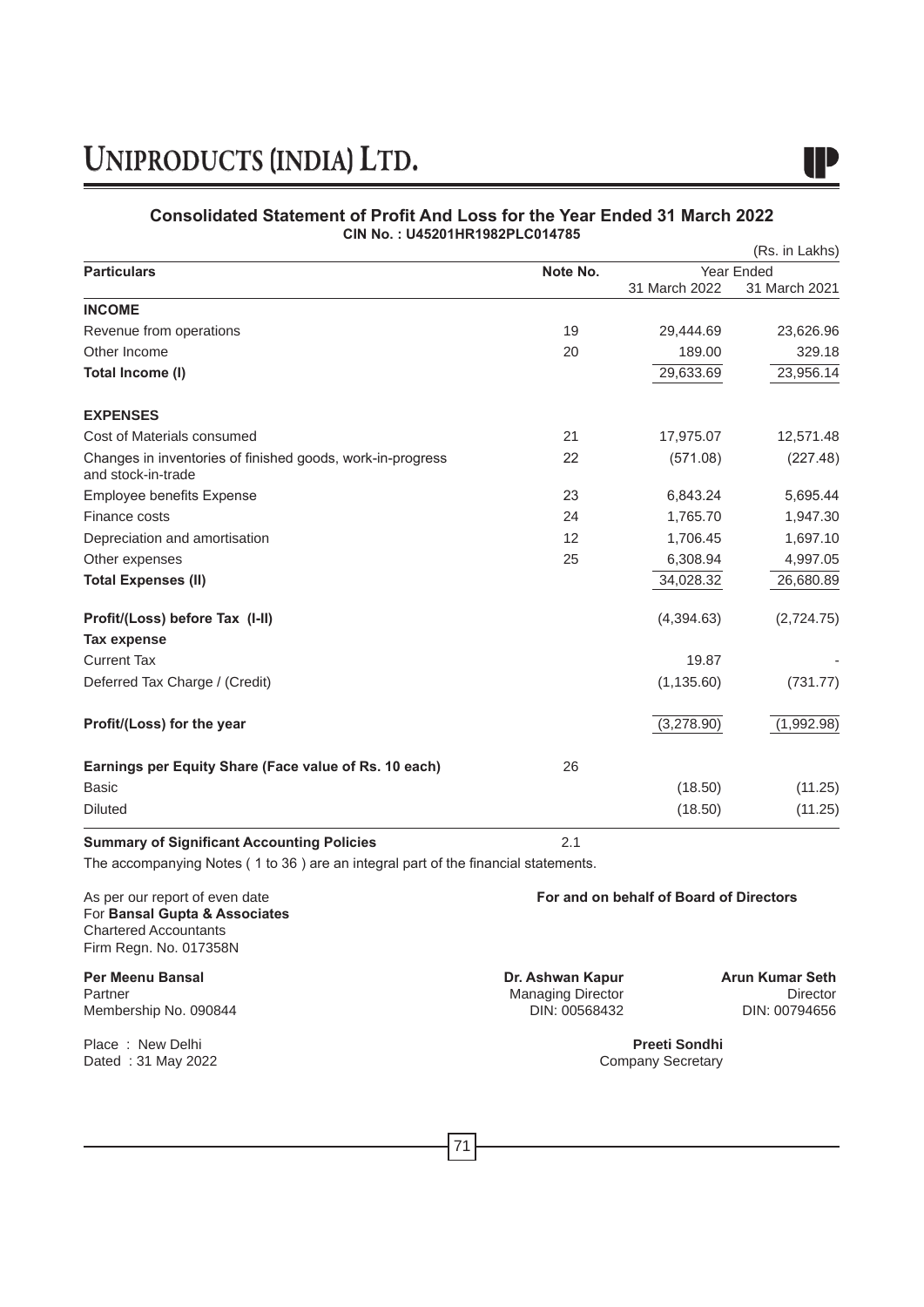

### **Consolidated Statement of Cash Flow for the Year Ended 31 March 2022 CIN No. : U45201HR1982PLC014785**

|       |                                                                                                                                   |                                         |                      | (Rs. in Lakhs)         |
|-------|-----------------------------------------------------------------------------------------------------------------------------------|-----------------------------------------|----------------------|------------------------|
|       |                                                                                                                                   | 31 March 2022                           |                      | 31 March 2021          |
| А.    | <b>Cash Flows from Operating Activities</b>                                                                                       |                                         |                      |                        |
|       | Net Profit/(Loss) before tax                                                                                                      |                                         | (4,394.63)           | (2,724.75)             |
|       | Adjustment for:                                                                                                                   |                                         |                      |                        |
|       | Depreciation and amortisations<br><b>Interest Expense</b>                                                                         |                                         | 1,706.45<br>1,765.70 | 1,697.10<br>1,947.30   |
|       | Profit/(Loss) on property, plant & equipment sold/discarded                                                                       |                                         | 12.38                | 41.77                  |
|       | <b>Provisions Written Back</b>                                                                                                    |                                         | (30.28)              | (13.49)                |
|       | <b>Interest Received</b>                                                                                                          |                                         | (116.47)             | (271.02)               |
|       | Operating Profit before Working Capital changes                                                                                   |                                         | (1,056.85)           | 676.91                 |
|       | Adjustment for:                                                                                                                   |                                         |                      |                        |
|       | Trade & Other Receivables                                                                                                         |                                         | (39.00)              | (856.79)               |
|       | Inventories                                                                                                                       |                                         | (778.31)             | (204.04)               |
|       | Trade Payable and Others                                                                                                          |                                         | 892.44               | 232.55                 |
|       | Cash Generated from/(used in) Operations                                                                                          |                                         | (981.72)             | (151.37)               |
|       | Direct Taxes paid (net of refunds)                                                                                                |                                         | (42.38)              | (29.53)                |
|       | Net Cash Generated from/(used in) Operating Activities (A)                                                                        |                                         | (1024.10)            | (180.90)               |
| В.    | <b>Cash Flows from Investing Activities</b>                                                                                       |                                         |                      |                        |
|       | Purchase of Property, plant & equipment                                                                                           |                                         | (664.13)             | (396.48)               |
|       | Proceed from sale of Property, plant & equipment                                                                                  |                                         | 3.00                 | 1.00                   |
|       | Proceeds from Non Current Investments                                                                                             |                                         | 2,160.00             |                        |
|       | Discard of Non Current investment                                                                                                 |                                         | 38.08                |                        |
|       | Margin money/Deposits with banks for specified purpose                                                                            |                                         | (0.20)               | 48.03                  |
|       | <b>Interest Received</b>                                                                                                          |                                         | 116.47               | 272.64                 |
|       | Net Cash Generated from/(used in) Investing activities (B)                                                                        |                                         | 1653.21              | (74.81)                |
| С.    | <b>Cash Flows from Financing Activities</b>                                                                                       |                                         |                      |                        |
|       | Proceeds from Long Term Borrowings                                                                                                |                                         | 2.191.20             | 3,092.33               |
|       | Repayment of Long Term Borrowings                                                                                                 |                                         | (1,692.38)           | (1,485.16)             |
|       | Proceeds/(Repayment) from/of Short Term Borrowings (Net)                                                                          |                                         | 848.47               | 848.09                 |
|       | <b>Interest Paid</b>                                                                                                              |                                         | (1,760.25)           | (1,963.80)             |
|       | Net Cash used in Financing Activities (C)                                                                                         |                                         | (412.96)             | 491.46                 |
|       | Net Increase/(Decrease) in Cash and Cash Equivalents (A+B+C)                                                                      |                                         | 216.15               | 235.75                 |
|       | Cash & Cash Equivalents as at 01.04.2021                                                                                          |                                         | 355.51               | 119.76                 |
|       | Cash & Cash Equivalents as at 31.03.2022                                                                                          |                                         | 571.65               | 355.51                 |
| Note: |                                                                                                                                   |                                         |                      |                        |
| 1.    | <b>Components of Cash &amp; Cash Equivalents</b>                                                                                  |                                         |                      |                        |
|       | <b>Cash and Cash Equivalents</b><br>Other Bank Balance :-                                                                         |                                         | 571.65               | 355.51                 |
|       | - Margin Money                                                                                                                    |                                         | 31.10                | 30.90                  |
|       | Cash and Cash Equivalents as per Note 18                                                                                          |                                         | 602.75               | 386.41                 |
| 2.    | The above statement of cash flows has been prepared under the "Indirect Method" as set out in Accounting Standard - 3, "Cash Flow |                                         |                      |                        |
|       | Statements."                                                                                                                      |                                         |                      |                        |
| 3.    | Previous year figures have been regrouped wherever necessary.                                                                     |                                         |                      |                        |
| 4.    | Figures in bracket shows cash outflow.                                                                                            |                                         |                      |                        |
|       |                                                                                                                                   |                                         |                      |                        |
|       | As per our report of even date                                                                                                    | For and on behalf of Board of Directors |                      |                        |
|       | For Bansal Gupta & Associates                                                                                                     |                                         |                      |                        |
|       | <b>Chartered Accountants</b><br>Firm Regn. No. 017358N                                                                            |                                         |                      |                        |
|       |                                                                                                                                   |                                         |                      |                        |
|       | Per Meenu Bansal                                                                                                                  | Dr. Ashwan Kapur                        |                      | <b>Arun Kumar Seth</b> |
|       | Partner                                                                                                                           | <b>Managing Director</b>                |                      | <b>Director</b>        |
|       | Membership No. 090844                                                                                                             | DIN: 00568432                           |                      | DIN: 00794656          |
|       | Place: New Delhi                                                                                                                  |                                         | Preeti Sondhi        |                        |
|       | Dated: 31 May 2022                                                                                                                | <b>Company Secretary</b>                |                      |                        |
|       |                                                                                                                                   |                                         |                      |                        |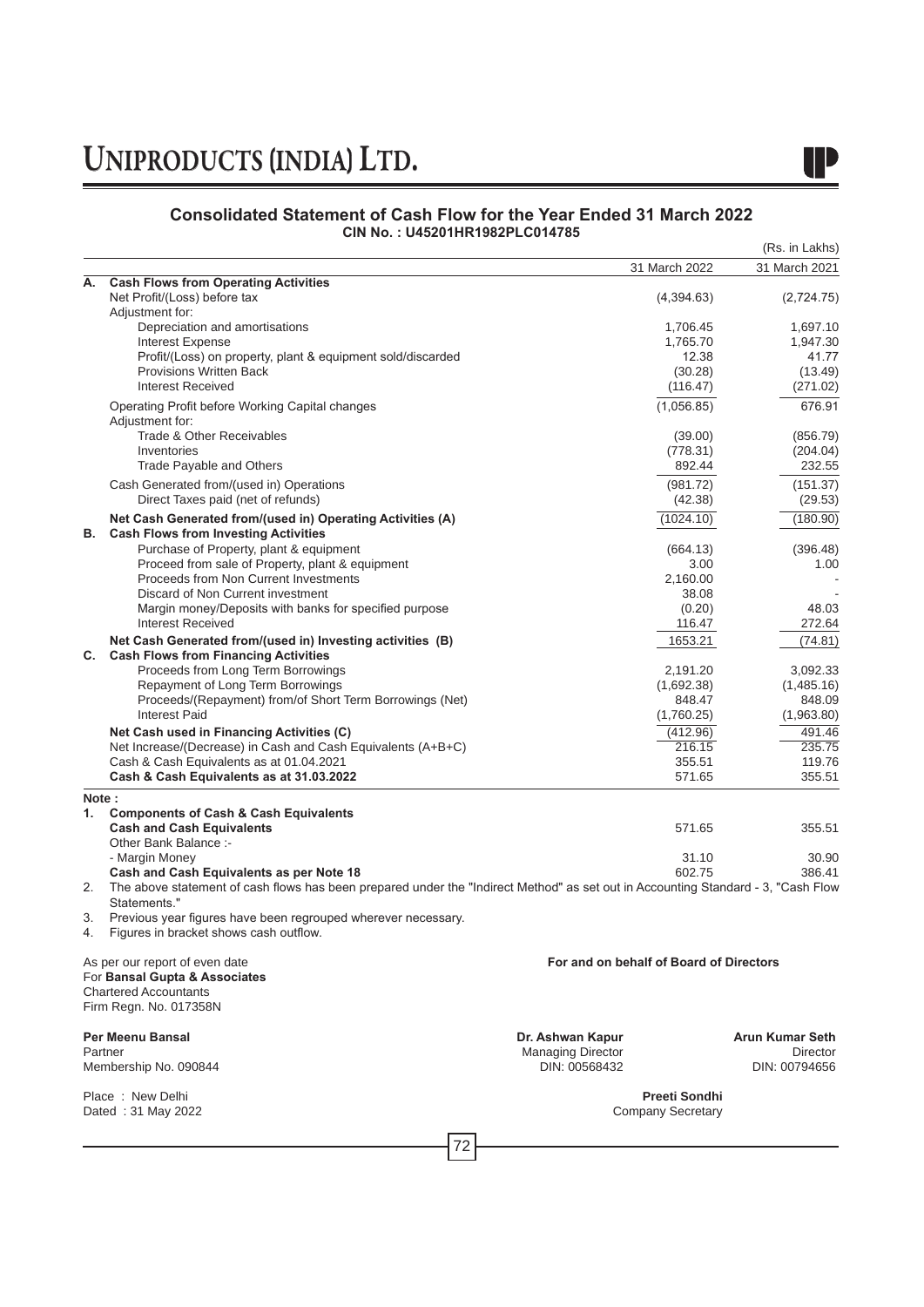### **NOTES TO THE CONSOLIDATED FINANCIAL STATEMENTS**

### **1. Corporate Information**

Uniproducts (India) Limited is a public limited company domiciled and incorporated in India. The Company is engaged in the business of manufacture of moulded carpets, noise, vibration and harshness (NVH) insulation parts, roof liner fabrics and heat shields.

### **2. Summary of significant accounting policies**

### **a. Principal of Consolidation**

 The consolidation of accounts is prepared in accordance with the requirement of Accounting Standard 21 (AS21) "Consolidated Financial Statement" and Accounting Standard (AS27) "Financial Reporting of Interests in Joint Ventures" issued by the Institute of Chartered Accountants of India. The consolidated financial statements include the financial statements of Uniproducts India Limited (hereinafter referred to as "the Holding Company") and its Subsidiay (the Holding Company and its subsidiary together referred to as "the Group") and Jointly controlled entity.

 The Subsidiary and Jointly Controlled entity considered in the preparation of consolidated financial statements are as follows:

| SI.<br>No. | <b>Name of Company</b>                      | <b>Country of</b><br>Incorporation | <b>Proportion of</b><br>ownership as on<br>31.03.2022 | Held by                        | <b>Reporting</b><br><b>Period</b> |
|------------|---------------------------------------------|------------------------------------|-------------------------------------------------------|--------------------------------|-----------------------------------|
|            | LIST OF SUBSIDIARY COMPANY                  |                                    |                                                       |                                |                                   |
|            | Uniproducts Auto Private Limited*<br>(UAPL) | India                              | 100%                                                  | Uniproducts (India)<br>Limited |                                   |
|            | LIST OF JOINTLY CONTROLLED ENTITY           |                                    |                                                       |                                |                                   |
|            | Juken Uniproducts Private Limited           | India                              | 45%                                                   | Uniproducts (India)<br>Limited | April-March                       |

\* Uniproducts Auto Private Limited(UAPL), a wholly owned subsidiary of Uniproducts (India) Limited, has not commenced its operation since its incorporation and there is no intention to carry on the business in future. Therefore, the Company, vide its board resolution dated 22 November 2021, made an application to the Registrar of Companies in Form STK-2 on 28 December 2021 for removing its name from register of Companies. As on the date of Balance Sheet, the status of UAPL is under the process of removal. Pursuant to the above, financials of the UAPL have not been considered in the preparation of consolidated financial statements as of and for the year ended 31 March 2022.

### **b. Use of estimates**

 The preparation of financial statements in conformity with Indian GAAP requires the manangement to make judgements, estimates and assumptions that effect the reported amount of revenues, expenses, assets and liabilities and the disclosure of the contingent liabilities, at the end of the reporting period. Although, these estimates are based on the management's best knowledge of current events and actions actual results could differ from these estimates. Any revision to the accounting estimates is recognised in the period in which the results are known.

### **c. Property, plant & equipment**

 Property, plant & equipment are stated at cost or at replacement cost in case of revaluation, less accumulated depreciation/amortisation and impairment losses, if any. Cost of acquisition or construction is inclusive of all incidentals and other attributable costs of bringing the asset to its working condition for its intended use and is net of available duty/tax credits.

### **d. Intangible Assets:**

Acquired intangible assets are valued at cost less accumulated amortisation and any impairment losses.

### **e. Impairment of Assets**

 Impairment is ascertained at each balance sheet date in respect of cash generating units as per Accounting Standard 28- 'Impairment of Assets' issued by Institute of Chartered Accountants of India. An impairment loss

73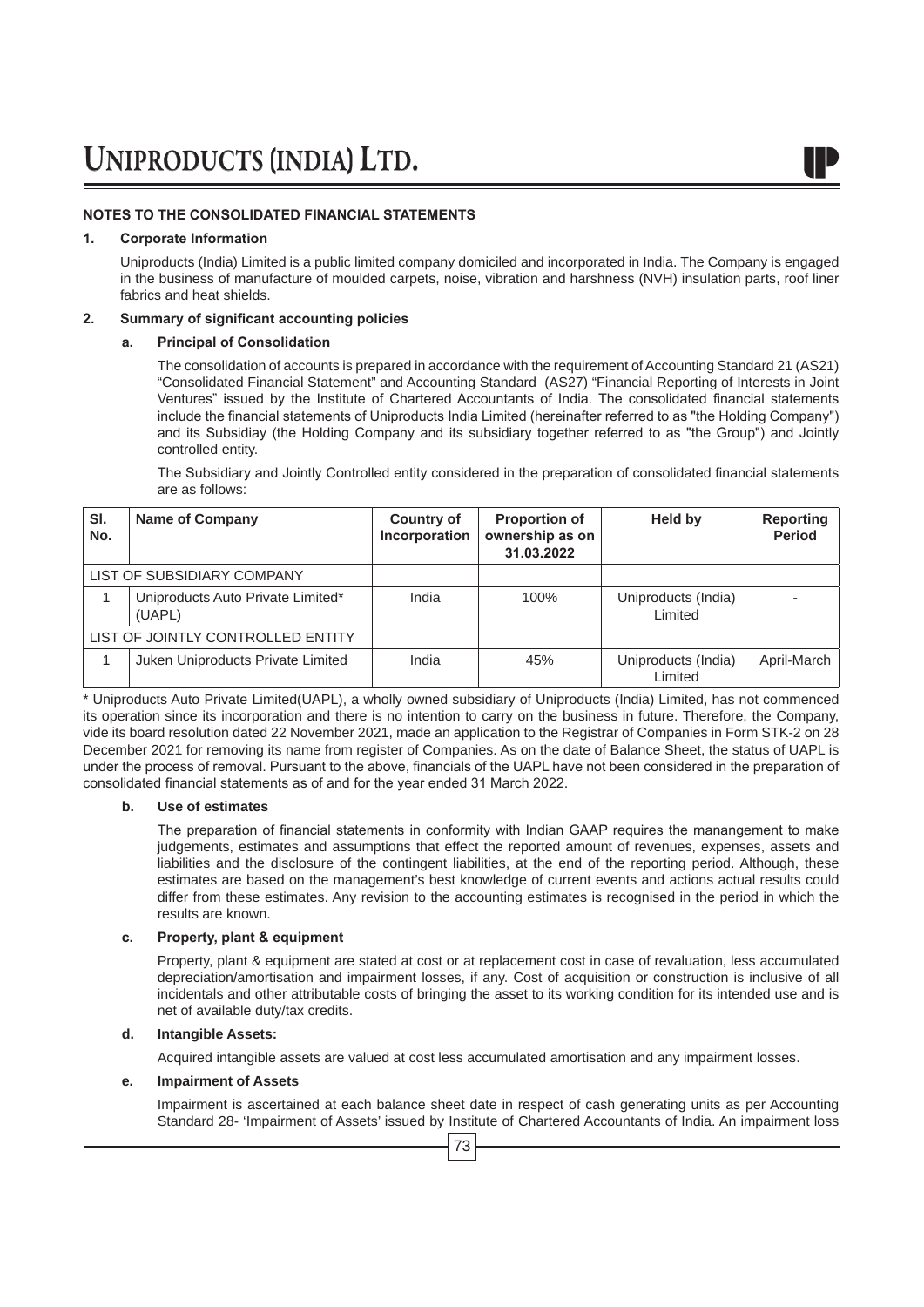### **NOTES TO THE CONSOLIDATED FINANCIAL STATEMENTS**

is recognised in books of accounts in the financial year concerned whenever the carrying amount of an asset exceeds its recoverable amount. The recoverable amount is the greater of the net selling price and value in use. In assessing value in use, the estimated future cash flows are discounted to their present value based on an appropriate discount factor.

### **f. Depreciation & Amortisation**

### **Property,plant & equipment**

- i. Depreciation on Property, plant & equipment is provided on the straight line method over the useful lives of assets prescribed in schedule II of the Companies Act, 2013 except Leasehold Land, which is amortised over the lease period and certain plant & machinery which is, based on internal assessment and independent technical evaluation carried out by external valuers, the Management estimates the useful life of these plant & machinery is 22 years. The management believes that the useful life as given above best represent the period over which management expects to use these assets. Hence the useful life for these assets is different from the useful life as prescribed under Part C of Schedule II of the Companies Act 2013.
- ii. The depreciation on assets acquired/sold/discarded/demolished during the year is provided from/upto the date the asset is commissioned/sold or discarded.
- iii. Assets costing upto Rs. 5,000 are depreciated fully in the year of purchase.

### **Intangible Assets**

 Expenditure on major Software products are written off over a period of five years on the basis of estimated economic life.

### **g. Research & Development (R&D)**

Revenue expenditure incurred for R&D is charged to the Statement of Profit and Loss. Property,plant & equipment and intangible assets purchased for R&D activities are capitalised from the date of put to use.

### **h. Revenue Recognition**

- i) Revenue from sale of goods is recognised when all the significant risks and rewards of ownership in the goods are transferred to the buyer. Sales are recognised net of trade discounts, rebates and Goods & Service Tax.
- ii) Dividend is accounted for an accrual basis when the right to receive the dividend is established.
- iii) Interest income is recognised on the time proportion basis.

### **i. Inventory Valuation**

 Raw Materials,Stores & Spares, Work in Progress and Stock of Finished & Trading goods are stated at lower of cost or net realisable value.

 In determining the cost of raw materials, stores & spares weighted average cost method is used while in the case of trading goods 'FIFO method is used.

 Work in progress and finished goods include cost of conversion and other costs incurred in bringing the inventories to their present location and condition.

### **j. Employee Benefits**

### **i) Defined Contribution Plan :**

 Employees benefits in the form of Provident Fund, Employee State Insurance and Labour Welfare Fund are considered as defined contribution plans and the contributions are charged to the Statement of Profit and Loss of the year when the contribution to respective funds are due.

### **ii) Defined Benefit Plan :**

 Retitrement benefits in the form of Gratuity is considered as defined benefit obligations and are provided for on the basis of an actuarial valuation, using the projected unit credit method, as at the date of the Balance Sheet.

 Actuarial gain/losses are immediately recognised in the Statement of Profit and Loss.

74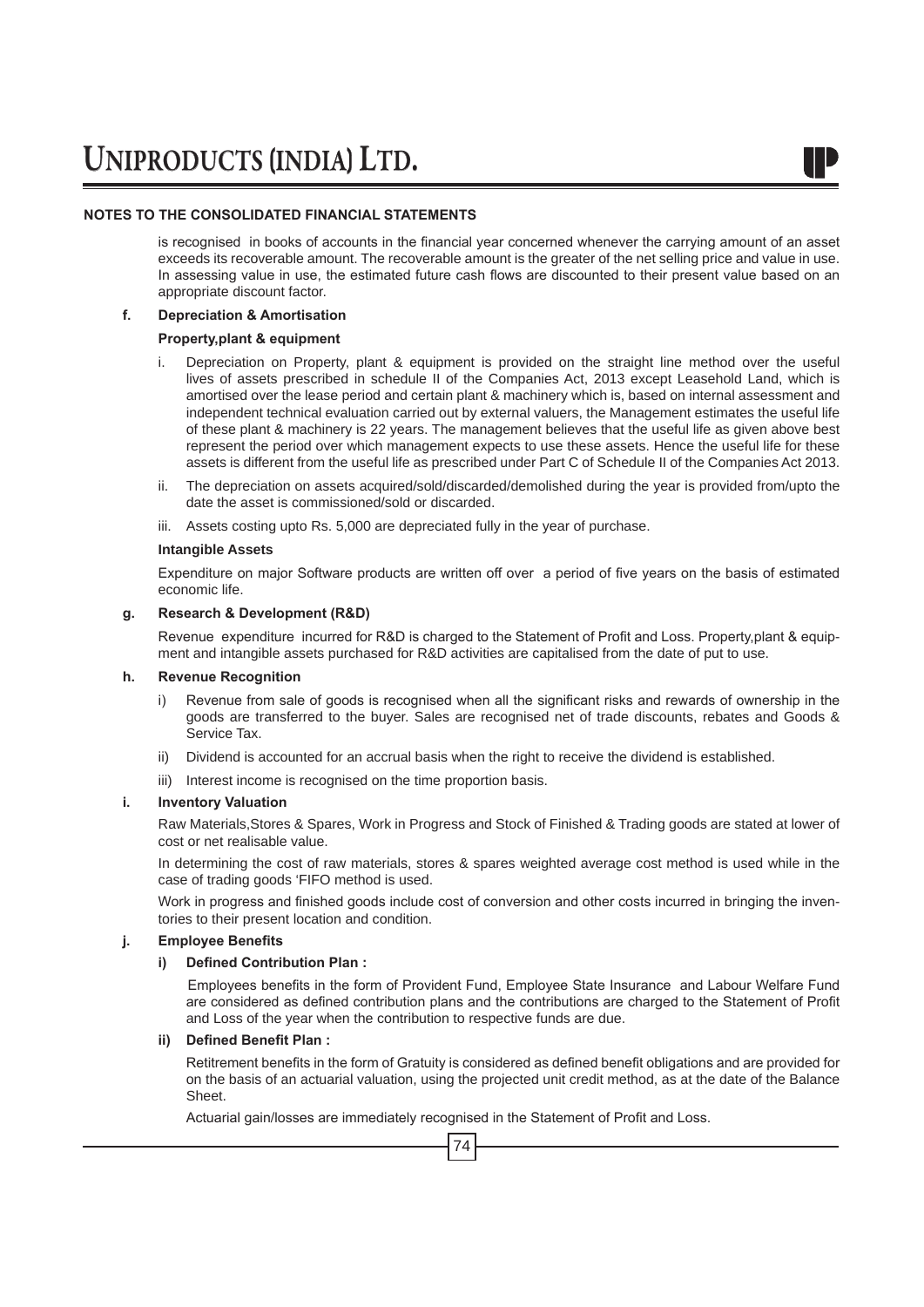### **NOTES TO THE CONSOLIDATED FINANCIAL STATEMENTS**

### **iii) Other Long Term Benefits :**

Long term compensated absence is provided for on the basis of an actuarial valuation, using the projected unit credit method, as at the date of the Balance Sheet.

 Actuarial gain/losses are immediately recognised in the Statement of Profit and Loss.

### **k. Investment**

 Investments intended to be held for less than one year are classified as current investments and carried at lower of cost or market value. All other investments are classified as long-term investment and are carried at cost. A provision for diminution is made to recognise a decline, if any, other than temporary in the value of long term investments.

### **l. Foreign Currency Transactions**

Transaction in foreign currency are recorded at the exchange rates prevailing at the dates of the transactions. Gains/ losses arising out of flucutuation in exchange rates on settlement are recognised in the Statement of Profit & Loss.

Foreign currency monetary assets & liabilites are restated at the exchange rate prevailing at the year end and the overall net gain/loss is adjusted to the Statement of Profit & Loss.

### **m. Deferred Tax**

Deferred tax is recognised, subject to consideration of prudence,on timing differences,representing the difference between the taxable income/(loss) and the accounting income/(loss) that originated in one period and are capable of reversal in one or more subsequent periods.Deferred tax assets and liabilities are measured using tax rates and the tax laws that have been enacted or substantively enacted by the Balance Sheet date.Deferred tax assets viz. unabsorbed depreciation and carry forward losses are recognised if there is virtual certainty that sufficient future taxable income will be available against which such deferred tax assets can be realised.

### **n. Borrowing Cost**

Borrowing costs that are attributable to the acquisition or construction of qualifying assets are capitalised as part of cost of such assets upto the date the assets are ready for their its intended use. All other borrowing costs are recognised as an expense in the year in which they are incurred.

### **o. Leases**

Asset acquired under leases where the Company has substantially all the risks and rewards of ownership are classified as finance lease. Such assets are capitalized at the inception of the lease at the lower of the fair value or the present value of minimum lease payments and a liability is created for an equivalent amount. Each lease rental paid is allocated between the liability and the interest cost, so as to obtain a constant periodic rate of interest on the outstanding liability for each period.

 Assets acquired on leases where a significant portion of the risks and rewards of ownership are retained by the lessor are classified as operating leases. Lease rentals are charged to the Statement of Profit & Loss on accrual basis.

### **p. Provisions and Contingent Liabilities and Contingent Assets**

Provisions are recognised for liabilities that can be measured only by using a substantial degree of estimation, if

- a) the Company has a present obligation as a result of a past event,
- b) a probable outflow of resources is expected to settle the obligation and
- c) the amount of obligation can be reliably estimated.

 Reimbursements expected in respect of expenditure required to settle a provision is recognised only when it is virtually certain that the reimbursement will be received.

Contingent Liability is disclosed in case of

- a) a present obligation arising from the past event, when it is not probable that an outflow of resources will be required to settle the obligation
- b) a possible obligation, of which the probability of outflow of resources is remote.

Contingent Assets are neither recognised nor disclosed.

75 Provisions, Contingent Liabilities and Contingent Assets are reviewed at each Balance Sheet date.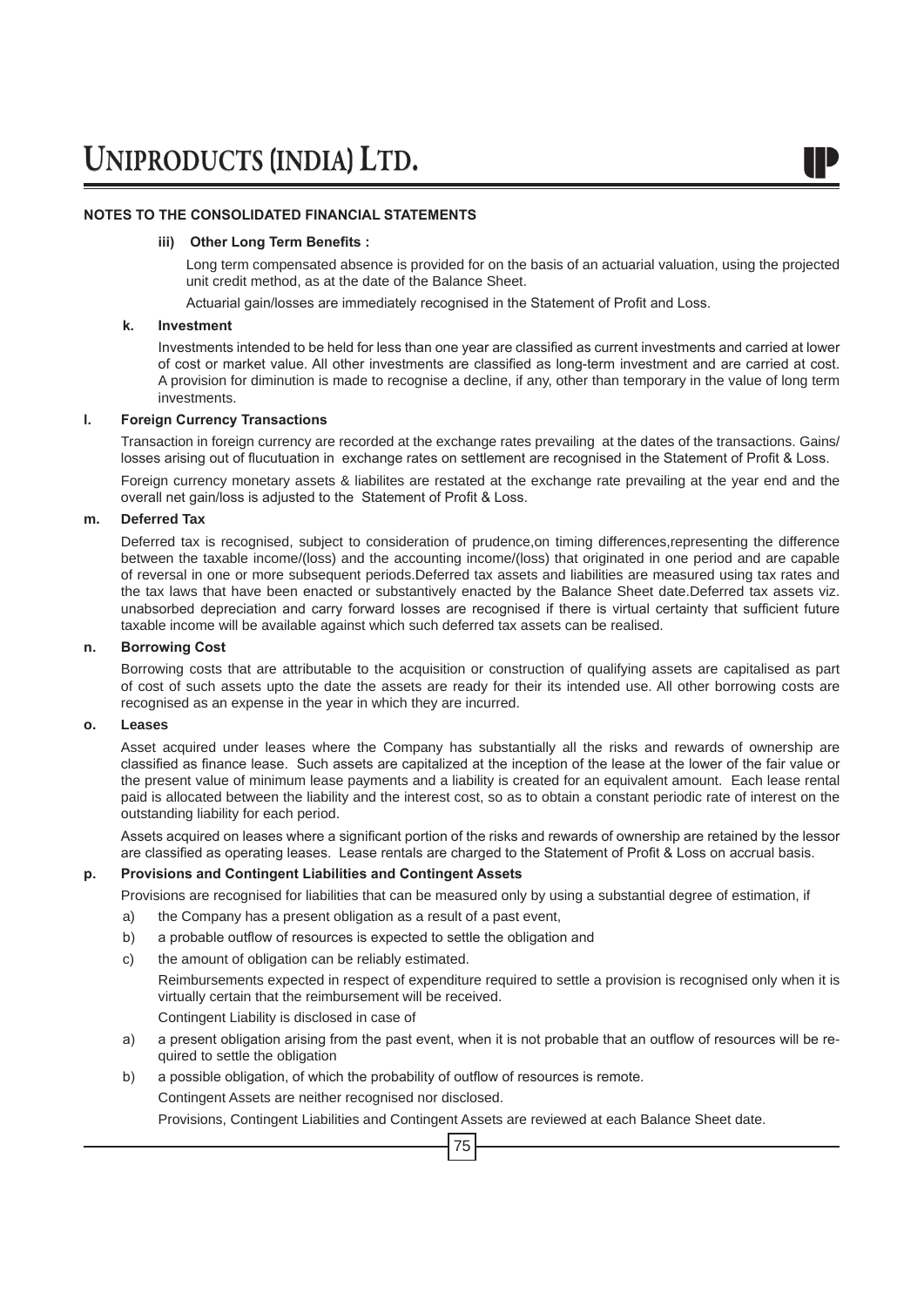### **NOTES TO THE CONSOLIDATED FINANCIAL STATEMENTS**

### **3. SHARE CAPITAL**

|                                                                        |               | (Rs. in Lakhs) |
|------------------------------------------------------------------------|---------------|----------------|
|                                                                        | As at         |                |
|                                                                        | 31 March 2022 | 31 March 2021  |
| <b>Authorised</b>                                                      |               |                |
| <b>Equity shares</b>                                                   |               |                |
| 2,00,00,000 (previous year 2,00,00,000) Equity Shares of Rs. 10/- each | 2,000.00      | 2,000.00       |
|                                                                        | 2,000.00      | 2,000.00       |
| Issued, Subscribed and fully Paid up                                   |               |                |
| Equity shares                                                          |               |                |
| 1,77,21,881 (previous year 1,77,21,881) Equity Shares of Rs. 10/- each | 1,772.19      | 1,772.19       |
|                                                                        | 1.772.19      | 1.772.19       |

### **4. RESERVES & SURPLUS**

|                                                               |               | (Rs. in Lakhs) |
|---------------------------------------------------------------|---------------|----------------|
| <b>Particulars</b>                                            | As at         |                |
|                                                               | 31 March 2022 | 31 March 2021  |
| <b>Capital Reserve</b>                                        | 840.35        | 840.35         |
|                                                               |               |                |
| <b>Securities Premium</b>                                     | 4,026.34      | 4,026.34       |
|                                                               |               |                |
| <b>Revaluation Reserve</b>                                    | 206.61        | 206.61         |
|                                                               |               |                |
| <b>General Reserve</b>                                        | 694.36        | 694.36         |
| Surplus/(Deficit) Balance in the Statement of Profit and Loss |               |                |
| As per the last financial statements                          | (2,886.05)    | (893.07)       |
| Profit/(Loss) for the year                                    | (3,278.90)    | (1,992.98)     |
| Consolidation Adjustment*                                     | (37.85)       |                |
| Net Surplus/(Deficit) in the Statement of Profit & Loss       | (6, 127.10)   | (2,886.05)     |
|                                                               |               |                |
| <b>Total Reserves &amp; Surplus</b>                           | (359.43)      | 2,881.61       |
| <b>Share of Joint Venture</b>                                 | 609.25        | 584.59         |

\* Consolidated Adjustments of Rs.37.85 Lakhs is on account of adjustment of investment in Uniproducts Auto Private Limited (UAPL), a wholly owned subsidiary of Uniproducts (India) Limited. Refer note-2.a.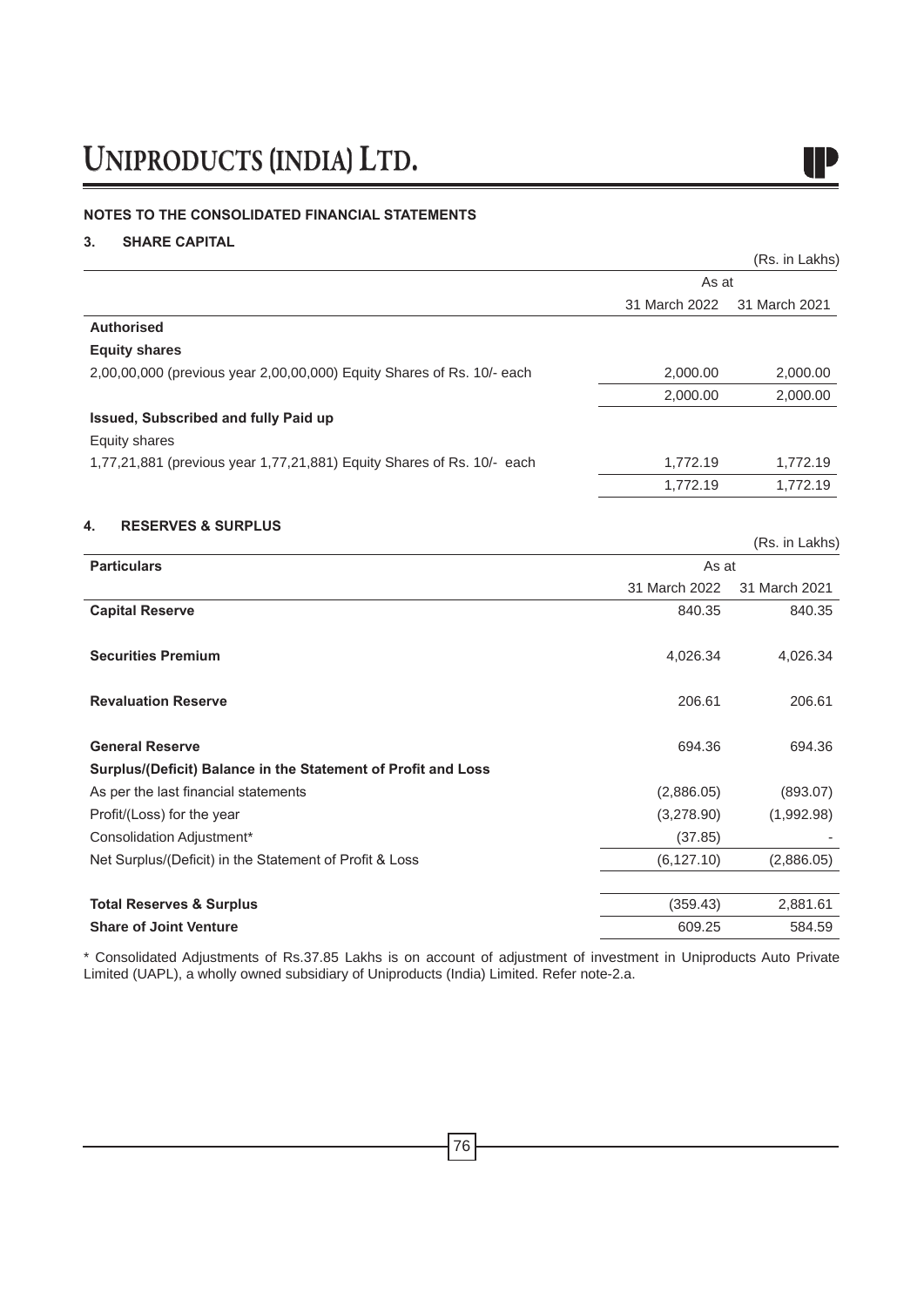### **NOTES TO THE CONSOLIDATED FINANCIAL STATEMENTS**

### **5. LONG-TERM BORROWINGS**

| <b>Particulars</b>                                                                                                                                                                                                           |                | Non-Current   |               | (Rs. in Lakhs)<br><b>Current Maturities</b> |
|------------------------------------------------------------------------------------------------------------------------------------------------------------------------------------------------------------------------------|----------------|---------------|---------------|---------------------------------------------|
|                                                                                                                                                                                                                              |                | As at         | As at         |                                             |
|                                                                                                                                                                                                                              | 31 March 2022  | 31 March 2021 | 31 March 2022 | 31 March 2021                               |
| <b>SECURED</b>                                                                                                                                                                                                               |                |               |               |                                             |
| Term loans:                                                                                                                                                                                                                  |                |               |               |                                             |
| - From banks                                                                                                                                                                                                                 | 10,840.26      | 11,417.19     | 2,278.08      | 1,588.42                                    |
| (Term loans from Yes Bank are secured by way<br>of exclusive first charge on Property, plant &<br>equipment and second charge on all the current<br>assets, both present & future and Carries interest<br>@ 9.75% per annum) |                |               |               |                                             |
| Repayment of term loans are as under:                                                                                                                                                                                        |                |               |               |                                             |
| - Rs. 2706.48 Lakhs<br>2023-24                                                                                                                                                                                               |                |               |               |                                             |
| 2024-25<br>- Rs. 2746.50 Lakhs                                                                                                                                                                                               |                |               |               |                                             |
| - Rs. 5387.25 Lakhs<br>Beyond 2024-25                                                                                                                                                                                        |                |               |               |                                             |
| <b>Other Loans &amp; Advances:</b>                                                                                                                                                                                           |                |               |               |                                             |
| <b>Finance Lease Obligations</b>                                                                                                                                                                                             |                |               |               |                                             |
| - From banks                                                                                                                                                                                                                 | 32.83          | 30.01         | 29.95         | 25.79                                       |
| - From others                                                                                                                                                                                                                | 51.54          | 9.01          | 48.59         | 12.01                                       |
| (Secured by way of hypothecation of vehicles<br>financed and carries interest @ 9.00% to 9.50%<br>per Annum)                                                                                                                 |                |               |               |                                             |
| Maturity profile as follows:                                                                                                                                                                                                 |                |               |               |                                             |
| 2023-24<br>- Rs. 47.08 Lakhs                                                                                                                                                                                                 |                |               |               |                                             |
| 2024-25<br>- Rs. 23.98 Lakhs                                                                                                                                                                                                 |                |               |               |                                             |
| - Rs. 13.30 Lakhs<br>Beyond 2024-25                                                                                                                                                                                          |                |               |               |                                             |
| (Current maturities of long-term borrowings are<br>classified as short term borrowings (refer note-9)                                                                                                                        |                |               |               |                                             |
| <b>UNSECURED</b>                                                                                                                                                                                                             |                |               |               |                                             |
| - From financial Institution                                                                                                                                                                                                 |                |               | 150.00        |                                             |
| (Carries interest @ 925% per Annum)                                                                                                                                                                                          |                |               |               |                                             |
| - From Others                                                                                                                                                                                                                |                |               | 150.00        |                                             |
| (Carries interest @ 10.50% per Annum)                                                                                                                                                                                        |                |               |               |                                             |
|                                                                                                                                                                                                                              | 10,924.63      | 11,456.21     | 2,656.62      | 1,626.22                                    |
| Share of Joint Venture                                                                                                                                                                                                       |                |               |               | 16.88                                       |
|                                                                                                                                                                                                                              |                |               |               |                                             |
|                                                                                                                                                                                                                              | $\prime\prime$ |               |               |                                             |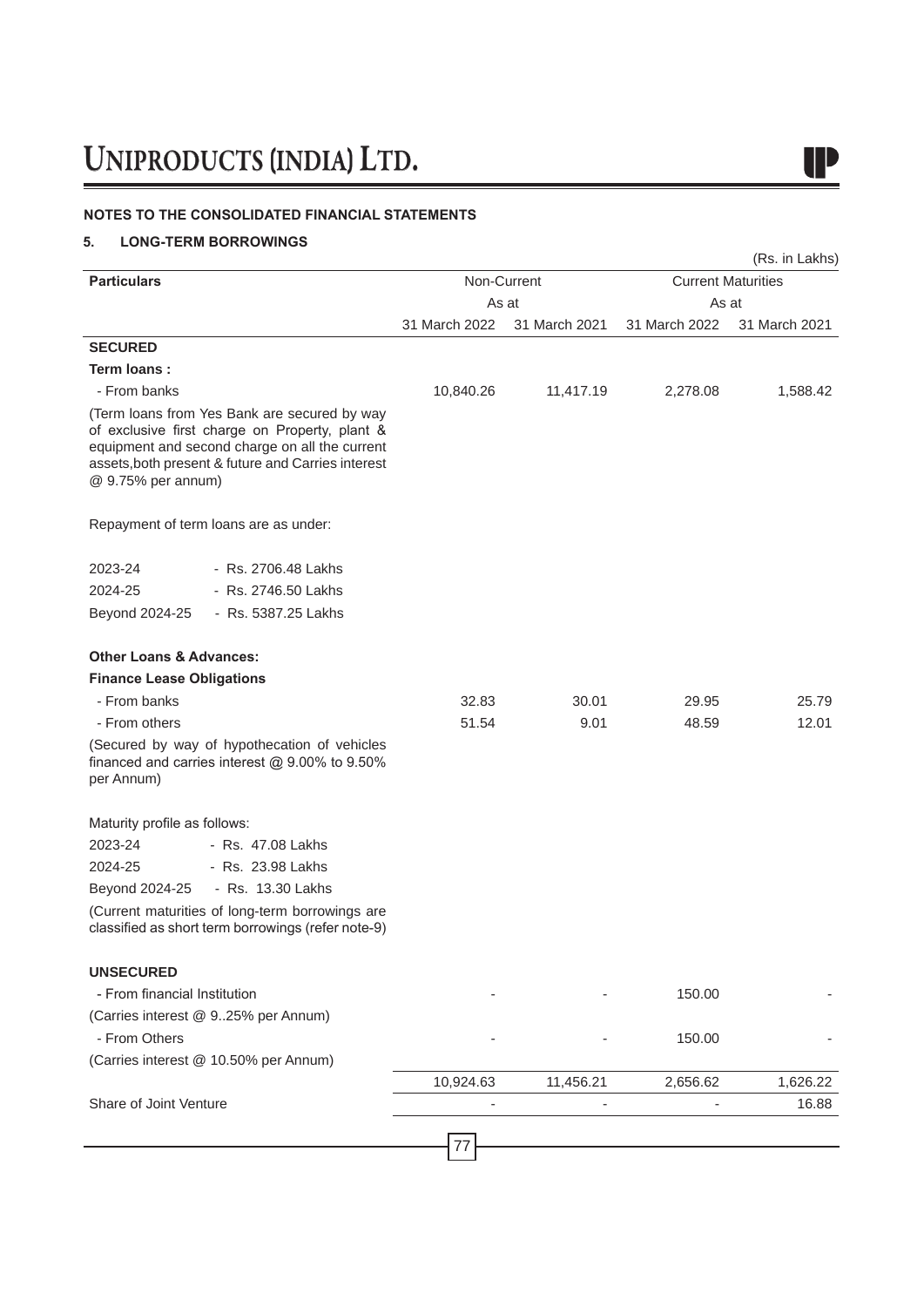### **NOTES TO THE CONSOLIDATED FINANCIAL STATEMENTS**

### **6. DEFERRED TAX LIABILITIES (NET)**

|                                                                                                                                                               |               |               |                | (Rs. in Lakhs) |
|---------------------------------------------------------------------------------------------------------------------------------------------------------------|---------------|---------------|----------------|----------------|
|                                                                                                                                                               |               |               | As at          |                |
|                                                                                                                                                               |               |               | 31 March 2022  | 31 March 2021  |
| <b>Deferred tax Liability</b>                                                                                                                                 |               |               |                |                |
| Fixed assets comprises PPE & Intangibles: Impact of difference between tax<br>depreciation and depreciation/ amortization charged for the financial reporting |               |               | 1,896.77       | 1,913.74       |
| <b>Gross deferred tax Liability</b>                                                                                                                           |               |               | 1,896.77       | 1,913.74       |
| <b>Deferred Tax Assets</b>                                                                                                                                    |               |               |                |                |
| Impact of expenditure charged to the statement of profit and loss in the current<br>year but allowed for tax purposes on payment basis                        |               |               | 150.78         | 162.05         |
| <b>Unabsorbed Loss</b>                                                                                                                                        |               |               | 3,443.91       | 2,308.84       |
| Provision for Doubtful Debts/Inventories                                                                                                                      |               |               | 23.95          | 29.11          |
| Gross deferred tax asset                                                                                                                                      |               |               | 3,618.64       | 2,500.00       |
| <b>Net Deferred Tax Assets</b>                                                                                                                                |               |               | (1,721.87)     | (586.26)       |
| Share of Joint Venture                                                                                                                                        |               |               | 20.39          | 20.61          |
| 7.<br><b>OTHER LONG TERM LIABILITIES</b>                                                                                                                      |               |               |                |                |
|                                                                                                                                                               |               |               |                | (Rs. in Lakhs) |
|                                                                                                                                                               |               |               | As at          |                |
|                                                                                                                                                               |               |               | 31 March 2022  | 31 March 2021  |
| Interest Free Security Deposits from Customers                                                                                                                |               |               | 29.92<br>29.92 | 29.52<br>29.52 |
| <b>Share of Joint Venture</b>                                                                                                                                 |               |               |                |                |
|                                                                                                                                                               |               |               |                |                |
| 8.<br><b>PROVISIONS</b>                                                                                                                                       |               |               |                | (Rs. in Lakhs) |
| <b>Particulars</b>                                                                                                                                            | Long-Term     |               | Short-Term     |                |
|                                                                                                                                                               |               | As at         | As at          |                |
|                                                                                                                                                               | 31 March 2022 | 31 March 2021 | 31 March 2022  | 31 March 2021  |
| Provision for employee benefits                                                                                                                               |               |               |                |                |
| Gratiuity                                                                                                                                                     | 14.85         | 13.18         | 81.50          | 81.70          |
| Leave Encashment                                                                                                                                              | 224.92        | 183.02        | 39.06          | 33.12          |
|                                                                                                                                                               | 239.77        | 196.20        | 120.56         | 114.82         |
| <b>Share of Joint Venture</b>                                                                                                                                 | 22.27         | 19.07         | 0.73           | 0.95           |
| 9.<br><b>SHORT TERM BORROWINGS</b>                                                                                                                            |               |               |                |                |
|                                                                                                                                                               |               |               |                | (Rs. in Lakhs) |
|                                                                                                                                                               |               |               | As at          |                |
|                                                                                                                                                               |               |               | 31 March 2022  | 31 March 2021  |
| <b>SECURED</b>                                                                                                                                                |               |               |                |                |
| Cash credit/Buyers credit<br>-From bank                                                                                                                       |               |               |                |                |
| (secured by way of first charge on all the current assets and second charge on all                                                                            |               |               | 5,070.56       | 4,542.06       |
| the fixed assets (Property, plant & equipment), both present and future. It carries<br>interest @ 8.50% per annum)                                            |               |               |                |                |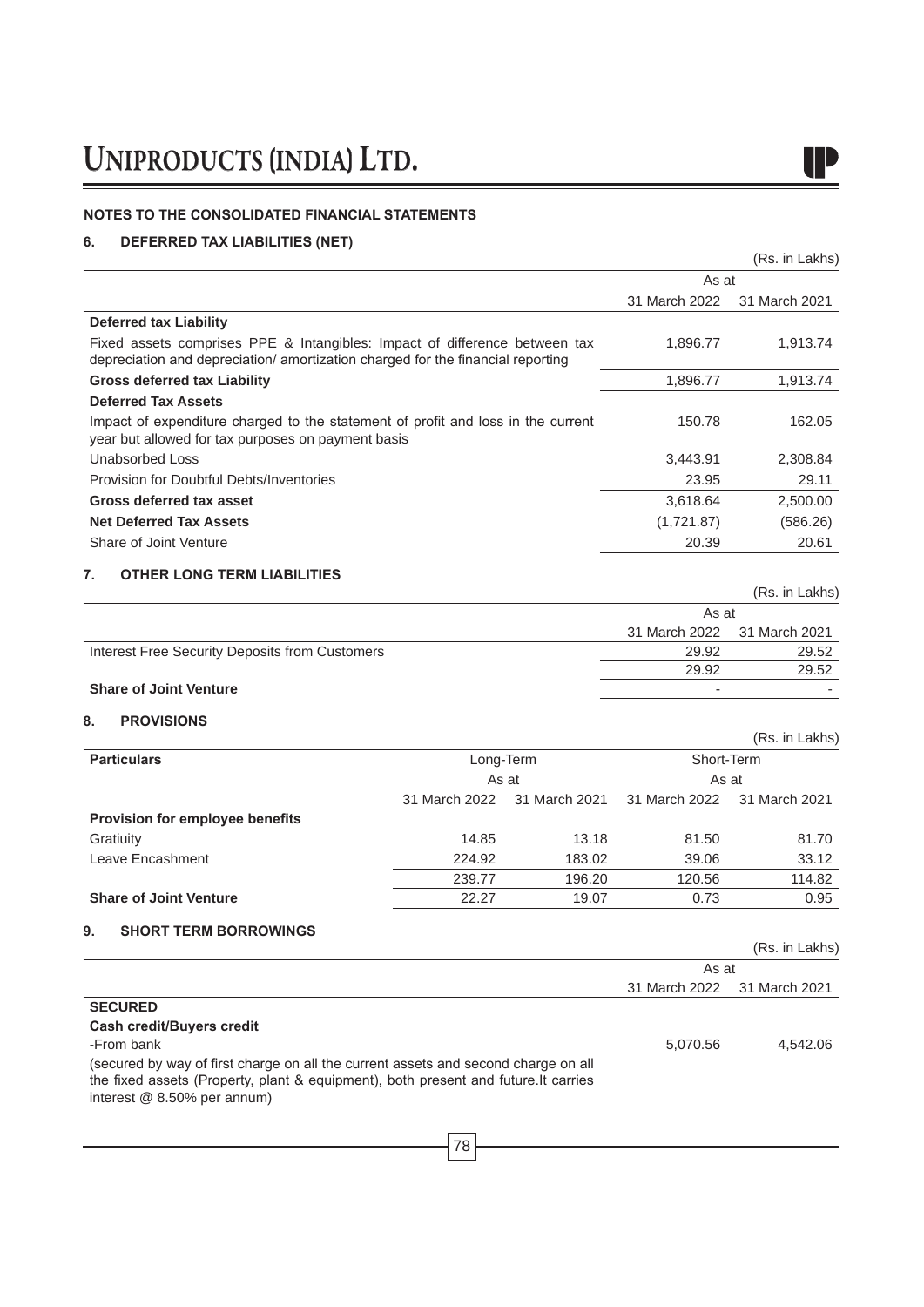### **NOTES TO THE CONSOLIDATED FINANCIAL STATEMENTS**

| <b>UNSECURED</b>                                                                                              |               |                |
|---------------------------------------------------------------------------------------------------------------|---------------|----------------|
| -From bank (Vendor Bill Discounting)                                                                          | 1,587.63      | 1,267.65       |
| Current maturities of long-term borrowings (includes finance lease obligations)<br>(refer note-5 for details) | 2,656.61      | 1,626.21       |
|                                                                                                               | 9,314.80      | 7,435.92       |
| <b>Share of Joint Venture</b>                                                                                 | 12.59         | 251.05         |
| 10.<br><b>TRADE PAYABLES</b>                                                                                  |               |                |
|                                                                                                               |               | (Rs. in Lakhs) |
|                                                                                                               | As at         |                |
|                                                                                                               | 31 March 2022 | 31 March 2021  |
| Trade payables                                                                                                |               |                |
| - Total outstanding dues of micro enterprises and small enterprises *                                         | 2,075.07      | 2,046.16       |
| - Total outstanding dues of creditors other than micro enterprises and small<br>enterprises                   | 4,765.50      | 4,259.77       |
|                                                                                                               | 6,840.57      | 6,305.93       |
| <b>Share of Joint Venture</b>                                                                                 | 219.14        | 198.44         |
| * Refer note no. 31 for dues of micro enterprises and small enterprises                                       |               |                |
| Trade payable ageing schedule as on 31 March 2022                                                             |               |                |
|                                                                                                               |               | (Rs. in Lakhs) |

| <b>Particulars</b> |          |                     |       | Outstanding for following periods<br>from due date of payment |                      |          |
|--------------------|----------|---------------------|-------|---------------------------------------------------------------|----------------------|----------|
|                    | Not due  | Less than<br>1 year |       | 1-2 years 2-3 years                                           | More than<br>3 years | Total    |
| (i) MSME           | 865.03   | 1,200.78            | 5.81  | 3.45                                                          |                      | 2,075.07 |
| (ii) Others        | 3,012.06 | 1,627.02            | 54.76 | 58.13                                                         | 13.54                | 4,765.51 |

### **Trade payable ageing schedule as on 31 March 2021**

| .                  |          |           |        |                                                               |           | (Rs. in Lakhs) |
|--------------------|----------|-----------|--------|---------------------------------------------------------------|-----------|----------------|
| <b>Particulars</b> |          |           |        | Outstanding for following periods<br>from due date of payment |           |                |
|                    |          | Less than |        | 1-2 years 2-3 years                                           | More than | Total          |
|                    | Not due  | 1 vear    |        |                                                               | 3 years   |                |
| (i) MSME           | 1,142.74 | 899.82    | 3.60   |                                                               |           | 2,046.16       |
| (ii) Others        | 2,953.37 | 1,122.66  | 168.55 | 15.20                                                         |           | 4,259.78       |

### **11. OTHER CURRENT LIABILITIES**

|                                            |               | (Rs. in Lakhs) |
|--------------------------------------------|---------------|----------------|
|                                            | As at         |                |
|                                            | 31 March 2022 | 31 March 2021  |
| Interest accrued and due on borrowings     | 98.41         | 92.95          |
| Interest accrued but not due on borrowings | 24.71         | 21.21          |
| <b>Others</b>                              |               |                |
| - Advances from customers                  | 515.47        | 263.10         |
| - Other Payables (Includes statutory dues) | 856.30        | 834.22         |
|                                            | 1,494.89      | 1,211.48       |
| <b>Share of Joint Venture</b>              | 112.02        | 70.26          |
| 79                                         |               |                |

IP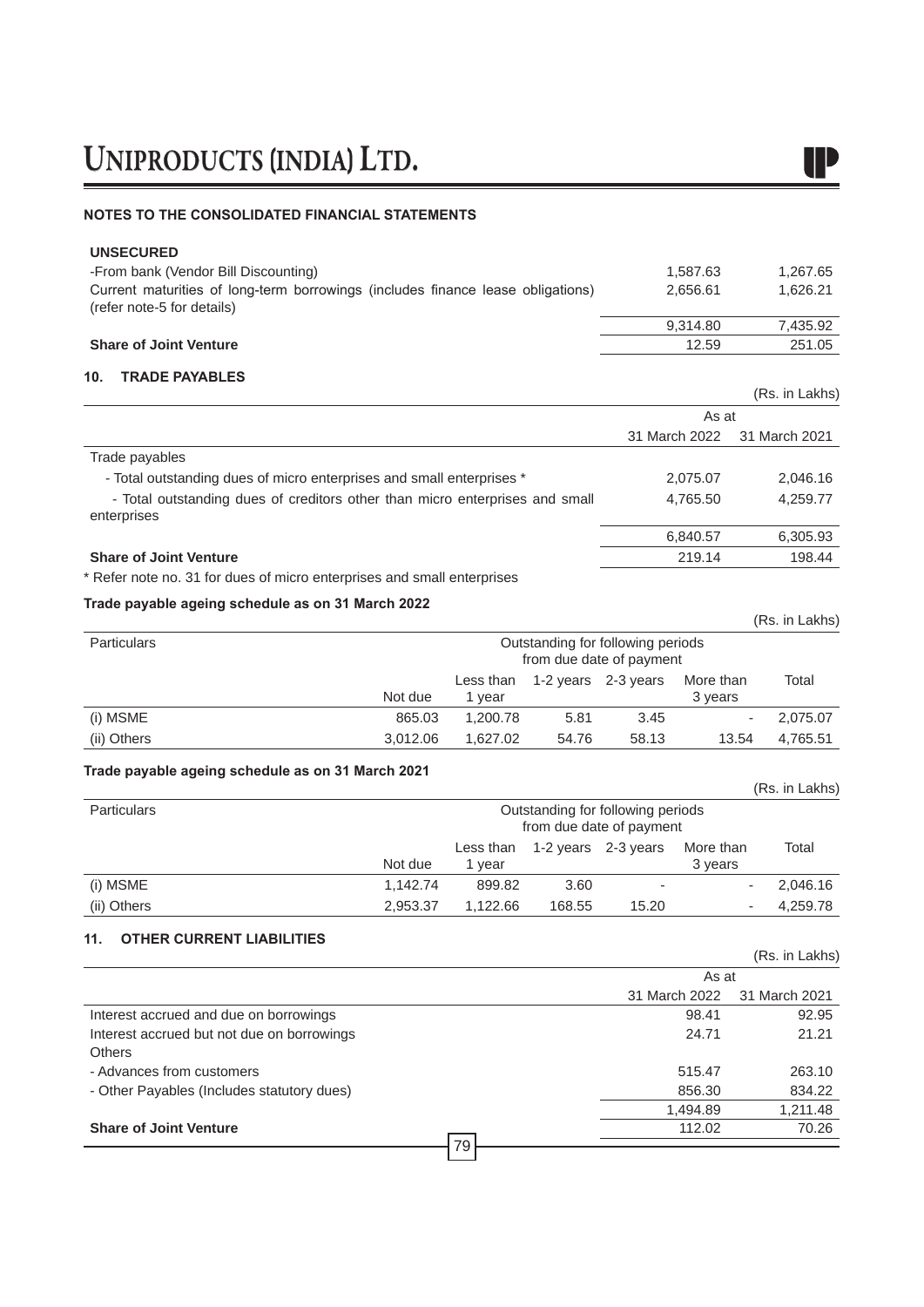# NOTES TO THE CONSOLIDATED FINANCIAL STATEMENTS **NOTES TO THE CONSOLIDATED FINANCIAL STATEMENTS**

# **a. PROPERTY, PLANT AND EQUIPMENT AND INTANGIBLE ASSETS 12. a. PROPERTY, PLANT AND EQUIPMENT AND INTANGIBLE ASSETS**  $12.$

|                                              |                       |           |                    |           |                        |                       |                 |                             |                        |                        | (Rs. in Lakhs)         |
|----------------------------------------------|-----------------------|-----------|--------------------|-----------|------------------------|-----------------------|-----------------|-----------------------------|------------------------|------------------------|------------------------|
|                                              |                       |           | <b>Gross Block</b> |           |                        |                       |                 | Depreciation                |                        | Net Block              |                        |
|                                              | As at<br>1 April 2021 | Additions | Sub<br>total       | Disposals | As at<br>31 March 2022 | As at<br>1 April 2021 | for the<br>year | Discard<br><b>Disposals</b> | As at<br>31 March 2022 | 31 March 2022<br>As at | As at<br>31 March 2021 |
| Property, plant and<br>equipment             |                       |           |                    |           |                        |                       |                 |                             |                        |                        |                        |
| Land                                         | 181.72                |           | 181.72             |           | 181.72                 |                       |                 |                             |                        | 181.72                 | 181.72                 |
| Leasehold Land                               | 313.42                | 7.22      | 320.64             | 13.44     | 307.20                 | 60.15                 | 3.92            | 3.05                        | 61.02                  | 246.18                 | 253.27                 |
| Buildings                                    | 6,399.49              | 65.11     | 6,464.60           |           | 6,464.60               | 1,655.18              | 210.54          |                             | 1,865.72               | 4,598.88               | 4,744.31               |
| Plant and Equipment                          | 28,772.60             | 222.30    | 28,994.90          |           | 28,994.90              | 15,994.58             | 1,370.51        |                             | 17,365.09              | 11,629.81              | 12,778.02              |
| Furniture and Fixtures                       | 123.61                | 4.96      | 128.57             |           | 128.57                 | 79.13                 | 7.18            |                             | 86.31                  | 42.26                  | 44.48                  |
| Vehicles                                     | 313.08                | 7.72      | 320.80             | 10.44     | 310.36                 | 190.65                | 31.11           | 5.46                        | 216.30                 | 94.06                  | 122.43                 |
| Office equipment                             | 235.92                | 7.75      | 243.67             |           | 243.67                 | 176.62                | 25.32           |                             | 201.94                 | 41.73                  | 59.30                  |
| Computers                                    | 142.03                | 4.34      | 146.37             |           | 146.37                 | 117.90                | 11.10           |                             | 129.00                 | 17.37                  | 24.13                  |
| Leased Assets                                |                       |           |                    |           |                        |                       |                 |                             |                        |                        |                        |
| Vehicles                                     | 237.76                | 98.24     | 336.00             |           | 336.00                 | 111.39                | 34.14           |                             | 145.53                 | 190.47                 | 126.37                 |
| <b>Total</b>                                 | 36,719.63             | 417.64    | 37,137.27          | 23.88     | 37, 113.39             | 18,385.60             | 1,693.82        | 8.51                        | 20,070.91              | 17,042.48              | 18,334.03              |
| <b>b. INTANGIBLE ASSETS</b><br>$\frac{2}{3}$ |                       |           |                    |           |                        |                       |                 |                             |                        |                        | (Rs. in Lakhs)         |
|                                              |                       |           | <b>Gross Block</b> |           |                        |                       |                 | Depreciation                |                        | Net Block              |                        |
|                                              | As at<br>1 April 2021 | Additions | Sub total          | Disposals | 31 March 2022<br>As at | As at<br>1 April 2021 | for the<br>year | <b>Disposals</b>            | 31 March 2022<br>As at | As at<br>31 March 2022 | As at<br>31 March 2021 |
|                                              |                       |           |                    |           |                        |                       |                 |                             |                        |                        |                        |

UNIPRODUCTS (INDIA) LTD.

|                             |                       |           |                    |                     |                                       |                    |       |                   |           |                                                    | (KS. In Lakns) |
|-----------------------------|-----------------------|-----------|--------------------|---------------------|---------------------------------------|--------------------|-------|-------------------|-----------|----------------------------------------------------|----------------|
|                             |                       |           | <b>Gross Block</b> |                     |                                       |                    |       | Depreciation      |           | Net Block                                          |                |
|                             | As at<br>  April 2021 | Additions |                    | Sub total Disposals | 31 March 2022   1 April 2021<br>As at | As at              | year  | for the Disposals | As at     | 31 March 2022 31 March 2022 31 March 2021<br>As at | As at          |
| ntangible Assets            |                       |           |                    |                     |                                       |                    |       |                   |           |                                                    |                |
| Goodwill (on consolidation) | 0.07                  |           | 0.07               | 0.07                |                                       |                    |       |                   |           |                                                    | 0.07           |
| Computer software           | 119.92                | 11.13     | 131.05             |                     | 131.05                                | 95.39              | 12.63 |                   | 108.02    | 23.03                                              | 24.53          |
| <b>Total</b>                | 119.99                | 11.13     | 131.12             | 0.07                | 131.05                                | 95.39              | 12.63 |                   | 108.02    | 23.03                                              | 24.60          |
| Previous year               | 36,770.11             |           | 396.48 37,166.59   | 326.98              | 36,839.62                             | 17,068.09 1,697.10 |       | 284.21            | 18,480.99 |                                                    |                |
| Share of Joint Venture      |                       |           |                    |                     |                                       |                    |       |                   |           | 600.01                                             | 638.27         |

UP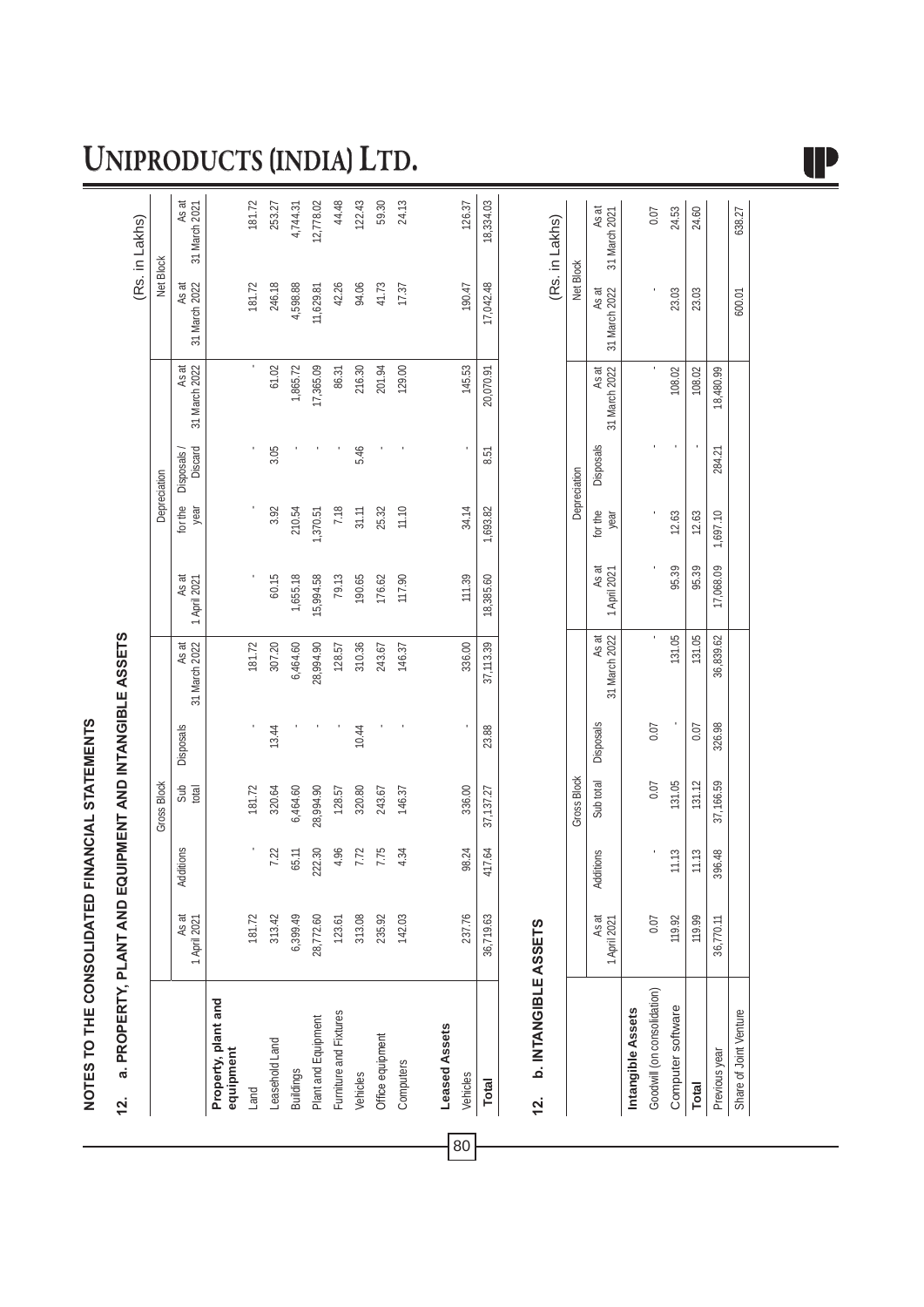### **NOTES TO THE CONSOLIDATED FINANCIAL STATEMENTS**

### **12. c. CAPITAL WORK-IN-PROGRESS**

| <u>IZ. U. UAFIIAL WUNN-IN-FINUUNLUU</u> |                          |           |                          |                        | (Rs. in Lakhs)           |
|-----------------------------------------|--------------------------|-----------|--------------------------|------------------------|--------------------------|
|                                         | As at<br>1 April 2021    | Additions | Deductions               | As at<br>31 March 2022 | As at<br>31 March 2021   |
| Capital work-in-progress                | $\overline{\phantom{a}}$ | 235.40    | $\overline{\phantom{a}}$ | 235.40                 | -                        |
| Total                                   | $\overline{\phantom{a}}$ | 235.40    | $\overline{\phantom{0}}$ | 235.40                 | $\overline{\phantom{a}}$ |
| Previous year                           | $\overline{\phantom{a}}$ |           | $\overline{\phantom{a}}$ |                        |                          |

### **Capital work-in-progress aging schedule for the year ended 31 March 2022 and 31 March 2021:**

| Capital work-in-progress aging schedule for the year ended 31 March 2022 and 31 March 2021. |                                |                |           |                          |                |
|---------------------------------------------------------------------------------------------|--------------------------------|----------------|-----------|--------------------------|----------------|
|                                                                                             |                                |                |           |                          | (Rs. in Lakhs) |
| <b>CWIP</b>                                                                                 | Amount in CWIP for a period of |                |           |                          |                |
|                                                                                             | Less than                      | 1-2 vears      | 2-3 vears | More than                | Total          |
|                                                                                             | vear                           |                |           | 3 years                  |                |
| Projects in progress                                                                        | 235.40                         |                | ۰         | $\overline{\phantom{a}}$ | 235.40         |
|                                                                                             | ( – )                          | $\overline{a}$ | $(-)$     | $(-)$                    | $(-1)$         |

### **13. NON CURRENT INVESTMENTS**

|                                                                            | As at                       |          |  |
|----------------------------------------------------------------------------|-----------------------------|----------|--|
|                                                                            | 31 March 2022 31 March 2021 |          |  |
| Non-Trade Investments (Unquoted)                                           |                             |          |  |
| Darrameks Hotels & Developers Private Limited                              | -                           | 2.160.00 |  |
| Nil (Previous year 21,60,000) Unsecured Optionally Convertiable Redeemable |                             |          |  |
| Debenture of Rs. 100 each                                                  |                             |          |  |
|                                                                            | -                           | 2.160.00 |  |
| <b>Share of Joint Venture</b>                                              |                             |          |  |

### **14. LOANS AND ADVANCES**

|                                                                        |               |               |               | (Rs. in Lakhs) |  |
|------------------------------------------------------------------------|---------------|---------------|---------------|----------------|--|
|                                                                        | Non-Current   |               | Current       |                |  |
|                                                                        | As at         |               | As at         |                |  |
|                                                                        | 31 March 2022 | 31 March 2021 | 31 March 2022 | 31 March 2021  |  |
| <b>Capital Advances</b>                                                |               |               |               |                |  |
| Unsecured, considered good                                             | 32.50         | 108.76        |               |                |  |
|                                                                        | 32.50         | 108.76        |               |                |  |
| Advances Recoverable in cash or in kind or<br>for value to be received |               |               |               |                |  |
| Unsecured, Considered Good *                                           |               |               | 398.79        | 1,072.37       |  |
| <b>Other loans and advances</b>                                        |               |               |               |                |  |
| Unsecured, considered good                                             |               |               |               |                |  |
| MAT credit entitlement                                                 | 725.58        | 729.18        |               |                |  |
| Loan to Employees                                                      | 103.72        | 116.98        | 74.95         | 74.46          |  |
| Advance Tax                                                            |               |               | 152.51        | 126.41         |  |
| Balance with Statutory/Government Authorities                          |               |               | 166.92        | 121.68         |  |
| Other loans and advances                                               |               |               | 14.25         | 14.25          |  |
|                                                                        | 829.30        | 846.16        | 807.42        | 1,409.17       |  |
|                                                                        | 861.80        | 954.92        | 807.42        | 1,409.17       |  |
| <b>Share of Joint Venture</b>                                          |               | 14.86         | 36.74         |                |  |
|                                                                        | 81            |               |               |                |  |

 $\blacksquare$ 

(Rs. in Lakhs)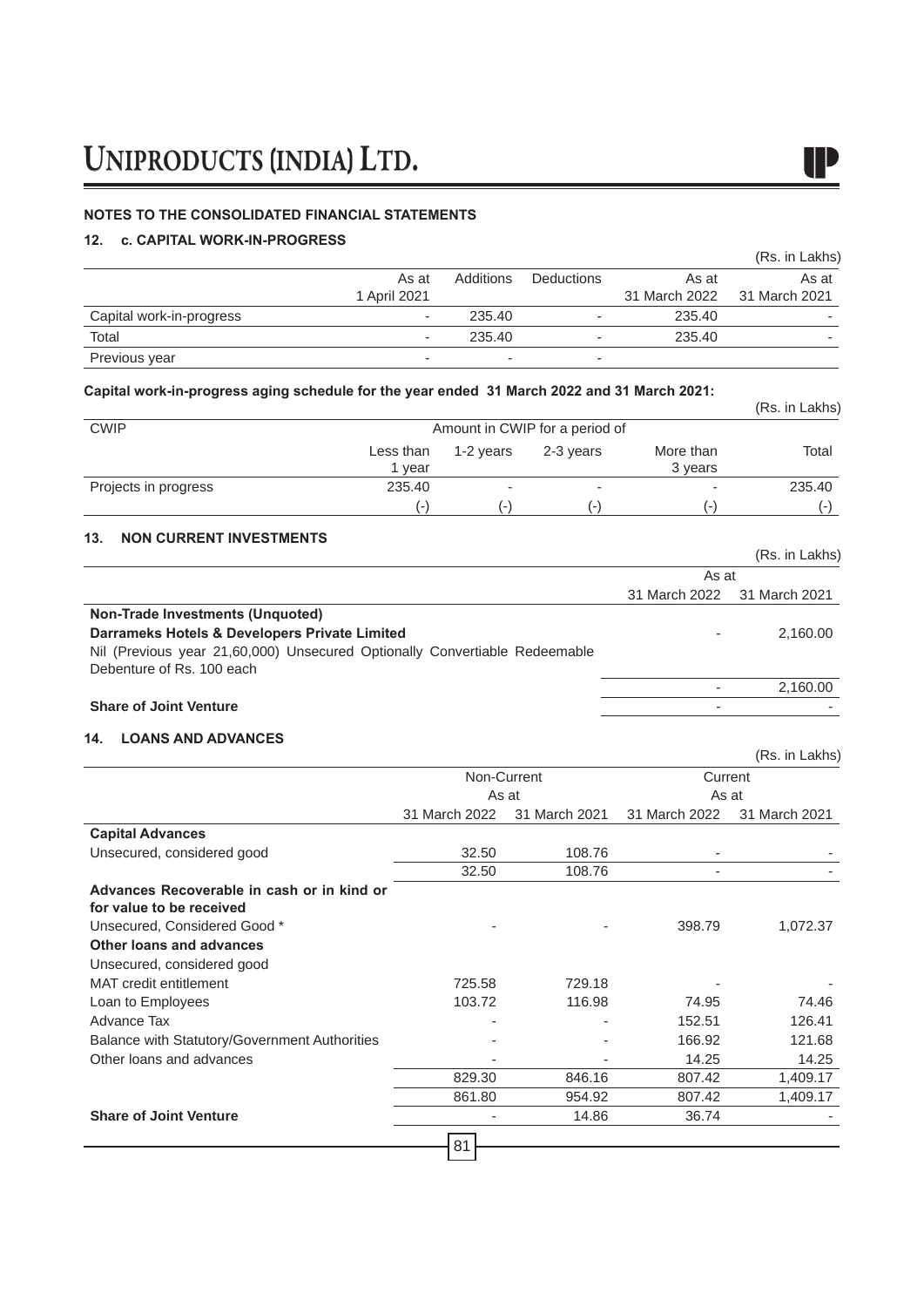### **NOTES TO THE CONSOLIDATED FINANCIAL STATEMENTS**

### **15. OTHER NON CURRENT ASSETS**

|                                                                                                           |               | (Rs. in Lakhs) |
|-----------------------------------------------------------------------------------------------------------|---------------|----------------|
|                                                                                                           | As at         |                |
|                                                                                                           | 31 March 2022 | 31 March 2021  |
| <b>Security Deposits</b>                                                                                  |               |                |
| Unsecured, considered good                                                                                | 252.63        | 239.92         |
|                                                                                                           | 252.63        | 239.92         |
| <b>Share of Joint Venture</b>                                                                             | 2.36          | 17.64          |
| <b>INVENTORIES</b><br>16.                                                                                 |               |                |
|                                                                                                           |               | (Rs. in Lakhs) |
|                                                                                                           | As at         |                |
|                                                                                                           | 31 March 2022 | 31 March 2021  |
| Raw Material (including in transit Rs. 141.70 Lakhs (Previous Year Rs. 224.85)<br>Lakhs) (refer note- 21) | 1,587.84      | 1,514.36       |
| Work in Progress (refer note- 22)                                                                         | 2,462.98      | 1,712.09       |
| Finished Goods (refer note-22)                                                                            | 377.46        | 532.64         |
| Stock-in-trade (including in transit Rs. Nil (Previous Year Rs. Nil) (refer note- 22)                     | 1.56          | 26.19          |
| Stores & Spares (including in transit Rs. 30.13 Lakhs (Previous Year Rs. 35.63)<br>Lakhs)                 | 992.31        | 854.15         |
|                                                                                                           | 5,422.15      | 4,639.43       |
| Less: Provision for Obsolescence                                                                          | 25.81         | 21.40          |

|                               | 5.396.34 | 4,618.03 |
|-------------------------------|----------|----------|
| <b>Share of Joint Venture</b> | 246.23   | 257.52   |
| 17. TRADE RECEIVABLES         |          |          |

|               | (Rs. in Lakhs) |  |
|---------------|----------------|--|
| As at         |                |  |
| 31 March 2022 | 31 March 2021  |  |
|               |                |  |
| 15.78         | 21.00          |  |
|               |                |  |
| 3,418.43      | 2,669.54       |  |
| 3,434.21      | 2,690.54       |  |
| 216.25        | 303.53         |  |
|               |                |  |



4,618.03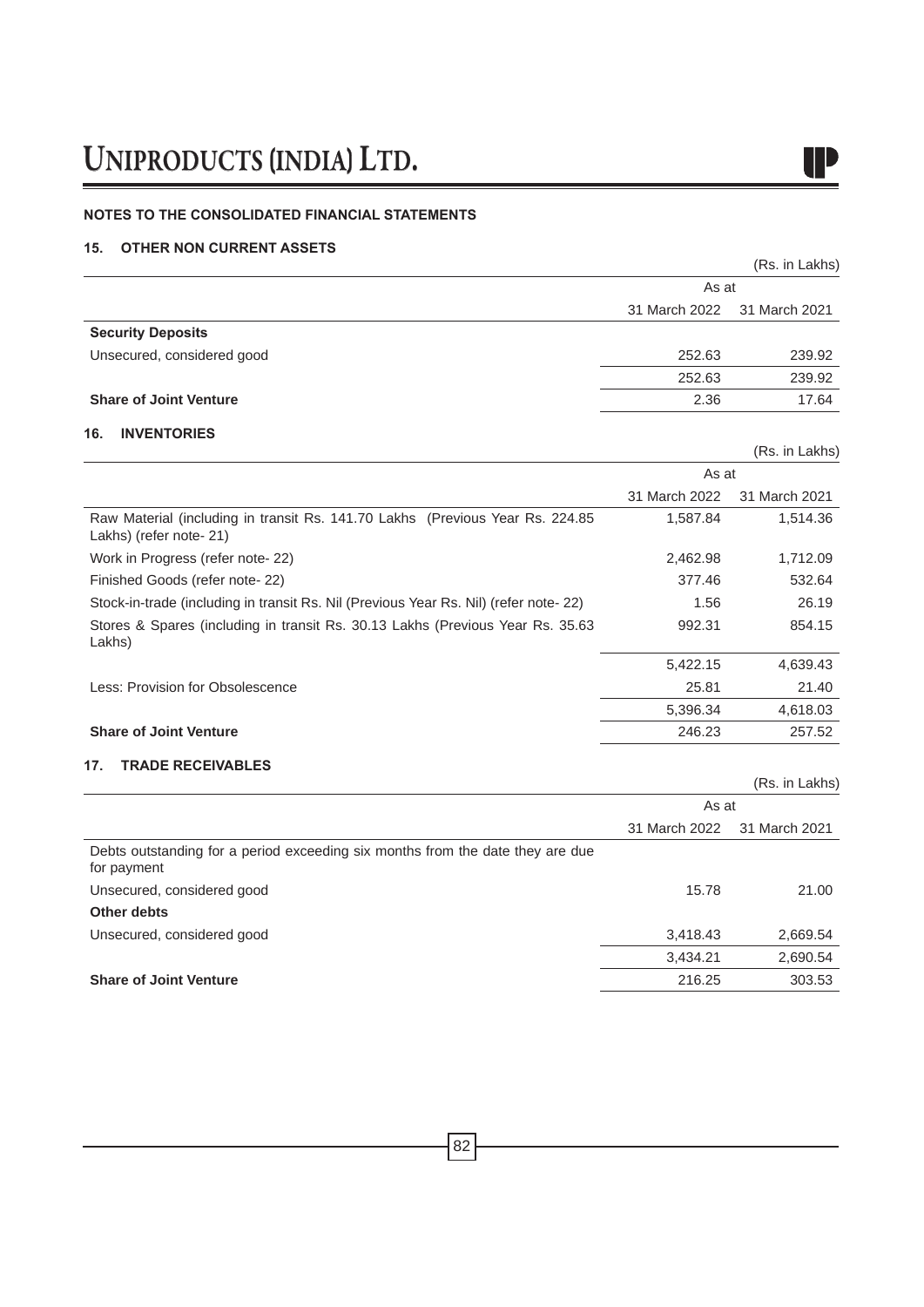### **NOTES TO THE CONSOLIDATED FINANCIAL STATEMENTS**

### **Trade Receivables ageing schedule as on 31 March 2022**

| <b>Particulars</b>                                         |          |                          | Outstanding for following periods | from due date of payment |                  |                      |          |
|------------------------------------------------------------|----------|--------------------------|-----------------------------------|--------------------------|------------------|----------------------|----------|
|                                                            | Not due  | Less than<br>6 months    | 6 months -<br>1 year              | 1-2<br>vears             | $2 - 3$<br>vears | More than<br>3 years | Total    |
| $(i)$ Undisputed Trade receivables $-$<br>considered good  | 3.228.73 | 188.86                   | 10.99                             | 5.24                     | 0.39             |                      | 3.434.21 |
| (ii) Undisputed Trade Receivables -<br>considered doubtful |          | $\overline{\phantom{a}}$ | $\overline{\phantom{a}}$          | $\overline{\phantom{a}}$ |                  |                      |          |

### **Trade Receivables ageing schedule as on 31 March 2021**

|                                                            |          |                       |                                   |                          |                  |                      | (Rs. in Lakhs) |
|------------------------------------------------------------|----------|-----------------------|-----------------------------------|--------------------------|------------------|----------------------|----------------|
| <b>Particulars</b>                                         |          |                       | Outstanding for following periods | from due date of payment |                  |                      |                |
|                                                            | Not due  | Less than<br>6 months | 6 months -<br>1 year              | $1 - 2$<br>years         | $2 - 3$<br>vears | More than<br>3 years | Total          |
| (i) Undisputed Trade receivables -<br>considered good      | 2.587.12 | 82.63                 | 19.41                             | 0.32                     | 1.06             |                      | 2,690.54       |
| (ii) Undisputed Trade Receivables -<br>considered doubtful |          | -                     |                                   | -                        | -                |                      |                |

### **18. CASH AND CASH EQUIVALENTS**

|                                               |               | (Rs. in Lakhs) |  |
|-----------------------------------------------|---------------|----------------|--|
|                                               | As at         |                |  |
|                                               | 31 March 2022 | 31 March 2021  |  |
|                                               |               |                |  |
| Cash on hand                                  | 10.72         | 11.05          |  |
| Balance with banks - Current accounts         | 560.93        | 344.46         |  |
| Other bank balances - Margin money / deposits | 31.10         | 30.90          |  |
|                                               | 602.75        | 386.41         |  |
| <b>Share of Joint Venture</b>                 | 28.08         | 28.99          |  |
|                                               |               |                |  |

### **19. REVENUE FROM OPERATIONS**

|                                |               | (Rs. in Lakhs) |  |  |
|--------------------------------|---------------|----------------|--|--|
|                                |               | Year Ended     |  |  |
|                                | 31 March 2022 | 31 March 2021  |  |  |
| Sale of products               |               |                |  |  |
| <b>Finished Goods</b>          | 29,284.14     | 23,472.26      |  |  |
| <b>Traded Goods</b>            | 8.25          | 9.29           |  |  |
| Other operating revenue        | 152.30        | 145.41         |  |  |
| <b>Revenue from operations</b> | 29,444.69     | 23,626.96      |  |  |
| <b>Share of Joint Venture</b>  | 1,385.75      | 1,174.24       |  |  |
|                                |               |                |  |  |

 $\blacksquare$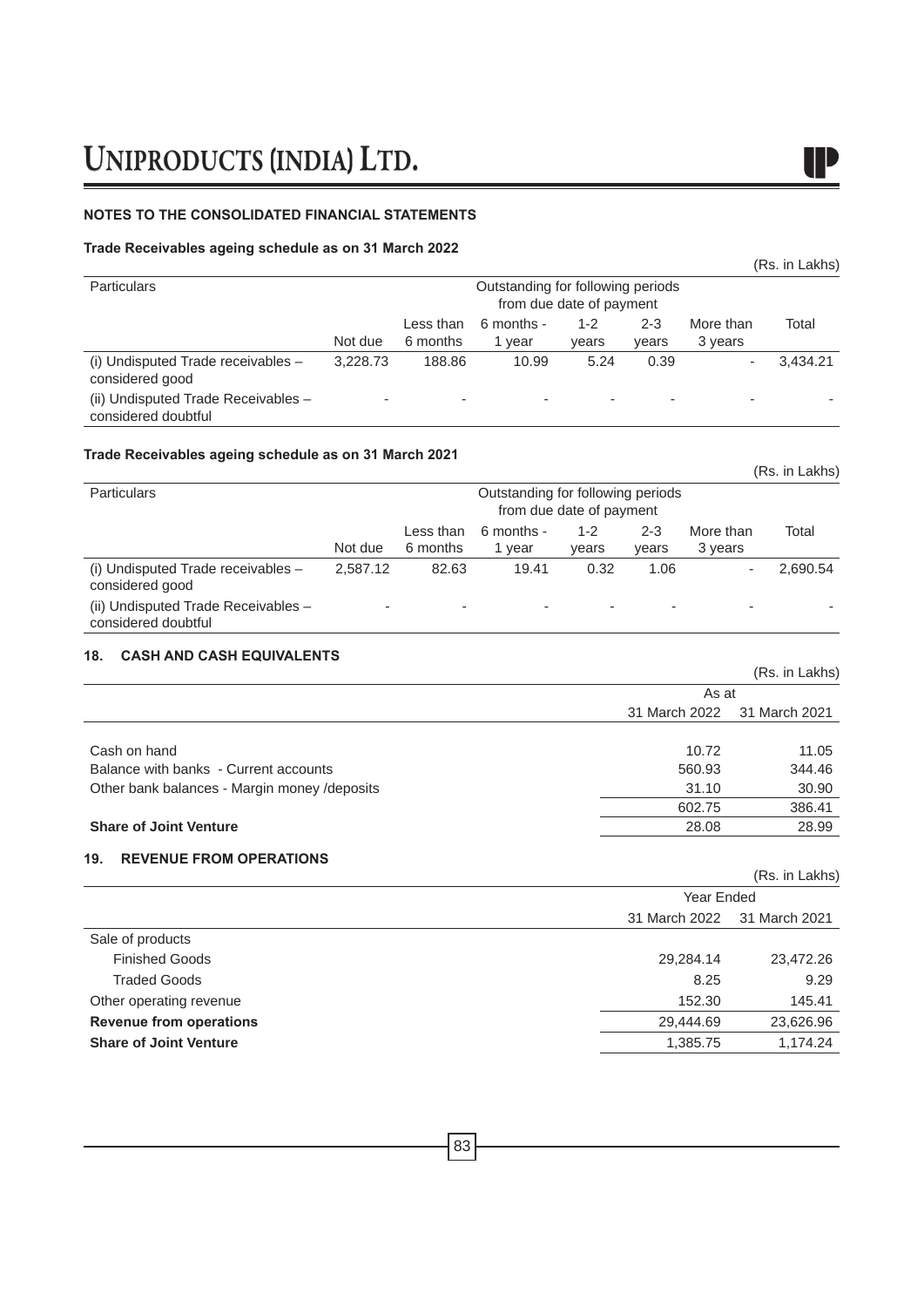### **NOTES TO THE CONSOLIDATED FINANCIAL STATEMENTS**

### **20. OTHER INCOME**

|                                                      |               | (Rs. in Lakhs) |  |
|------------------------------------------------------|---------------|----------------|--|
|                                                      | Year Ended    |                |  |
|                                                      | 31 March 2022 | 31 March 2021  |  |
| Interest income on                                   |               |                |  |
| - Bank deposits                                      | 0.13          | 1.74           |  |
| - Others                                             | 116.34        | 269.28         |  |
| Lease rentals                                        | 41.99         | 39.73          |  |
| Provisions/Creditors no longer required written back | 30.28         | 13.49          |  |
| Foreign exchange gain (net)                          |               | 4.84           |  |
| Miscellaneous income                                 | 0.26          | 0.10           |  |
|                                                      | 189.00        | 329.18         |  |
| <b>Share of Joint Venture</b>                        | 2.27          | 0.45           |  |

IP

### **21. COST OF MATERIALS CONSUMED**

|                                        |               | (Rs. in Lakhs) |
|----------------------------------------|---------------|----------------|
|                                        | Year Ended    |                |
|                                        | 31 March 2022 | 31 March 2021  |
| Inventory at the beginning of the year | 1,688.12      | 1,548.25       |
| Add: Purchases                         | 17,874.79     | 12,537.59      |
| Less: Inventory at the end of the year | 1,587.84      | 1,514.36       |
|                                        | 17,975.07     | 12,571.48      |
| <b>Share of Joint Venture</b>          | 670.91        | 535.85         |

### **22. CHANGES IN INVENTORIES OF FINISHED GOODS, WORK-IN-PROGRESS AND STOCK-IN-TRADE**

|                                          |               | (Rs. in Lakhs) |  |
|------------------------------------------|---------------|----------------|--|
|                                          | Year Ended    |                |  |
|                                          | 31 March 2022 | 31 March 2021  |  |
| Inventories at the beginning of the year |               |                |  |
| Finished goods                           | 532.64        | 386.48         |  |
| Work-in-progress                         | 1,712.09      | 1,621.48       |  |
| Stock-in-trade                           | 26.19         | 35.48          |  |
| Less: Inventories at the end of the year |               |                |  |
| Finished goods                           | 377.46        | 532.64         |  |
| Work-in-progress                         | 2,462.98      | 1,712.09       |  |
| Stock-in-trade                           | 1.56          | 26.19          |  |
|                                          | (571.08)      | (227.48)       |  |
| <b>Share of Joint Venture</b>            | (2.62)        | (83.77)        |  |
|                                          |               |                |  |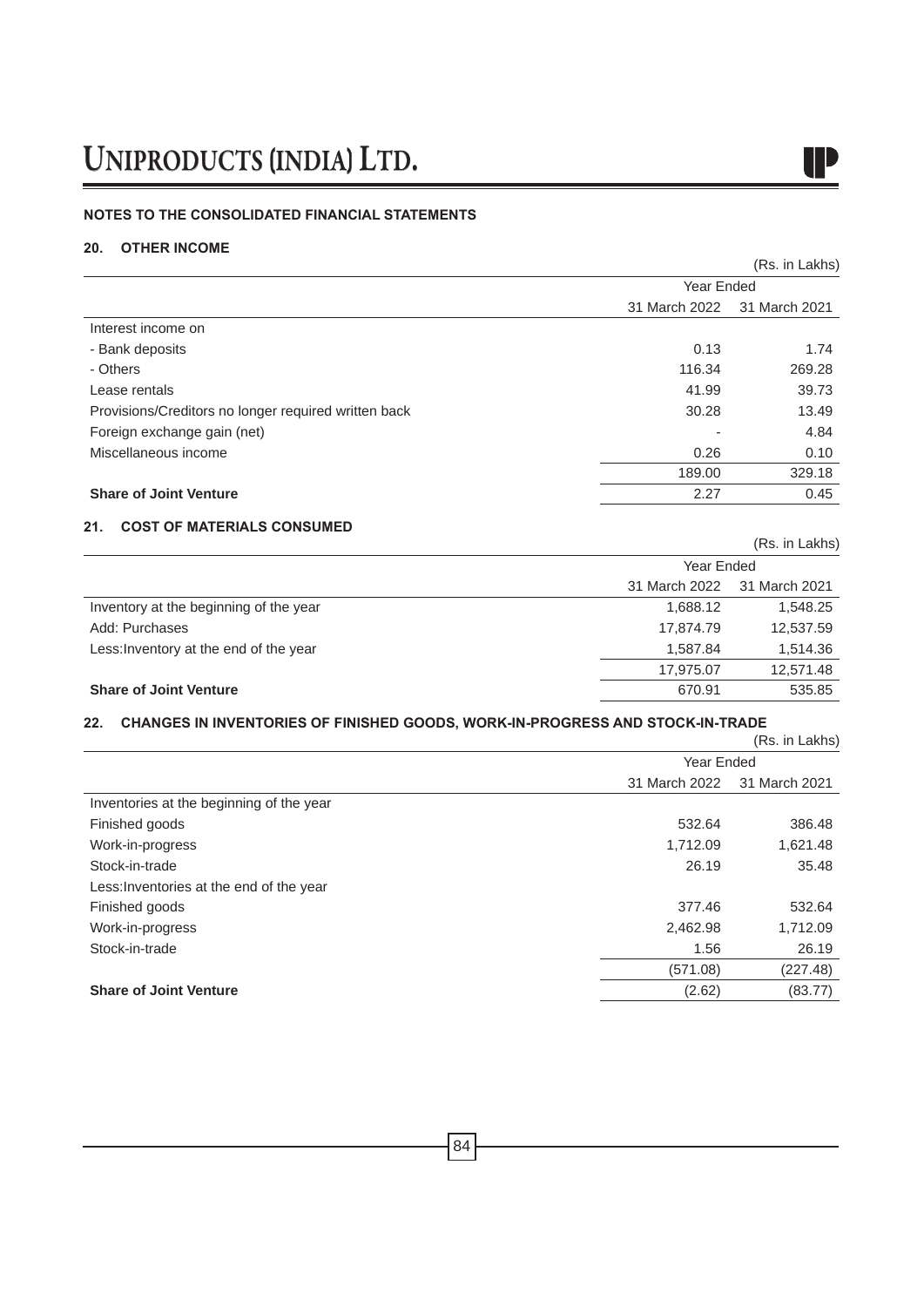### **NOTES TO THE CONSOLIDATED FINANCIAL STATEMENTS**

### **23. EMPLOYEE BENEFITS**

|                                                |                             | (Rs. in Lakhs) |
|------------------------------------------------|-----------------------------|----------------|
|                                                | Year Ended                  |                |
|                                                | 31 March 2022               | 31 March 2021  |
| Salaries and wages                             | 5,900.11                    | 4,995.59       |
| Contribution to Provident fund and other funds | 280.77                      | 262.10         |
| Contribution to Gratuity fund                  | 112.94                      | 22.89          |
| Leave Encashment                               | 121.39                      | 129.29         |
| Staff Welfare expenses                         | 428.04                      | 285.57         |
|                                                | 6,843.24                    | 5,695.44       |
| <b>Share of Joint Venture</b>                  | 253.55                      | 238.30         |
| <b>FINANCE COSTS</b><br>24.                    |                             |                |
|                                                |                             | (Rs. in Lakhs) |
|                                                | Year Ended<br>31 March 2022 | 31 March 2021  |
| Interest Expenses:                             |                             |                |
| - long term loans                              | 1,227.80                    | 1,255.01       |
| - on cash credit                               | 397.36                      | 488.16         |
| - others                                       | 76.46                       | 134.50         |
| <b>Bank Charges</b>                            | 64.08                       | 69.63          |
|                                                | 1,765.70                    | 1,947.30       |
| <b>Share of Joint Venture</b>                  | 21.85                       | 36.41          |
| <b>OTHER EXPENSES</b><br>25.                   |                             |                |
|                                                |                             | (Rs. in Lakhs) |
|                                                | Year Ended                  |                |
|                                                | 31 March 2022               | 31 March 2021  |
| Consumption of stores and spares               | 369.36                      | 212.35         |
| Packing                                        | 305.65                      | 233.29         |
| Needles consumed                               | 80.49                       | 87.29          |
| Power and fuel                                 | 2,256.52                    | 1,573.25       |
| Job work Charges                               | 369.29                      | 298.33         |
| Repairs and maintenance:                       |                             |                |
| - buildings                                    | 28.47                       | 0.17           |
| - plant and machinery                          | 373.18                      | 415.14         |
| - others                                       | 155.02                      | 99.06          |
| Research and Development                       | 46.29                       | 34.46          |
| <b>Commission and Discount</b>                 | 109.50                      | 93.61          |
| Sales promotion and advertisement              | 14.22                       | 3.79           |
| Freight                                        | 1,210.64                    | 1,049.81       |
| Rent                                           | 82.63                       | 68.33          |
| Rates and taxes                                | 90.68                       | 136.15         |

I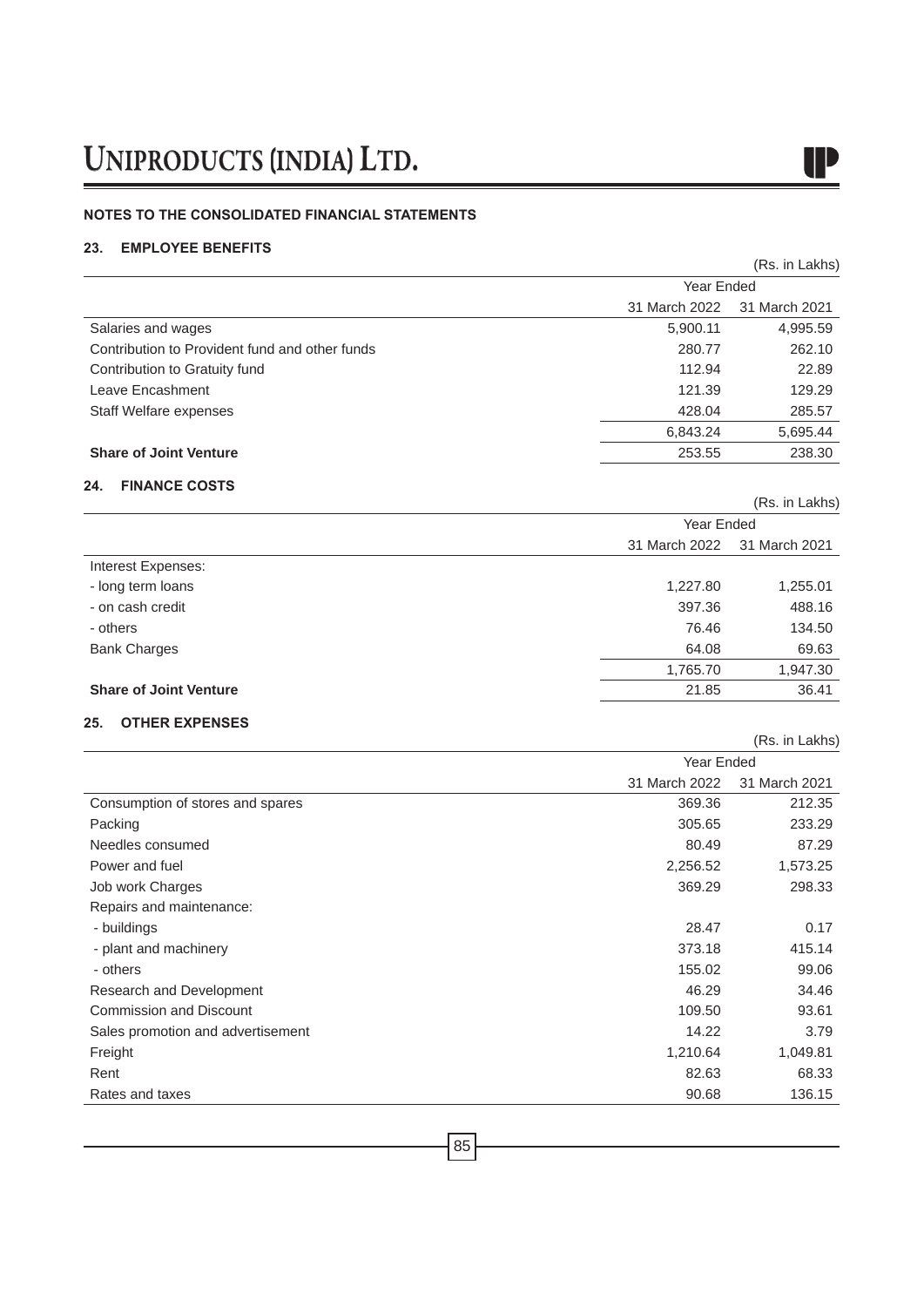# IP

### **NOTES TO THE CONSOLIDATED FINANCIAL STATEMENTS**

|                                                               |               | (Rs. in Lakhs) |
|---------------------------------------------------------------|---------------|----------------|
|                                                               | Year Ended    |                |
|                                                               | 31 March 2022 | 31 March 2021  |
| Insurance                                                     | 218.79        | 195.42         |
| Printing and stationery                                       | 37.24         | 29.58          |
| Office maintenance                                            | 67.10         | 58.50          |
| Travelling and conveyance                                     | 56.06         | 35.74          |
| Communication                                                 | 11.68         | 10.06          |
| Security                                                      | 98.26         | 88.01          |
| Legal and professional fees                                   | 109.64        | 125.25         |
| Foreign exchange loss (net)                                   | 28.71         | 1.66           |
| Non Current Investment written off                            | 38.08         |                |
| Director's sitting fees                                       | 10.20         | 6.20           |
| Vehicle running and maintenance                               | 58.06         | 37.57          |
| Loss on property, plant & equipment sold/discarded (net)      | 12.38         | 41.77          |
| Miscellaneous expenses                                        | 70.81         | 54.70          |
| Voluntarily Corporate Social Responsibility (CSR) Expenditure | ۰             | 7.56           |
|                                                               | 6,308.94      | 4,997.05       |
| <b>Share of Joint Venture</b>                                 | 283.27        | 249.74         |
|                                                               |               |                |

### **26. EARNINGS PER SHARE (EPS)**

|                                                               |             | (Rs. in Lakhs) |
|---------------------------------------------------------------|-------------|----------------|
|                                                               | 2021-22     | 2020-21        |
| Net profit/(loss) after tax available for Equity Shareholders | (3,278.90)  | (1,992.99)     |
| Weighted Average Number of Equity Shares (in numbers)         | 1,77,21,881 | 1,77,21,881    |
| Face Value Per Share                                          | 10          | 10             |
| Basic Earnings Per Share                                      | (18.50)     | (11.25)        |
| <b>Diluted Earnings Per Share</b>                             | (18.50)     | (11.25)        |

### **27. PROPORTIONATE SHARE OF JOINT VENTURE IN THE FOLLOWING LINE ITEMS IS GIVEN BELOW AS THERE IS NO SEPARATE NOTE ATTACHED**  (Rs. in Lakhs)

|                              |         | (Rs. in Lakhs) |
|------------------------------|---------|----------------|
|                              | 2021-22 | 2020-21        |
| Provision for Taxation:      |         |                |
| - Current Taxation           | 19.87   | 3.60           |
| - Minimum Alternative Tax    | ۰       | (3.60)         |
| - Deferred Taxation          | (0.22)  | (2.96)         |
| <b>Contingent Liabilties</b> | 27.77   | 27.77          |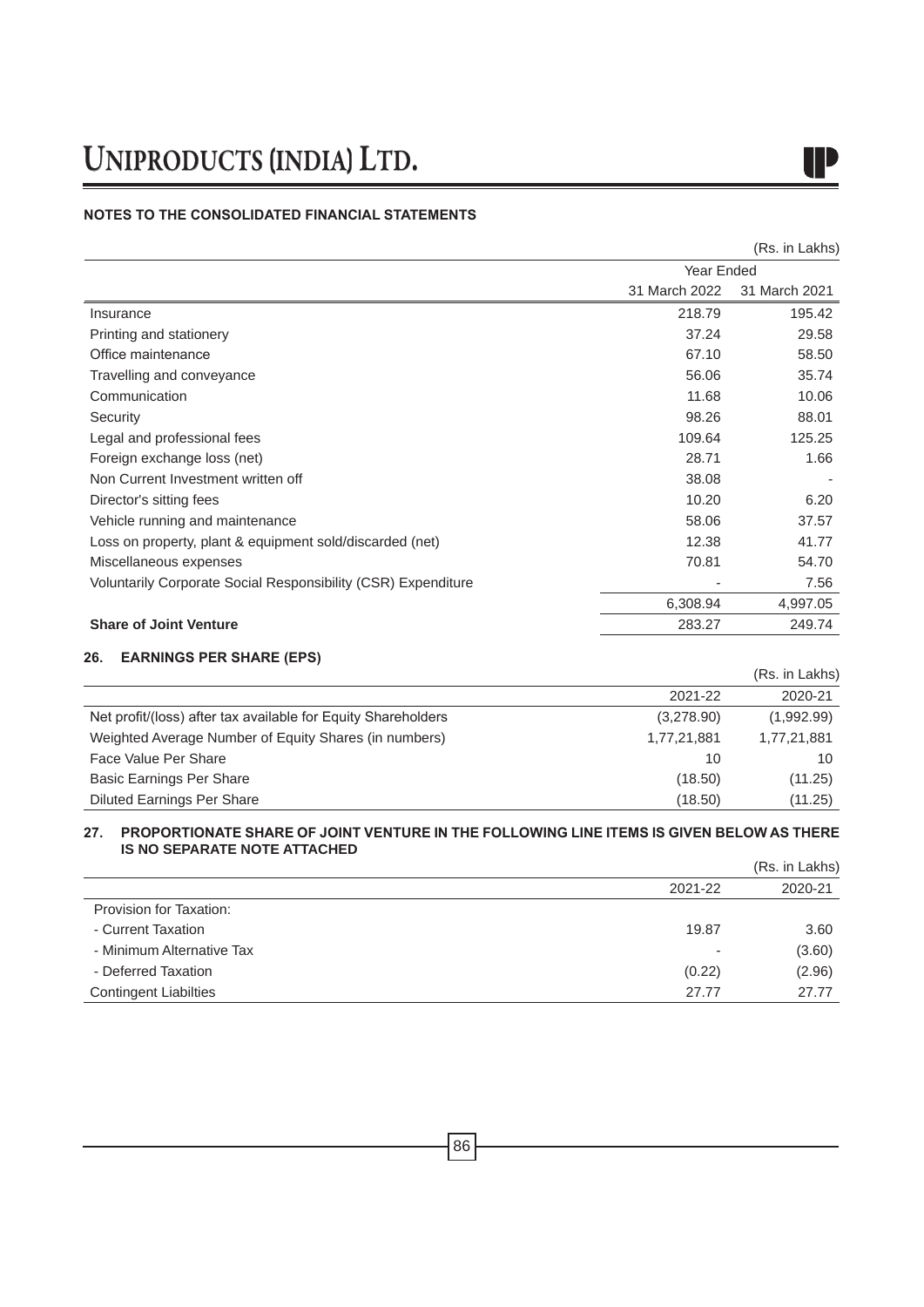### **NOTES TO THE CONSOLIDATED FINANCIAL STATEMENTS**

### **28. LEASES (Disclosure under Accounting Standard 19)**

The Company has taken immovable properties under operating leases, which expires between April 2022 to July 2030 (Previous year April 2021 to July 2021 ). The Committed lease rentals in the future are:

### **Operating Lease**

|                                               |         | (Rs. in Lakhs) |
|-----------------------------------------------|---------|----------------|
|                                               | 2021-22 | 2020-21        |
| not later than one year                       | 112.26  | 7.03           |
| later than one year not later than five years | 239.11  |                |
|                                               | 351.37  | 7.03           |
| <b>Finance Lease (Vehicles)</b>               |         |                |

|                                                            |         | (Rs. in Lakhs) |
|------------------------------------------------------------|---------|----------------|
|                                                            | 2021-22 | 2020-21        |
| <b>Minimum Lease Payments Outstanding</b>                  |         |                |
| not later than one year                                    | 89.25   | 37.79          |
| later than one year not later than five years              | 91.84   | 39.01          |
| <b>Present Value of Minimum Lease Payments Outstanding</b> |         |                |
| not later than one year                                    | 77.90   | 34.89          |
| later than one year not later than five years              | 84.38   | 38.38          |
| <b>Future Interest on Outstanding Lease Payments</b>       |         |                |
| not later than one year                                    | 11.36   | 2.91           |
| later than one year not later than five years              | 7.47    | 0.64           |

### **29. Additional information as required by paragraph 2 of the General Instructions for preparation of Consolidated Financial Statement to Schedule III to the Companies Act,2013.**

|                                                          |                                                        |                     |                                            |                          |                                                        |                     |                                          | (Rs. in Lakhs)           |
|----------------------------------------------------------|--------------------------------------------------------|---------------------|--------------------------------------------|--------------------------|--------------------------------------------------------|---------------------|------------------------------------------|--------------------------|
| Name of Company                                          | Net Assets i.e Total Assets<br>minus Total Liabilities |                     | Share In Profit / (Loss)                   |                          | Net Assets i.e Total Assets<br>minus Total Liabilities |                     | Share In Profit / (Loss)                 |                          |
|                                                          | As % of<br>Consolidated<br><b>Net Assets</b>           | Amount<br>Rs.       | As $%$ of<br>Consolidated<br>Profit/(Loss) | Amount<br>Rs.            | As % of<br>Consolidated<br><b>Net Assets</b>           | Amount<br>Rs.       | As % of<br>Consolidated<br>Profit/(Loss) | Amount<br>Rs.            |
|                                                          | As at<br>31.03.2022                                    | As at<br>31.03.2022 | Year Ended<br>31.03.2022                   | Year Ended<br>31.03.2022 | As at<br>31.03.2021                                    | As at<br>31.03.2021 | Year Ended<br>31.03.2021                 | Year Ended<br>31.03.2021 |
| Holding co.                                              |                                                        |                     |                                            |                          |                                                        |                     |                                          |                          |
| Uniproducts India Limited                                | 48.85%                                                 | 690.11              | 101.77%                                    | (3,336.93)               | 85.00%                                                 | 3.955.66            | 102.22%                                  | (2,037.18)               |
| <b>Subsidiary</b>                                        |                                                        |                     |                                            |                          |                                                        |                     |                                          |                          |
| Uniproducts Auto Private Limited                         | $0.00\%$                                               |                     | $0.00\%$                                   |                          | 0.00%                                                  | 0.16                | 0.66%                                    | (13.25)                  |
| Joint Venture (as<br>per proportionate<br>consolidation) |                                                        | ٠                   |                                            |                          |                                                        | ٠                   |                                          |                          |
| Juken Uniproducts Private Limited                        | 51.15%                                                 | 722.65              | $-1.77%$                                   | 58.03                    | 15.00%                                                 | 697.99              | $-2.88%$                                 | 57.45                    |
|                                                          | 100.00%                                                | 1412.76             | 100.00%                                    | (3,278.90)               | 100.00%                                                | 4,653.81            | 100.00%                                  | (1,992.98)               |

Note :- The above figures are after eliminating Intra group transactions and intra group balances as at 31 March 2022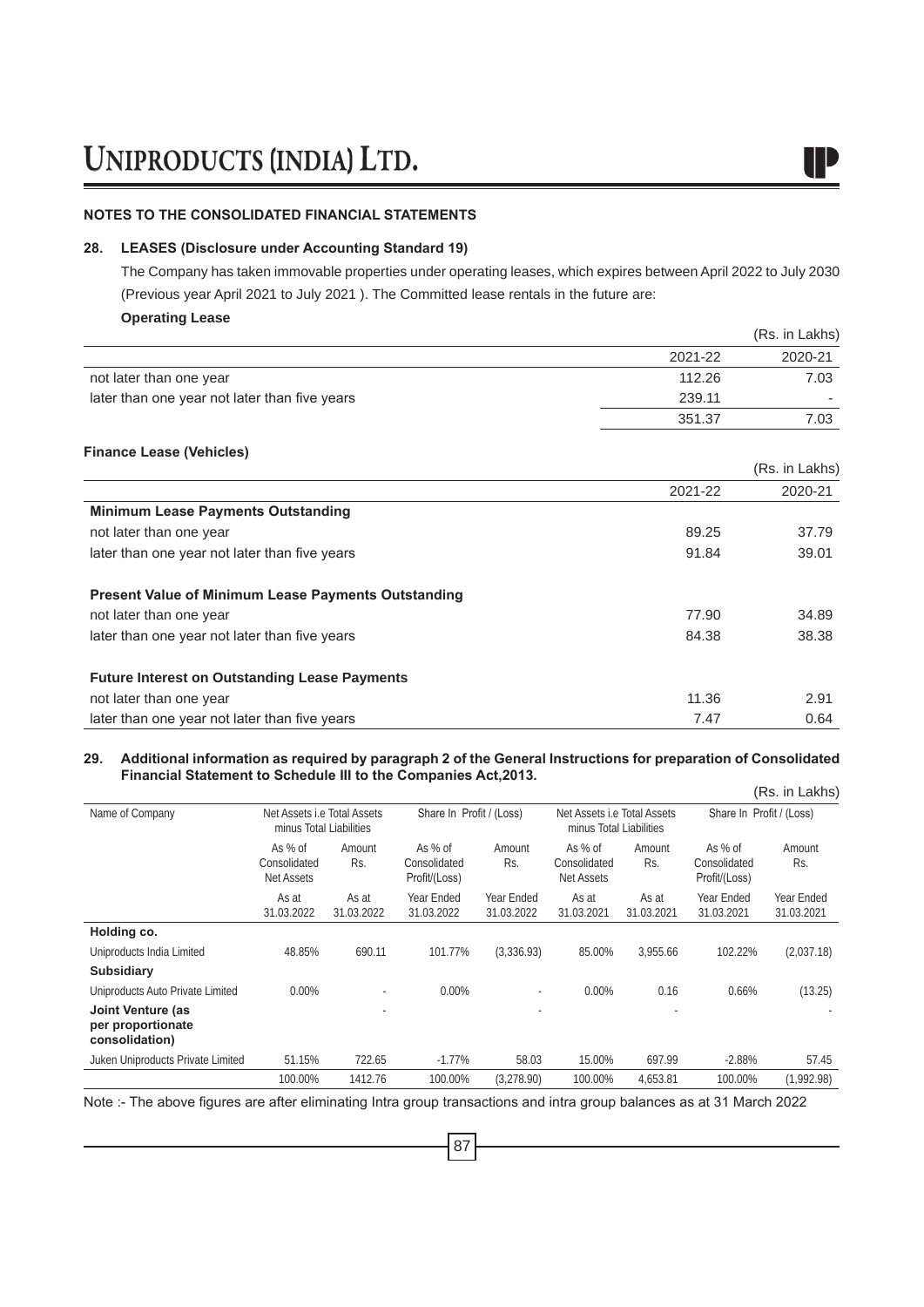### **NOTES TO THE CONSOLIDATED FINANCIAL STATEMENTS**

### **30. (a) CONTINGENT LIABILITIES**

|                                      |          | (Rs. in Lakhs) |
|--------------------------------------|----------|----------------|
|                                      | 2021-22  | 2020-21        |
| (i) Letters of Credit                | 457.04   | 670.32         |
| (ii) Bank Guarantees (net of margin) | 186.39   |                |
| (iii) Excise duty                    | 369.49   | 369.49         |
| (iv) Income Tax                      | 1.81     | 1.81           |
|                                      | 1,014.73 | 1,041.62       |

In respect of item (iii) to (iv) future cash outflows in respect of contingent liabilities is determinable only on receipt of judgement pending at various forums/authorities.

- (b) During 2008 the Haryana State Government introduced Haryana Tax on Entry of Goods into Local Area Act, 2008 ("Entry Tax") by repealing the Haryana Local Area Development Tax, 2000 (HLADT). The said Act was held unconstitutional by the Hon'ble Punjab & Haryana High Court in their judgement dated 1 October 2008. The State Government of Haryana has preferred an appeal before the Hon'ble Supreme Court which is pending for adjudication before the Constitutional Bench. Based on the legal advice the Company has not cosidered it necessary to make further provisions on this account after 31 March 2008.
- (c) Pursuant to the Payment of Bonus (Amendment) Act, 2015 ("the amendment"), the Company is liable to pay bonus retrospectively from 1 April 2014 in accordance with the revised calculations of bonus. Various Industry bodies gave their representation & challenged the applicability of the amendment with retrospective effect in the Hon'ble Punjab & Haryana High Court, Chandigarh. The Division Bench of the Hon'ble Punjab & Haryana High Court, Chandigarh, granted stay on retrospective applicability of the amendment vide order dated 20 May 2016.

In view of the above, the Company has not made provision for differential amount of bonus amounting to Rs. 8.78 Lakhs as per the revised calculations of bonus for the year 2014-15.

### **31. DUES TO MICRO AND SMALL ENTERPRISES**

The Company has certain dues to suppliers registered under Micro, Small and Medium Enterprises Development Act, 2006 ('MSMED Act'). The disclosures pursuant to the said MSMED Act are as follows:  $(D<sub>n</sub>$  in Lakhs)

|                                                                                                                                                                                                                                                                                                  |               | (RS. III LANIS) |
|--------------------------------------------------------------------------------------------------------------------------------------------------------------------------------------------------------------------------------------------------------------------------------------------------|---------------|-----------------|
|                                                                                                                                                                                                                                                                                                  | As at         |                 |
|                                                                                                                                                                                                                                                                                                  | 31 March 2022 | 31 March 2021   |
| (a) The principal amount remaining unpaid to any supplier at the end of the year                                                                                                                                                                                                                 | 2,075.07      | 2,026.11        |
| (b) Interest due remaining unpaid to any supplier at the end of the year                                                                                                                                                                                                                         | 133.79        | 86.26           |
| The amount of interest paid by the buyer in terms of section 16 of the MSMED<br>(C)<br>Act, 2006, along with the amount of the payment made to the supplier beyond the<br>appointed day during the year                                                                                          |               |                 |
| (d) The amount of interest due and payable for the period of delay in making payment<br>(which have been paid but beyond the appointed day during the year) but without<br>adding the interest specified under the MSMED Act, 2006                                                               |               |                 |
| The amount of interest accrued and remaining unpaid at the end of each<br>(e)                                                                                                                                                                                                                    | 133.79        | 86.26           |
| accounting year                                                                                                                                                                                                                                                                                  |               |                 |
| 2018-19 - Rs. 13.53                                                                                                                                                                                                                                                                              |               |                 |
| 2019-20 - Rs. 48.60                                                                                                                                                                                                                                                                              |               |                 |
| 2020-21 - Rs. 24.11                                                                                                                                                                                                                                                                              |               |                 |
| 2021-22 - Rs. 47.53                                                                                                                                                                                                                                                                              |               |                 |
| (f) The amount of further interest remaining due and payable even in the succeeding<br>years, until such date when the interest dues above are actually paid to the small<br>enterprises, for the purpose of disallowance of a deductible expenditure under section<br>23 of the MSMED Act, 2006 |               |                 |
|                                                                                                                                                                                                                                                                                                  |               |                 |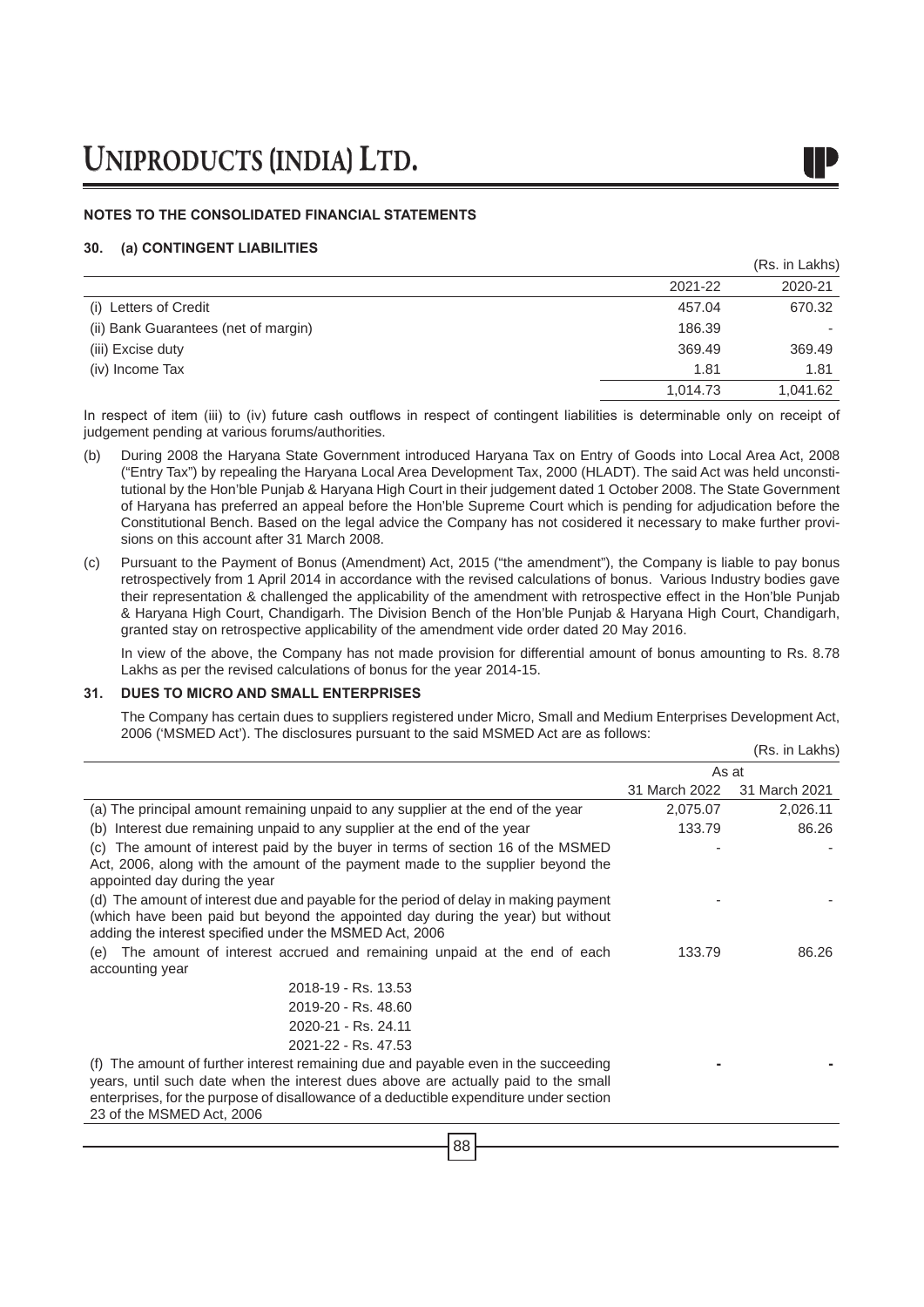### **NOTES TO THE CONSOLIDATED FINANCIAL STATEMENTS**

Disclosure of payable to vendors as defined under the "Micro, Small and Medium Enterprise Development Act, 2006" is based on the information available with the Company regarding the status of registration of such vendors under the said Act, as per the intimation received from them on requests made by the Company. There are overdue principal amounts / interest payable amounts for delayed payments to such vendors at the Balance Sheet date.

### **32. CAPITAL AND OTHER COMMITMENTS**

|                                                                                                   |         | (Rs. in Lakhs) |
|---------------------------------------------------------------------------------------------------|---------|----------------|
|                                                                                                   | 2021-22 | 2020-21        |
| Estimated amount of contracts remaining to be executed on capital account and<br>not provided for | 92.73   | 116.64         |
|                                                                                                   | 92.73   | 116.64         |

| S.<br><b>No</b> | Ratio                                         | <b>Numerator</b>                                                                                                                                                                                                                      | <b>Denominator</b>                                                                      | 2021-22 | 2020-21 | % Variance   | <b>Reason for</b><br>variance |
|-----------------|-----------------------------------------------|---------------------------------------------------------------------------------------------------------------------------------------------------------------------------------------------------------------------------------------|-----------------------------------------------------------------------------------------|---------|---------|--------------|-------------------------------|
| 1               | <b>Current Ratio</b>                          | <b>Current Assets</b>                                                                                                                                                                                                                 | <b>Current Liabilites</b>                                                               | 0.58    | 0.60    | (4.62%)      |                               |
| $\overline{2}$  | Debt Equity<br>Ratio                          | <b>Total Debt</b>                                                                                                                                                                                                                     | Shareholder's<br>Equity                                                                 | 14.33   | 4.06    | 252.90%      | Refer note A                  |
| 3               | <b>Debt Service</b><br>Coverage<br>Ratio      | Earnings available<br>for debt Service =Net<br>Profit before taxes +<br>Non-cash operating<br>expenses like<br>depreciation and other<br>amortizations + Interest<br>+ other adjustments like<br>loss on sale of Fixed<br>assets etc. | <b>Debt Service</b><br>$=$ Interest &<br>Lease Payments<br>+ Principal<br>Repayments    | (0.21)  | 0.27    | $(176.50\%)$ | Refer note A                  |
| 4               | Return on<br><b>Equity Ratio</b>              | Net Profits after taxes-<br>Preference Dividend (if<br>any)                                                                                                                                                                           | Average<br>Shareholder's<br>Equity                                                      | (1.08)  | (0.35)  | 206.47%      | Refer note A                  |
| 5               | Inventory<br><b>Turnover Ratio</b>            | <b>Net Sales</b>                                                                                                                                                                                                                      | Average Inventory                                                                       | 5.88    | 5.23    | 12.40%       |                               |
| 6               | Trade<br>Receivables<br><b>Turnover Ratio</b> | <b>Net Sales</b>                                                                                                                                                                                                                      | Average Accounts<br>Receivable                                                          | 9.61    | 10.95   | (12.19%)     |                               |
| $\overline{7}$  | Trade<br>Payables<br><b>Turnover Ratio</b>    | <b>Net Credit Purchases</b>                                                                                                                                                                                                           | Average Trade<br>Payables                                                               | 2.78    | 2.02    | 37.44%       | Refer note B                  |
| 8               | <b>Net Capital</b><br><b>Turnover Ratio</b>   | <b>Net Sales</b>                                                                                                                                                                                                                      | Average Working<br>Capital                                                              | (4.36)  | (4.10)  | 6.46%        |                               |
| 9               | <b>Net Profit</b><br>Ratio                    | <b>Net Profit</b>                                                                                                                                                                                                                     | <b>Net Sales</b>                                                                        | (0.11)  | (0.08)  | 32.02%       | Refer note A                  |
| 10              | Return on<br>Capital<br>Employed              | Earnings Before<br>Interest and Taxes                                                                                                                                                                                                 | Capital Employed<br>= Tangible Net<br>Worth + Total Debt<br>+ Deferred Tax<br>Liability | (0.20)  | (0.12)  | 75.39%       | Refer note A                  |
|                 |                                               |                                                                                                                                                                                                                                       | 89                                                                                      |         |         |              |                               |

### **33. Analytical Ratios for the year ended 31 March 2022 and 31 March 2021**

IP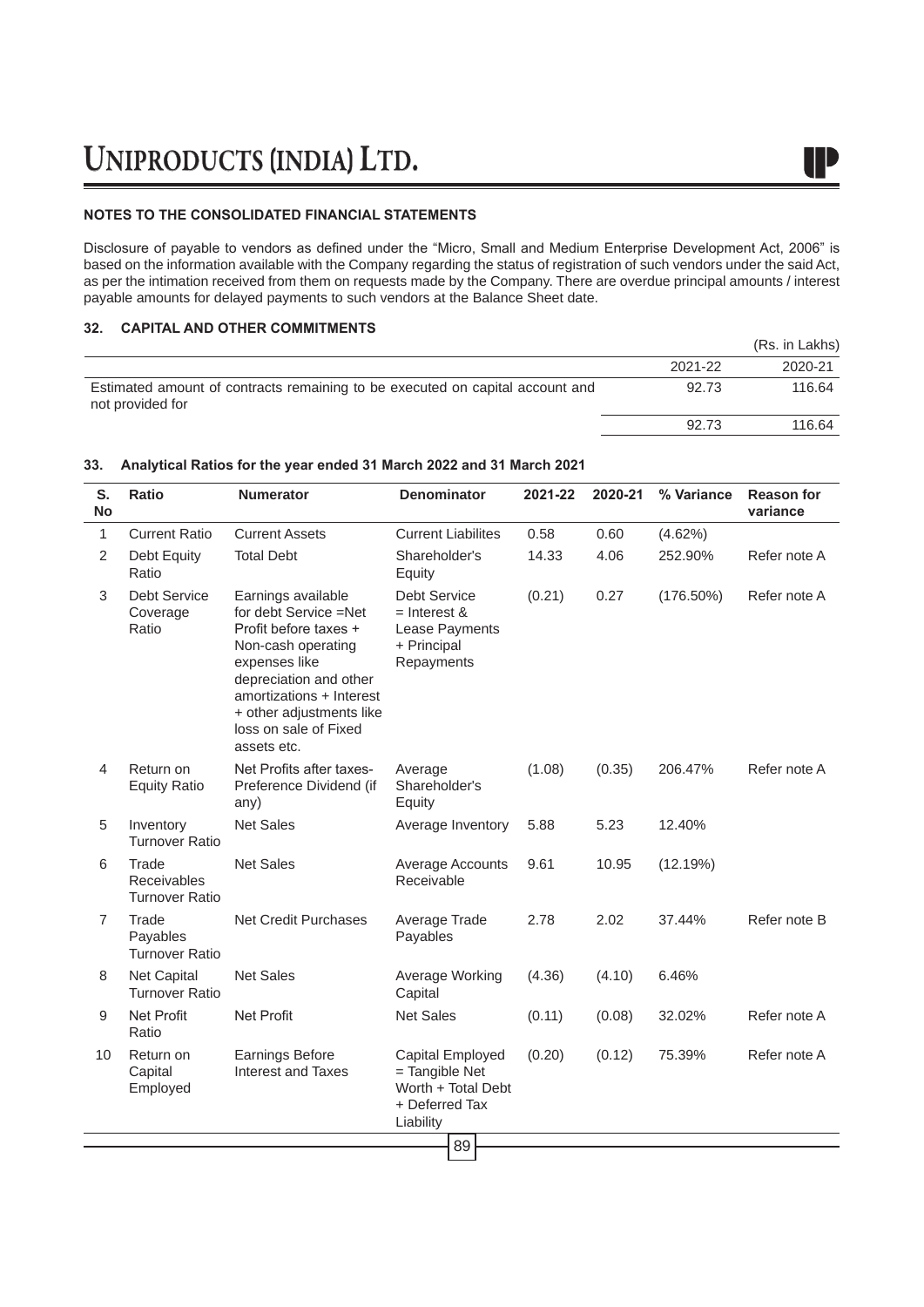### **NOTES TO THE CONSOLIDATED FINANCIAL STATEMENTS**

| Return on<br>Investment | Market Value at end<br>of the period-Market<br>Value at beginning of<br>the period-sum of cash<br>inflow, cash outflow on<br>specific date | Market Value<br>at beginning of<br>the period-sum<br>of Weight of the<br>net cash flow (i.e.<br>either net inflow or<br>net outflow) * sum<br>of cash inflow.<br>cash outflow on<br>specific date | ΝA | <b>NA</b> |
|-------------------------|--------------------------------------------------------------------------------------------------------------------------------------------|---------------------------------------------------------------------------------------------------------------------------------------------------------------------------------------------------|----|-----------|

### **Notes:**

- A. Due to impact of COVID-19, sales fell significantly below the pre-pandemic levels, and there was a steep increase in input prices, freight & energy cost, therfore gross margin declined during the year and same could not be recovered from customers.
- B. Due to the impact of COVID-19, the funds avaliable with the company eroded leading to delay in the payment of trade payables.
- **34.** Based on guiding principle given in Accounting Standard on Segment reporting, AS-17, issued by the Institute of Chartered Accountants of India, the Company's Primary Business Segment is manufacturing of automotive components and falls within a single economic enviornment. Accordingly, the entire business has been considered as single segment.

### **35. ESTIMATION UNCERTAINTY RELATING TO THE GLOBAL HEALTH PANDEMIC ON COVID-I9**

Due to estimation uncertainty relating to the global health pandemic on COVID-19 for assessing the recoverability of it's receivables including current assets and certain investments, the Company has considered internal and external information upto the date of approval of these financial results. Basis this, the Company has evaluated various scenarios on certain assumptions and current indicators of future economic condition. The Company expects to recover the carrying amount of the assets. The impact of the global health pandemic may be different from that estimated as at the date of approval of these financial results. The Company will continue to closely monitor any material changes in the future economic conditions and impact on business.

### **36. Previous year figures**

 Previous year figures have been regrouped wherever necessary. 

As per our report of even date **For and on behalf of Board of Directors** For **Bansal Gupta & Associates** Chartered Accountants Firm Regn. No. 017358N

**Per Meenu Bansal Dr. Ashwan Kapur Arun Kumar Seth** Membership No. 090844

Place : New Delhi **Preeti Sondhi** Dated : 31 May 2022 **Company Secretary** 

Managing Director<br>
DIN: 00568432 DIN: 00794656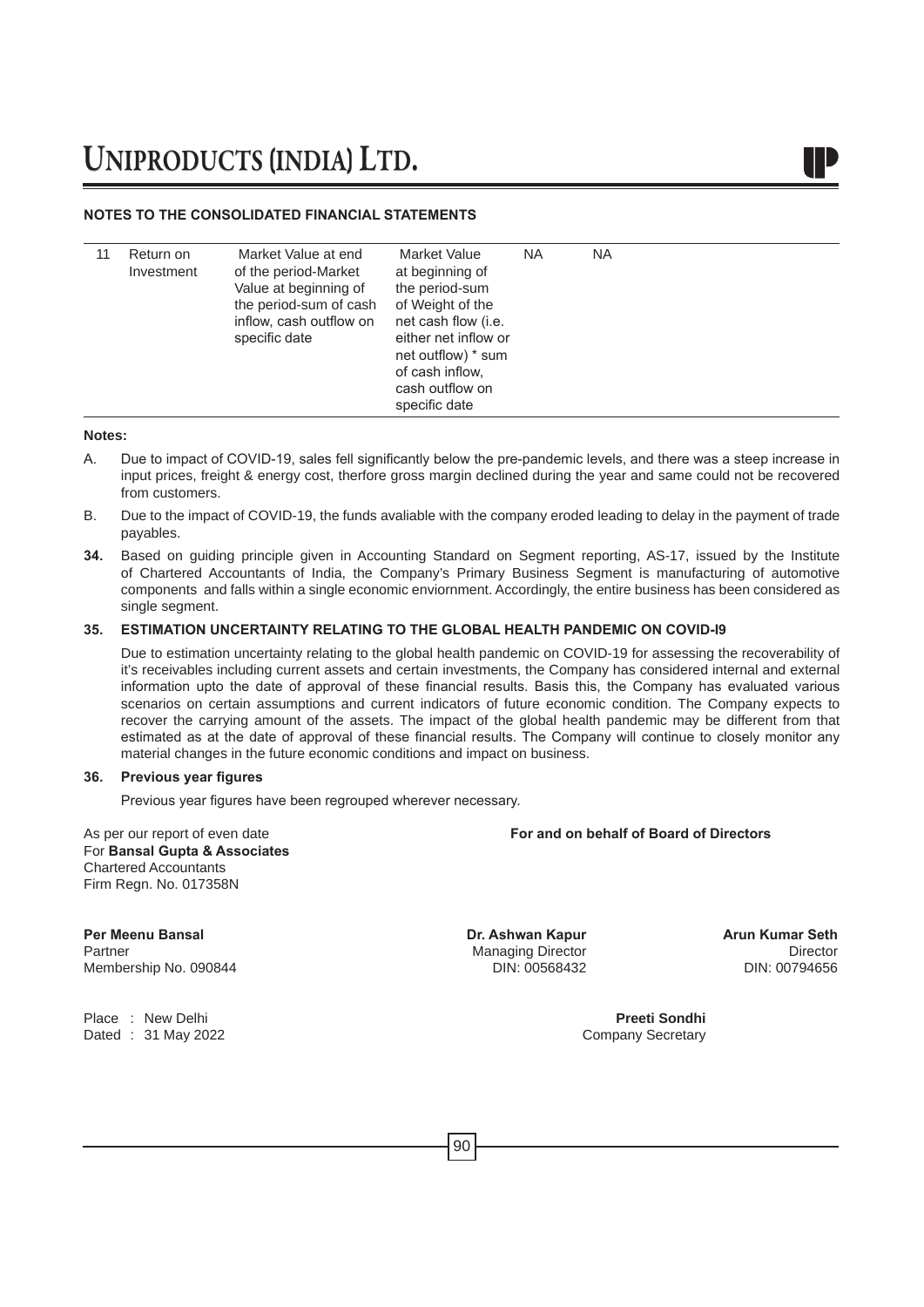### **Form AOC-1**

**(Pursuant to first proviso to sub section (3) of section 129 read with rule 5 of companies (accounts) rules, 2014) Statement containing salient features of the financial statement of subsidiaries or associate companies orjointventures**

### **Part A Subsidiaries - Not Applicable**

### **Part B Associates and Joint Ventures**

Statement pursuant to Section 129 (3) of the Companies Act, 2013 related to Associate Companies and Joint Ventures

| S.No | <b>Name of Joint Ventures</b>                                               | <b>Juken Uniproducts Private Limited</b> |
|------|-----------------------------------------------------------------------------|------------------------------------------|
| 1    | Latest Audited Balance sheet Date                                           | 31 March 2022                            |
| 2    | Date on which the Joint Venture was associated or acquired                  | December 14, 2005                        |
| 3    | Shares of Joint Ventures held by the company on the year end                |                                          |
|      | No.                                                                         | 11,34,000                                |
|      | Amount of Investment in Joint Venture                                       | Rs. 113.40 Lakhs                         |
|      | Extent of Holding (in percentage)                                           | 45.00%                                   |
| 4    | Description of how there is significant influence                           | Extent of equity holding exceeds 20%     |
| 5    | Reason why the joint venture is not consolidated                            | Not applicable                           |
| 6    | Net worth attributable to share holding as per latest audited Balance Sheet | Rs. 722.65 Lakhs                         |
| 7    | Profit/(Loss) for the Year                                                  |                                          |
|      | Considered in Consolidation                                                 | Rs. 58.03 Lakhs                          |
| ii.  | Not Considered in Consolidation                                             |                                          |

**Notes:** 1. Names of associates or joint ventures which are yet to commence operations - None<br>2. Names of associates or joint ventures which have been liquidated or sold during the

Names of associates or joint ventures which have been liquidated or sold during the year - None

### **For and on behalf of the Board of Directors**

**Dr. Ashwan Kapur Arun Kumar Seth** Managing Director<br>DIN: 00568432

DIN: 00794656

Place : New Delhi **Preeti Sondhi Preeti Sondhi Preeti Sondhi Preeti Sondhi Preeti Sondhi Preeti Sondhi Preeti Sondhi Preeti Sondhi Preeti Sondhi Preeti Sondhi Preeti Sondhi Preeti Sondhi Preeti Sondhi** Date : 31 May 2022